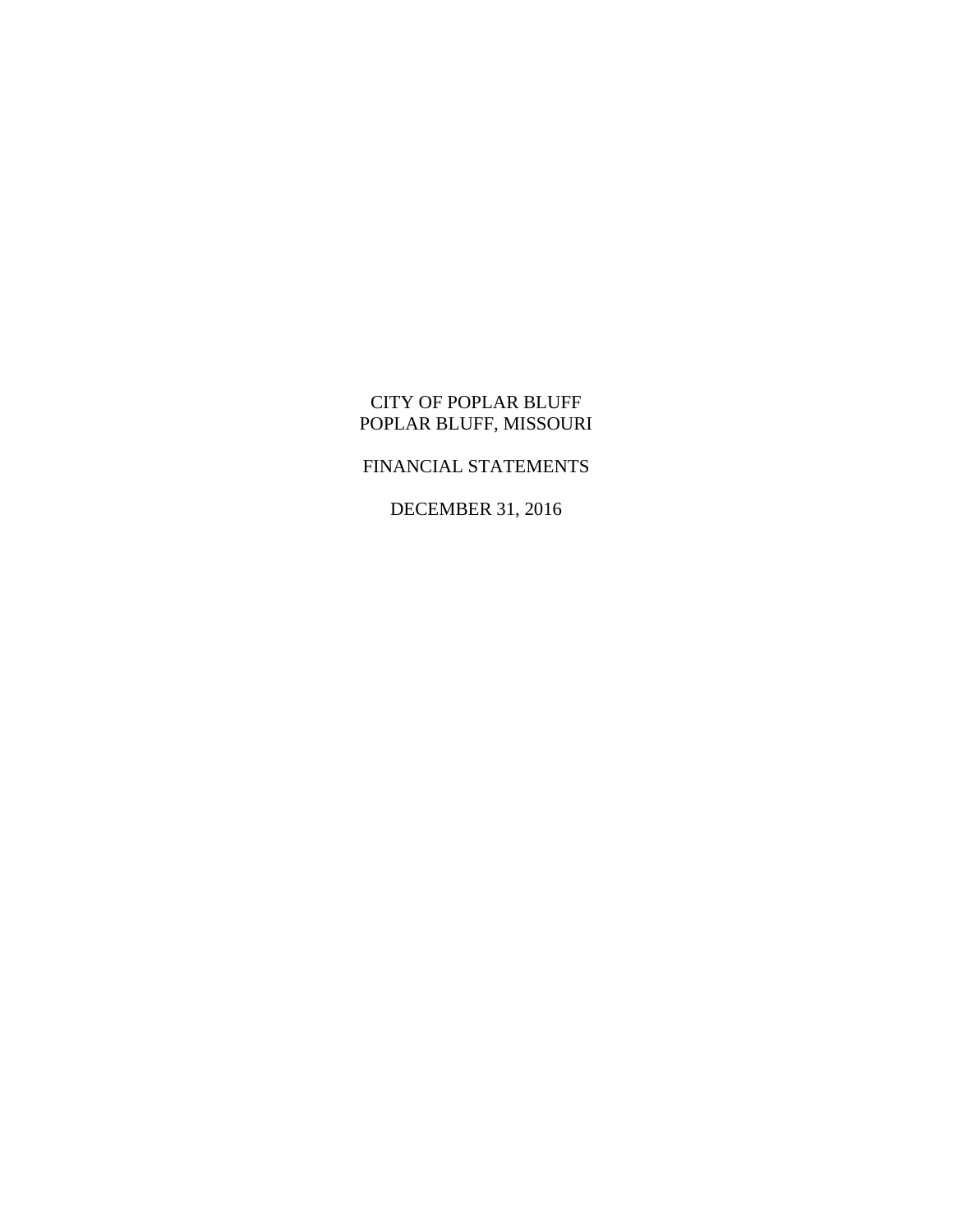Table of Contents December 31, 2016

# **CONTENTS**

|                                                                                            | Page      |
|--------------------------------------------------------------------------------------------|-----------|
| Financial Section:                                                                         |           |
| <b>Independent Auditors' Report</b>                                                        | $1 - 3$   |
| Required Supplementary Information:                                                        |           |
| Management's Discussion and Analysis                                                       | $4 - 10$  |
| <b>Basic Financial Statements:</b>                                                         |           |
| Government-Wide Financial Statements:                                                      |           |
| <b>Statement of Net Position</b>                                                           | $11 - 12$ |
| <b>Statement of Activities</b>                                                             | $13 - 14$ |
| <b>Fund Financial Statements:</b>                                                          |           |
| <b>Balance Sheet - Governmental Funds</b>                                                  | 15        |
| Reconciliation of the Governmental Funds<br>Balance Sheet to the Statement of Net Position | 16        |
| Statement of Revenues, Expenditures and Changes<br>In Fund Balance - Governmental Funds    | 17        |
| Reconciliation of the Statement of Revenues, Expenditures                                  |           |
| and Changes in Fund Balances of Governmental<br>Funds to the Statement of Activities       | 18        |
| Statement of Net Position - Proprietary Funds                                              | $19 - 20$ |
| Statement of Revenues, Expenses and Changes in Fund<br>Net Position - Proprietary Funds    | $21 - 22$ |
| Statement of Cash Flows - Proprietary Funds                                                | $23 - 24$ |
| Notes to the Basic Financial Statements                                                    | $25 - 58$ |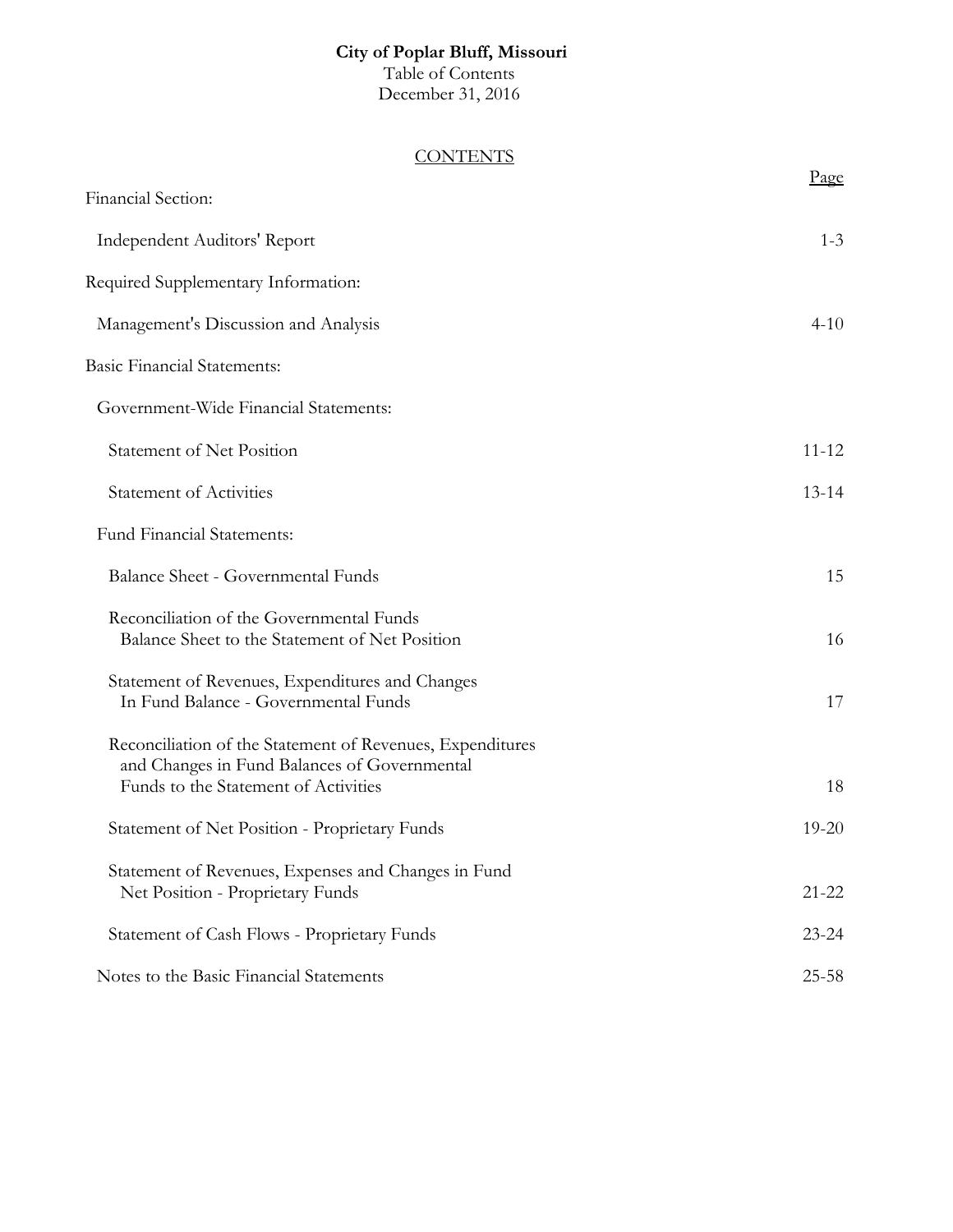## Table of Contents

December 31, 2016

| Required Supplementary Information:                                                                            | Exhibit        | Page      |
|----------------------------------------------------------------------------------------------------------------|----------------|-----------|
| Budgetary Comparison Schedule - General Fund                                                                   | $\mathbf{1}$   | 59        |
| Budgetary Comparison Schedule - Hwy. 67 Tax Fund                                                               | $\overline{2}$ | 60        |
| Notes to Required Supplementary Information<br><b>Budgetary Comparison Schedule</b>                            | 3              | 61        |
| Schedule of Funding Progress - Other Post Employment Benefits                                                  | $\overline{4}$ | 62        |
| Schedule of Changes in Net Pension Liability - LAGERS                                                          | 5              | 63        |
| Schedule of Contributions - LAGERS                                                                             | 6              | 64        |
| Notes to Schedule of Contributions - LAGERS                                                                    | 7              | 65        |
| Schedule of Changes in Net Pension Liability - City of Poplar Bluff<br>Policemen's and Firemen's Pension Plan  | 8              | 66        |
| Schedule of Contributions - City of Poplar Bluff Policemen's and Firemen's<br>Pension Plan                     | 9              | 67        |
| Notes to Schedule of Contributions - City of Poplar Bluff Policemen's and<br>Firemen's Pension Plan            | 10             | 68        |
| Other Supplementary Information:                                                                               | Schedule       |           |
| Combining Balance Sheet - Nonmajor Special Revenue Funds                                                       | 1              | 69-71     |
| Combining Statement of Revenues, Expenditures, and Changes<br>in Fund Balance - Nonmajor Special Revenue Funds | $\overline{2}$ | $72 - 74$ |
| Combining Statement of Net Position - Nonmajor Proprietary Funds                                               | 3              | 75        |
| Combining Statement of Revenues, Expenses, and Changes<br>in Net Position - Nonmajor Proprietary Funds         | $\overline{4}$ | 76        |
| Combining Statement of Net Position - Municipal Utilities                                                      | 5              | 77        |
| Combining Statement of Revenues, Expenses, and Changes<br>in Net Position - Municipal Utilities                | 6              | 78        |
| Operating Data Required by Bond                                                                                | 7              | 79-81     |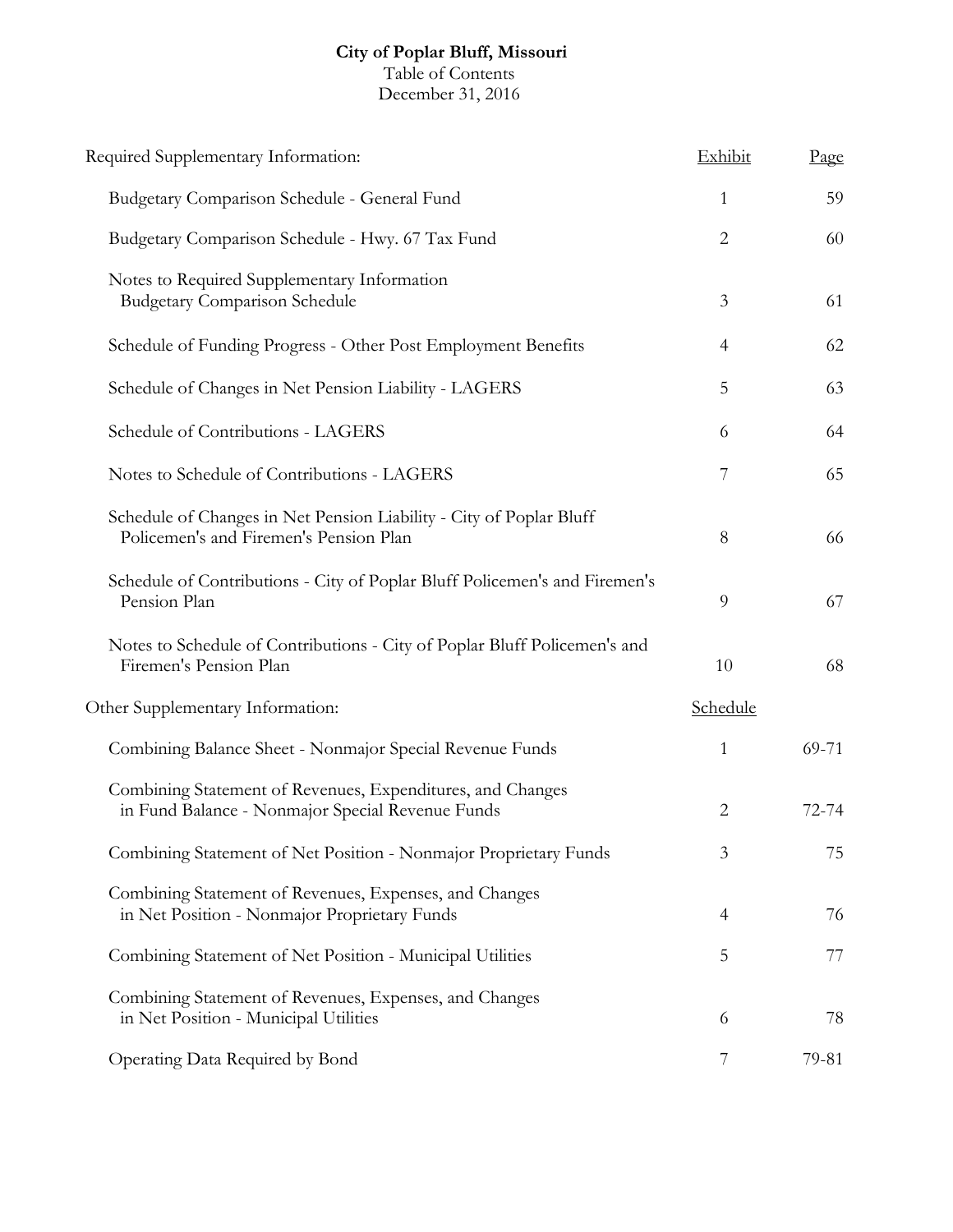#### **City of Poplar Bluff, Missouri** Table of Contents

December 31, 2016

| Internal Control and Compliance:                                                                                                                                                                                               |          | Page  |
|--------------------------------------------------------------------------------------------------------------------------------------------------------------------------------------------------------------------------------|----------|-------|
| Independent Auditors' Report On Internal Control<br>Over Financial Reporting And On Compliance And<br>Other Matters Based On An Audit Of Financial<br>Statements Performed In Accordance With<br>Government Auditing Standards |          | 82-83 |
| Independent Auditors' Report On Compliance For<br>Each Major Program And On Internal Control<br>Over Compliance Required By The Uniform Guidance                                                                               |          | 84-85 |
|                                                                                                                                                                                                                                | Schedule |       |
| Schedule of Expenditures of Federal Awards                                                                                                                                                                                     | 8        | 86-87 |
| Notes to the Schedule of Expenditures of Federal Awards                                                                                                                                                                        | 9        | 88    |
| Schedule of Findings and Questioned Costs                                                                                                                                                                                      | 10       | 89    |
| Schedule of Resolutions of Prior Year Audit Findings                                                                                                                                                                           | 11       | 90    |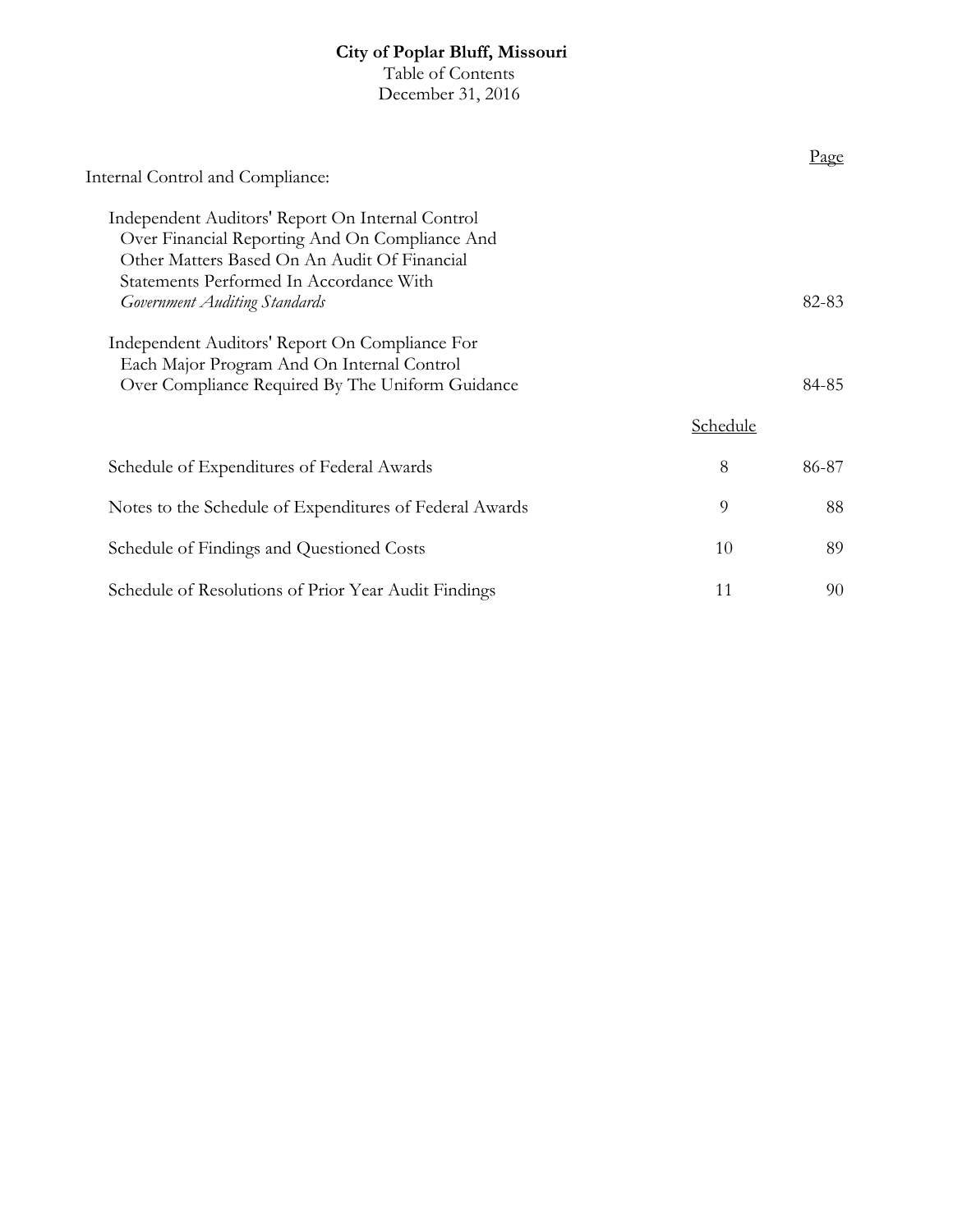

#### **KRAFT, MILES & TATUM, LLC** CERTIFIED PUBLIC ACCOUNTANTS

1650 WEST HARPER, POPLAR BLUFF, MISSOURI 63901-4196 (573)-785-6438 FAX (573) 785-0114

# **INDEPENDENT AUDITORS' REPORT**

The City Council City of Poplar Bluff Poplar Bluff, Missouri 63901

## **Report on the Financial Statements**

We have audited the accompanying financial statements of the governmental activities, the business-type activities, each major fund, and the aggregate remaining fund information of the City of Poplar Bluff, Missouri, (the City) as of and for the year ended December 31, 2016, and the related notes to the financial statements, which collectively comprise the City's basic financial statements as listed in the table of contents.

## **Management's Responsibility for the Financial Statements**

Management is responsible for the preparation and fair presentation of these financial statements in accordance with accounting principles generally accepted in the United States of America; this includes the design, implementation, and maintenance of internal control relevant to the preparation and fair presentation of financial statements that are free from material misstatement, whether due to fraud or error.

# **Auditors' Responsibility**

Our responsibility is to express opinions on these financial statements based on our audit. We conducted our audit in accordance with auditing standards generally accepted in the United States of America and the standards applicable to financial audits contained in *Government Auditing Standards*, issued by the Comptroller General of the United States. Those standards require that we plan and perform the audit to obtain reasonable assurance about whether the financial statements are free from material misstatement.

An audit involves performing procedures to obtain audit evidence about the amounts and disclosures in the financial statements. The procedures selected depend on the auditor's judgment, including the assessment of the risks of material misstatement of the financial statements, whether due to fraud or error. In making those risks assessments, the auditor considers internal control relevant to the entity's preparation and fair presentation of the financial statements in order to design audit procedures that are appropriate in the circumstances, but not for the purpose of expressing an opinion on the effectiveness of the entity's internal control. Accordingly, we express no such opinion. An audit also includes evaluating the appropriateness of accounting policies used and the reasonableness of significant accounting estimates made by management, as well as evaluating the overall presentation of the financial statements.

We believe that the audit evidence we have obtained is sufficient and appropriate to provide a basis for our audit opinions.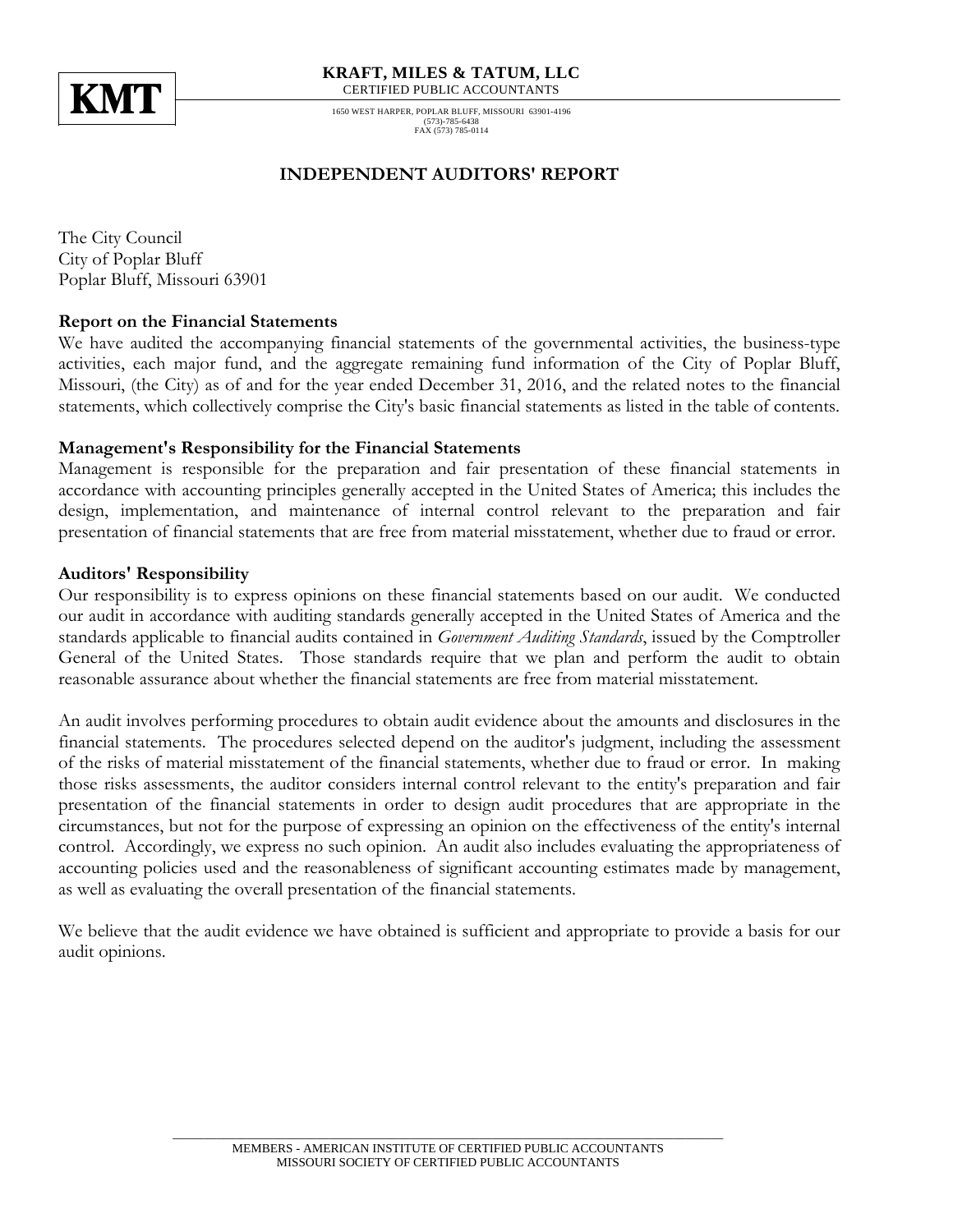## **Opinions**

In our opinion, the financial statements referred to above present fairly, in all material respects, the respective financial position of the governmental activities, the business-type activities, each major fund, and the aggregate remaining fund information of the City of Poplar Bluff, Missouri, as of December 31, 2016, and the respective changes in financial position, and, where applicable, cash flows, thereof for the year then ended in accordance with accounting principles generally accepted in the United States of America.

## **Emphasis of Matter**

As discussed in Note 1 to the basic financial statements, the Poplar Bluff, Missouri, Public Building Corporation has been included as a component unit of the reporting entity for the year ended December 31, 2016. Our opinion is not modified with respect to this matter.

# **Other Matters**

## *Required Supplementary Information*

Accounting principles generally accepted in the United States of America require that the management's discussion and analysis on pages 4 through 10, the budgetary comparison information on pages 59 and 60, the schedule of funding progress on page 62, and the schedules of changes in net pension liability, the schedules of contributions, and the notes to the schedules of contributions on pages 66 through 68 be presented to supplement the basic financial statements. Such information, although not a part of the basic financial statements, is required by the Governmental Accounting Standards Board, who considers it to be an essential part of financial reporting for placing the basic financial statements in an appropriate operational, economic, or historical context. We have applied certain limited procedures to the required supplementary information in accordance with auditing standards generally accepted in the United States of America, which consisted of inquiries of management about the methods of preparing the information and comparing the information for consistency with management's responses to our inquiries, the basic financial statements, and other knowledge we obtained during our audit of the basic financial statements. We do not express an opinion or provide any assurance on the information because the limited procedures do not provide us with sufficient evidence to express an opinion or provide any assurance.

## *Other Information*

Our audit was conducted for the purpose of forming opinions on the financial statements that collectively comprise the City of Poplar Bluff, Missouri's, basic financial statements. The combining nonmajor fund statements and combining Municipal Utilities statements are presented for purposes of additional analysis and are not a required part of the basic financial statements. The schedule of expenditures of federal awards is presented for purposes of additional analysis as required by Title 2 U.S. Code of Federal Regulations (CFR) Part 200, *Uniform Administrative Requirements, Cost Principles, and Audit Requirements for Federal Awards,*  and is also not a required part of the basic financial statements.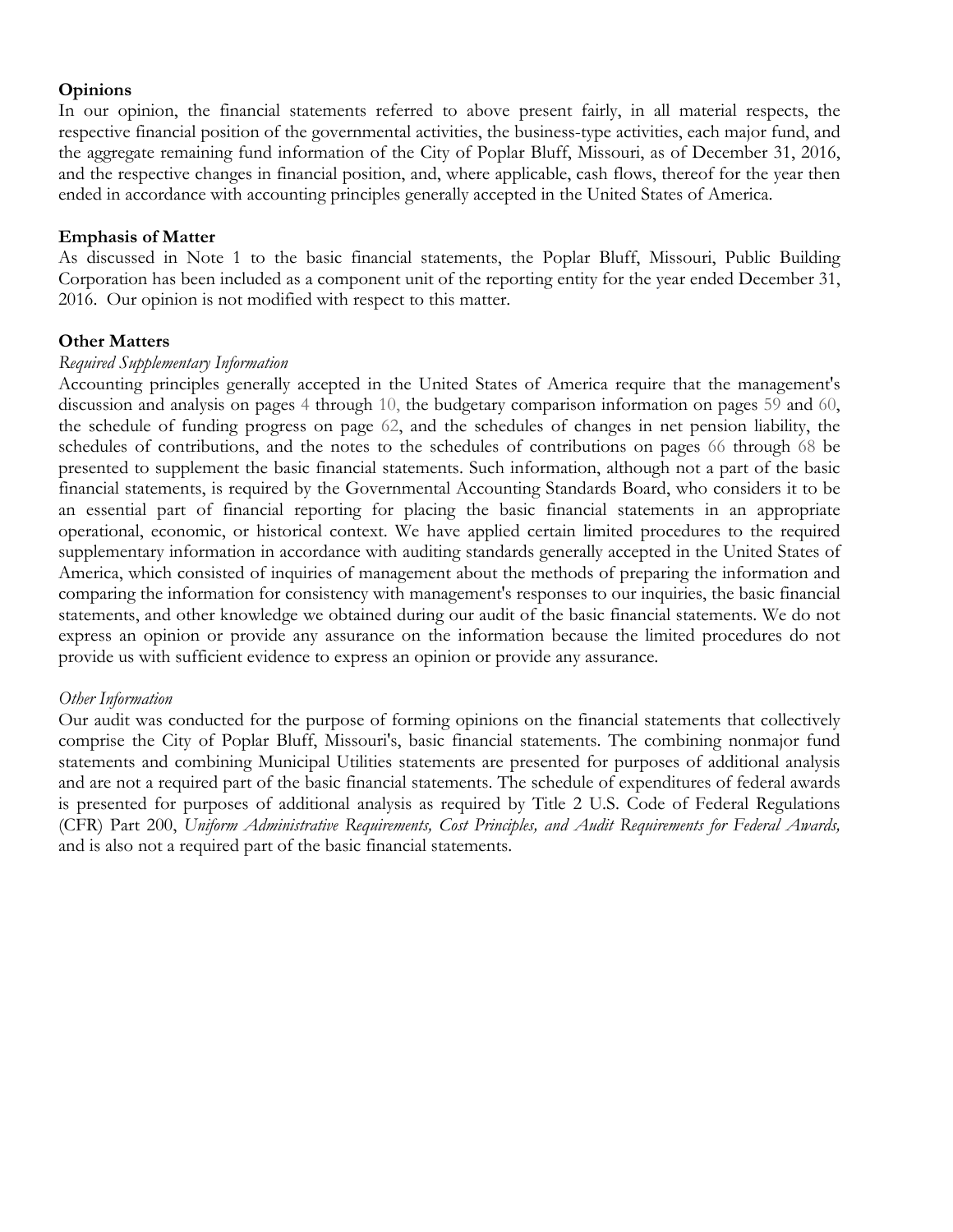The combining nonmajor fund financial statements, the combining Municipal Utilities statements, and the schedule of expenditures of federal awards are the responsibility of management and were derived from and relate directly to the underlying accounting and other records used to prepare the financial statements. Such information has been subjected to the auditing procedures applied in the audit of the basic financial statements and certain additional procedures, including comparing and reconciling such information directly to the underlying accounting and other records used to prepare the basic financial statements or to the basic financial statements themselves, and other additional procedures in accordance with auditing standards generally accepted in the United States of America. In our opinion, the combining nonmajor fund financial statements, the combining Municipal Utilities statements, and the schedule of expenditures of federal awards are fairly stated in all material respects in relation to the basic financial statements as a whole.

The operating data required by bond has not been subjected to the auditing procedures applied in the audit of the basic financial statements, and, accordingly, we do not express an opinion or provide any assurance on it.

#### **Other Reporting Required by Government Auditing Standards**

In accordance with *Government Auditing Standards*, we have also issued our report dated June 13, 2017, on our consideration of the City of Poplar Bluff, Missouri's, internal control over financial reporting and on our tests of its compliance with certain provisions of laws, regulations, contracts, and grant agreements and other matters. The purpose of that report is to describe the scope of our testing of internal control over financial reporting and compliance and the results of that testing and not to provide an opinion on the internal control over financial reporting or on compliance. That report is an integral part of an audit performed in accordance with *Government Auditing Standards* in considering the City of Poplar Bluff, Missouri's internal control over financial reporting and compliance.

Kraft, Miles & Tatum, LLC

Certified Public Accountants June 13, 2017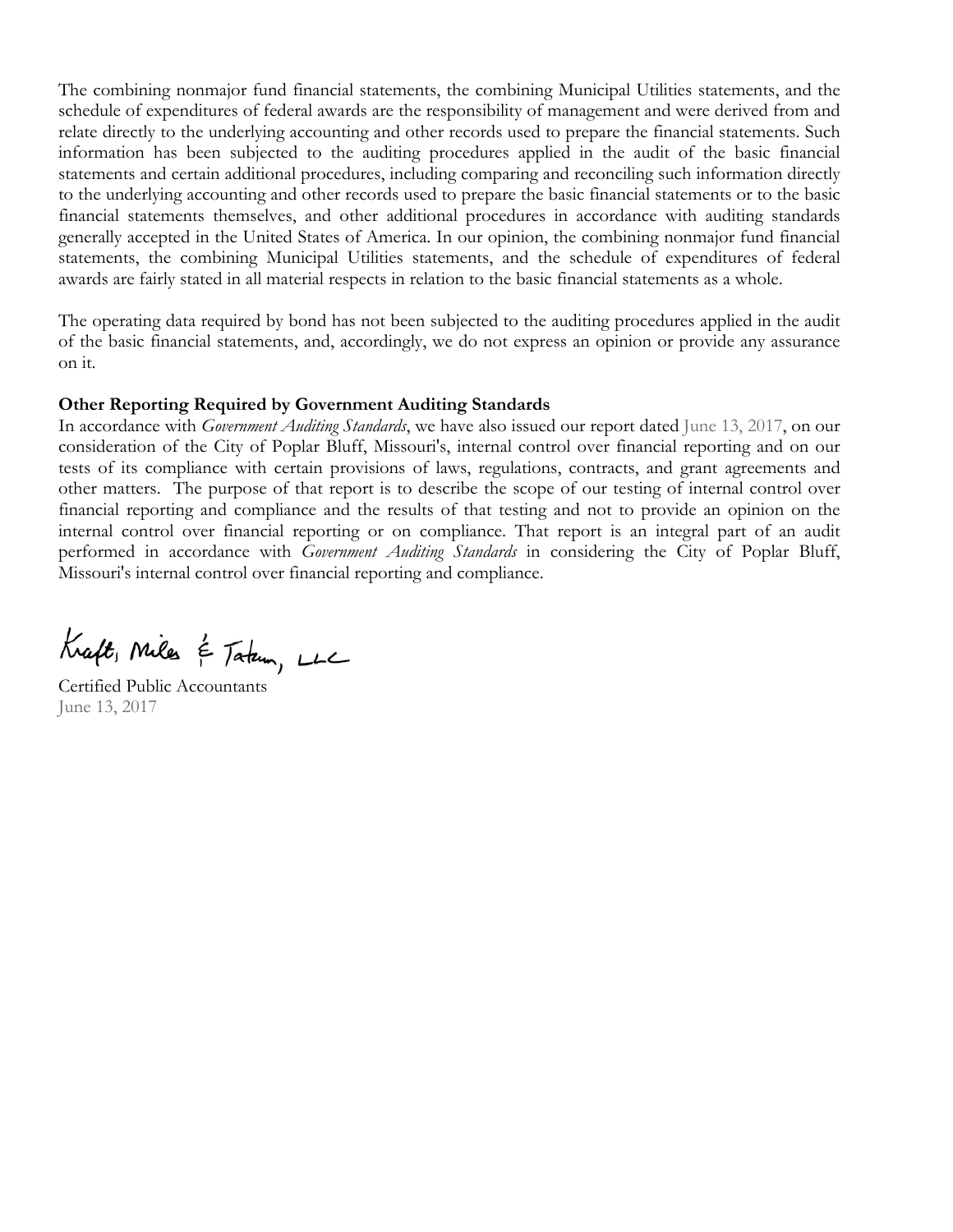# **City of Poplar Bluff, Missouri Management's Discussion and Analysis (Unaudited)**

As management of the City of Poplar Bluff, Missouri, we offer readers this narrative overview and analysis of the financial activities of the City of Poplar Bluff, Missouri (the City) for the year ended December 31, 2016. We encourage readers to consider the information presented here in conjunction with the City's financial statements and footnotes, which follow this section.

# *Financial Highlights*

- The assets of the City exceeded its liabilities at the close of the most recent fiscal year by \$72 million (net position). Of this amount, \$3.7 million (unrestricted net position) may be used to meet the government's ongoing obligations to citizens and creditors.
- The City continues to purchase the land required to extend Shelby Road from Highway PP to the south end of Highway 53. This project will take some traffic off of business Highway 67 and open up residential and commercial development along Shelby Road.
- The City, along with Poplar Bluff Industries, developed a 10 acre Missouri Certified Industrial Site for development. The City completed the paving of  $11<sup>th</sup>$  Street, which created access to this Site.
- The Water-Sewer Department fully implemented their advanced metering infrastructure, allowing all water meters to be read electronically. This project will be a much more efficient metering system in determining the water usage of the consumer and will also cut labor cost for the utility department.

## *Overview of the Financial Statements*

This discussion and analysis is provided as an introduction to the basic financial statements. The basic financial statements consist of three components: government-wide financial statements, fund financial statements, and notes to the financial statements. This report also contains other supplementary information in addition to the basic financial statements.

*Government-wide financial statements.* The *government-wide financial statements* are a broad overview of the City's finances in a manner similar to a private business.

The *statement of net position* presents all of the City's assets, deferred outflows of resources, liabilities, and deferred inflows of resources with the difference reported as *net position.* Net position is an important measure of the City's overall financial health. The increases and decreases in net position can be monitored to determine whether the City's financial position is improving or deteriorating.

The *statement of activities* presents information showing how the City's net position changed during the most recent fiscal year. All changes in net position are reported as soon as the underlying event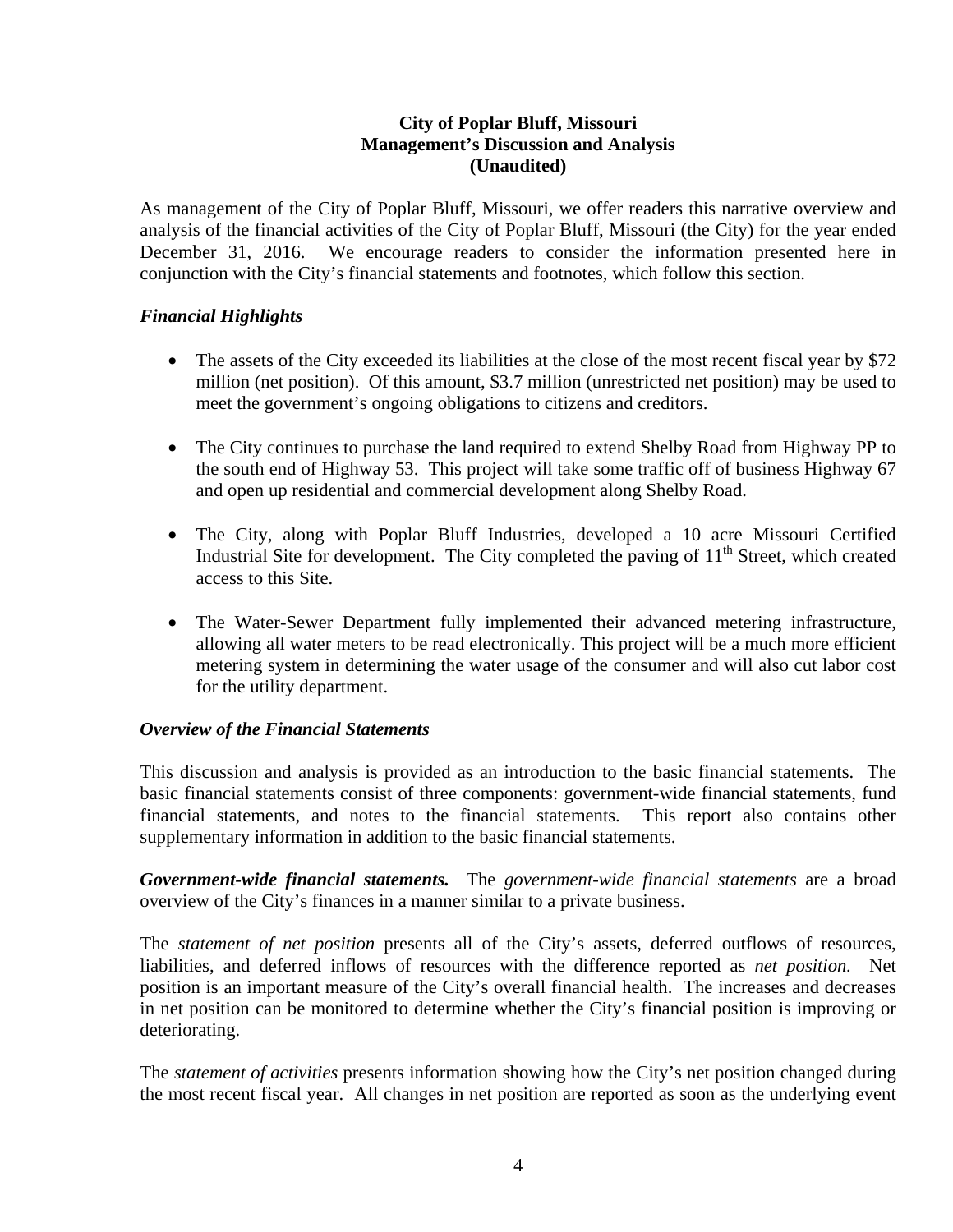giving rise to the change occurs, regardless of the timing of the related cash flow. Thus, revenues and expenses are reported in this statement for some items that will result in cash flows in future fiscal periods (e.g., uncollected taxes and earned but unused vacation leave).

Both of the government-wide financial statements divide the City into the following:

- Governmental activities All of the City's basic services are considered to be governmental activities, including general government, police and fire protection, streets, cemetery and motor pool, and culture and recreation. These activities are supported primarily with general City revenue such as sales taxes, gross receipts taxes, property taxes, fines and specific program revenue (i.e. permit fees and grants).
- Business-type activities All of the City's enterprise activities are included here. These operations derive revenue from user charges for services that are intended to recover the full costs of operations.

*Fund Financial Statements.* A *fund* is a grouping of related accounts that is used to maintain control over resources that have been segregated for specific activities and objectives. The City uses fund accounting to ensure compliance with finance-related legal requirements. These funds are divided into two categories: governmental funds and proprietary funds.

*Governmental funds. Governmental funds* are used to account for essentially the same functions reported as *governmental activities* in the government-wide financial statements. However, unlike the government-wide financial statements, governmental fund financial statements focus on *nearterm inflows and outflows of spendable resources*, as well as on *balances of spendable resources* available at the end of the fiscal year. Such information may be useful in evaluating the City's nearterm financing requirements.

Because the focus of the governmental funds is narrower than that of the government-wide financial statements, it is useful to compare the information presented for *governmental funds* with similar information presented for *governmental activities* in the government-wide financial statements. By doing so, the reader may better understand the long-term impact of the government's near-term financing decisions. Both the governmental fund balance sheet and the governmental fund statement of revenues, expenditures, and changes in fund balances provide a reconciliation to facilitate this comparison between *governmental funds* and *governmental activities*.

*Proprietary funds.* The City uses two different types of proprietary funds. *Enterprise funds* are used to report the same functions presented as business-type activities in the government-wide financial statements. *Internal service funds* are an accounting device used to accumulate and allocate costs internally among the City's various functions. The City uses internal service funds to account for its self-insurance (health) activities. Because these services predominately benefit governmental rather than business-type functions, they have been primarily included within the *governmental activities* in the government-wide financial statements.

*Notes to the financial statements.* The notes provide additional information that is essential to a full understanding of the data provided in the government-wide and fund financial statements.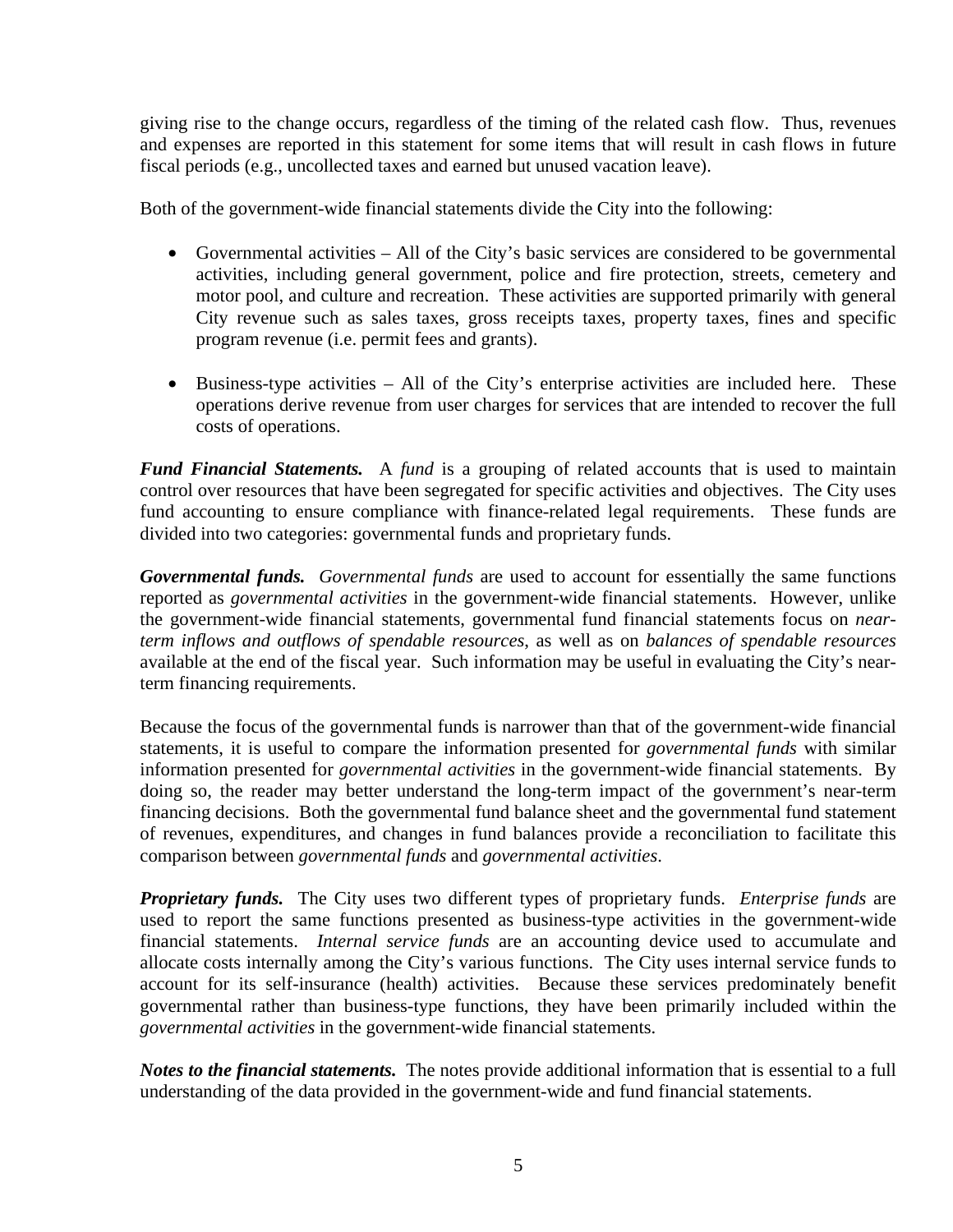*Other information.* In addition to the financial statements and accompanying notes, this report also contains certain *required supplementary information* regarding budgetary, pension and postretirement benefits information. The combining statements for the nonmajor funds and Municipal Utilities are presented immediately following the required supplementary information.

#### *Government-wide Financial Analysis*

Net position may serve as a useful indicator of the City's financial position. As of December 31, 2016, assets plus deferred outflows of resources exceeded liabilities plus deferred inflows of resources by \$72.8 million. This is an increase of \$3.9 million from the prior year. The largest portion of the City's net position, \$61.6 million (85%), reflects its investment in capital assets (e.g., land, buildings, improvements, machinery and equipment, and infrastructure), less any related debt used to acquire those assets. The City uses these capital assets to provide services to citizens; consequently, these assets are not available for future spending.

## **NET POSITION**

The following table reflects the condensed schedule of net position (in thousands) as of December 31, 2016 and 2015:

|                                  | Governmental<br>Activities |        | Business-type<br><b>Activities</b> |        |        | Total   |         |
|----------------------------------|----------------------------|--------|------------------------------------|--------|--------|---------|---------|
|                                  | 2016                       | 2015   |                                    | 2016   | 2015   | 2016    | 2015    |
| Current and other assets         | \$<br>24,010               | 27,159 |                                    | 20,403 | 13,802 | 44,413  | 40,961  |
| Capital assets                   | 25,424                     | 24,947 |                                    | 76,061 | 74,127 | 101,485 | 99,074  |
| Total assets                     | 49,434                     | 52,106 |                                    | 96,464 | 87,929 | 145,898 | 140,035 |
| Deferred outflows of resources   | 5,928                      | 2,594  |                                    | 3,580  | 1,392  | 9,508   | 3,986   |
|                                  |                            |        |                                    |        |        |         |         |
| Long-term debt outstanding       | 22,836                     | 24,650 |                                    | 17,275 | 19,114 | 40,111  | 43,764  |
| Other long-term liabilities      | 14,578                     | 10,470 |                                    | 6,693  | 3,721  | 21,271  | 14,191  |
| <b>Other liabilities</b>         | 9,821                      | 8,991  |                                    | 9,603  | 6,621  | 19,424  | 15,612  |
| Total liabilities                | 47,235                     | 44,111 |                                    | 33,571 | 29,456 | 80,806  | 73,567  |
| Deferred inflows of resources    | 906                        | 747    |                                    | 895    | 827    | 1,801   | 1,574   |
| Net position:                    |                            |        |                                    |        |        |         |         |
| Net investment in capital assets | 2,620                      | 2,539  |                                    | 58,992 | 55,793 | 61,612  | 58,332  |
| Restricted                       | 4,910                      | 5,154  |                                    | 2,564  | 1,063  | 7,474   | 6,217   |
| Unrestricted                     | (309)                      | 2,149  |                                    | 4,022  | 2,182  | 3,713   | 4,331   |
| Total net position               | \$<br>7,221                | 9,842  |                                    | 65,578 | 59,038 | 72,799  | 68,880  |

## **City of Poplar Bluff Net Position**

The City's total assets increased \$5.8 million during the current fiscal year, while the total liabilities increased \$7.2 million. Governmental activities total assets decreased \$2.6 million, which consisted of a decrease in current and other assets. Business-type activities total assets increased \$8.5 million,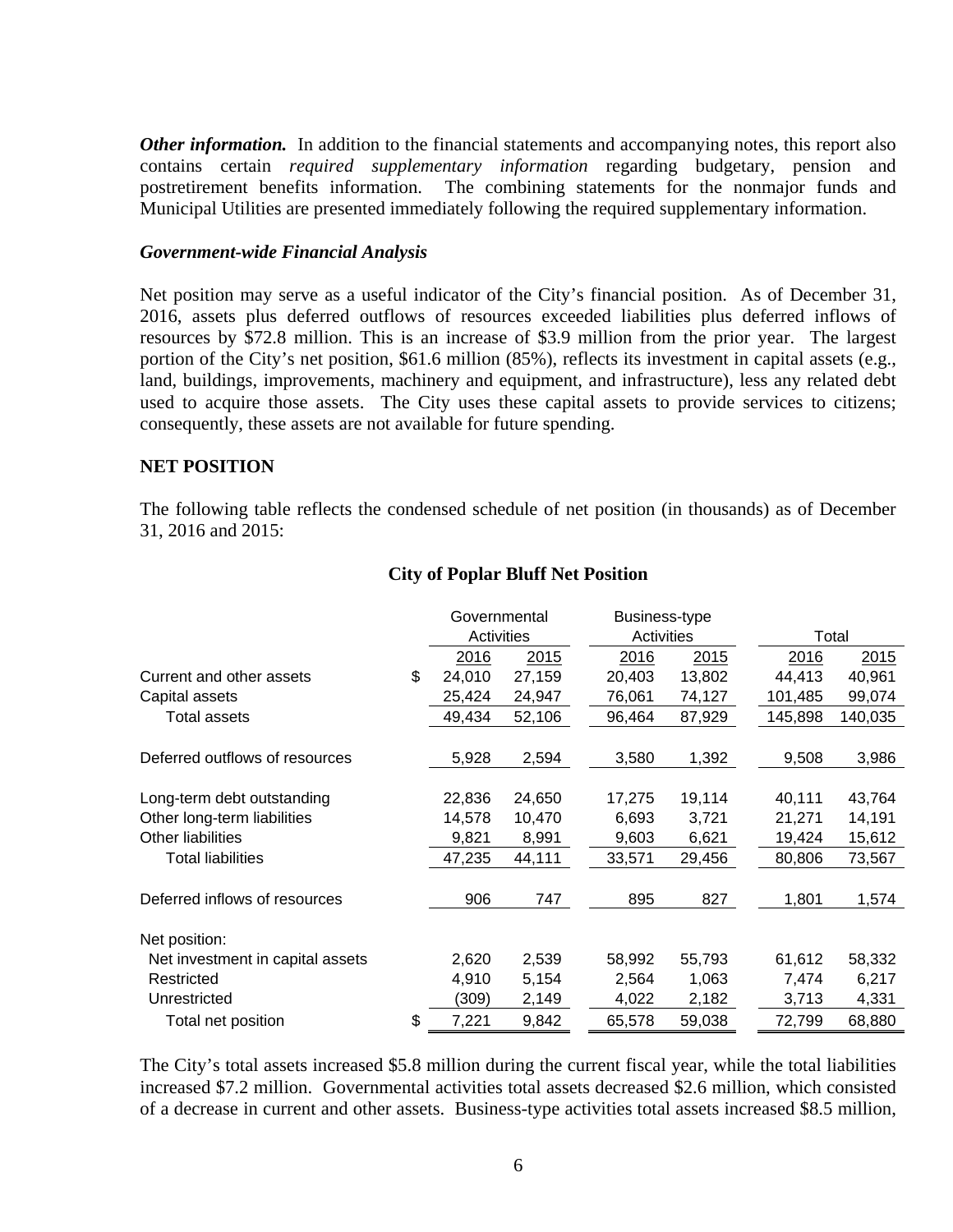which consisted of an increase in current and other assets of \$6.6 million and a increase in capital assets of \$1.9 million.

The largest portion of the City's net position, \$61.6 million, an increase of \$3.2 million from the prior year, reflects its investment in capital assets, less any related debt used to acquire those assets. An additional portion of the City's net position, \$7.4 million, an increase of \$1.2 million from the prior year, represents resources that are subject to external restrictions on how they may be used. The remaining balance of the City's net position, \$3.7 million, represents unrestricted net position that may be used to meet the City's ongoing obligations to citizens and creditors.

#### *Change in Net Position*

The following table reflects the revenues and expenses from the City's activities (in thousands) as of December 31, 2016 and 2015:

|                                         | Governmental      |          | Business-type |            |         |        |         |
|-----------------------------------------|-------------------|----------|---------------|------------|---------|--------|---------|
|                                         | <b>Activities</b> |          |               | Activities |         | Total  |         |
| Revenues:                               | 2016              | 2015     |               | 2016       | 2015    | 2016   | 2015    |
| Program revenues:                       |                   |          |               |            |         |        |         |
| Charges for services                    | \$<br>614         | 681      |               | 45,027     | 44,855  | 45,641 | 45,536  |
| Operating grants and contributions      | 2,246             | 1,082    |               |            |         | 2,246  | 1,082   |
| Capital grants and contributions        | 1,200             | 1,150    |               | 515        | 16      | 1,715  | 1,166   |
| General revenues:                       |                   |          |               |            |         |        |         |
| Property taxes                          | 1,746             | 1,584    |               |            |         | 1,746  | 1,584   |
| Sales and use taxes                     | 15,167            | 15,003   |               |            |         | 15,167 | 15,003  |
| Other revenues                          | 1,319             | 2,467    |               | 494        | 488     | 1,813  | 2,955   |
| <b>Total revenues</b>                   | 22,292            | 21,967   |               | 46,036     | 45,359  | 68,328 | 67,326  |
| Expenses:                               |                   |          |               |            |         |        |         |
| General government                      | 5,488             | 6,872    |               |            |         | 5,488  | 6,872   |
| Police and fire protection              | 9,031             | 8,145    |               |            |         | 9,031  | 8,145   |
| Streets, cemetery and motor pool        | 2,903             | 2,436    |               |            |         | 2,903  | 2,436   |
| Culture and recreation                  | 1,477             | 1,361    |               |            |         | 1,477  | 1,361   |
| Economic development                    |                   | 993      |               |            |         | 0      | 993     |
| Interest                                | 1,050             | 1,310    |               |            |         | 1,050  | 1,310   |
| Municipal utilities                     |                   |          |               | 41,516     | 42,900  | 41,516 | 42,900  |
| Coliseum                                |                   |          |               | 1,767      | 1,617   | 1,767  | 1,617   |
| Airport                                 |                   |          |               | 665        | 734     | 665    | 734     |
| Golf                                    |                   |          |               | 513        | 469     | 513    | 469     |
| <b>Total expenses</b>                   | 19,949            | 21,117   |               | 44,461     | 45,720  | 64,410 | 66,837  |
| Change in net position before transfers | 2,343             | 850      |               | 1,575      | (361)   | 3,918  | 489     |
| Special item                            |                   |          |               |            | (1,750) |        | (1,750) |
| <b>Transfers</b>                        | (4, 964)          | (1, 395) |               | 4,964      | 1,395   |        |         |
| Change in net position                  | (2,621)           | (545)    |               | 6,539      | (716)   | 3,918  | (1,261) |
| Net position, beginning                 | 9,842             | 10,387   |               | 59,039     | 59,755  | 68,881 | 70,142  |
| Net position, ending                    | \$<br>7,221       | 9,842    |               | 65,578     | 59,039  | 72,799 | 68,881  |

## **City of Poplar Bluff Changes in Net Position**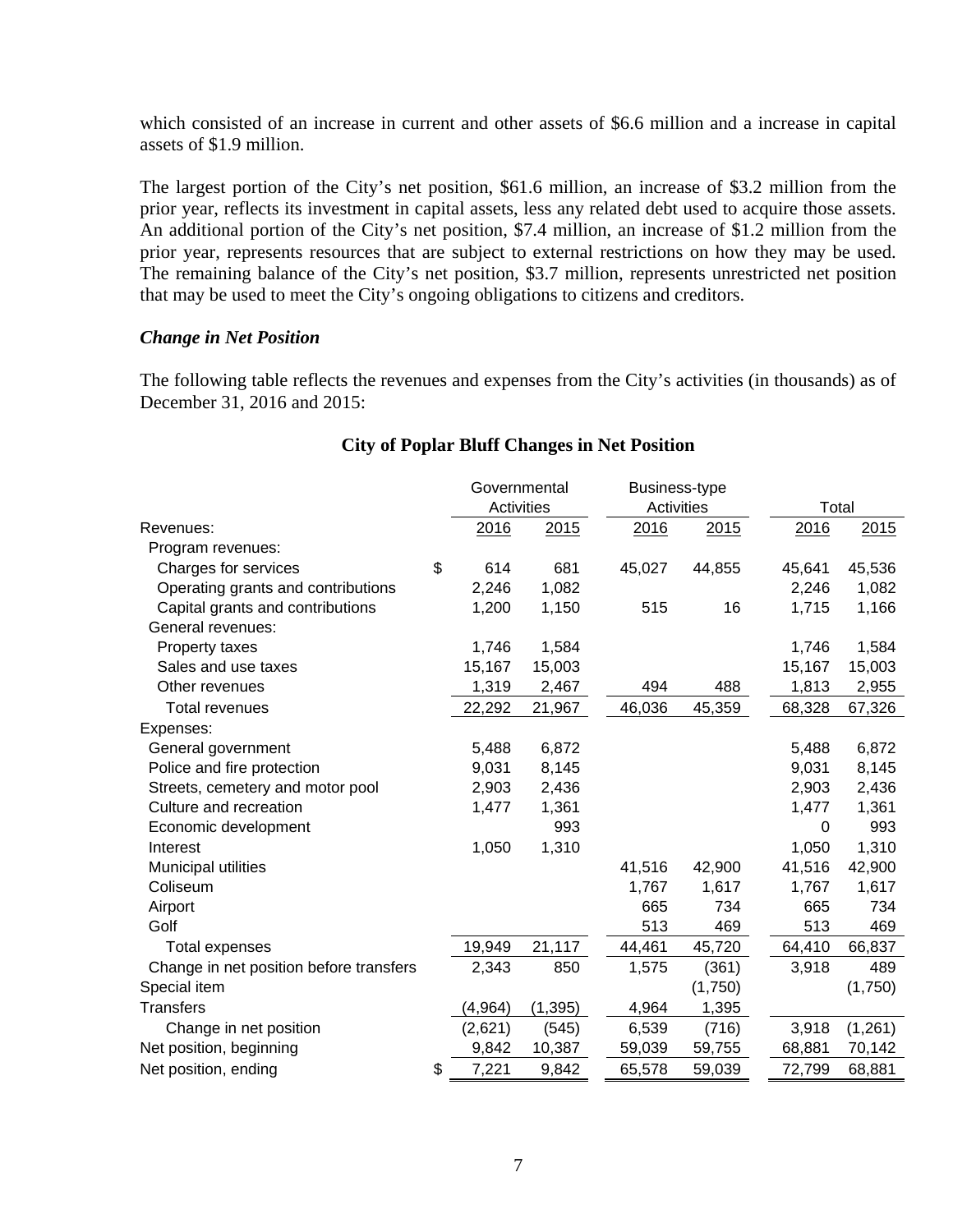# *Governmental Activities*

Governmental activities decreased the City's net position by \$2.6 million. Business-type activities increased the City's net position by \$6.5 million. For the year ended December 31, 2016, revenues totaled \$68.3 million (governmental and business-type). Revenues from governmental activities total \$22 million, or 33%, revenues from business-type activities total \$46 million, or 67% of the total City revenues. Sales and use tax revenues, the largest governmental category, were \$15 million, or 68% of total governmental activities revenues.

Certain revenues are generated that are specific to governmental program activity. These totaled \$4 million. The following table shows expenses and program revenues of the governmental activities (in thousands) as of December 31, 2016 and 2015:

|                                  | Total cost of service |        | Net cost of service |        |  |
|----------------------------------|-----------------------|--------|---------------------|--------|--|
|                                  | 2016                  | 2015   | 2016                | 2015   |  |
| General government               | \$<br>5.488           | 6,872  | 3,675               | 6,021  |  |
| Police and fire protection       | 9,031                 | 8,145  | 7.179               | 6,753  |  |
| Streets, cemetery and motor pool | 2,903                 | 2,436  | 2,856               | 2,019  |  |
| Culture and recreation           | 1.477                 | 1.361  | 1,128               | 1,107  |  |
| Economic development             |                       | 993    |                     | 993    |  |
| Interest on long term debt       | 1.050                 | 1,310  | 1,050               | 1,310  |  |
|                                  | \$<br>19,949          | 21.117 | 15.888              | 18,203 |  |

# **Net Cost of City of Poplar Bluff's Governmental Activities**

Expenses from governmental activities total \$19.9 million. However, net costs of these services were \$15.8 million. The difference represents direct revenues received from charges for services of \$614 thousand, operating grants and contributions of \$2.2 million, and capital grants and contributions of \$1.2 million. Taxes and other revenues of \$3 million were collected to cover these net costs.

## *Business-type Activities*

Business-type activities increased the City's net position by \$6.5 million, due to normal operations.

# *Financial Analysis of the City's Funds*

As of December 31, 2016, the City's governmental funds report a combined fund balance of \$18.1 million, and a net decrease in combined fund balance of \$3.5 million.

# *General Fund Budgetary Highlights*

Actual revenues were \$900 thousand more than originally budgeted. Actual expenses were \$1.4 million more than originally budgeted. This variance is due in part to an increase in grant projects that were not budgeted for. Most of these grant projects were reimbursed at 80% or 90%. Another reason for the variance in expenses is due to the City computer infrastructure problems during the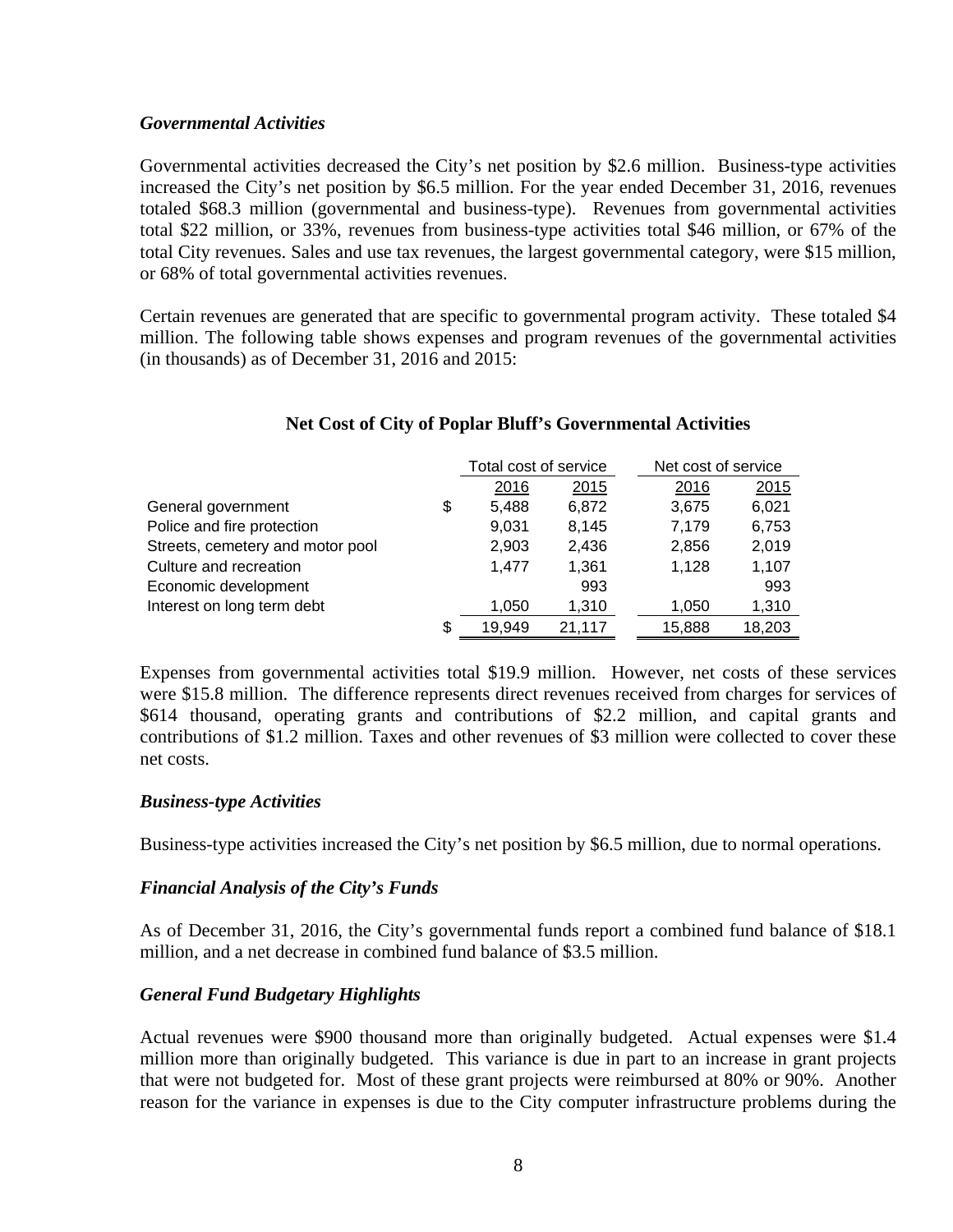year. The City spent a considerable amount of funds trying to replace and repair a computer infrastructure system that has had problems since its installation in 2014-15. This issue has been resolved.

## *Capital Asset and Debt Administration*

#### *Capital Assets*

The City's investment in capital assets for its governmental and business-type activities as of December 31, 2016 amounts to \$101 million (net of accumulated depreciation). This investment in capital assets includes land, buildings, improvements, machinery and equipment, and infrastructure.

Major capital events during the year ended December 31, 2016 included the following:

- Additions to the infrastructure for \$1.7 million.
- Additions to the water-sewer plant for \$3 million.
- Additions to the electric plant for \$2 million.

| City of I optail Digit Capital Assets<br>(amounts expressed in thousands, net of accumulated depreciation) |    |                            |        |                             |        |        |        |  |  |  |  |
|------------------------------------------------------------------------------------------------------------|----|----------------------------|--------|-----------------------------|--------|--------|--------|--|--|--|--|
|                                                                                                            |    | Governmental<br>Activities |        | Business-type<br>Activities |        | Total  |        |  |  |  |  |
|                                                                                                            |    | 2016                       | 2015   | 2016                        | 2015   | 2016   | 2015   |  |  |  |  |
| Land                                                                                                       | \$ | 5,003                      | 4,929  | 4,185                       | 4,185  | 9,188  | 9,114  |  |  |  |  |
| Works of art                                                                                               |    | 123                        | 105    |                             |        | 123    | 105    |  |  |  |  |
| <b>Buildings and improvements</b>                                                                          |    | 2,808                      | 2,918  | 10.554                      | 10,984 | 13,362 | 13,902 |  |  |  |  |
| Furniture, fixtures and equipment                                                                          |    | 2,298                      | 2,833  | 337                         | 384    | 2,635  | 3,217  |  |  |  |  |
| Vehicles                                                                                                   |    | 1,476                      | 1,262  | 432                         | 513    | 1,908  | 1,775  |  |  |  |  |
| Infrastructure                                                                                             |    | 13,716                     | 12.900 | 60,553                      | 58.061 | 74,269 | 70,961 |  |  |  |  |

Total \$ 25,424 24,947 76,061 74,127 101,485 99,074

# **City of Poplar Bluff Capital Assets**

For additional information on capital assets, see note 4 in the notes to financial statements.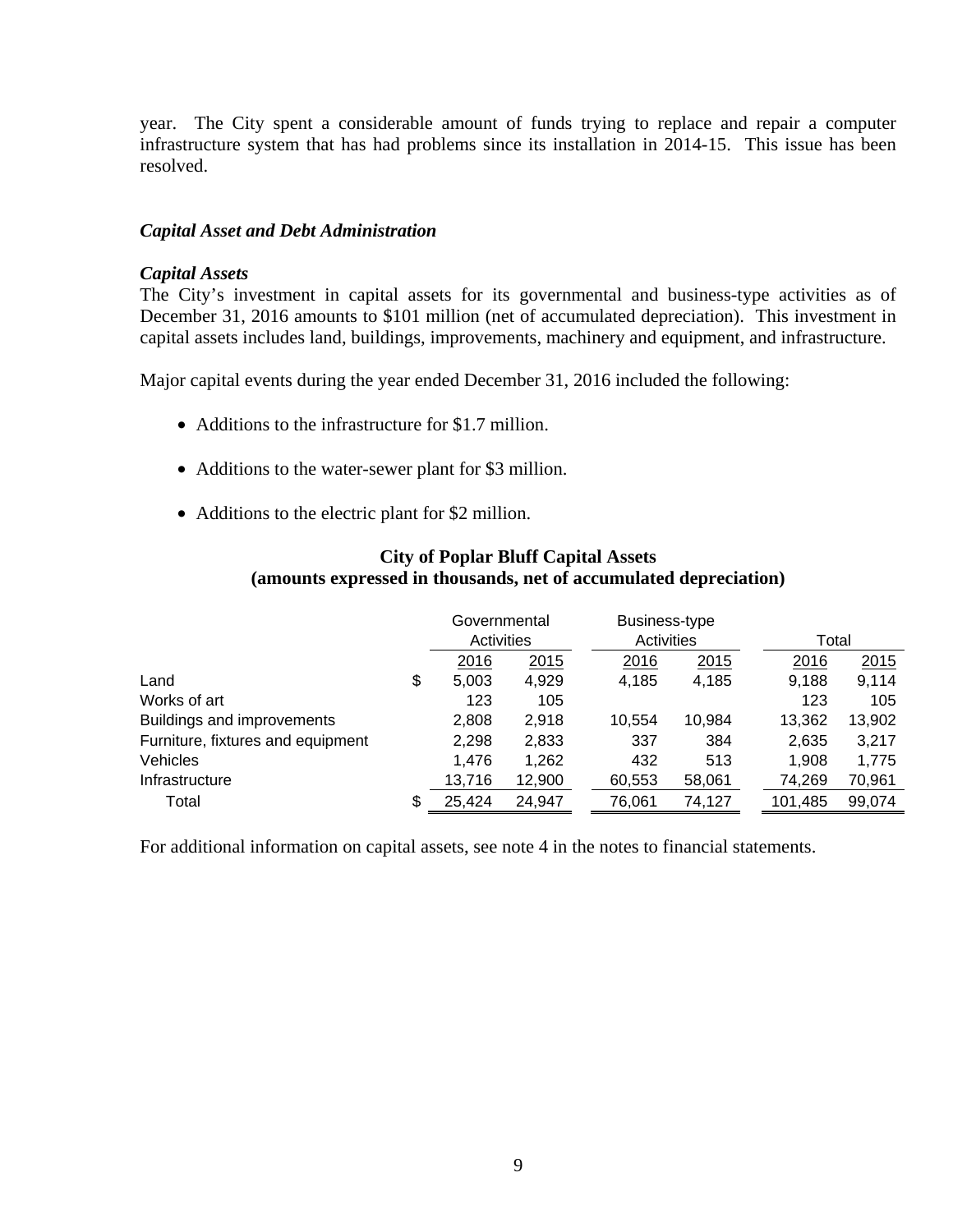# *Debt Administration*

As of December 31, 2016, the City had a total of \$43.5 million of outstanding debt.

|                           | Governmental<br>Activities |        | Business-type<br>Activities |        | Total  |        |
|---------------------------|----------------------------|--------|-----------------------------|--------|--------|--------|
|                           | 2016                       | 2015   | 2016                        | 2015   | 2016   | 2015   |
| Revenue bonds**           | \$<br>16,023               | 16,799 | 7,829                       | 8,689  | 23,852 | 25,488 |
| Capital lease obligations | 4,915                      | 5.296  | 9.240                       | 9,645  | 14,155 | 14,941 |
| Notes payable             | 2,741                      | 3.191  |                             |        | 2.741  | 3,191  |
| Other                     | 870                        | 825    | 1,941                       | 2.446  | 2,811  | 3,271  |
| Total                     | \$<br>24.549               | 26.111 | 19.010                      | 20,780 | 43,559 | 46,891 |

# **City of Poplar Bluff Outstanding Debt (amounts expressed in thousands)**

\*\*including Building Corporation bonds.

For additional information on debt administration, see note 6 in the notes to financial statements.

# *Requests for Information*

This financial report is designed to provide the reader a general overview of the City's finances. Questions or requests for more information concerning any of the information provided in this report should be directed to the Director of Finance, City of Poplar Bluff, 101 Oak Street, Poplar Bluff, MO 63901.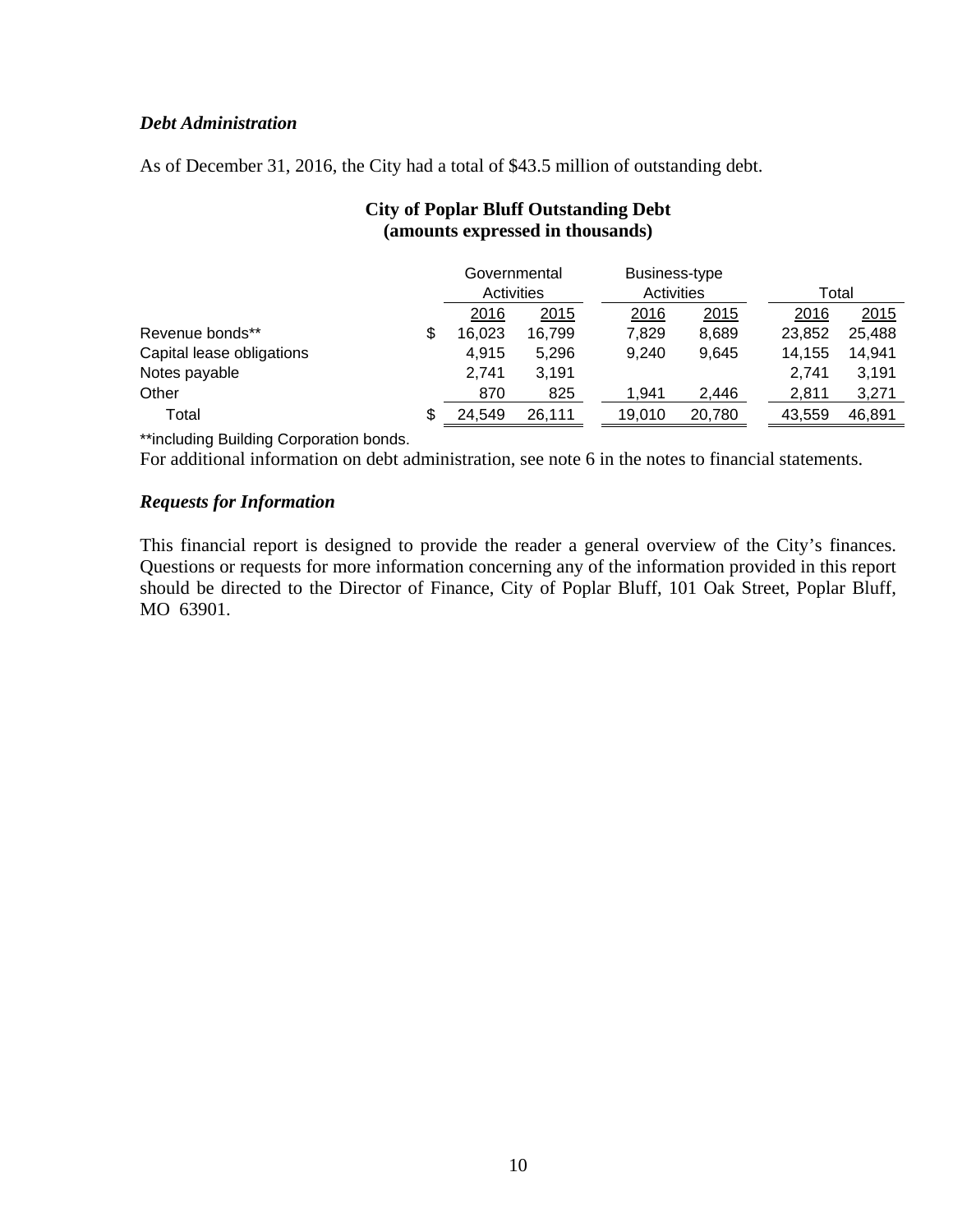Statement of Net Position December 31, 2016

|                                                 | Governmental    | Business-Type     |             |
|-------------------------------------------------|-----------------|-------------------|-------------|
|                                                 | Activities      | <b>Activities</b> | Total       |
| Assets:                                         |                 |                   |             |
| Current assets:                                 |                 |                   |             |
| Cash and cash equivalents                       | \$<br>3,138,581 | 12,398,517        | 15,537,098  |
| Investments                                     |                 | 1,006,817         | 1,006,817   |
| Taxes receivable, net                           | 3,148,683       |                   | 3,148,683   |
| Accounts receivable, net                        | 1,272,055       | 1,836,245         | 3,108,300   |
| Grant receivable                                | 294,767         | 121,716           | 416,483     |
| Interest receivable                             |                 | 361               | 361         |
| Other receivables                               | 146,630         |                   | 146,630     |
| Inventories                                     |                 | 1,263,896         | 1,263,896   |
| Prepaid expenses                                | 288,605         | 1,187,257         | 1,475,862   |
| Due from other funds                            | 6,807,550       |                   | 6,807,550   |
| Total current assets                            | 15,096,871      | 17,814,809        | 32,911,680  |
|                                                 |                 |                   |             |
| Restricted assets:<br>Cash and cash equivalents | 7,766,380       | 2,564,744         | 10,331,124  |
| Taxes receivable, net                           | 694,972         |                   | 694,972     |
| Interest receivable                             | 1,346           |                   | 1,346       |
| Grant receivable                                | 44,816          |                   | 44,816      |
| Other receivables                               | 209,846         |                   | 209,846     |
| Total restricted assets                         | 8,717,360       | 2,564,744         | 11,282,104  |
|                                                 |                 |                   |             |
| Noncurrent assets:                              |                 |                   |             |
| Long-term receivables                           | 195,915         |                   | 195,915     |
| Patronage capital                               |                 | 23,410            | 23,410      |
| Capital assets:                                 |                 |                   |             |
| Non-depreciable                                 | 5,125,896       | 4,185,316         | 9,311,212   |
| Depreciable, net                                | 20,297,669      | 71,875,782        | 92,173,451  |
| Total noncurrent assets                         | 25,619,480      | 76,084,508        | 101,703,988 |
| Total assets                                    | 49, 433, 711    | 96,464,061        | 145,897,772 |
| Deferred Outflows of Resources:                 |                 |                   |             |
| Pension deferrals                               | 5,928,432       | 3,580,182         | 9,508,614   |
|                                                 |                 |                   |             |
| Total deferred outflows of resources            | 5,928,432       | 3,580,182         | 9,508,614   |
| Total assets and deferred outflows              |                 |                   |             |
| of resources                                    | \$55,362,143    | 100,044,243       | 155,406,386 |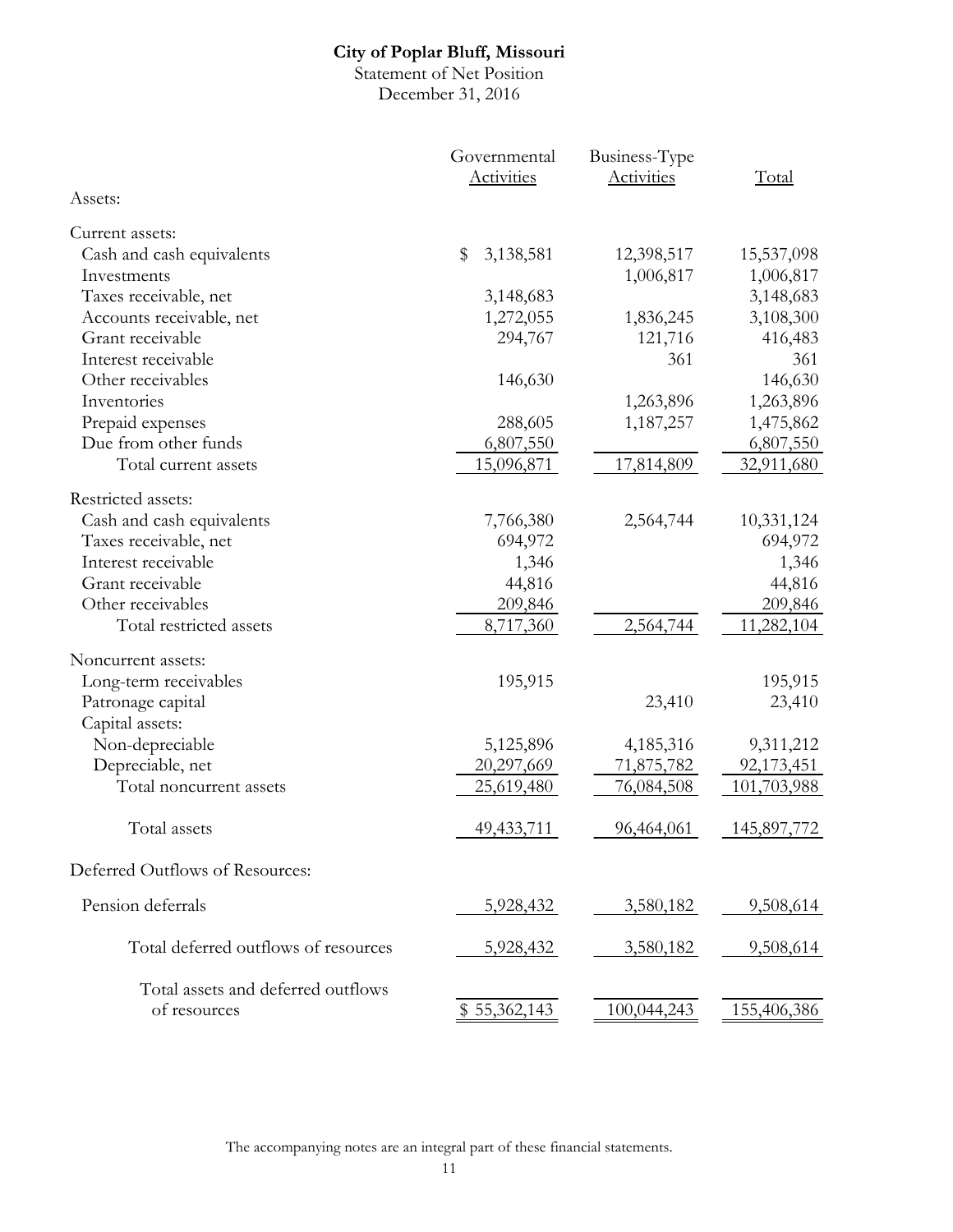Statement of Net Position December 31, 2016

|                                        | Governmental      | Business-Type     |             |
|----------------------------------------|-------------------|-------------------|-------------|
|                                        | <b>Activities</b> | <b>Activities</b> | Total       |
| Liabilities:                           |                   |                   |             |
| Current liabilities:                   |                   |                   |             |
| Accounts payable                       | \$<br>3,333,735   | 3,236,406         | 6,570,141   |
| Accrued payroll and benefits           | 553,864           | 631,492           | 1,185,356   |
| Sales tax payable                      |                   | 451,149           | 451,149     |
| Accrued interest                       | 277,564           | 96,131            | 373,695     |
| Other liabilities                      | 319,589           |                   | 319,589     |
| Due to other funds                     | 3,362,832         | 3,444,719         | 6,807,551   |
| Unearned revenue                       | 261,002           | 7,976             | 268,978     |
| Current maturities of long-term debt   | 1,712,694         | 1,735,500         | 3,448,194   |
| Total current liabilities              | 9,821,280         | 9,603,373         | 19,424,653  |
| Noncurrent liabilities:                |                   |                   |             |
| Customer meter deposits                |                   | 411,692           | 411,692     |
| Long-term debt                         | 22,836,196        | 17,274,573        | 40,110,769  |
| Net pension liability                  | 11,832,868        | 4,781,944         | 16,614,812  |
| Net OPEB obligation                    | 2,745,224         | 1,499,731         | 4,244,955   |
| Total noncurrent liabilities           | 37,414,288        | 23,967,940        | 61,382,228  |
| Total liabilities                      | 47,235,568        | 33,571,313        | 80,806,881  |
| Deferred Inflows of Resources:         |                   |                   |             |
| Pension deferrals                      | 905,782           | 894,591           | 1,800,373   |
| Total deferred inflows of resources    | 905,782           | 894,591           | 1,800,373   |
| Net Position:                          |                   |                   |             |
| Net investment in capital assets       | 2,620,122         | 58,991,794        | 61,611,916  |
| Restricted for:                        |                   |                   |             |
| Debt service                           | 1,214,034         | 887,819           | 2,101,853   |
| Tax increment financing                | 758,079           |                   | 758,079     |
| Other purposes                         | 2,937,873         | 1,676,925         | 4,614,798   |
| Unrestricted                           | (309, 315)        | 4,021,801         | 3,712,486   |
| Total net position                     | 7,220,793         | 65,578,339        | 72,799,132  |
| Total liabilities, deferred inflows of |                   |                   |             |
| resources, and net position            | \$55,362,143      | 100,044,243       | 155,406,386 |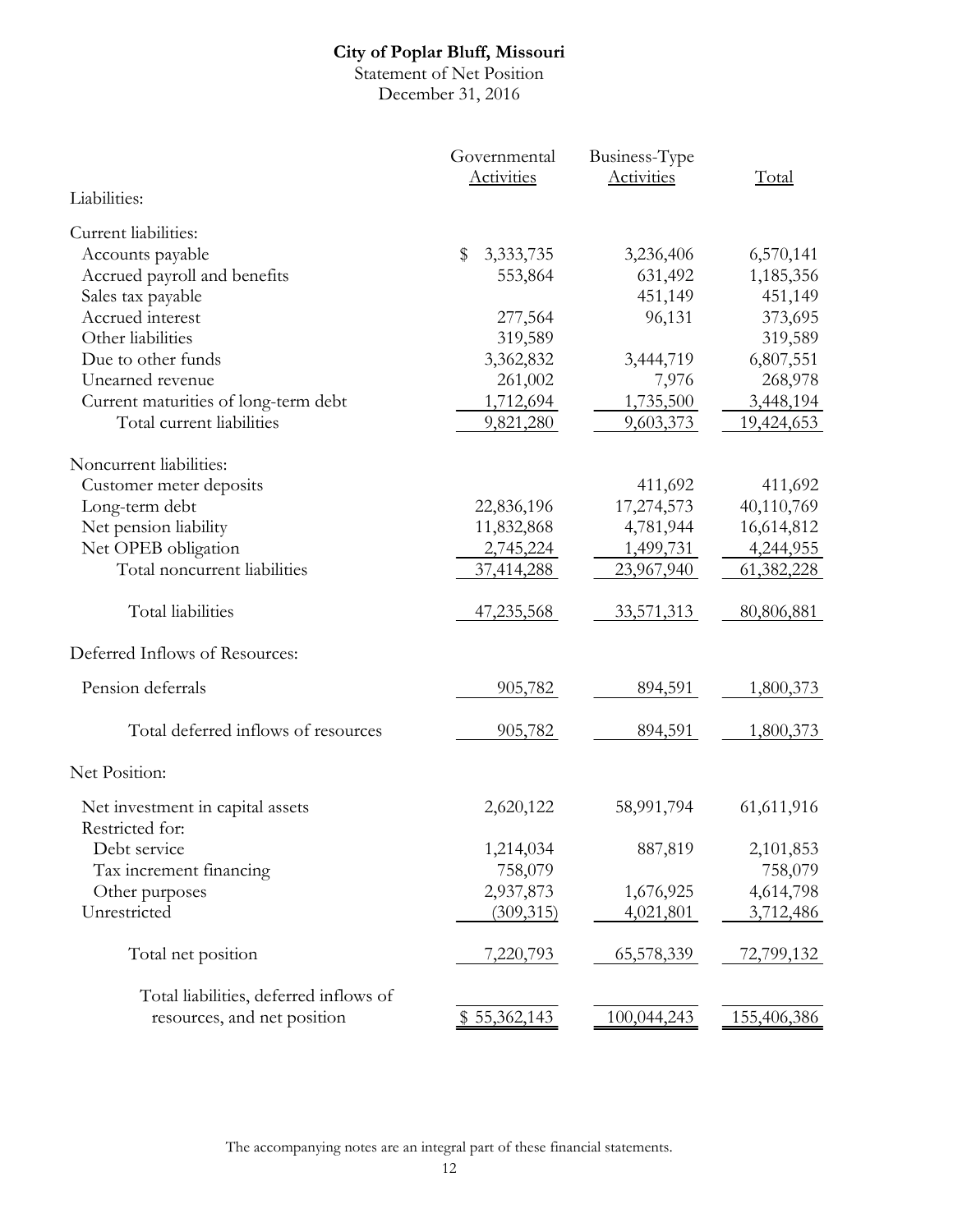#### Statement of Activities For the Year Ended December 31, 2016

|                                                  |                 |                         | Program Revenue             |                             |                                   | Net (Expense) Revenue and<br>Changes in Net Position |               |
|--------------------------------------------------|-----------------|-------------------------|-----------------------------|-----------------------------|-----------------------------------|------------------------------------------------------|---------------|
|                                                  |                 |                         | Operating                   | Capital                     |                                   | Primary Government                                   |               |
| Functions/Programs                               | <b>Expenses</b> | Charges for<br>Services | Grants and<br>Contributions | Grants and<br>Contributions | Governmental<br><b>Activities</b> | Business-type<br><b>Activities</b>                   | Total         |
| Governmental activities:                         |                 |                         |                             |                             |                                   |                                                      |               |
| General government                               |                 |                         |                             |                             |                                   |                                                      |               |
| administration                                   | (5,488,040)     | 20,264                  | 597,619                     | 1,194,781                   | (3,675,376)                       |                                                      | (3,675,376)   |
| Police and fire protection                       | (9,030,937)     | 248,322                 | 1,597,957                   | 5,531                       | (7,179,127)                       |                                                      | (7,179,127)   |
| Streets, cemetery and                            |                 |                         |                             |                             |                                   |                                                      |               |
| motor pool                                       | (2,902,947)     | 46,587                  |                             |                             | (2,856,360)                       |                                                      | (2,856,360)   |
| Culture and recreation                           | (1,476,873)     | 298,497                 | 50,843                      |                             | (1, 127, 533)                     |                                                      | (1, 127, 533) |
| Interest on long term debt<br>Total governmental | (1,050,175)     |                         |                             |                             | (1,050,175)                       |                                                      | (1,050,175)   |
| activities                                       | (19, 948, 972)  | 613,670                 | 2,246,419                   | 1,200,312                   | (15,888,571)                      |                                                      | (15,888,571)  |
| Business-type activities:                        |                 |                         |                             |                             |                                   |                                                      |               |
| Municipal Utilities                              | (41, 515, 503)  | 43,719,395              |                             |                             |                                   | 2,203,892                                            | 2,203,892     |
| <b>Black River Coliseum</b>                      | (1,766,862)     | 650,884                 |                             |                             |                                   | (1, 115, 978)                                        | (1, 115, 978) |
| Airport                                          | (664, 640)      | 433,091                 |                             | 515,467                     |                                   | 283,918                                              | 283,918       |
| Golf Course                                      | (512, 977)      | 223,226                 |                             |                             |                                   | (289, 751)                                           | (289, 751)    |
| Total business-type                              |                 |                         |                             |                             |                                   |                                                      |               |
| activities                                       | (44, 459, 982)  | 45,026,596              |                             | 515,467                     |                                   | 1,082,081                                            | 1,082,081     |
| Total City                                       | \$(64,408,954)  | 45,640,266              | 2,246,419                   | 1,715,779                   | (15,888,571)                      | 1,082,081                                            | (14,806,490)  |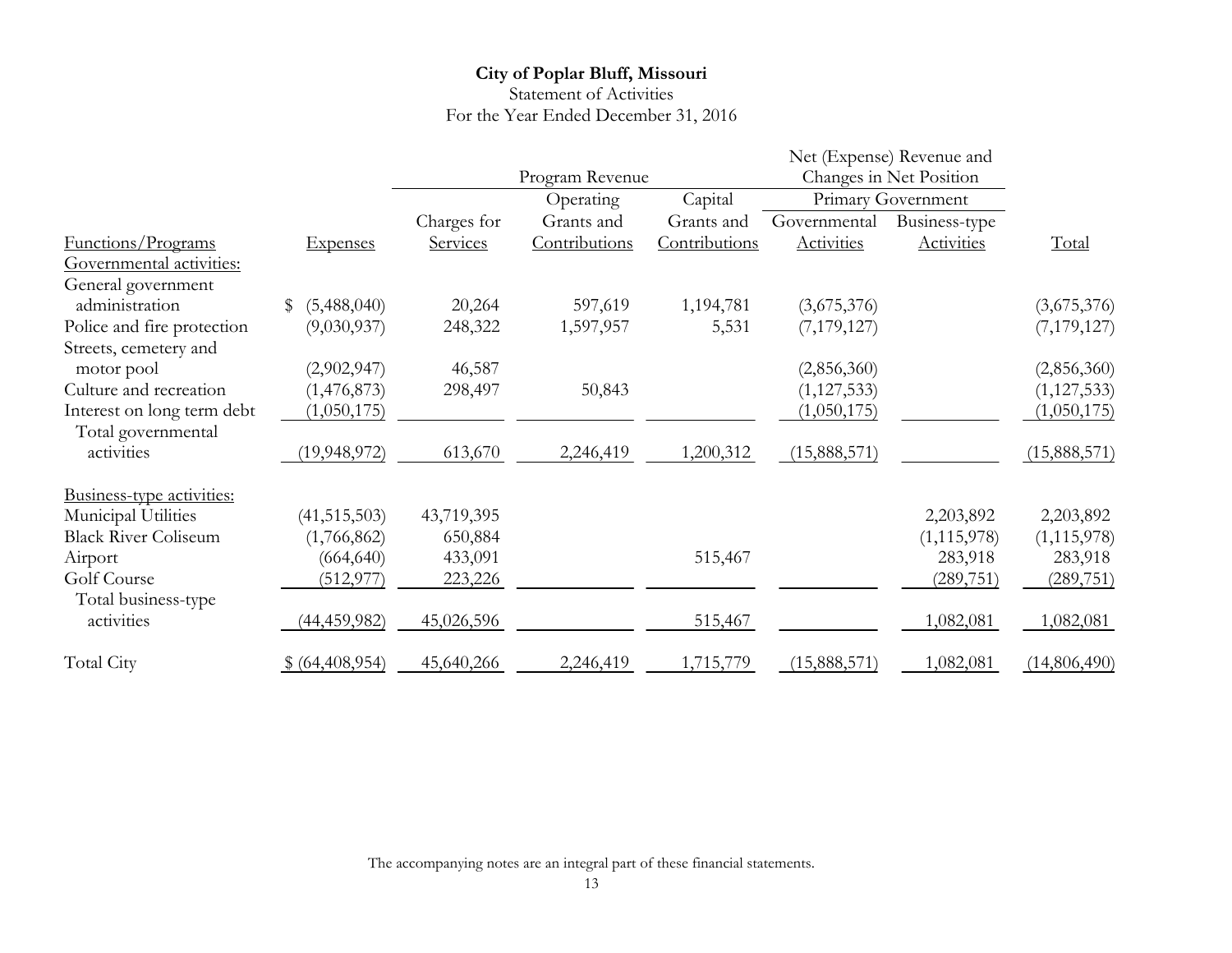Statement of Activities For the Year Ended December 31, 2016

|                                      | Net (Expense) Revenue and |                         |            |  |  |  |  |
|--------------------------------------|---------------------------|-------------------------|------------|--|--|--|--|
|                                      |                           | Changes in Net Position |            |  |  |  |  |
|                                      |                           | Primary Government      |            |  |  |  |  |
|                                      | Governmental              | Business-type           |            |  |  |  |  |
| General revenues:                    | <b>Activities</b>         | <b>Activities</b>       | Total      |  |  |  |  |
| Property taxes                       | \$<br>1,746,250           |                         | 1,746,250  |  |  |  |  |
| Sales tax                            | 11,829,973                |                         | 11,829,973 |  |  |  |  |
| Tourism tax                          | 339,423                   |                         | 339,423    |  |  |  |  |
| Gasoline tax                         | 457,407                   |                         | 457,407    |  |  |  |  |
| Cigarette tax                        | 48,446                    |                         | 48,446     |  |  |  |  |
| Motor vehicle tax                    | 222,047                   |                         | 222,047    |  |  |  |  |
| Utilities tax                        | 2,269,338                 |                         | 2,269,338  |  |  |  |  |
| Business and occupation licenses     | 580,324                   |                         | 580,324    |  |  |  |  |
| Vehicle licenses                     | 70,480                    |                         | 70,480     |  |  |  |  |
| Other licenses and permits           | 235,456                   |                         | 235,456    |  |  |  |  |
| Investment income                    | 53,626                    | 92,088                  | 145,714    |  |  |  |  |
| Miscellaneous income                 | 278,319                   |                         | 278,319    |  |  |  |  |
| Net health insurance fund            | (240,989)                 |                         | (240,989)  |  |  |  |  |
| Contributions in aid of construction |                           | 115,282                 | 115,282    |  |  |  |  |
| Transfers in - utilities             | 341,512                   | 286,369                 | 627,881    |  |  |  |  |
| Transfers                            | (4,964,151)               | 4,964,151               |            |  |  |  |  |
| Total general revenues and transfers | 13,267,461                | 5,457,890               | 18,725,351 |  |  |  |  |
| Change in net position               | (2,621,110)               | 6,539,971               | 3,918,861  |  |  |  |  |
| Net position - December 31, 2015     | 9,841,903                 | 59,038,368              | 68,880,271 |  |  |  |  |
| Net position - December 31, 2016     | \$<br>7,220,793           | 65,578,339              | 72,799,132 |  |  |  |  |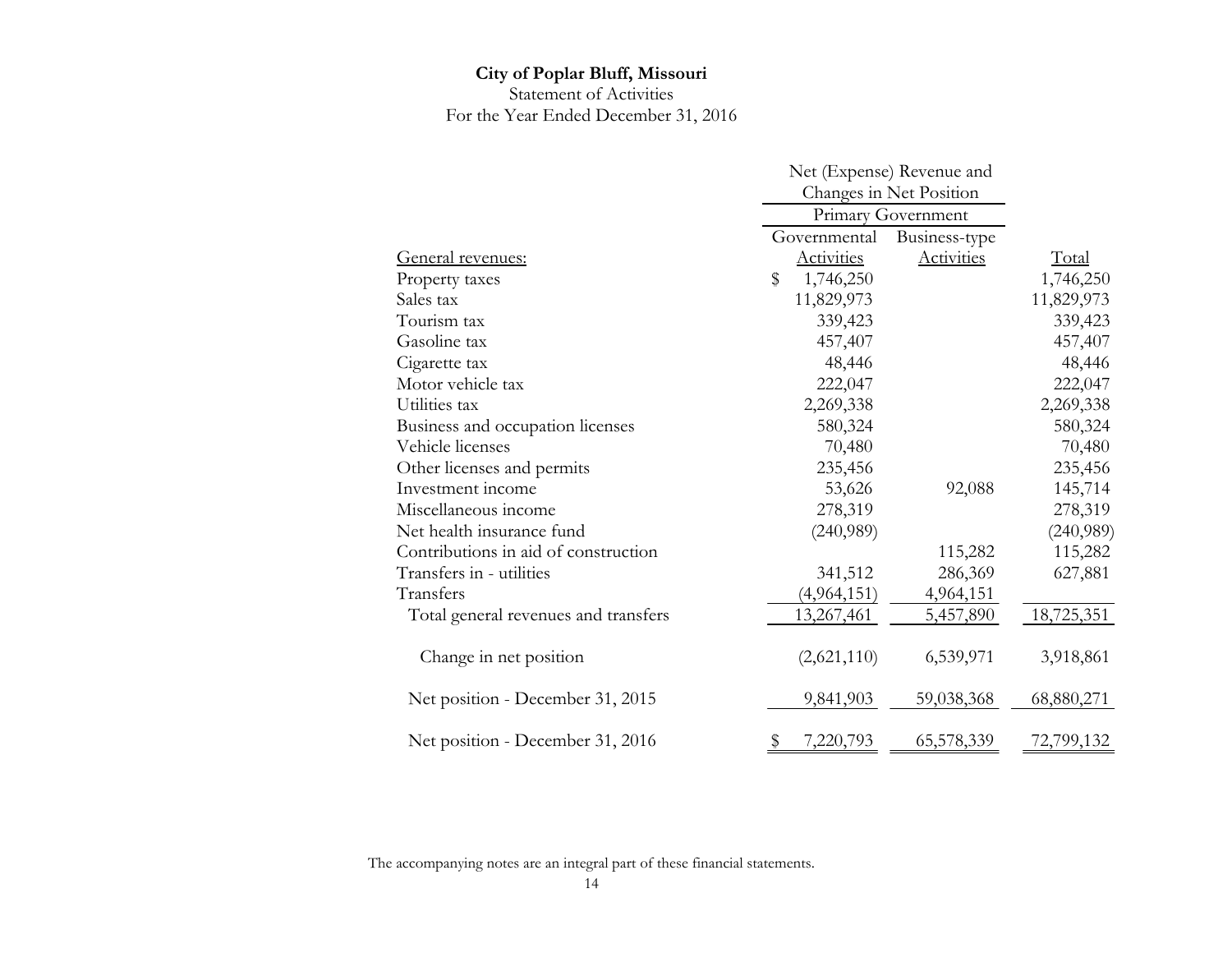Balance Sheet Governmental Funds December 31, 2016

|                                              |                 |             |              | Total        |
|----------------------------------------------|-----------------|-------------|--------------|--------------|
|                                              | Major Fund      | Major Fund  | Non-Major    | Governmental |
|                                              | General         | Hwy. 67 Tax | <b>Funds</b> | <b>Funds</b> |
| Assets:                                      |                 |             |              |              |
| Cash and cash equivalents                    | \$<br>1,255,926 |             | 1,605,659    | 2,861,585    |
| Taxes receivable, net                        | 2,545,288       |             | 603,395      | 3,148,683    |
| Grant receivable                             | 291,630         |             | 3,137        | 294,767      |
| Other receivables                            | 146,295         |             | 335          | 146,630      |
| Due from other funds                         | 198,959         |             | 1,763,086    | 1,962,045    |
| Accounts receivable - other funds            | 3,891,746       |             | 1,450,744    | 5,342,490    |
| Prepaid insurance                            | 265,850         |             | 22,755       | 288,605      |
| Restricted assets:                           |                 |             |              |              |
| Cash and cash equivalents                    | 2,078,797       | 2,327,088   | 3,360,495    | 7,766,380    |
| Interest receivable                          | 428             | 918         |              | 1,346        |
| Taxes receivable, net                        |                 | 402,263     | 292,709      | 694,972      |
| Other receivables                            |                 |             | 209,846      | 209,846      |
| Grant receivable                             |                 |             | 44,816       | 44,816       |
| Total assets                                 | 10,674,919      | 2,730,269   | 9,356,977    | 22,762,165   |
| Liabilities:                                 |                 |             |              |              |
| Accounts payable                             | \$<br>260,191   | 2,705,746   | 367,798      | 3,333,735    |
| Accounts payable - general fund              |                 |             | 36,575       | 36,575       |
| Accrued payroll and benefits                 | 551,137         |             | 25,756       | 576,893      |
| Due to other funds                           | 83,512          | 24,523      | 352,375      | 460,410      |
| Unearned revenue                             | 261,002         |             |              | 261,002      |
| Total liabilities                            | 1,155,842       | 2,730,269   | 782,504      | 4,668,615    |
| Fund Balances:                               |                 |             |              |              |
| Nonspendable                                 | 265,850         |             | 22,755       | 288,605      |
| Restricted                                   | 2,066,175       |             | 3,434,514    | 5,500,689    |
| Assigned                                     | 14,754          |             | 5,117,204    | 5,131,958    |
| Unassigned                                   | 7,172,298       |             |              | 7,172,298    |
| Total fund balances<br>Total liabilities and | 9,519,077       |             | 8,574,473    | 18,093,550   |
| fund balances                                | \$10,674,919    | 2,730,269   | 9,356,977    | 22,762,165   |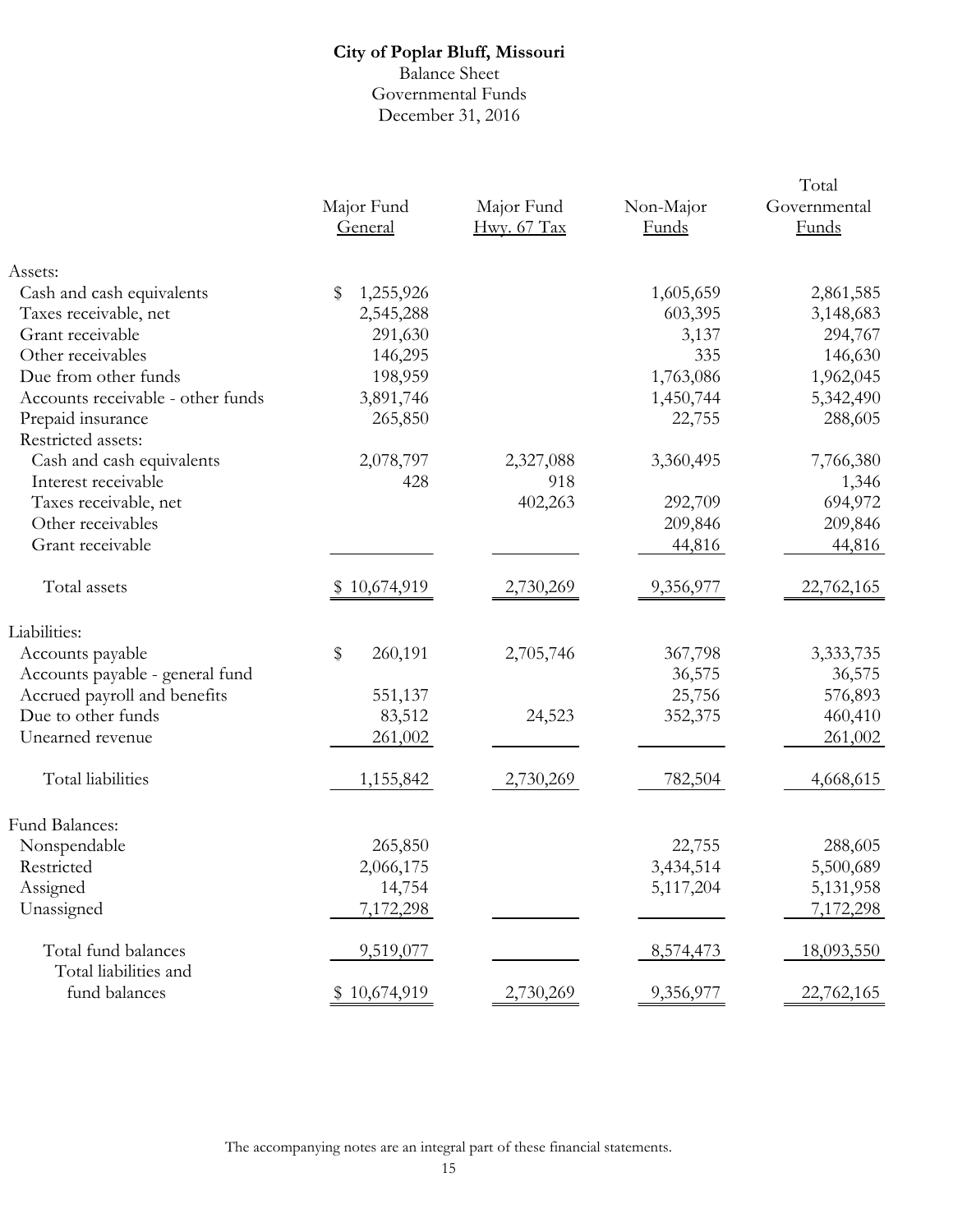# **City of Poplar Bluff, Missouri** Reconciliation of the Governmental Funds Balance Sheet to the Statement of Net Position December 31, 2016

| Amounts reported for governmental activities in the statement of net position are different because:                                                                                                                                                      |                                      |                  |
|-----------------------------------------------------------------------------------------------------------------------------------------------------------------------------------------------------------------------------------------------------------|--------------------------------------|------------------|
| Total fund balance - total governmental funds                                                                                                                                                                                                             |                                      | \$<br>18,093,550 |
| Long-term receivables applicable to the City's<br>governmental activities are not available in the<br>current period and, accordingly, are not reported<br>as receivables within the governmental fund financial<br>statements.                           |                                      | 195,915          |
| Capital assets used in governmental activities<br>are not current financial resources and therefore<br>are not reported in the governmental funds.                                                                                                        |                                      |                  |
| Governmental capital assets<br>Less: accumulated depreciation                                                                                                                                                                                             | \$<br>44, 371, 525<br>(18, 947, 960) | 25,423,565       |
| Internal service funds are used by management to<br>charge the costs of self insurance and therefore<br>the assets and liabilities of the internal service<br>fund are included in governmental activities<br>in the statement of net position.           |                                      | (2, 133, 370)    |
| Certain long-term liabilities of notes and bonds payable,<br>capital lease obligations, and accrued compensated<br>absences are not due and payable in the current period<br>and therefore, are not reported as liabilities in the<br>governmental funds. |                                      | (24, 542, 693)   |
| Certain assets and liabilities of net OPEB obligation, net<br>pension liability, deferred outflows/inflows of resources<br>are not financial resources (uses) and, therefore, are not<br>reported in the governmental funds.                              |                                      | (9,538,610)      |
| The Building Corporation is not considered a<br>governmental fund of the City and therefore<br>not included in the governmental funds.                                                                                                                    |                                      | (3,630)          |
| Interest on long-term debt is not accrued in<br>governmental funds, but rather is recognized as<br>an expenditure when due.                                                                                                                               |                                      | (273, 934)       |
| Net position of governmental activities                                                                                                                                                                                                                   |                                      | \$<br>7,220,793  |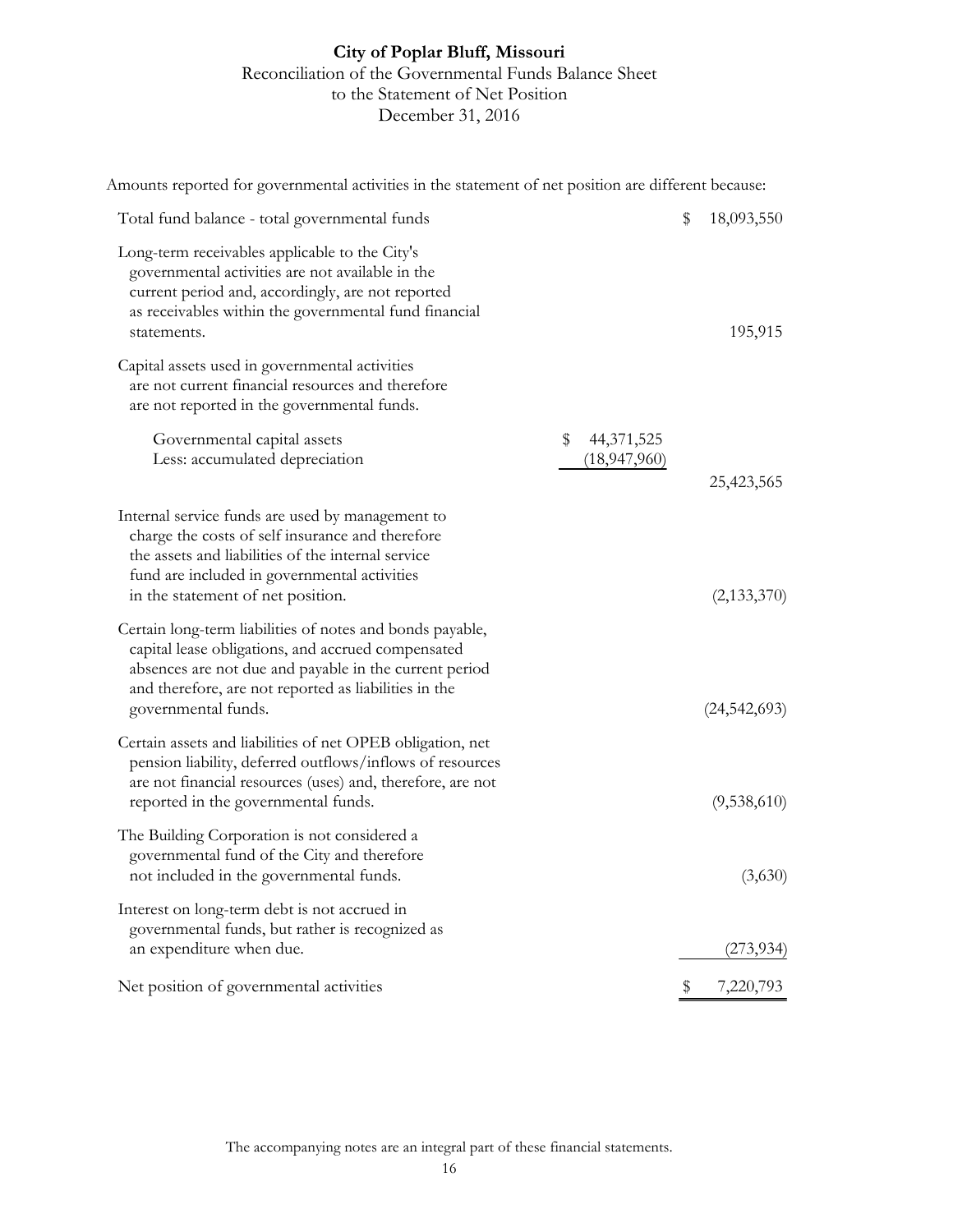# **City of Poplar Bluff, Missouri** Statement of Revenues, Expenditures, and Changes in Fund Balances Governmental Funds For the Year Ended December 31, 2016

|                                      |                  |             |              | Total         |
|--------------------------------------|------------------|-------------|--------------|---------------|
|                                      | Major Fund       | Major Fund  | Non-Major    | Governmental  |
|                                      | General          | Hwy. 67 Tax | <b>Funds</b> | Funds         |
| Revenues:                            |                  |             |              |               |
| General property taxes               | \$1,456,489      |             | 384,300      | 1,840,789     |
| Sales tax                            | 5,494,441        | 2,322,082   | 4,692,903    | 12,509,426    |
| Licenses and permits                 | 3,192,189        |             |              | 3,192,189     |
| Fines, forfeitures, and violations   | 230,312          |             | 35,815       | 266,127       |
| Use of property                      | 223,312          |             | 53,937       | 277,249       |
| Other revenues                       | 803,727          |             | 107,025      | 910,752       |
| Special revenues                     | 855,554          |             | 339,423      | 1,194,977     |
| Investment income                    | 32,750           | 18,210      | 2,667        | 53,627        |
| Grant income                         | 1,027,188        |             | 333,370      | 1,360,558     |
| Total revenues                       | 13,315,962       | 2,340,292   | 5,949,440    | 21,605,694    |
| Expenditures:                        |                  |             |              |               |
| Current                              |                  |             |              |               |
| General government                   | 2,500,896        | 2,340,292   | 45,263       | 4,886,451     |
| Police and fire protection           | 7,428,015        |             | 680,399      | 8,108,414     |
| Streets, cemetery and motor pool     | 2,124,570        |             | 131,696      | 2,256,266     |
| Culture and recreation               | 114,741          |             | 963,194      | 1,077,935     |
| Capital outlay                       | 1,683,557        |             | 190,157      | 1,873,714     |
| Debt service                         |                  |             |              |               |
| Principal                            | 626,420          |             | 680,000      | 1,306,420     |
| Interest                             | 128,142          |             | 1,001,244    | 1,129,386     |
| Total expenditures                   | 14,606,341       | 2,340,292   | 3,691,953    | 20,638,586    |
| (Deficiency) excess of revenues      |                  |             |              |               |
| over expenditures                    | (1,290,379)      |             | 2,257,487    | 967,108       |
| Other Financing Sources (Uses):      |                  |             |              |               |
| Transfers in                         | 1,238,171        |             | 3,067,422    | 4,305,593     |
| Transfers in - utilities             | 339,109          |             | 2,403        | 341,512       |
| Transfers out                        | (6,335,670)      |             | (3,080,153)  | (9,415,823)   |
| Capital leases                       | 203,625          |             |              | 203,625       |
| Total other financing sources (uses) | (4, 554, 765)    |             | (10, 328)    | (4, 565, 093) |
| Net change in fund balance           | (5,845,144)      |             | 2,247,159    | (3,597,985)   |
| Fund balance, December 31, 2015      | 15,364,221       |             | 6,327,314    | 21,691,535    |
| Fund balance, December 31, 2016      | 9,519,077<br>\$. |             | 8,574,473    | 18,093,550    |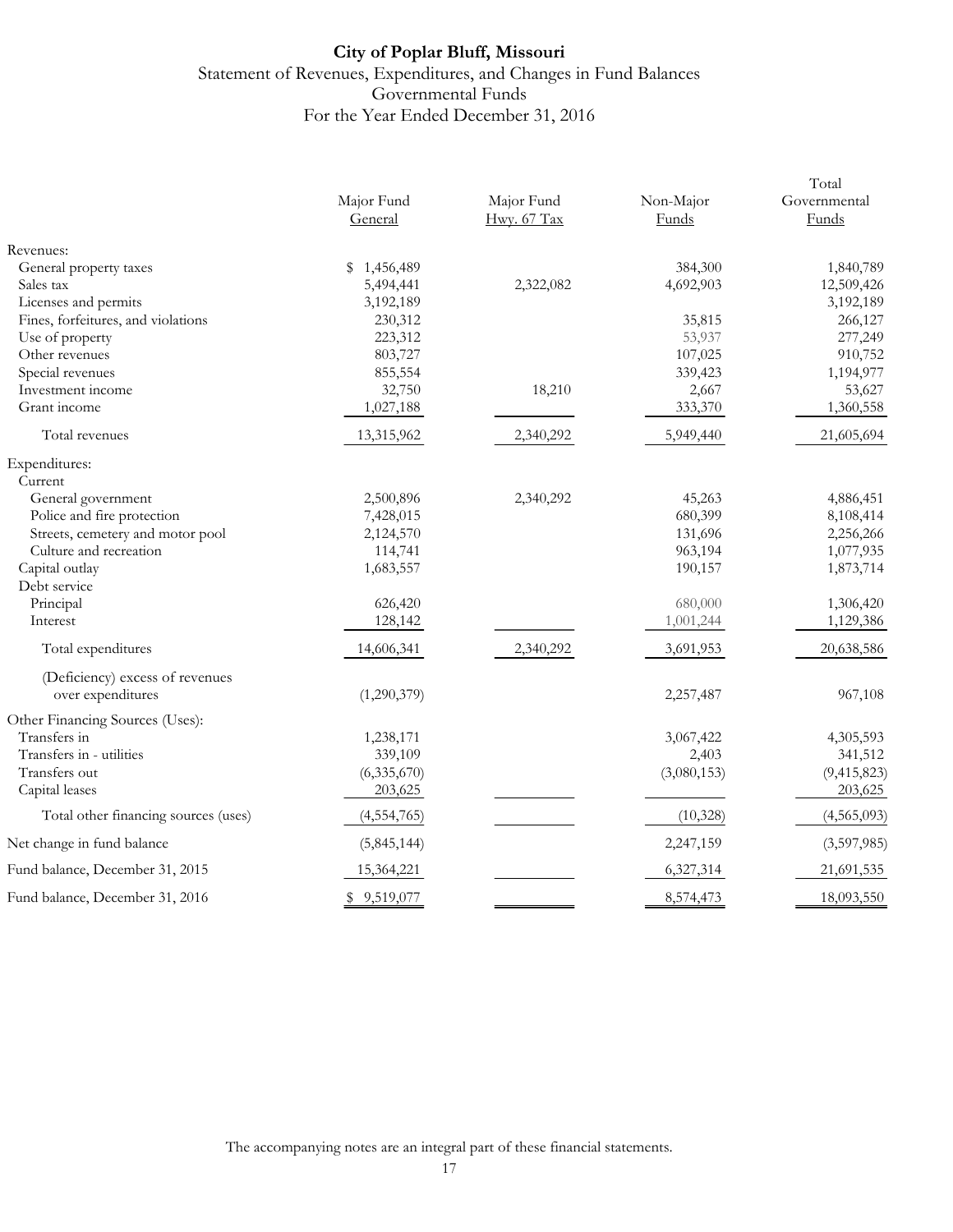Reconciliation of the Statement of Revenues, Expenditures, and Changes in Fund Balances of Governmental Funds to the Statement of Activities For the Year Ended December 31, 2016

Amounts reported for governmental activities in the statement of activities are different because:

| Net change in fund balance - total governmental funds                                                                                                                                                                                                                         | \$(3,597,985) |
|-------------------------------------------------------------------------------------------------------------------------------------------------------------------------------------------------------------------------------------------------------------------------------|---------------|
| Governmental funds report capital outlays as expenditures.<br>However, in the statement of activities the cost of<br>those assets is allocated over their estimated useful<br>lives and reported as depreciation expense.                                                     | 476,523       |
| Some expenses reported in the statement of activities, net OPEB<br>obligations, net pension liabilities, and deferred outflows/inflows<br>do not require the use of current financial resources and, therefore,<br>are not reported as expenditures in the governmental funds | (927, 198)    |
| Internal service funds are used by management to charge<br>the costs of self insurance. The net revenue of internal<br>service funds is reported with governmental activities.                                                                                                | (240,989)     |
| The issuance of long-term debt (e.g., bonds, notes)<br>provides current financial resources to governmental<br>funds, while the repayment of the principal of<br>long-term debt consumes the current financial<br>resources of governmental funds.                            | 1,543,209     |
| Interest expense on long-term debt is not accrued<br>in governmental funds, but rather is recognized as<br>an expense when due.                                                                                                                                               | 221,974       |
| Payments on long-term receivables are not accrued in governmental<br>funds, but rather recognized as revenue when paid                                                                                                                                                        | (97, 957)     |
| The Building Corporation is not considered a<br>governmental fund of the City and therefore the net<br>activity is not included.                                                                                                                                              | 1,313         |
| Change in net position of governmental activities                                                                                                                                                                                                                             | (2,621,110)   |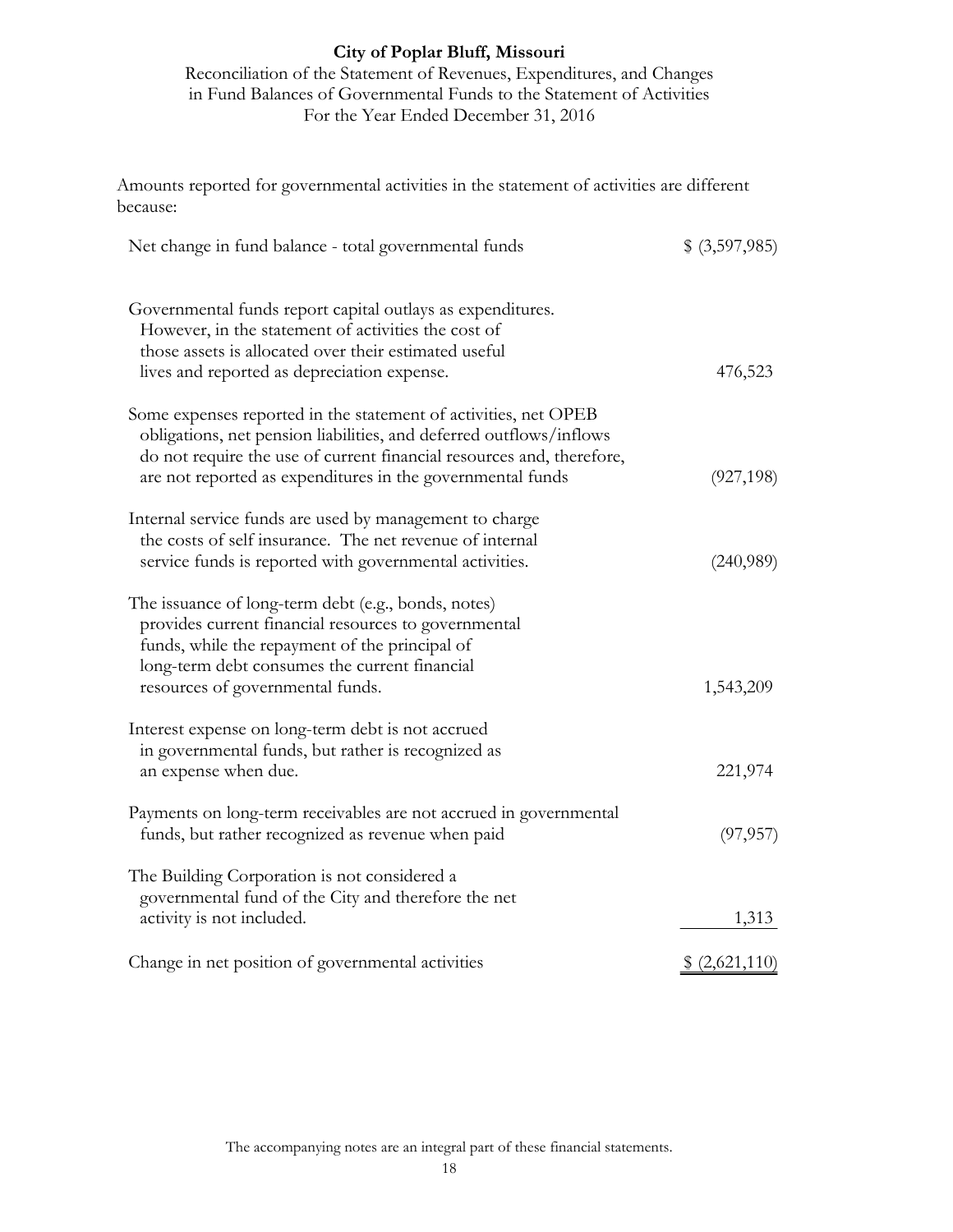|                                                                                                |                                                                   | City of Poplar Bluff, Missouri<br><b>Statement of Net Position</b>    |                                        |                                      |                             |
|------------------------------------------------------------------------------------------------|-------------------------------------------------------------------|-----------------------------------------------------------------------|----------------------------------------|--------------------------------------|-----------------------------|
|                                                                                                | Major<br>Enterprise<br>Fund<br>Municipal<br><b>Utilities Fund</b> | Major<br>Enterprise<br>Fund<br><b>Black River</b><br>Coliseum<br>Fund | Nonmajor<br>Enterprise<br><b>Funds</b> | Total<br>Enterprise<br><b>Funds</b>  | Internal<br>Service<br>Fund |
| Assets:                                                                                        |                                                                   |                                                                       |                                        |                                      |                             |
| <b>Current Assets:</b><br>Cash and cash equivalents<br>Investments<br>Accounts receivable, net | 12,225,307<br>S<br>1,006,817<br>1,824,391                         | 130,229                                                               | 42,981<br>11,854                       | 12,398,517<br>1,006,817<br>1,836,245 | 276,996<br>1,272,055        |
| Grant receivable<br>Accrued interest receivable<br>Inventories                                 | 361<br>1,216,609                                                  |                                                                       | 121,716<br>47,287                      | 121,716<br>361<br>1,263,896          |                             |
| Prepaid expenses<br>Total current assets                                                       | 1,078,783<br>17,352,268                                           | 71,095<br>201,324                                                     | 37,379<br>261,217                      | 1,187,257<br>17,814,809              | 1,549,051                   |
| <b>Restricted Assets:</b>                                                                      |                                                                   |                                                                       |                                        |                                      |                             |
| Cash and cash equivalents<br>Total restricted assets                                           | 2,564,744<br>2,564,744                                            |                                                                       |                                        | 2,564,744<br>2,564,744               |                             |
| Noncurrent Assets:                                                                             |                                                                   |                                                                       |                                        |                                      |                             |
| Patronage capital<br>Capital assets:                                                           | 23,410                                                            |                                                                       |                                        | 23,410                               |                             |
| Capital assets, net<br>Land                                                                    | 60,912,701<br>1,195,671                                           | 6,616,100<br>1,037,402                                                | 4,346,981<br>1,952,243                 | 71,875,782<br>4,185,316              |                             |
| Total noncurrent assets                                                                        | 62, 131, 782                                                      | 7,653,502                                                             | 6,299,224                              | 76,084,508                           |                             |
| Total assets                                                                                   | 82,048,794                                                        | 7,854,826                                                             | 6,560,441                              | 96,464,061                           | 1,549,051                   |
| Deferred Outflows of Resources:                                                                |                                                                   |                                                                       |                                        |                                      |                             |
| Pension deferrals                                                                              | 3,300,736                                                         | 113,497                                                               | 165,949                                | 3,580,182                            |                             |
| Total deferred outflows of resources                                                           | 3,300,736                                                         | 113,497                                                               | 165,949                                | 3,580,182                            |                             |
| Total assets and deferred<br>outflows of resources                                             | \$85,349,530                                                      | 7,968,323                                                             | 6,726,390                              | 100,044,243                          | 1,549,051                   |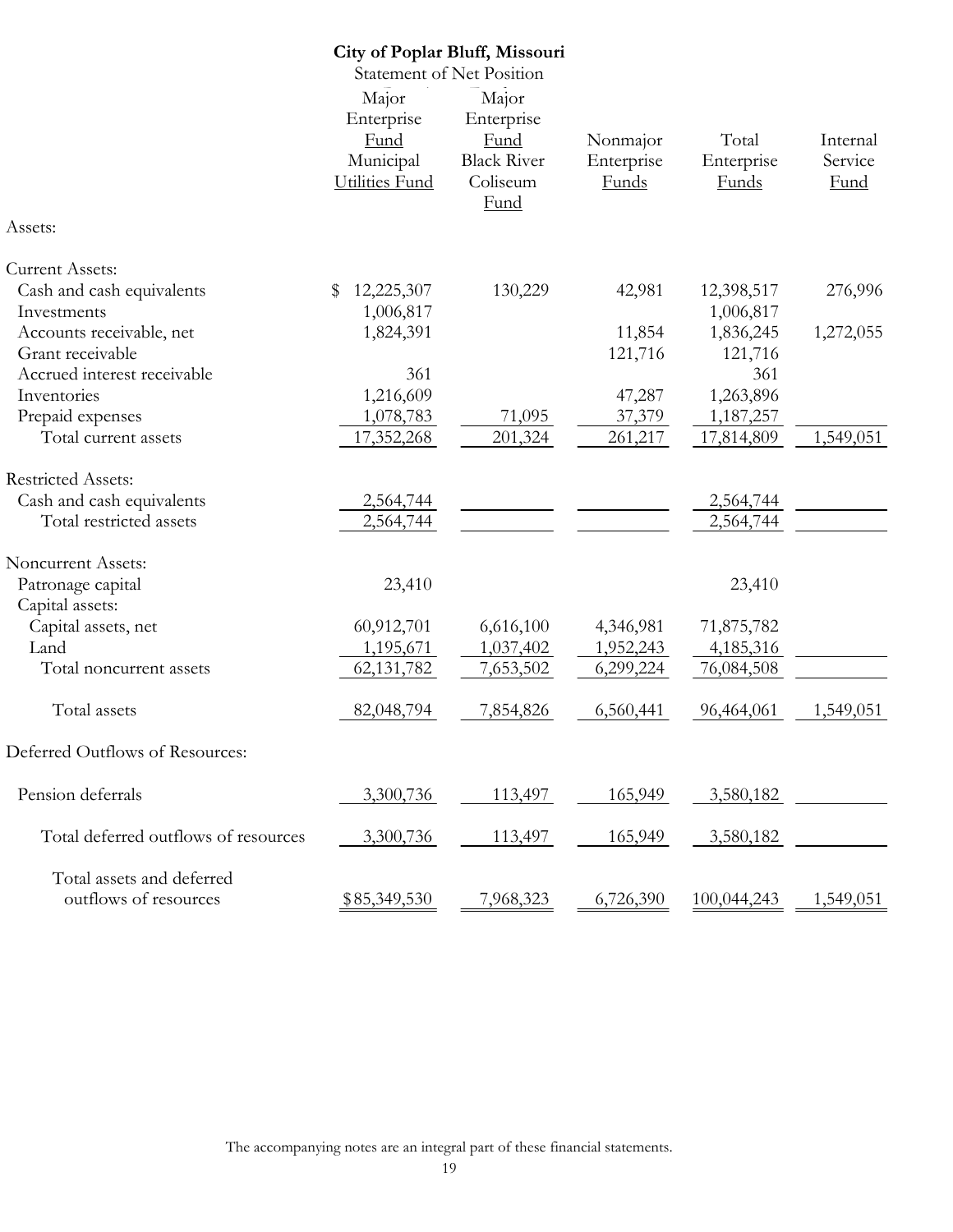|                                                                                                                                                                                                 |                                                                                          | City of Poplar Bluff, Missouri<br><b>Statement of Net Position</b>    |                                                      |                                                                                          |                                    |
|-------------------------------------------------------------------------------------------------------------------------------------------------------------------------------------------------|------------------------------------------------------------------------------------------|-----------------------------------------------------------------------|------------------------------------------------------|------------------------------------------------------------------------------------------|------------------------------------|
|                                                                                                                                                                                                 | Major<br>Enterprise<br><b>Fund</b><br>Municipal<br><b>Utilities Fund</b>                 | Major<br>Enterprise<br>Fund<br><b>Black River</b><br>Coliseum<br>Fund | Nonmajor<br>Enterprise<br><b>Funds</b>               | Total<br>Enterprise<br><b>Funds</b>                                                      | Internal<br>Service<br><b>Fund</b> |
| Liabilities:                                                                                                                                                                                    |                                                                                          |                                                                       |                                                      |                                                                                          |                                    |
| <b>Current Liabilities:</b><br>Accounts payable<br>Accounts payable - general fund<br>Accounts payable - capital                                                                                | 3,060,005<br>\$                                                                          | 17,783<br>1,550,285                                                   | 158,618<br>392,798                                   | 3,236,406<br>1,943,083                                                                   | 319,589<br>1,912,088               |
| improvement fund<br>Accrued payroll and benefits<br>Sales tax payable<br>Accrued interest<br>Current maturities of long term debt                                                               | 589,641<br>451,149<br>70,720<br>773,000                                                  | 21,001<br>23,233<br>880,000                                           | 20,850<br>2,178<br>82,500                            | 631,492<br>451,149<br>96,131<br>1,735,500                                                | 1,450,744                          |
| Unearned revenue<br>Total current liabilities                                                                                                                                                   | 4,944,515                                                                                | 7,976<br>2,500,278                                                    | 656,944                                              | 7,976<br>8,101,737                                                                       | 3,682,421                          |
| Noncurrent Liabilities:<br>Customer meter deposits<br>Due to other funds<br>Long term debt<br>Net pension liability<br>Net OPEB obligation<br>Total noncurrent liabilities<br>Total liabilities | 411,692<br>1,501,636<br>16,125,331<br>4,408,697<br>1,296,352<br>23,743,708<br>28,688,223 | 1,107,842<br>151,595<br>98,706<br>1,358,143<br>3,858,421              | 41,400<br>221,652<br>104,673<br>367,725<br>1,024,669 | 411,692<br>1,501,636<br>17,274,573<br>4,781,944<br>1,499,731<br>25,469,576<br>33,571,313 | 3,682,421                          |
| Deferred Inflows of Resources:                                                                                                                                                                  |                                                                                          |                                                                       |                                                      |                                                                                          |                                    |
| Pension deferrals                                                                                                                                                                               | 824,765                                                                                  | 28,360                                                                | 41,466                                               | 894,591                                                                                  |                                    |
| Total deferred inflows of resources                                                                                                                                                             | 824,765                                                                                  | 28,360                                                                | 41,466                                               | 894,591                                                                                  |                                    |
| Net Position:                                                                                                                                                                                   |                                                                                          |                                                                       |                                                      |                                                                                          |                                    |
| Net investment in capital assets<br>Restricted for:                                                                                                                                             | 47,102,693                                                                               | 5,688,502                                                             | 6,200,599                                            | 58,991,794                                                                               |                                    |
| Debt service<br>Other<br>Unrestricted                                                                                                                                                           | 887,819<br>1,676,925<br>6,169,105                                                        | (1,606,960)                                                           | (540, 344)                                           | 887,819<br>1,676,925<br>4,021,801                                                        | (2, 133, 370)                      |
| Total net position                                                                                                                                                                              | 55,836,542                                                                               | 4,081,542                                                             | 5,660,255                                            | 65,578,339                                                                               | (2, 133, 370)                      |
| Total liabilities, deferred inflows<br>of resources, and net position                                                                                                                           | <u>\$85,349,530</u>                                                                      | 7,968,323                                                             | 6,726,390                                            | 100,044,243                                                                              | 1,549,051                          |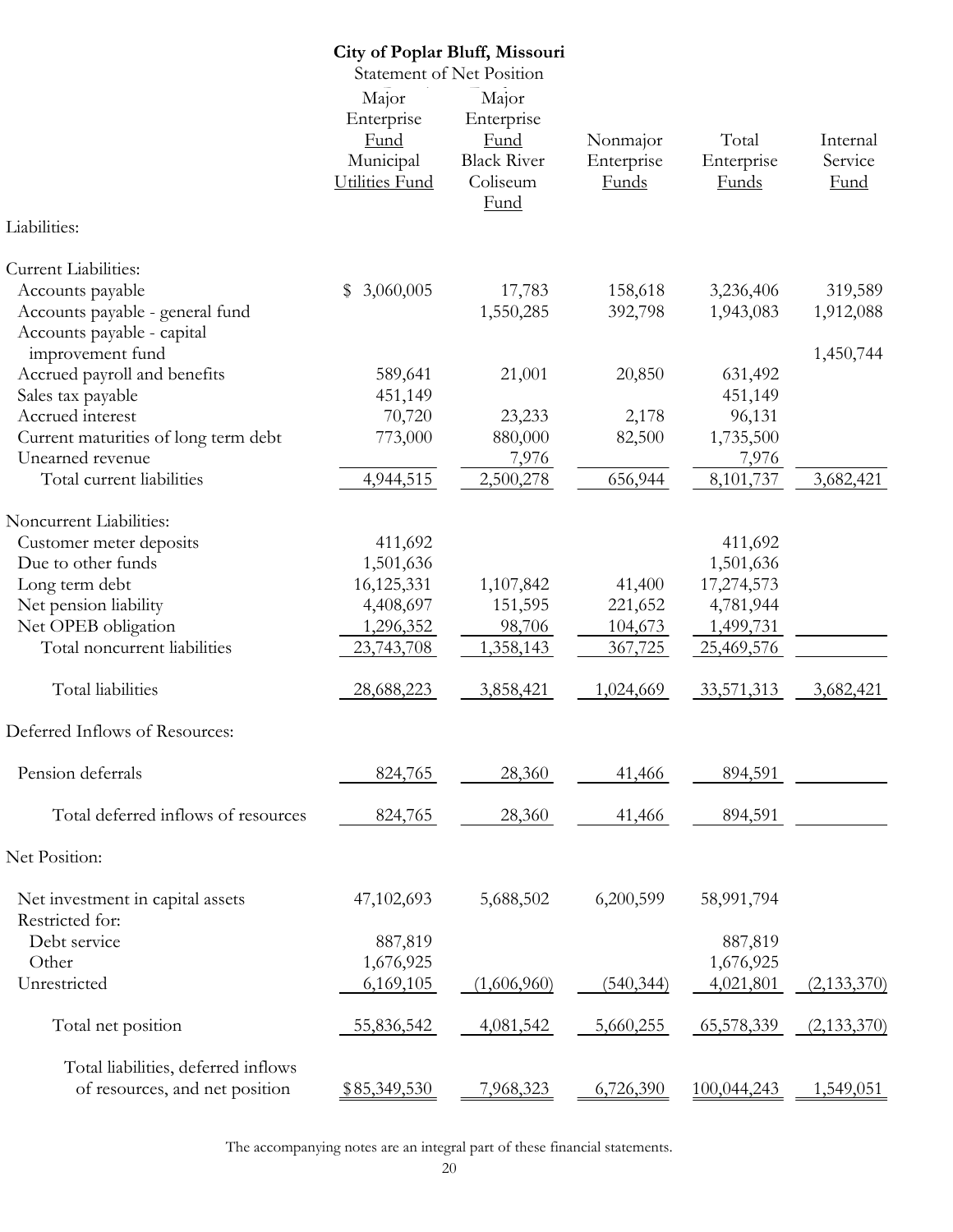# **City of Poplar Bluff, Missouri** Statement of Revenues, Expenses, and Changes in Fund Net Position Proprietary Funds

For the Year Ended December 31, 2016

|                                      | Major                 | Major              |              |              |             |
|--------------------------------------|-----------------------|--------------------|--------------|--------------|-------------|
|                                      | Enterprise            | Enterprise         |              |              |             |
|                                      | Fund                  | <u>Fund</u>        | Nonmajor     | Total        | Internal    |
|                                      | Municipal             | <b>Black River</b> | Enterprise   | Enterprise   | Service     |
|                                      | <b>Utilities Fund</b> | Coliseum Fund      | <u>Funds</u> | <u>Funds</u> | <b>Fund</b> |
| Operating Revenues:                  |                       |                    |              |              |             |
| Charges for services                 | \$                    |                    | 625,387      | 625,387      | 4,705,864   |
| Ticket sales                         |                       | 286,963            |              | 286,963      |             |
| Utility service sales                | 38,176,368            |                    |              | 38,176,368   |             |
| Event rentals                        |                       | 114,687            |              | 114,687      |             |
| Property rentals                     |                       |                    | 30,930       | 30,930       |             |
| Grant income                         |                       |                    | 515,467      | 515,467      |             |
| Admission fees                       |                       | 2,885              |              | 2,885        |             |
| Concessions                          |                       | 78,184             |              | 78,184       |             |
| Novelty sales                        |                       | 8,776              |              | 8,776        |             |
| Advertising sales                    |                       | 4,350              |              | 4,350        |             |
| Pool and fitness center              |                       | 151,601            |              | 151,601      |             |
| Other miscellaneous                  | 5,805,863             | 3,438              |              | 5,809,301    |             |
| Gain/(loss) on disposal of assets    | (262, 836)            |                    |              | (262, 836)   |             |
| Total operating revenues             |                       | 650,884            | 1,171,784    | 45,542,063   | 4,705,864   |
|                                      | 43,719,395            |                    |              |              |             |
| Operating Expenses:                  |                       |                    |              |              |             |
| Personnel services                   | 2,165,236             | 518,689            | 426,268      | 3,110,193    | 4,946,853   |
| Office supplies                      | 81,626                | 2,341              |              | 83,967       |             |
| Operating supplies                   |                       | 22,678             | 69,324       | 92,002       |             |
| Repairs and maintenance              | 90,236                | 53,991             | 74,211       | 218,438      |             |
| Natural gas                          |                       | 41,432             | 6,867        | 48,299       |             |
| Utilities                            |                       | 282,108            | 28,436       | 310,544      |             |
| Merchandise for resale               |                       |                    | 261,302      | 261,302      |             |
| Electric transmission                | 27,251,300            |                    |              | 27,251,300   |             |
| Electric distribution                | 3,897,993             |                    |              | 3,897,993    |             |
| Water supply, purification & pumping | 930,254               |                    |              | 930,254      |             |
| Water distribution                   | 767,988               |                    |              | 767,988      |             |
| Sewer accumulation                   | 1,028,820             |                    |              | 1,028,820    |             |
| Telephone                            | 43,974                | 3,797              | 2,681        | 50,452       |             |
| Books/publications and memberships   | 28,071                | 120                | 625          | 28,816       |             |
| Travel and training                  |                       | 3,636              | 65           | 3,701        |             |
| Professional fees                    | 150,581               | 15,953             | 13,883       | 180,417      |             |
| Advertising                          | 9,769                 | 30,238             | 633          | 40,640       |             |
| Equipment rent                       |                       | 73                 | 10,800       | 10,873       |             |
| Insurance                            | 460,815               | 81,220             | 72,085       | 614,120      |             |
| Concession                           |                       | 32,864             |              | 32,864       |             |
| Event expenses                       |                       | 286,217            |              | 286,217      |             |
| Uncollectible accounts               | 151,488               |                    |              | 151,488      |             |
| Free municipal services              | 646,205               |                    |              | 646,205      |             |
| Small tools and equipment            |                       | 263                | 4,895        | 5,158        |             |
| Miscellaneous                        | 112,258               | 5,635              | 15,006       | 132,899      |             |
| Depreciation                         | 3,142,739             | 299,109            | 182,427      | 3,624,275    |             |
| Total operating expenses             | 40,959,353            | 1,680,364          | 1,169,508    | 43,809,225   | 4,946,853   |
| Operating income (loss)              | 2,760,042             | (1,029,480)        | 2,276        | 1,732,838    | (240,989)   |
|                                      |                       |                    |              |              |             |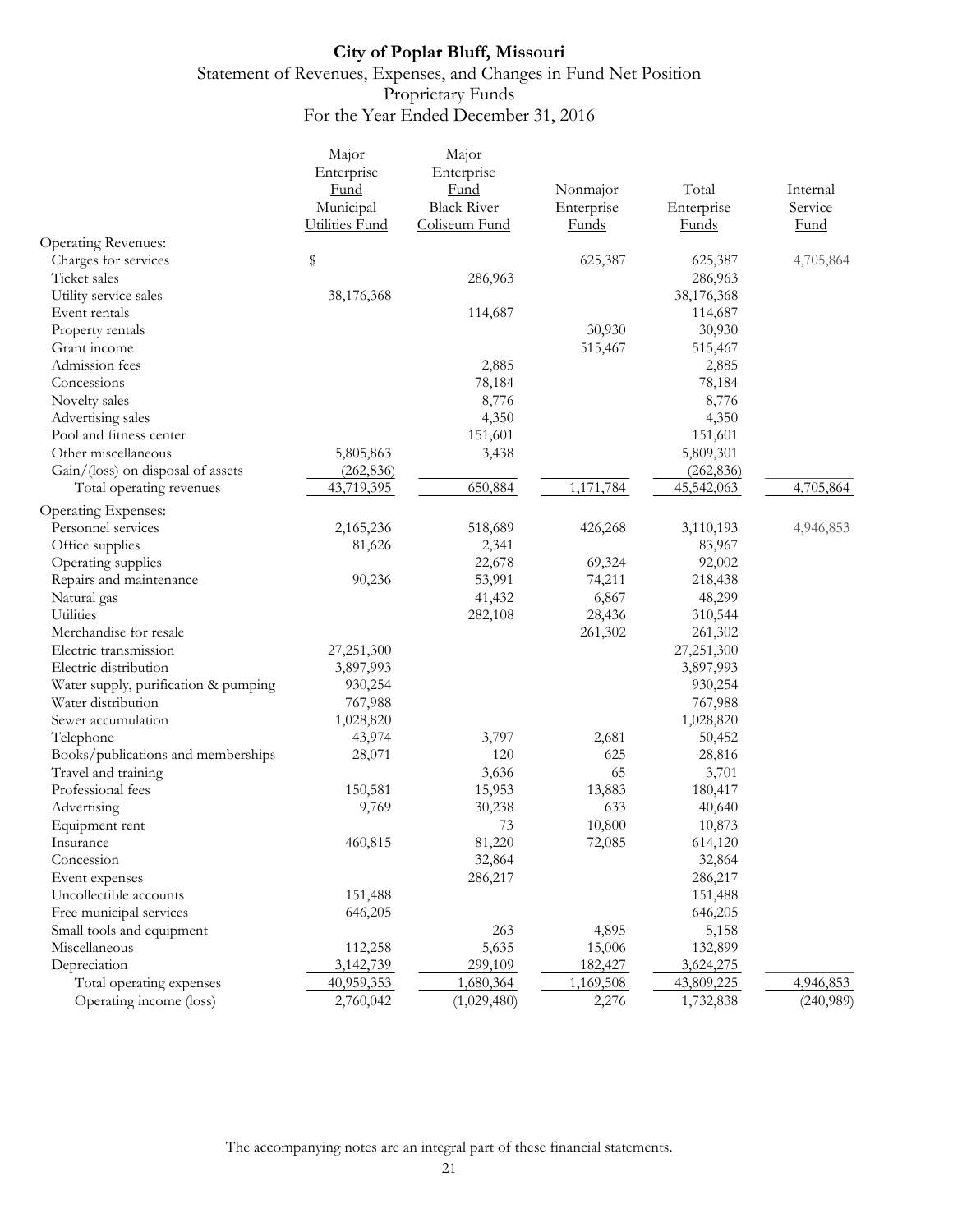# Statement of Revenues, Expenses, and Changes in Fund Net Position - Continued Proprietary Funds For the Year Ended December 31, 2016

|                                                                              |                | Major Enterprise Major Enterprise |              |            |               |
|------------------------------------------------------------------------------|----------------|-----------------------------------|--------------|------------|---------------|
|                                                                              | Fund           | Fund                              | Nonmajor     | Total      | Internal      |
|                                                                              | Municipal      | <b>Black River</b>                | Enterprise   | Enterprise | Service       |
|                                                                              | Utilities Fund | Coliseum Fund                     | <b>Funds</b> | Funds      | Fund          |
| Nonoperating Revenues (Expenses):                                            |                |                                   |              |            |               |
| Investment income                                                            | \$<br>91,010   | 970                               | 108          | 92,088     |               |
| Interest expense                                                             | (556, 150)     | (86, 498)                         | (8,109)      | (650, 757) |               |
| Total nonoperating revenues (expenses)<br>Income (loss) before special items | (465, 140)     | (85, 528)                         | (8,001)      | (558,669)  |               |
| contributions and transfers                                                  | 2,294,902      | (1, 115, 008)                     | (5,725)      | 1,174,169  | (240,989)     |
| Contributions and Transfers                                                  |                |                                   |              |            |               |
| Transfers in                                                                 | 3,000,000      | 1,455,842                         | 595,956      | 5,051,798  |               |
| Transfers in - utilities                                                     |                | 282,108                           | 4,261        | 286,369    |               |
| Transfers out                                                                |                |                                   | (87, 647)    | (87, 647)  |               |
| Contributions in aid of construction                                         | 115,282        |                                   |              | 115,282    |               |
| Changes in net position                                                      | 5,410,184      | 622,942                           | 506,845      | 6,539,971  | (240,989)     |
| Net position, December 31, 2015                                              | 50,426,358     | 3,458,600                         | 5,153,410    | 59,038,368 | (1,892,381)   |
| Net position, December 31, 2016                                              | \$55,836,542   | 4,081,542                         | 5,660,255    | 65,578,339 | (2, 133, 370) |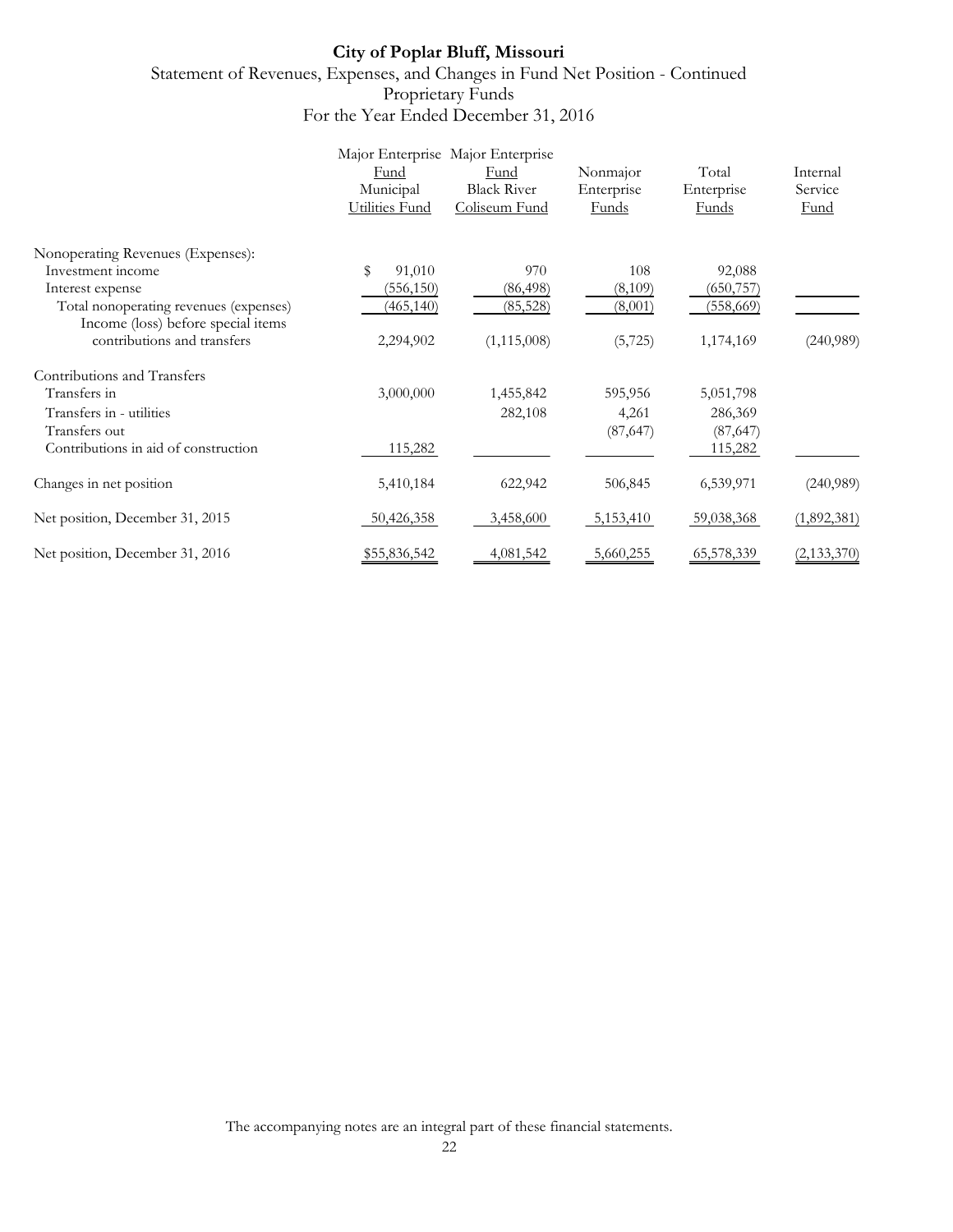Statement of Cash Flows Proprietary Funds For the Year Ended December 31, 2016

|                                                           |   | Major          | Major              | Nonmajor   | Nonmajor   |                |             |
|-----------------------------------------------------------|---|----------------|--------------------|------------|------------|----------------|-------------|
|                                                           |   | Enterprise     | Enterprise         | Enterprise | Enterprise |                |             |
|                                                           |   | Fund           | Fund               | Fund       | Fund       |                |             |
|                                                           |   | Municipal      | <b>Black River</b> | Golf       |            | Total          | Internal    |
|                                                           |   | Utilities      | Coliseum           | Course     | Airport    | Enterprise     | Service     |
|                                                           |   | Fund           | Fund               | Fund       | Fund       | Funds          | Fund        |
|                                                           |   |                |                    |            |            |                |             |
| Cash Flows from Operating Activities:                     |   |                |                    |            |            |                |             |
| Cash received from customers                              | S | 38,093,719     | 577,219            | 223,226    | 448,421    | 39, 342, 585   | 4,996,163   |
| Cash received from other sources                          |   | 6,008,205      |                    |            | 409,610    | 6,417,815      |             |
| Cash payments for other expenses                          |   | (2,416,684)    | (862, 566)         | (157,251)  | (350,076)  | (3,786,577)    | (4,946,853) |
| Cash payments to suppliers                                |   | (29, 396, 562) |                    |            |            | (29, 396, 562) |             |
| Cash payments for employee benefits                       |   | (4,490,435)    | (501, 782)         | (266, 769) | (119, 616) | (5,378,602)    |             |
| Net cash provided by/(used in)                            |   |                |                    |            |            |                |             |
| operating activities                                      |   | 7,798,243      | (787, 129)         | (200, 794) | 388,339    | 7,198,659      | 49,310      |
| Cash Flows from Noncapital Financing Activities:          |   |                |                    |            |            |                |             |
| Transfers in                                              |   | 3,000,000      | 1,737,950          | 400,061    | 200,156    | 5,338,167      |             |
| Transfers out                                             |   |                |                    | (87, 647)  |            | (87, 647)      |             |
| Net cash provided by noncapital                           |   |                |                    |            |            |                |             |
| financing activities                                      |   | 3,000,000      | 1,737,950          | 312,414    | 200,156    | 5,250,520      |             |
| Cash Flows from Capital and Related Financing Activities: |   |                |                    |            |            |                |             |
| Debt service - interest payments                          |   | (551,340)      | (94,898)           | (8,897)    |            | (655, 135)     |             |
| Debt service - principal payments                         |   | (747,000)      | (840,000)          | (78, 750)  |            | (1,665,750)    |             |
| Proceeds from long-term debt                              |   | 400,679        |                    |            |            | 400,679        |             |
| Acquisition of capital assets                             |   | (3,202,111)    | (4,989)            | (23,973)   | (588, 495) | (3,819,568)    |             |
| Payments of advance                                       |   |                |                    |            |            | (500,000)      |             |
| Proceeds from contribution in aid of                      |   | (500,000)      |                    |            |            |                |             |
|                                                           |   |                |                    |            |            |                |             |
| construction                                              |   | 115,282        |                    |            |            | 115,282        |             |
| Proceeds from customer deposits                           |   | 411,692        |                    |            |            | 411,692        |             |
| Refunds of customer deposits                              |   | (394, 650)     |                    |            |            | (394, 650)     |             |
| Net cash used in capital and related                      |   |                |                    |            |            |                |             |
| financing activities                                      |   | (4,467,448)    | (939, 887)         | (111,620)  | (588, 495) | (6,107,450)    |             |
| Cash Flows from Investing Activities:                     |   |                |                    |            |            |                |             |
| Interest received                                         |   | 91,105         | 970                | 108        |            | 92,183         |             |
| Purchase of investments                                   |   | (1,006,817)    |                    |            |            | (1,006,817)    |             |
| Net cash (used in)/provided by                            |   |                |                    |            |            |                |             |
| investing activities                                      |   | (915, 712)     | 970                | 108        |            | (914, 634)     |             |
| Net increase (decrease) in cash and                       |   |                |                    |            |            |                |             |
| cash equivalents                                          |   | 5,415,083      | 11,904             | 108        |            | 5,427,095      | 49,310      |
| Cash, beginning of year                                   |   | 9,374,968      | 118,325            | 42,873     |            | 9,536,166      | 227,686     |
| Cash, end of year                                         |   | \$14,790,051   | 130,229            | 42,981     |            | 14,963,261     | 276,996     |
|                                                           |   |                |                    |            |            |                |             |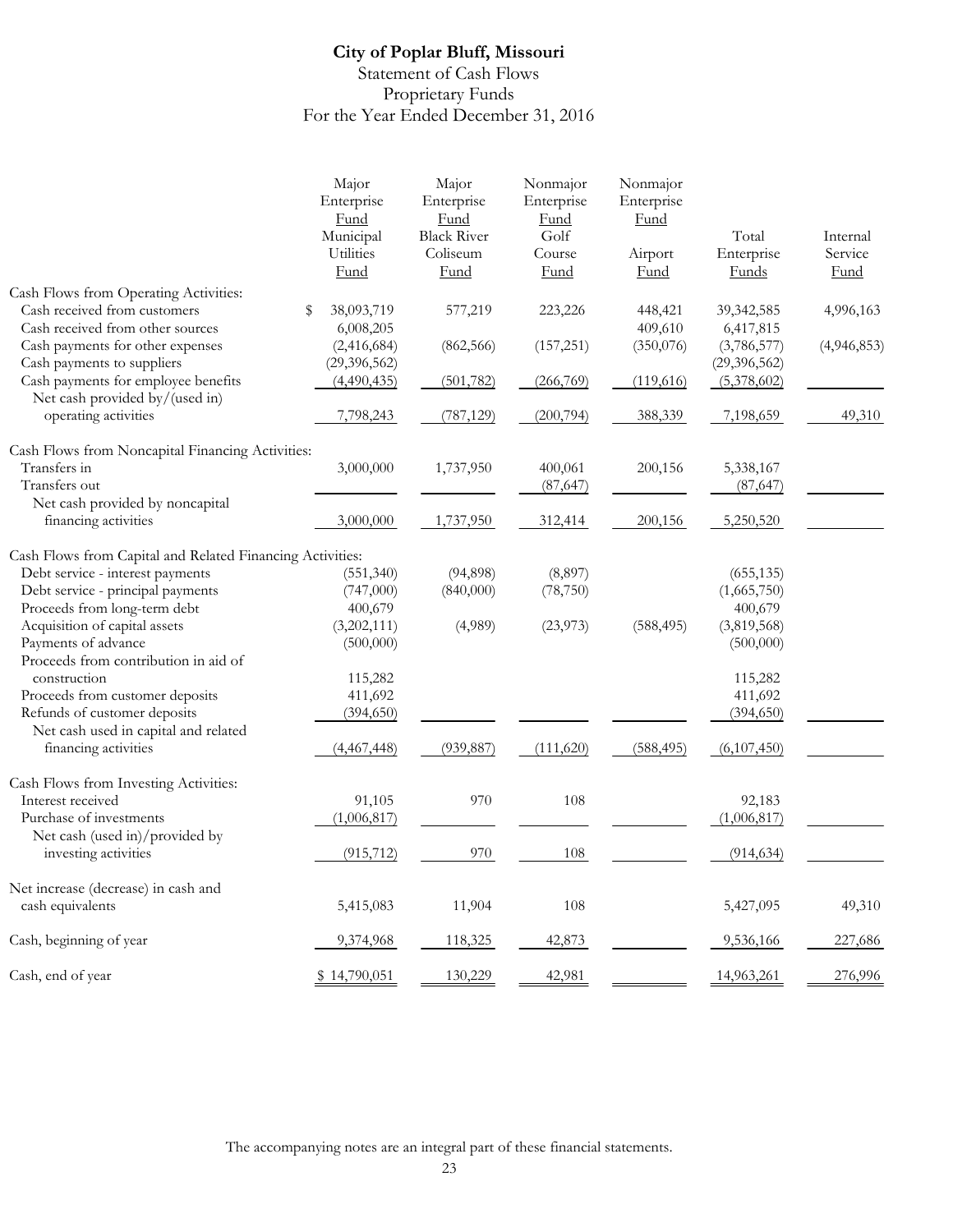Statement of Cash Flows - Continued Proprietary Funds For the Year Ended December 31, 2016

| Displayed as:                                                                                          | Major<br>Enterprise<br>Fund<br>Municipal<br>Utilities<br>Fund | Major<br>Enterprise<br>Fund<br><b>Black River</b><br>Coliseum<br>Fund | Nonmajor<br>Enterprise<br>Fund<br>Golf<br>Course<br>Fund | Nonmajor<br>Enterprise<br>Fund<br>Airport<br>Fund | Total<br>Enterprise<br><b>Funds</b> | Internal<br>Service<br><b>Fund</b> |
|--------------------------------------------------------------------------------------------------------|---------------------------------------------------------------|-----------------------------------------------------------------------|----------------------------------------------------------|---------------------------------------------------|-------------------------------------|------------------------------------|
| Cash and cash equivalents                                                                              | \$12,225,307                                                  | 130,229                                                               | 42,981                                                   |                                                   | 12,398,517                          | 276,996                            |
| Restricted cash and cash equivalents                                                                   | 2,564,744<br>14,790,051                                       | 130,229                                                               | 42,981                                                   |                                                   | 2,564,744<br>14,963,261             | 276,996                            |
| Reconciliation of operating income/(loss)<br>to net cash provided by/(used in)<br>operating activities |                                                               |                                                                       |                                                          |                                                   |                                     |                                    |
| Operating income/(loss)<br>Adjustments to reconcile operating<br>income to net cash provided by        | \$<br>2,760,042                                               | (1,029,480)                                                           | (281, 642)                                               | 283,918                                           | 1,732,838                           | (240,989)                          |
| Depreciation                                                                                           | 3,142,739                                                     | 299,109                                                               | 50,763                                                   | 131,664                                           | 3,624,275                           |                                    |
| (Gain)/loss on disposal of assets                                                                      | 262,836                                                       |                                                                       |                                                          |                                                   | 262,836                             |                                    |
| (Increase)/decrease in:                                                                                |                                                               |                                                                       |                                                          |                                                   |                                     |                                    |
| Accounts receivable                                                                                    | (143, 143)                                                    |                                                                       |                                                          | 15,330                                            | (127, 813)                          | (1,272,055)                        |
| Grant receivable                                                                                       |                                                               |                                                                       |                                                          | (105, 857)                                        | (105, 857)                          |                                    |
| Inventory                                                                                              | 101,438                                                       |                                                                       |                                                          | (25, 159)                                         | 76,279                              |                                    |
| Prepaid expenses                                                                                       | (12, 237)                                                     | (147)                                                                 | (547)                                                    | 3,752                                             | (9,179)                             | 234,434                            |
| Deferred outflows - pension deferrals                                                                  | (2,024,656)                                                   | (61,500)                                                              | (70, 373)                                                | (31, 531)                                         | (2,188,060)                         |                                    |
| Increase/(decrease) in:                                                                                |                                                               |                                                                       |                                                          |                                                   |                                     |                                    |
| Accounts payable                                                                                       | 1,357,195                                                     | (75, 872)                                                             | 6,377                                                    | 69,063                                            | 1,356,763                           | 1,327,920                          |
| Accrued payroll and benefits                                                                           | 22,694                                                        | 1,345                                                                 | (1, 414)                                                 | 5,045                                             | 27,670                              |                                    |
| Accrued compensated absences                                                                           |                                                               | 950                                                                   | 853                                                      | (3,214)                                           | (1, 411)                            |                                    |
| Unearned revenue                                                                                       |                                                               | 2,354                                                                 |                                                          |                                                   | 2,354                               |                                    |
| Accrued postretirement benefits                                                                        | 55,769                                                        | (1,205)                                                               | (1,205)                                                  | 2,362                                             | 55,721                              |                                    |
| Other long term liability                                                                              | (512, 212)                                                    |                                                                       |                                                          |                                                   | (512, 212)                          |                                    |
| Net pension liability                                                                                  | 2,683,825                                                     | 80,292                                                                | 93,805                                                   | 41,872                                            | 2,899,794                           |                                    |
| Deferred inflows - pension deferrals                                                                   | 66,919                                                        | (2,975)                                                               | 2,589                                                    | 1,094                                             | 67,627                              |                                    |
| Sales tax payable                                                                                      | 37,034                                                        |                                                                       |                                                          |                                                   | 37,034                              |                                    |
| Net cash provided by/(used in)                                                                         |                                                               |                                                                       |                                                          |                                                   |                                     |                                    |
| operating activities                                                                                   | 7,798,243                                                     | (787, 129)                                                            | (200, 794)                                               | 388,339                                           | 7,198,659                           | 49,310                             |

Supplemental disclosures:

Non-cash capital and related financing

Water/sewer department assets aquired

through advances from other funds \$ 2,001,636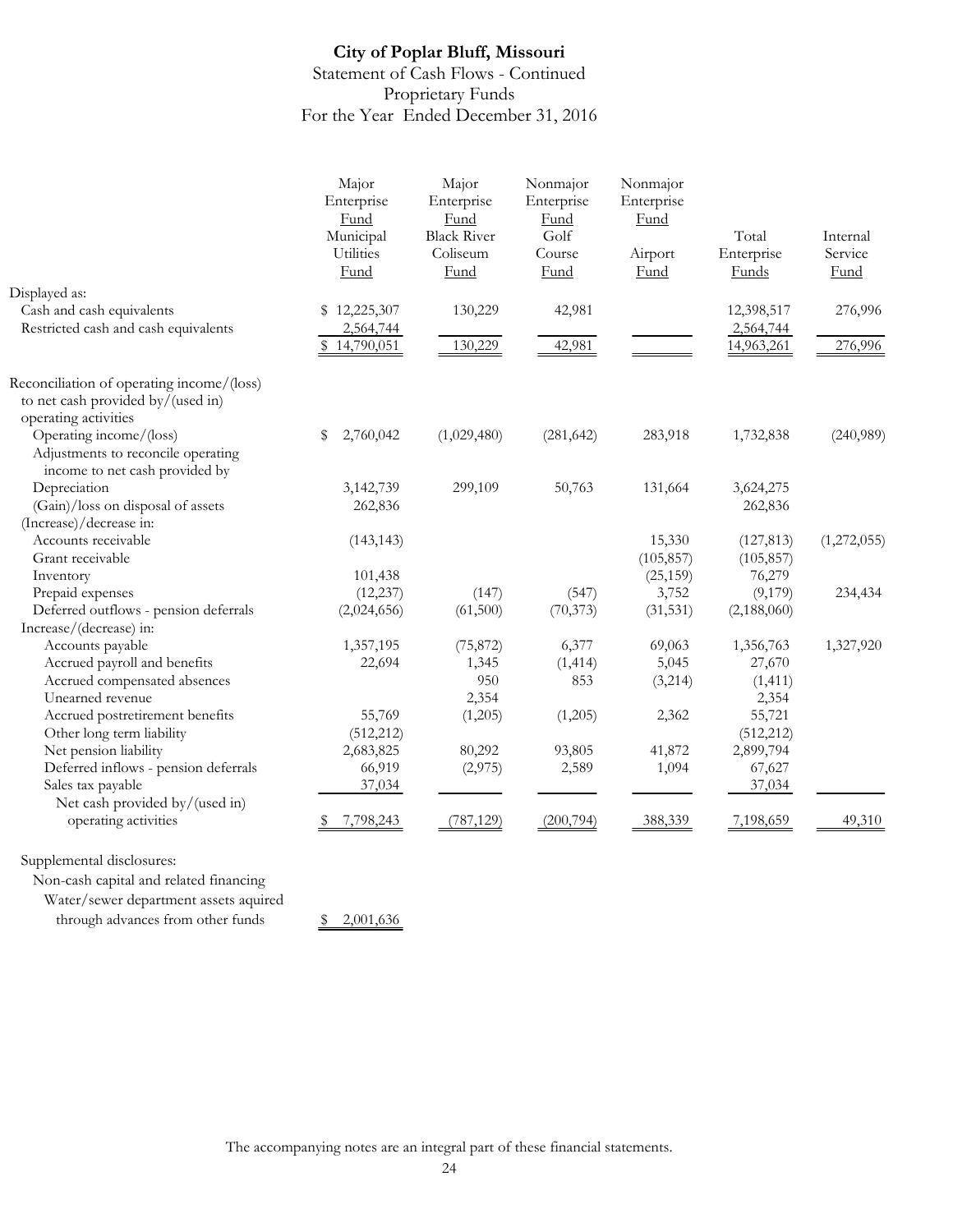# **City of Poplar Bluff, Missouri** Notes to the Basic Financial Statements December 31, 2016

# 1. SUMMARY OF SIGNIFICANT ACCOUNTING POLICIES

The accounting policies of the City of Poplar Bluff, Missouri, conform to accounting principles generally accepted in the United States of America (GAAP). Generally accepted accounting principles include all relevant Governmental Accounting Standards Board (GASB) pronouncements. The accounting and reporting framework and the more significant accounting policies are discussed in subsequent subsections of this note.

# A. Financial Reporting Entity

The City of Poplar Bluff, Missouri, (the City) operates under a City Manager/Council form of government. The City's basic financial statements include the accounts of all City operations: General government administration; Police and fire protection; Streets, cemetery and motor pool; and Culture and recreation. Enterprise operations owned by the City include Municipal Utilities, the Black River Coliseum, the Ozark Ridge Golf Course, and Poplar Bluff Municipal Airport.

The City's relationship to other legally separate organizations has been examined to determine if their inclusion in the City's basic financial statements is necessary to fairly present the financial position and activities of the City. The criteria used in this determination included an examination of the nature and significance of the organization's relationship with the City, financial benefit or burden to the City, the ability of the City Council to appoint members of the entity's governing board, and the level of influence the City has over the activities of the organization. Based on these criteria, the following related organization has been excluded from the accompanying financial statements:

Poplar Bluff Regional Library District (District) - The City Council appoints all members to the Library District's board on a staggering-term basis, and a board member cannot be removed except for specific acts (illegal acts, etc.). The District is able to establish and approve its own budget. Therefore, although the City appoints all members of the District's board, the entity is able to act independently without City oversight.

On June 24, 2014 the City entered into a lease agreement with the District. The agreement allows the Library District to use City property exclusively in connection with a public library and related purposes. The lease will be in effect for a period of six months and will automatically renew every six months without further action by either party.

See Note 3 for information on the City's long term receivable from the District.

## Blended Component Unit

A blended component unit is a separate legal entity that meets the component unit criteria described above and whose governing body is the same or substantially the same as the City Council, the component unit provides services entirely to the City, or the component unit's total debt outstanding, including leases, is expected to be repaid entirely with the resources of the City. The component unit's fund is blended into those of the City by appropriate fund type to comprise the primary government presentation.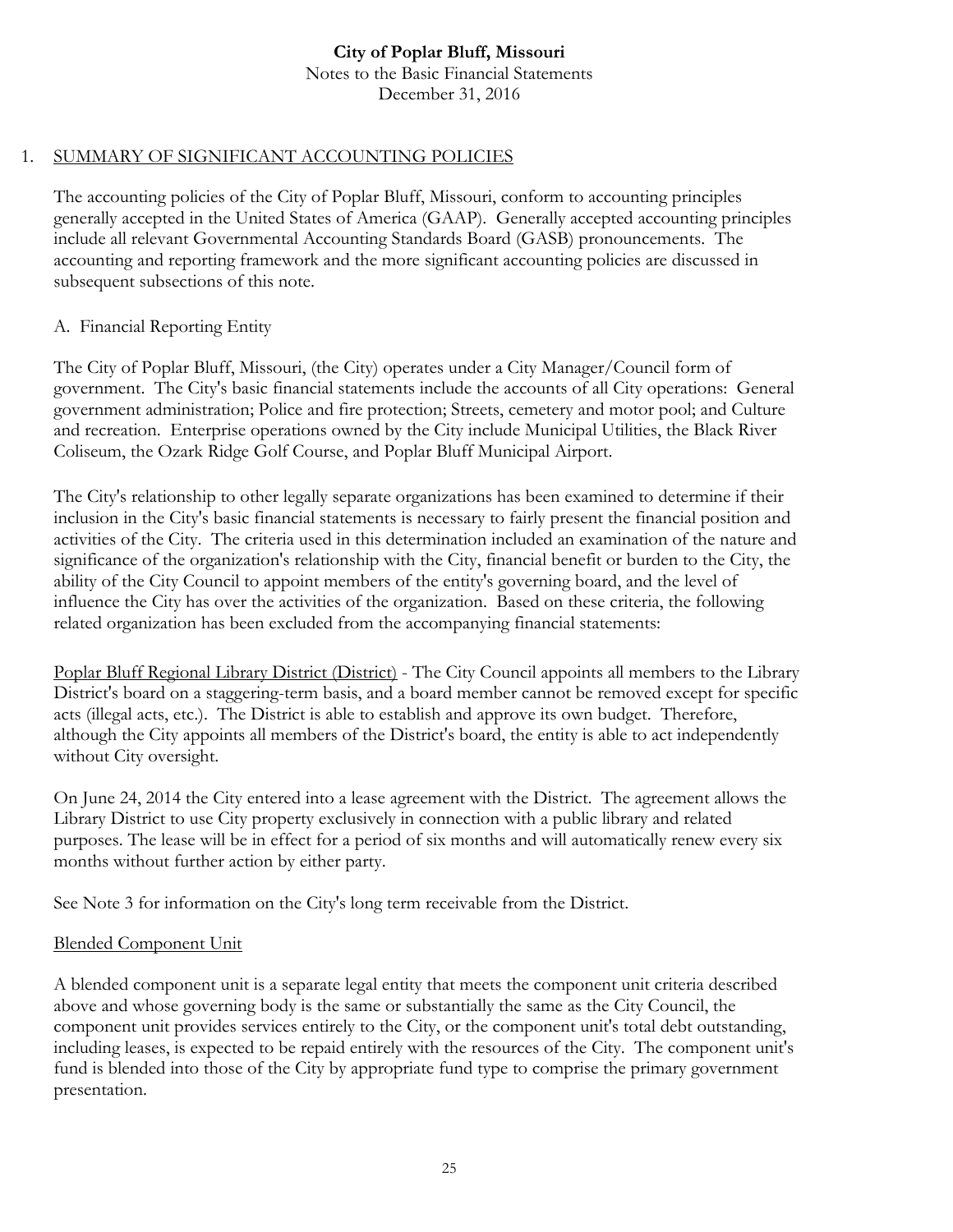# **City of Poplar Bluff, Missouri** Notes to the Basic Financial Statements December 31, 2016

Poplar Bluff, Missouri, Public Building Corporation (Building Corporation) has been included in these financial statements as a blended component unit. This component unit was incorporated exclusively for the benefit of the City. Although the City is not legally responsible for the debt of the Corporation, the Corporation's sole source of revenue is from lease payments received from the City. The Building Corporation has been included in the Black River Coliseum, the Golf Course, and Culture and Recreation.

# Joint Venture

The City entered into an intergovernmental cooperation agreement along with two other political subdivisions to establish the Poplar Bluff Regional Transportation Development District (District) for the purpose of funding certain transportation-related improvements. On November 6, 2012, the qualified voters of the District approved the imposition of a sales tax at the rate of one percent  $(1.0\%)$ for the purpose of paying the costs of these transportation projects. In 2016, the District reimbursed the City \$419,271 for the District's portion of the transportation projects. Audited financial statements of the District can be received from the District's Executive Director.

# B. Basis of Presentation

# Government-Wide Financial Statements

The Statement of Net Position and Statement of Activities display information about the reporting government as a whole. They include all funds of the reporting entity except for fiduciary funds. The statements distinguish between governmental and business-type activities. Governmental activities generally are financed through taxes, intergovernmental revenues and other non-exchange revenues. Business-type activities are financed in whole or in part by fees charged to external parties for goods or services.

The Statement of Activities demonstrates the degree to which the direct expenses of a given function or segment is offset by program revenues. Direct expenses are those that are clearly identifiable with a specific function or segment. Program revenues include 1) charges to customers or applicants who purchase, use, or directly benefit from goods, services, or privileges provided by a given function or segment, 2) operating grants and contributions, and 3) capital grants and contributions that are restricted to meeting the operational or capital requirements of a particular function or segment. Taxes and other items not properly included among program revenues are presented instead as general revenues of the City. The comparison of direct expenses with program revenues identifies the extent to which each governmental and business-type function is self-financing or draws from the general revenues of the City.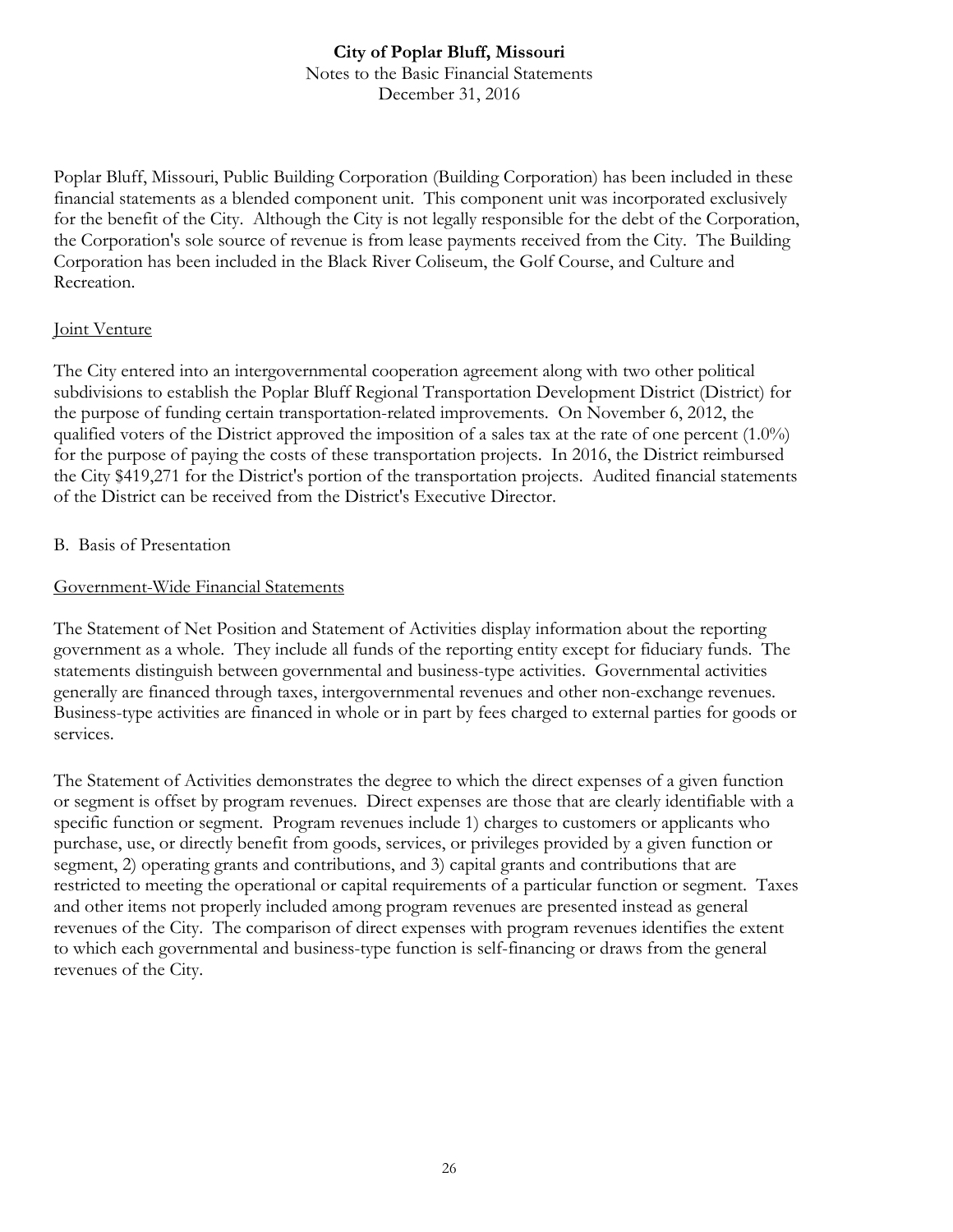Notes to the Basic Financial Statements December 31, 2016

#### Fund Financial Statements

Fund financial statements of the reporting entity are organized into funds, each of which is considered to be separate accounting entities. Each fund is accounted for by providing a separate set of selfbalancing accounts which constitute its assets, liabilities, fund equity, revenues, and expenditures/expenses. Funds are organized into two major categories: governmental and proprietary. The City has no fiduciary funds. An emphasis is placed on major funds within the governmental and proprietary categories. A fund is considered major if it is the primary operating fund of the City or meets the following criteria:

- a. Total assets and deferred outflows of resources, liabilities and deferred inflows of resources, revenues, or expenditures/expenses of that individual governmental or proprietary fund are at least 10 percent of the corresponding total for all funds of that category or type, and
- b. Total assets and deferred outflows of resources, liabilities and deferred inflows of resources, revenues, or expenditures/expenses of the individual governmental fund or proprietary fund are at least 5 percent of the corresponding total for all governmental and proprietary funds combined.

The funds of the financial reporting entity are described below:

## Governmental Funds

#### General Fund

The General Fund is the primary operating fund of the City and always classified as a major fund. It is used to account for all activities except those legally or administratively required to be accounted for in other funds.

#### Special Revenue Funds

Special Revenue Funds are used to account for the proceeds of the specific revenue sources that are either legally restricted to expenditures for specified purposes or designated to finance particular functions or activities of the City. The reporting entity includes the following special revenue funds:

| <b>Fund</b>            | <b>Brief Description</b>                                                                                                                                                             |
|------------------------|--------------------------------------------------------------------------------------------------------------------------------------------------------------------------------------|
| Park Fund              | Accounts for revenues received and expenditures paid for<br>recreational services provided by the Park and Recreational<br>Board.                                                    |
| Park/Golf Capital Fund | Accounts for the city-enacted twelve and a half percent of the<br>$1/2$ cent capital improvement sales tax revenues and capital<br>expenditures for the local parks and golf course. |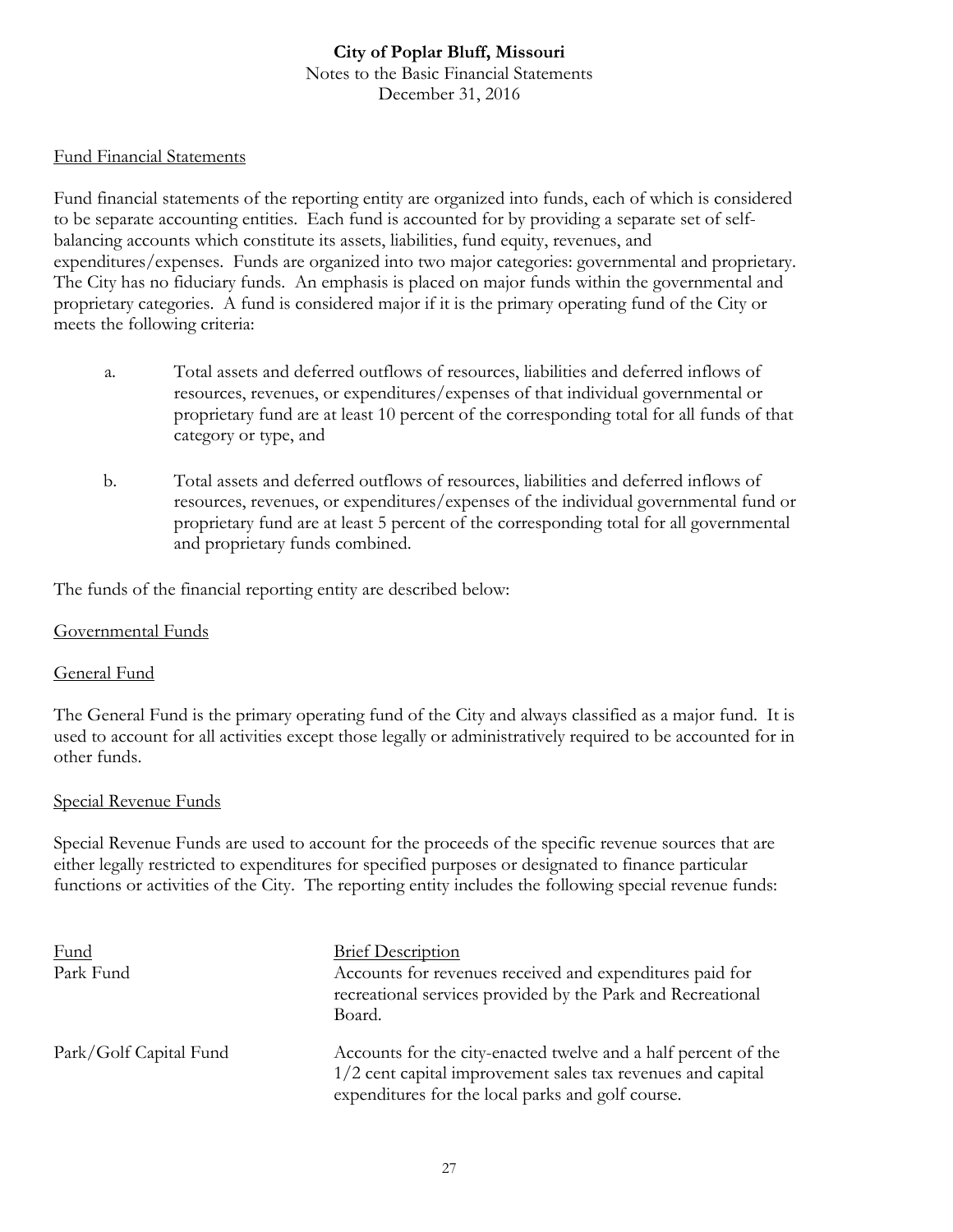Notes to the Basic Financial Statements December 31, 2016

| Arts & Museum Fund                | Accounts for revenues received and expenditures paid for<br>cultural services provided by the Arts & Museum Board.                                                                                                                                                 |
|-----------------------------------|--------------------------------------------------------------------------------------------------------------------------------------------------------------------------------------------------------------------------------------------------------------------|
| Crime Reduction Fund              | Accounts for revenues collected by municipal court in certain<br>criminal proceedings and transfers these revenues to the police<br>department for narcotics investigation, prevention and<br>intervention.                                                        |
| Police and Fire Pension Fund      | Accounts for receipts of property taxes and receipts of 6% of<br>Police and Fire personnel gross salaries. All funds are to be<br>invested for pension benefits.                                                                                                   |
| Housing Infrastructure Grant Fund | Accounts for grant monies received by the City and disbursed<br>on Community Development Grant projects.                                                                                                                                                           |
| Historical Commission Fund        | Accounts for revenues collected from donations and/or grants<br>for the purpose of historic preservation projects in the City.                                                                                                                                     |
| Tourism Tax Trust Fund            | Accounts for the four percent tax levied on the gross daily rental<br>receipts due from or paid by transient guests at hotels and<br>motels. The revenues are used by the City for the purpose of<br>promoting convention and tourism in the City of Poplar Bluff. |
|                                   | Law Enforcement Block Grant Fund Accounts for grant monies received by the City and disbursed<br>on law enforcement equipment.                                                                                                                                     |
| Capital Improvements Fund         | Accounts for 87.5% of the 1/2 cent sales tax approved by the<br>voters in 1998 to be collected for funding of capital<br>improvement projects and capital equipment. The Park/Golf<br>Capital Fund receives 12.5% of this tax.                                     |
| Highway 67 Tax Fund               | Accounts for monies received for the reconstruction of<br>Highway 67.                                                                                                                                                                                              |
| Police Injury Fund                | Accounts for monies received from a gift that were put into an<br>investment for the police injury fund.                                                                                                                                                           |
| Fire Injury Fund                  | Accounts for monies received from a gift that were put into an<br>investment for the fire injury fund.                                                                                                                                                             |
| Special Allocation Fund           | Accounts for the revenues and expenditures related to the tax<br>increment financing districts.                                                                                                                                                                    |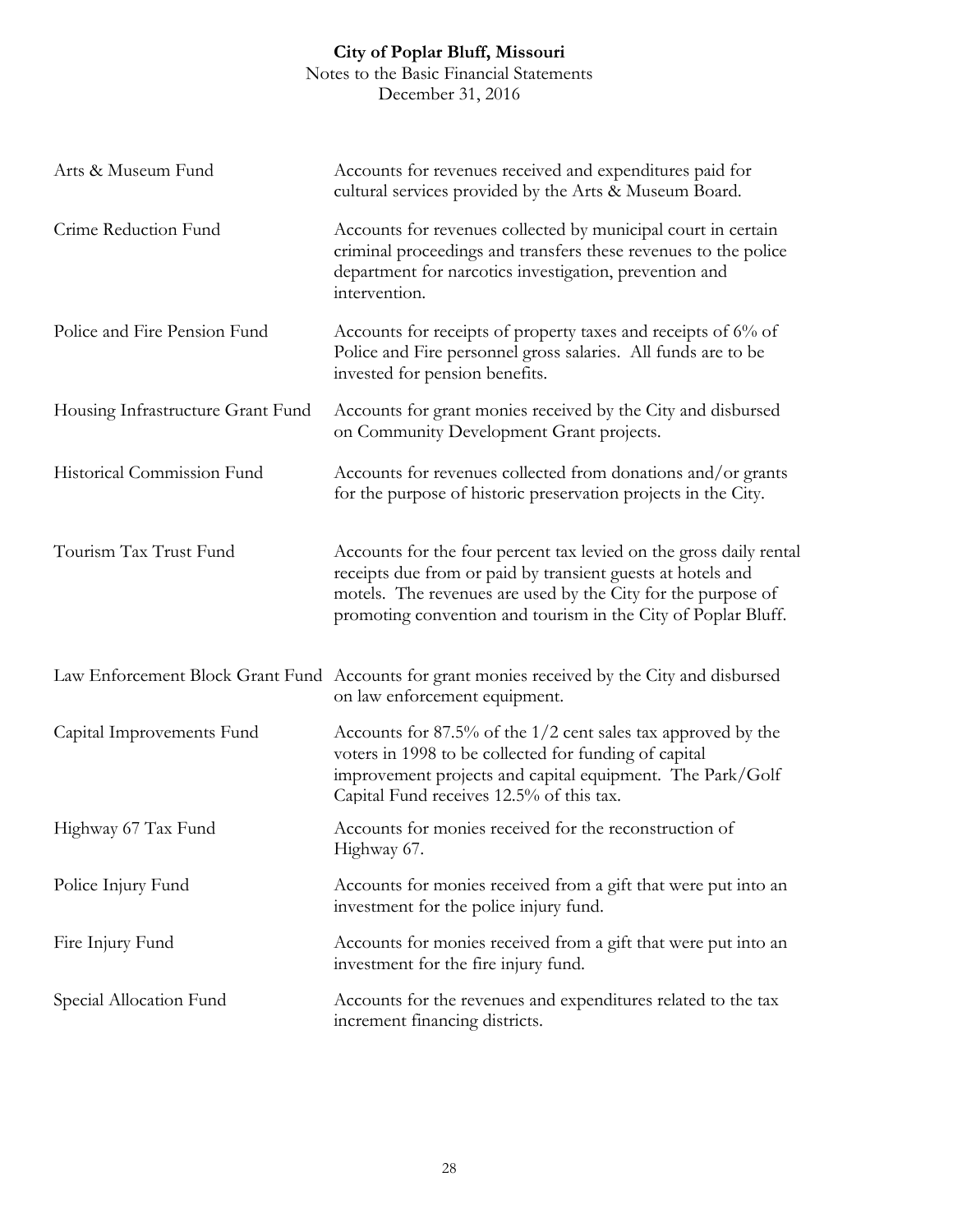Notes to the Basic Financial Statements December 31, 2016

#### Proprietary Funds

#### Enterprise Fund

Enterprise funds are used to account for business-type activities provided to the general public. These activities are financed primarily by user charges and the measurement of financial activity focuses on net income measurement similar to the private sector. The reporting entity includes the following enterprise funds:

| Fund<br>Municipal Utilities | <b>Brief Description</b><br>Accounts for revenues and expenses for services provided for<br>which participants are charged fees for use of electricity, water,<br>and cable. |
|-----------------------------|------------------------------------------------------------------------------------------------------------------------------------------------------------------------------|
| <b>Black River Coliseum</b> | Accounts for revenues and expenses for services provided by<br>the colliseum and fitness center for which participants are<br>charged fees.                                  |
| Golf Course                 | Accounts for revenues and expenses for services provided by<br>the golf course for which participants are charged fees.                                                      |
| Airport                     | Accounts for the resources used in the operation and<br>maintenance of the airport facilities.                                                                               |

#### Major and Nonmajor Funds

The funds are classified as major and nonmajor as follows:

Major Funds Nonmajor Funds

General Fund Special Revenue Funds: Highway 67 Tax Fund Park/Golf Capital Fund Arts & Museum Fund Proprietary Funds: Crime Reduction Fund Municipal Utilities **Police and Fire Pension Fund** Black River Coliseum Housing Infrastructure Fund Historical Commission Fund Tourism Tax Trust Fund Law Enforcement Block Grant Fund Police Injury Fund Fire Injury Fund Park Fund Capital Improvements Fund Special Allocation Fund

> Proprietary Funds: Golf Course Fund Airport Fund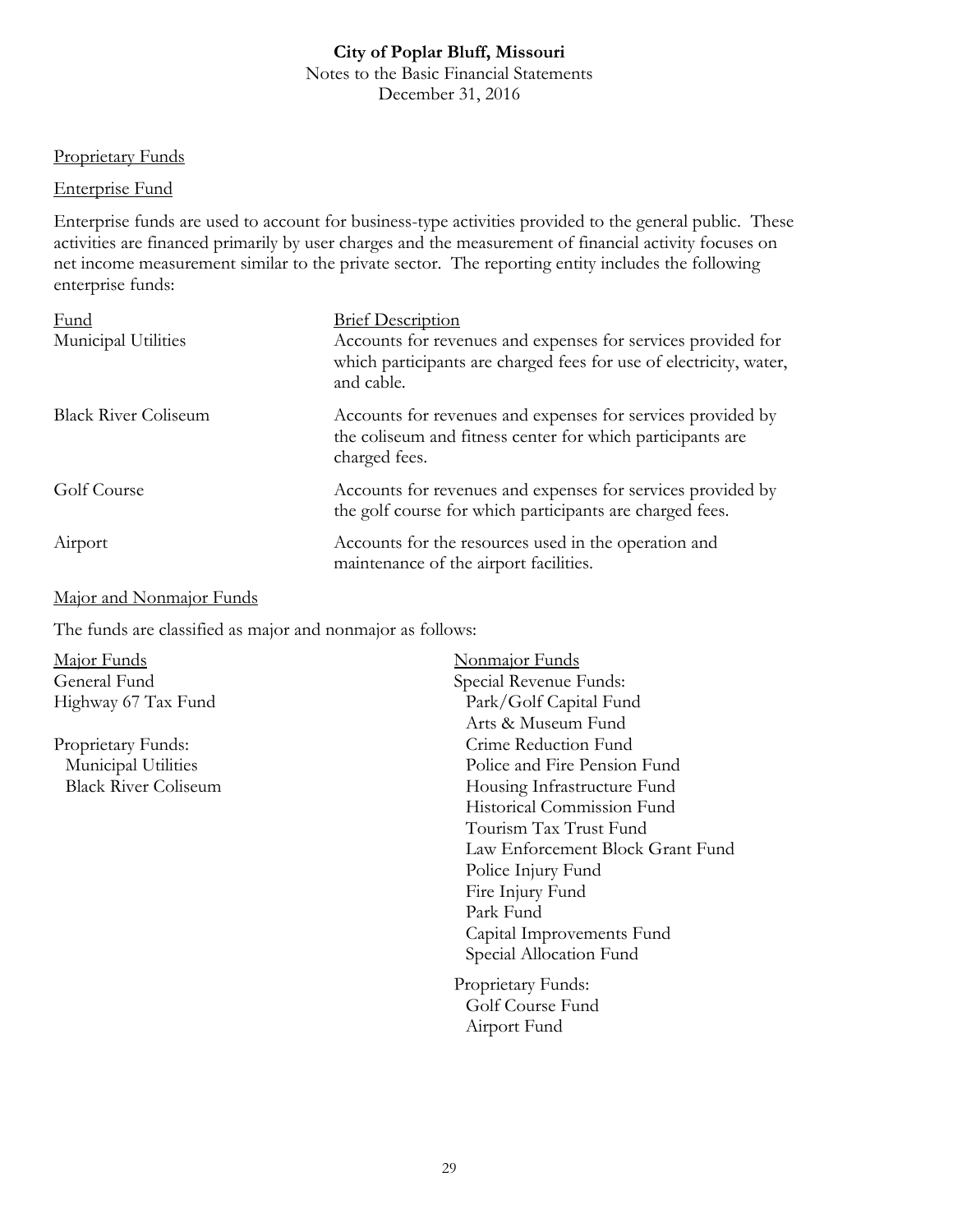# **City of Poplar Bluff, Missouri** Notes to the Basic Financial Statements December 31, 2016

# C. Measurement Focus and Basis of Accounting

The government-wide financial statements are reported using the economic resources measurement focus and the accrual basis of accounting, as are the proprietary fund financial statements. Revenues are recorded when earned and expenses are recorded when a liability is incurred, regardless of the timing of related cash flows. Property taxes are recognized as revenues in the year for which they are levied. Grants and similar items are recognized as revenue as soon as all eligibility requirements imposed by the provider have been met.

Governmental funds financial statements are reported using the current financial resources measurement focus and the modified accrual basis of accounting. Revenues are recognized as soon as they are both measurable and available. Revenues are considered to be available when they are collected within the current period or soon enough thereafter to pay liabilities of the current period. For this purpose, the government considers revenues to be available if they are collected within 60 days of the end of the current fiscal period. Expenditures generally are recorded when a liability is incurred, as under accrual accounting.

Property tax, sales tax, gasoline tax, motor vehicle tax, interest, and revenues from other governmental units associated with the current fiscal period are all considered to be susceptible to accrual and so have been recognized as revenues of the current fiscal period. Only the portion of special assessments receivable due within the current fiscal period is considered to be susceptible to accrual as revenue of the current period. All other revenue items are considered to be measurable and available only when cash is received by the government.

As a general rule, the effect of interfund activity has been eliminated from the government-wide financial statements.

Proprietary funds distinguish operating revenues and expenses from nonoperating items. Operating revenues and expenses generally result from providing services and producing and delivering goods in connection with a proprietary fund's principal ongoing operations.

## D. Assets, Liabilities, and Net Position or Equity

## Cash and Cash Equivalents

For the purpose of financial reporting, the City considers all highly liquid debt instruments with a maturity of three months or less to be cash equivalents.

Cash resources of certain individual funds are combined to form a pool of cash and investments. Interest income earned as a result of pooling is distributed to the appropriate funds based on the ending monthly balance of cash of each fund.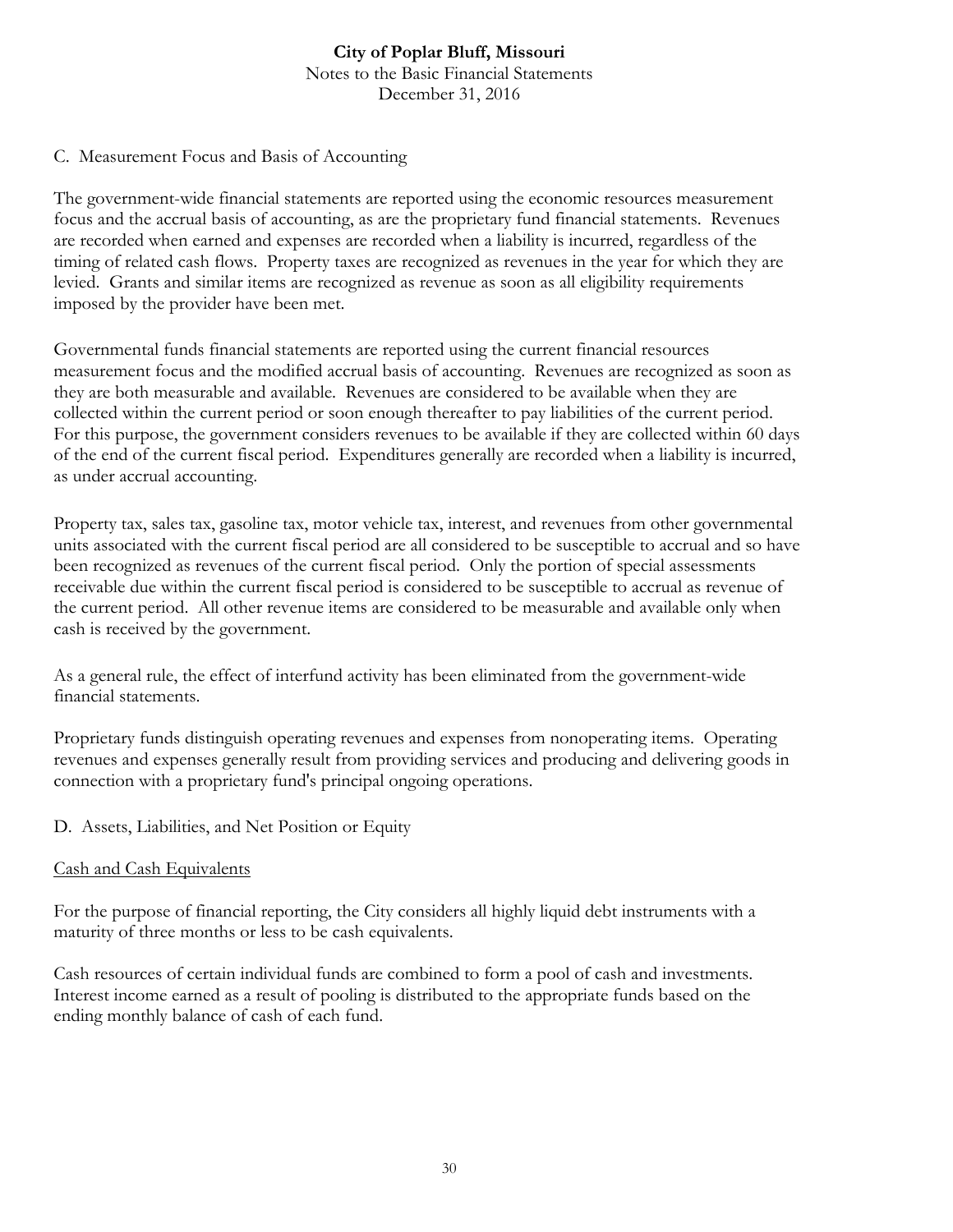Notes to the Basic Financial Statements December 31, 2016

When a fund overdraws its share of pooled cash, the overdraft is reported as an interfund payable in that fund and an interfund receivable in the General Fund and the Capital Improvement Fund. At December 31, 2016, \$5,342,490 has been reclassified due to fund overdrafts. Fund overdrafts included: Black River Coliseum Fund - \$1,220,589, Health and Dental Insurance Fund - \$3,362,832, Pool/Fitness Fund - \$329,696, Airport - \$380,186, Golf Course - \$12,612, Park - \$32,186, and Crime Reduction Fund - \$4,389.

#### Investments

The Revised Missouri Statutes allow funds belonging to the City to be invested. Investments are limited to interest bearing demand accounts, time deposits, and certificates of deposit. All investments are carried at cost. The only investment held during the year was a certificate of deposit.

## **Inventory**

Inventory of the enterprise funds consists of fuel and the electric, water and sanitary sewer utility materials and is valued at average cost.

# Capital Assets

Capital assets, which include property, plant, equipment, and infrastructure assets (e.g., roads, bridges, sidewalks, and similar items), are reported in the applicable governmental or business-type activities columns in the government-wide financial statements. Capital assets are defined as assets with an initial, individual cost of \$1,500 or more and an estimated useful life in excess of one year. Such assets are valued at historical cost, or estimated historical cost if actual is unavailable, except for donated capital assets which are recorded at their estimated fair value at the date of donation. Estimated historical cost was used to value the majority of the assets acquired prior to June 30, 1996.

The costs of normal maintenance and repairs that do not enhance functionality or materially extend the life of an asset are not capitalized.

Capital assets are depreciated using the straight-line method over the following estimated useful lives:

| $10-33$ years |
|---------------|
| $20-99$ years |
| $10-50$ years |
| 3-20 years    |
| $5-10$ years  |
| 15-50 years   |
|               |

In the fund financial statements, capital assets acquired for use in governmental fund operations are accounted for as capital outlay expenditures of the governmental fund upon acquisition. Capital assets acquired for use in proprietary fund operations are accounted for the same as in the government-wide statements.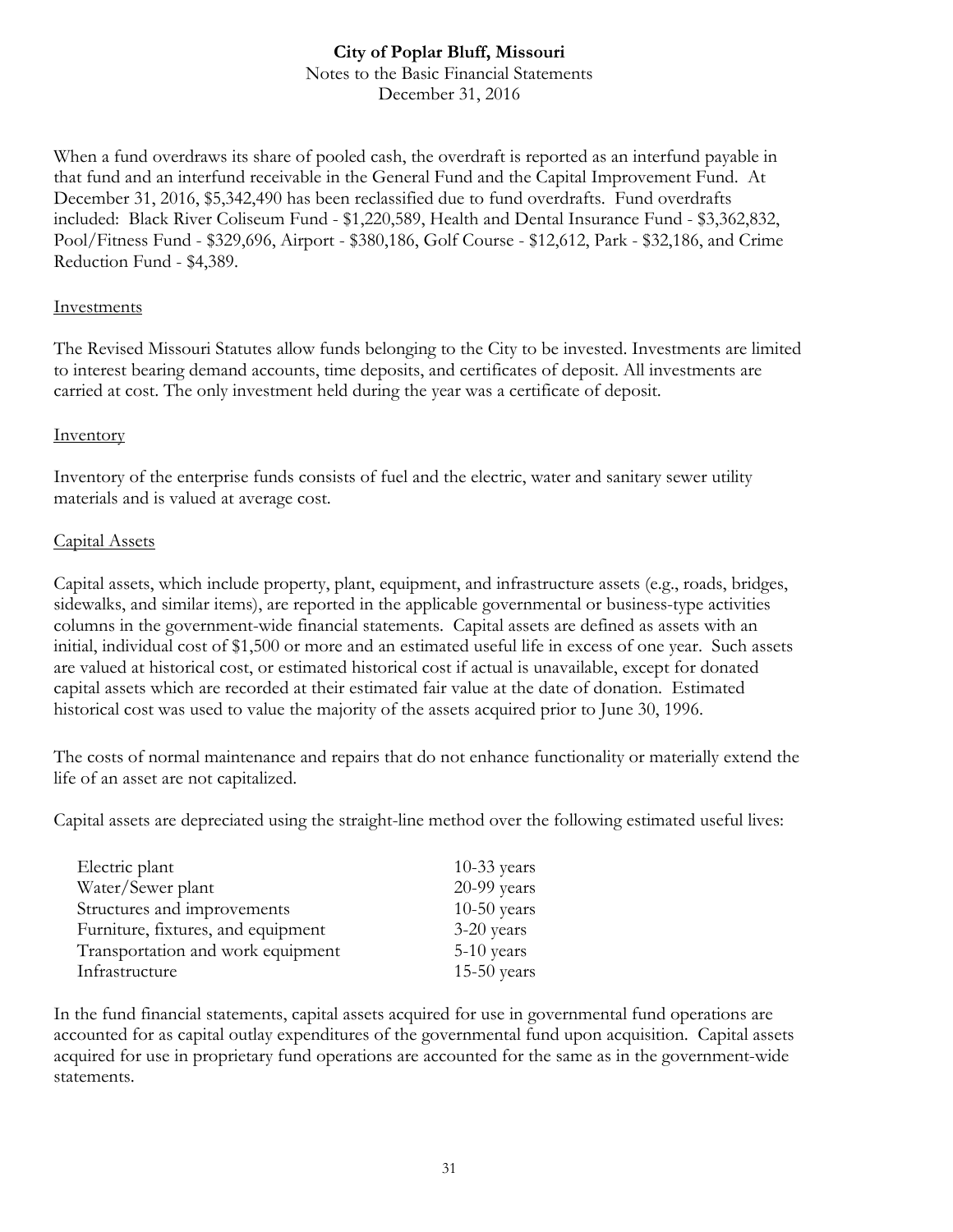# **City of Poplar Bluff, Missouri** Notes to the Basic Financial Statements December 31, 2016

## Restricted Assets

Restricted assets include assets that are legally restricted as to their use. The primary restricted assets are related to the monies held in the Building Corporation for the final bond payment, monies held in escrow accounts for bond payments, and unspent capital lease proceeds.

#### Long-Term Debt

All long-term debt arising from cash transactions to be repaid from governmental and business-type resources are reported as liabilities in the government-wide statements. Presently, the City's long-term debt consists primarily of bonds payable by the Building Corporation, bonds payable by Municipal Utilities, as well as tax increment revenue bonds.

Long-term debt arising from cash transactions for governmental funds is not reported as liabilities in the fund financial statements. The debt proceeds are reported as other financing sources and payment of principal and interest reported as expenditures. The accounting for proprietary funds is the same in the fund financial statements as it is in the government-wide statements.

#### Compensated Absences

All vested or accumulated sick leave is accrued when incurred in the government-wide and proprietary financial statements. A liability for these amounts is reported in governmental funds only if they have matured, for example, as a result of anticipated or actual employee resignations and retirements.

## Fund Equity

In the government-wide and proprietary fund financial statements, equity is displayed in three components as follows:

Net investment in capital assets - consists of capital assets, net of accumulated depreciation, less the outstanding balances of any bonds, notes or other borrowings that are attributable to the acquisition, construction, or improvements of those assets.

Restricted - consists of net assets that are legally restricted by outside parties or by law through constitutional provisions or enabling legislation.

Unrestricted - all other net assets that do not meet the definition of "restricted" or "net investment in capital assets."

There are five classifications of fund balance in the governmental fund financial statements. These classifications are based primarily on the extent to which the City is bound to observe constraints imposed upon the use of the resources in the City governmental funds.

Non-spendable fund balances - include amounts that cannot be spent because they are either a) not in spendable form or b) legally or contractually required to be maintained intact.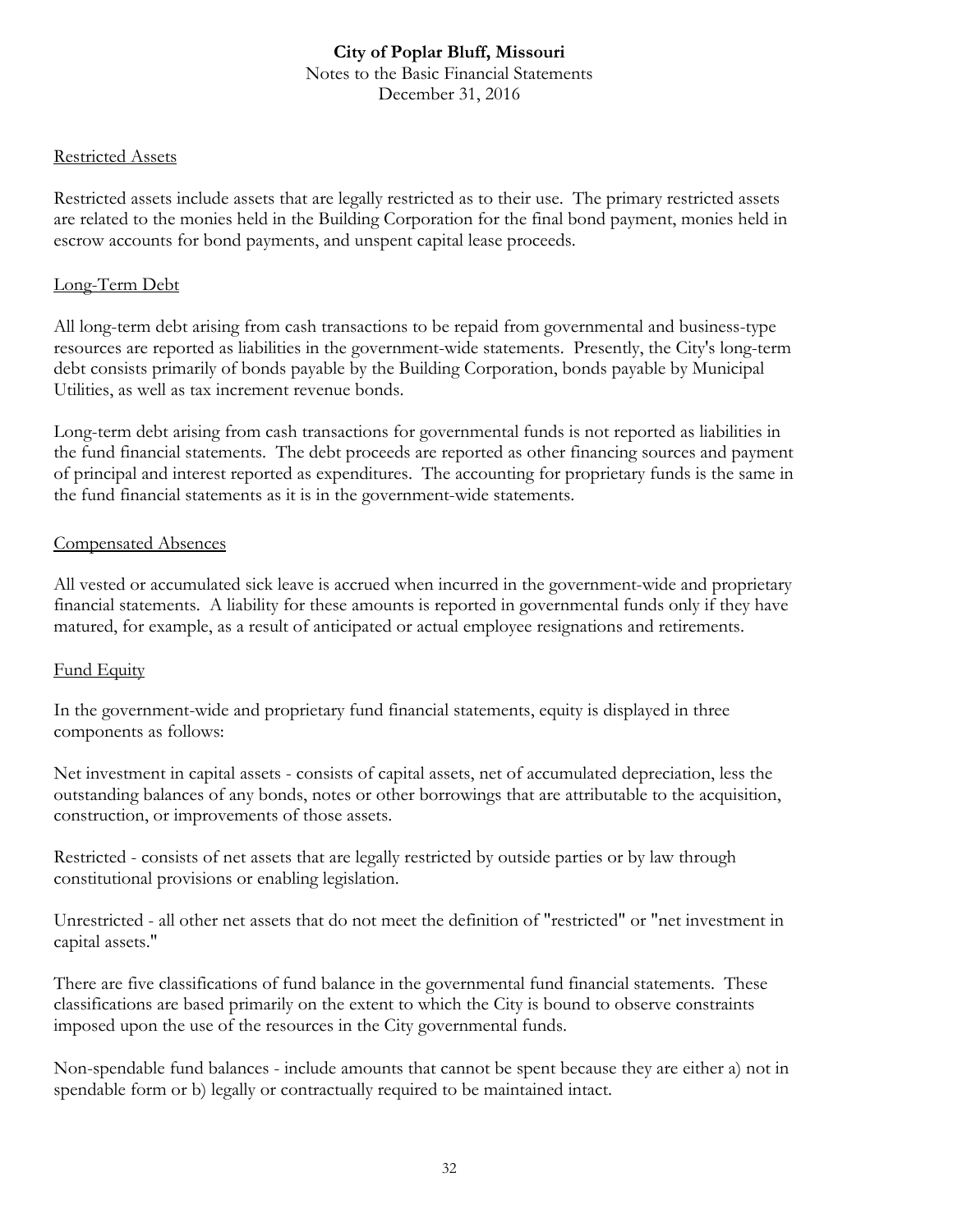Notes to the Basic Financial Statements December 31, 2016

Restricted fund balances - include amounts that are restricted to specific purposes either by a) constraints placed on the use of the resources by external resource providers such as creditors, grantors, contributors, or laws or regulation of other governments or b) imposed by law through constitutional provisions or enabling legislation.

Committed fund balances - include amounts that can only be used for specific purposes pursuant to constraints imposed by the City Council through an ordinance or resolution.

Assigned fund balances - includes amounts for which it is the City's intent that the funds be used for specific purposes but there exists no legal or binding restrictions or commitments. Assignments are made by City management.

Unassigned fund balances - is the residual classification for the government's general fund and includes all spendable amounts not contained in the other classifications. Unassigned balances represent the amount available for budgeting future operations.

It is the City's policy to first use restricted resources prior to the use of unrestricted resources when an expense is incurred for purposes for which both restricted and unrestricted resources are available.

The fund balance classifications for the governmental fund at December 31, 2016 are:

| Nonspendable:                                                                                                                                                                                 |          | General<br>Fund                              | Hwy. 67<br>Fund | Non-Major<br><b>Funds</b>                                          | Total<br>Governmental<br><b>Funds</b>                                                      |
|-----------------------------------------------------------------------------------------------------------------------------------------------------------------------------------------------|----------|----------------------------------------------|-----------------|--------------------------------------------------------------------|--------------------------------------------------------------------------------------------|
| Prepaids                                                                                                                                                                                      |          | 265,850                                      |                 | 22,755                                                             | 288,605                                                                                    |
| Restricted:<br>Capital projects<br>Crime reduction fund<br>Storm water fund<br>Promoting convention and tourism<br>Tax increment financing<br>Police injury fund<br>Fire injury fund<br>Total | \$       | 102,396<br>1,024,563<br>939,216<br>2,066,175 |                 | 875,678<br>173,743<br>115,339<br>294,011<br>1,975,743<br>3,434,514 | 978,074<br>173,743<br>115,339<br>294,011<br>1,975,743<br>1,024,563<br>939,216<br>5,500,689 |
| Assigned:<br>Park fund<br>Capital projects<br>Art museum fund<br>Capital improvements fund<br>Total                                                                                           | \$<br>\$ | 14,754<br>14,754                             |                 | 1,175,911<br>284,370<br>3,656,923<br>5,117,204                     | 1,175,911<br>284,370<br>14,754<br>3,656,923<br>5, 131, 958                                 |
| Unassigned:<br>General fund                                                                                                                                                                   |          | 7,172,298                                    |                 |                                                                    | 7,172,298                                                                                  |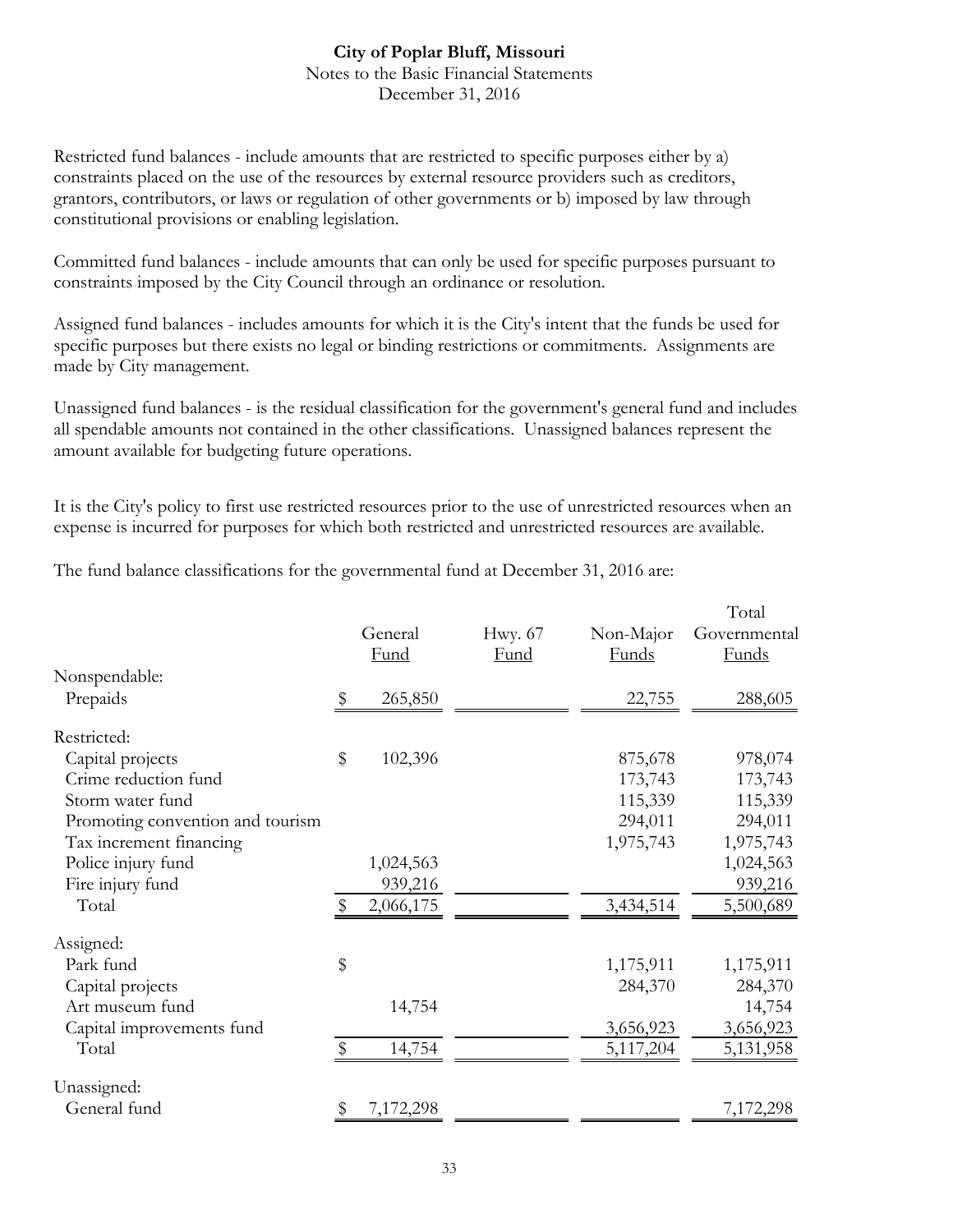Notes to the Basic Financial Statements December 31, 2016

#### E. Revenues, Expenditures and Expenses

#### Property Tax

Property tax revenue is recognized independent of receivable recognition in the fiscal year for which the taxes have been levied (budgeted). Property tax revenue becomes available with the fiscal year of the levy. Delinquent taxes expected to be received later than 60 days after the close of the fiscal year are classified as unearned revenue within the governmental fund financial statements.

The City's property tax is levied each November 1 on the assessed valuation of property located within the City as of the preceding January 1, the lien date. Taxes are due in full on December 31 and become delinquent on January 1. The delinquent penalty for 2016 was 2% in January and increases each month by 2% thereafter.

The assessed valuation of the tangible taxable property for the calendar year 2016 for purposes of local taxation was \$248,515,067. The tax levy per \$100 of assessed valuation of tangible property for the calendar year 2016 was:

| - General Fund             | (0.51) |
|----------------------------|--------|
| Police & Fire Pension Fund | 0.10   |
|                            | 0.61   |

#### Program Revenues

In the Statement of Activities, revenues that are derived directly from each activity or from parties outside the City's taxpayers are reported as program revenues. The City has the following program revenues in each activity:

| General government administration | Licenses and permits; salary reimbursements; operating grants<br>include U.S. Department of Justice, Department of<br>Transportation, Department of Interior, and Department of<br>Commerce; capital grants include Federal Emergency<br>Management Agency. |
|-----------------------------------|-------------------------------------------------------------------------------------------------------------------------------------------------------------------------------------------------------------------------------------------------------------|
| Police and fire protection        | Fines and violations; court fees; operating grants include U.S.<br>Department of Justice and Homeland Security.                                                                                                                                             |
| Streets, cemetery and motor pool  | Grave opening/closing fees and lot sales; street paving charges.                                                                                                                                                                                            |
| Culture and recreation            | Rental income, recreation fees, concession sales and specific<br>donations.                                                                                                                                                                                 |

All other governmental revenues are reported as general. All taxes are classified as general revenue even if restricted for a specific purpose.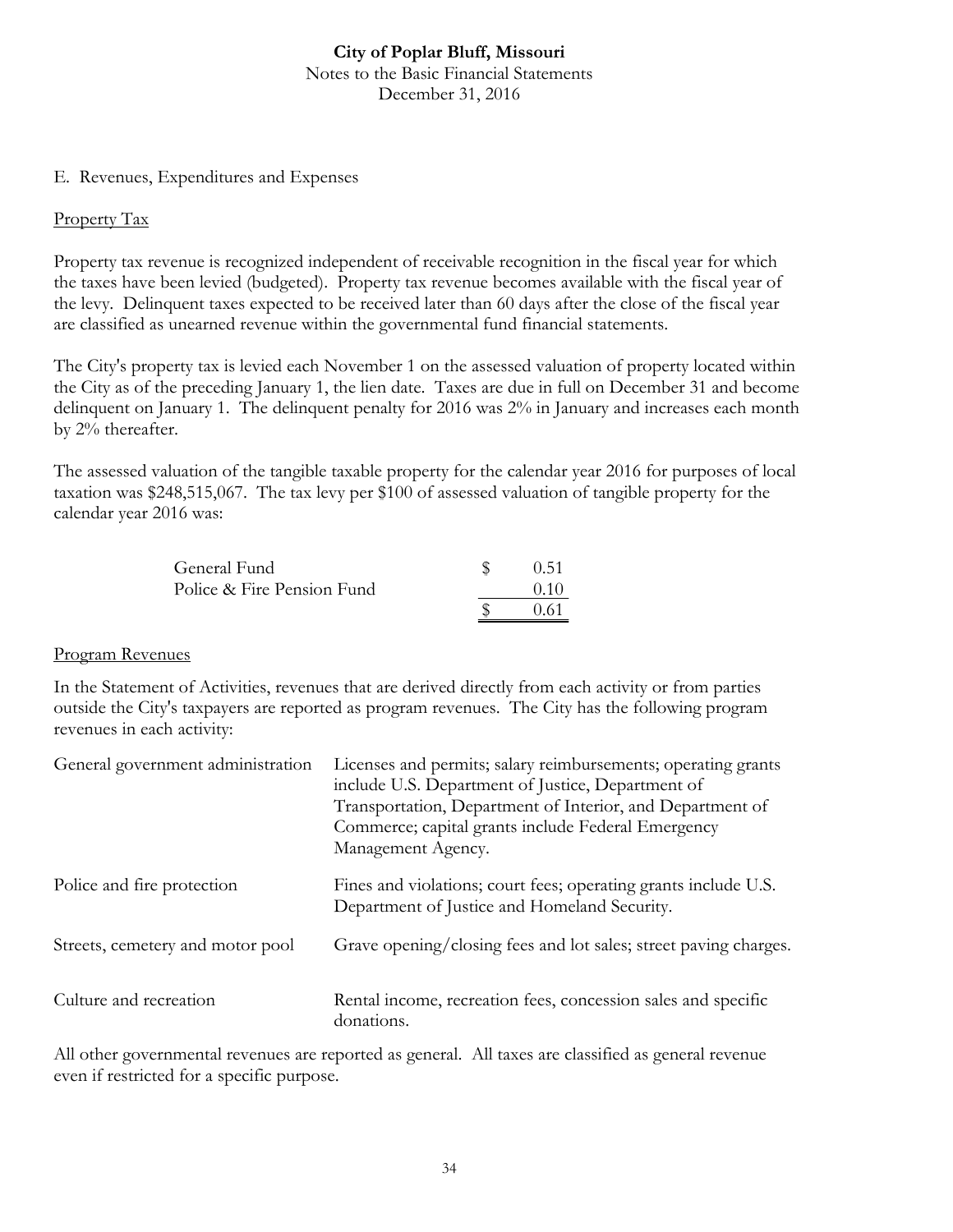#### Operating Revenues and Expenses

Operating revenues and expenses for proprietary funds are those that result from providing services and producing and delivering goods and/or services. It also includes all revenues and expenses not related to capital and related financing, noncapital financing, or investing activities.

#### Expenditures/Expenses

In the government-wide financial statements, expenses are reported on the accrual basis and are classified by function for both governmental and business-type activities.

In the fund financial statements, expenditures are classified as follows:

Governmental Funds - by character: current (further classified by activity); capital outlay; debt service

Proprietary Fund - by operating and non-operating

In the fund financial statements, governmental funds report expenditures of financial resources. Proprietary funds report expenses relating to use of economic resources.

### Capitalization of Interest

Net interest costs on funds borrowed to finance the construction of capital assets are capitalized and depreciated over the life of the related asset for business-type activities and proprietary fund types. Interest is not capitalized for governmental fund types within the fund financial statements.

### Capital Contributions

Capital contributions represent government grants and other aid used to fund capital projects. Capital contributions are recognized as revenue when the expenditure is made and amounts become subject to claim for reimbursement.

F. Internal and Interfund Balances and Activities

In the process of aggregating the financial information for the government-wide Statement of Net Position and Statement of Activities, some amounts reported as interfund activity and balances in the fund financial statements have been eliminated or reclassified.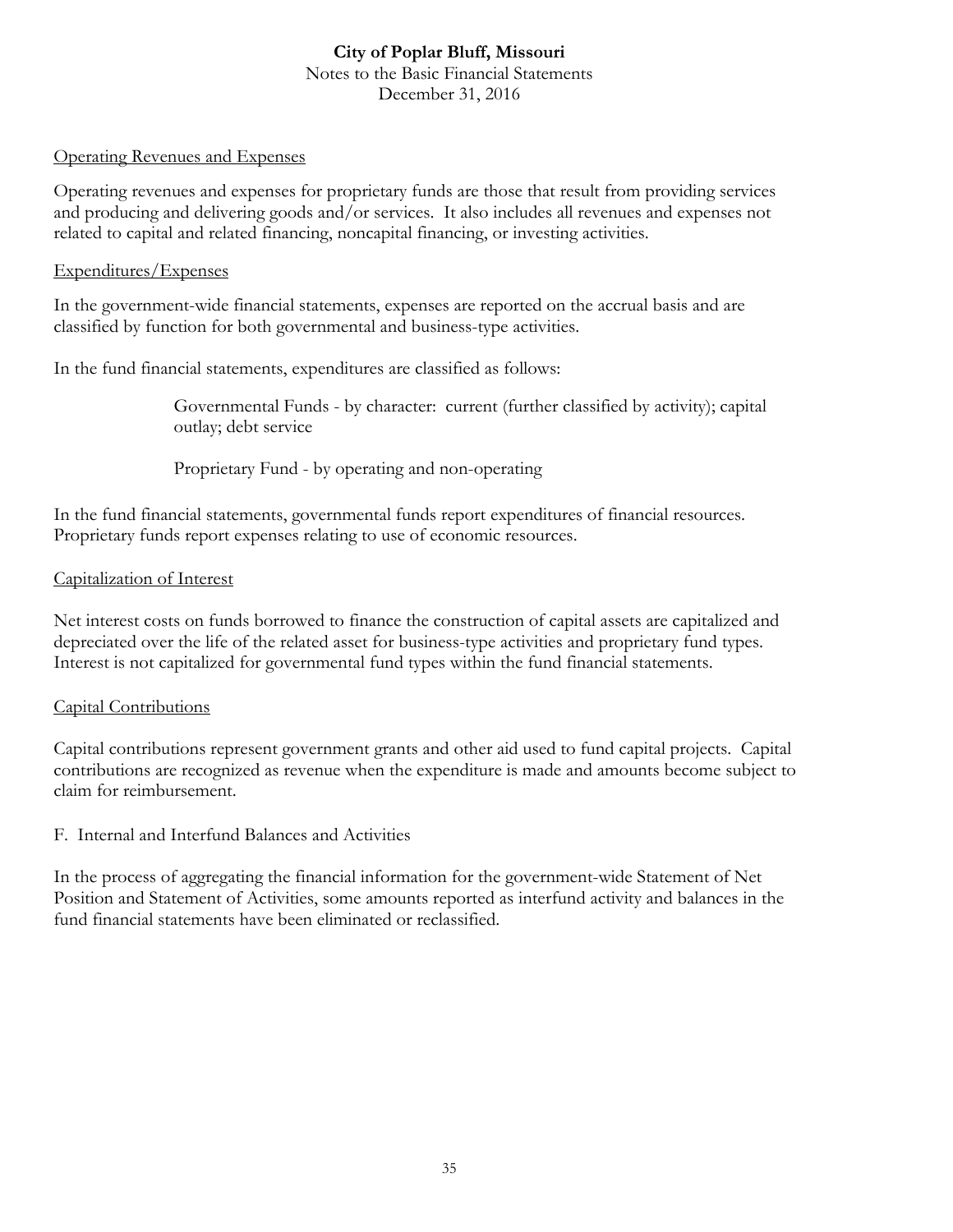December 31, 2016

Interfund activity, if any, within and among the governmental and proprietary fund categories is reported as follows in the fund financial statements:

- 1. Interfund loans amounts provided with a requirement for repayment are reported as interfund receivables and payables.
- 2. Interfund services sales or purchases of goods and services between funds are reported as revenues and expenditures/expenses.
- 3. Interfund reimbursements repayments from funds responsible for certain expenditures/expenses to the funds that initially paid for them are not reported as reimbursements but as adjustments to expenditures/expenses in the respective funds.
- 4. Interfund transfers flow of assets from one fund to another where repayment is not expected are reported as transfers in and out.

Interfund activity and balances, if any, are eliminated or reclassified in the government-wide financial statements as follows:

- 1. Internal balances amounts reported in the fund financial statements as interfund receivables and payables are eliminated in the governmental and business-type activities columns of the Statement of Net Position, except for the net residual amounts due between governmental and business-type activities, which are reported as internal balances.
- 2. Internal activities amounts reported as interfund transfers in the fund financial statements are eliminated in the government-wide Statement of Activities except for the net amount of transfers between governmental and business-type activities, which are reported as Transfers-Internal Activities.

The effect of interfund services between funds are not eliminated in the Statement of Activities.

3. Primary government and component unit activity and balances - resource flows between the primary government (the City and Building Corporation) are reported as if they were external transactions and are classified separately from internal balances and activities within the primary government.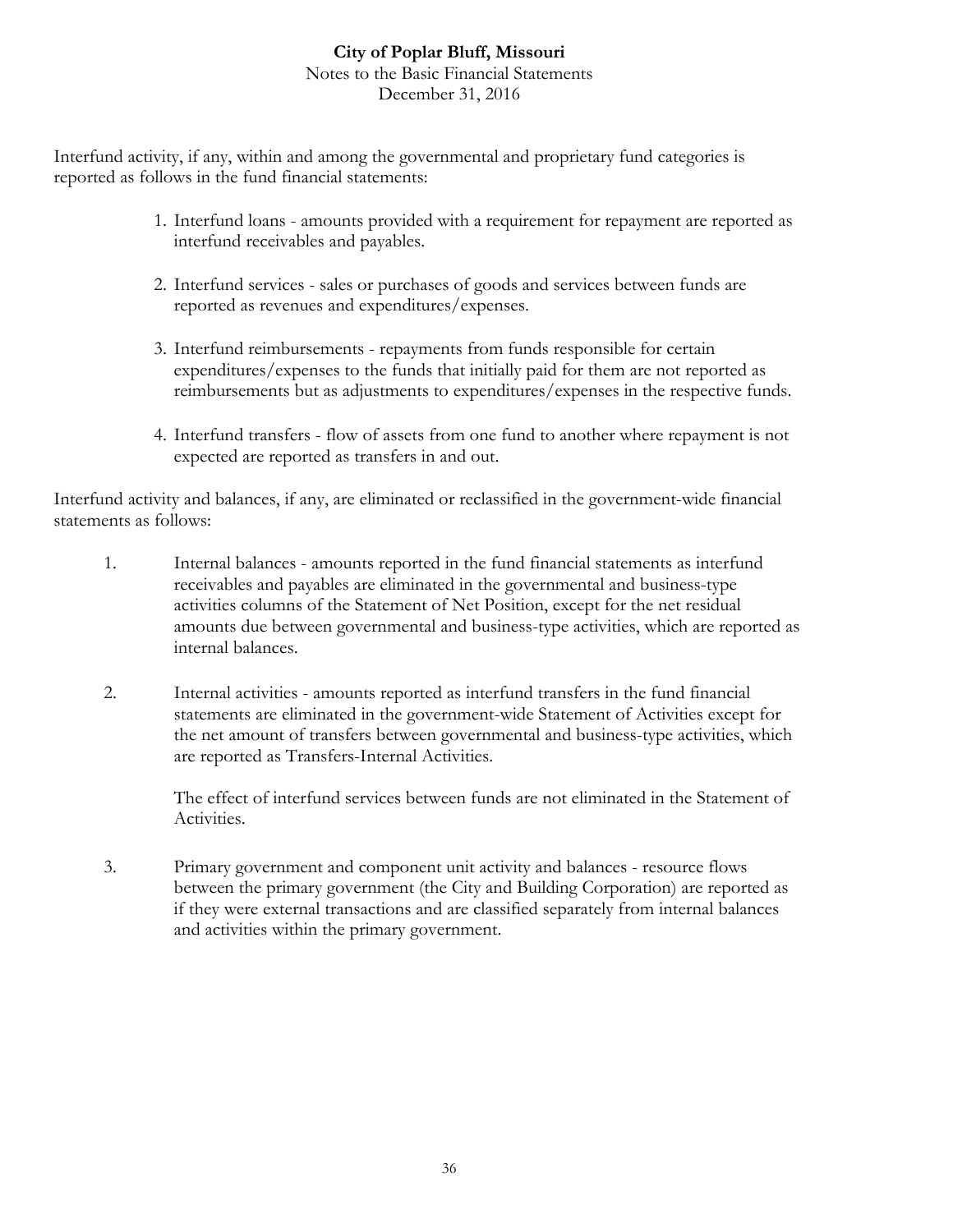### G. Use of Estimates

The preparation of financial statements in conformity with accounting principles generally accepted in the United States of America requires management to make estimates and assumptions that affect the reported amounts of assets and liabilities and disclosure of contingent assets and liabilities at the date of the financial statements and the reported amounts of revenues, expenses and other changes in net position during the reporting period. Actual results could differ from those estimates.

### H. Budgetary Requirements

The City Council follows these procedures in establishing the budgetary data reflected in the financial statements:

- (1) Prior to December 5, the City Manager submits to the City Council a proposed operating budget for the fiscal year commencing the following January 1. The operating budget includes proposed expenditures and the means of financing them for the upcoming year.
- (2) Public hearings are conducted to obtain taxpayer comment.
- (3) Prior to December 31, the budget is legally enacted through passage of an ordinance.
- (4) Subsequent to its formal approval of the budget, the City Council has the authority to make necessary adjustments to the budget by formal vote of the Council. Adjustments made during the year are reflected in the final budget information included in the required supplementary information.

## 2. DEPOSITS AND INVESTMENTS

In accordance with State law, all uninsured deposits of municipal funds in financial institutions must be secured with acceptable collateral valued at the lower of market or par. Acceptable collateral includes certain U.S. Government or Government Agency securities, certain State of Missouri or political subdivision debt obligations or surety bonds. As required by 12 U.S.C.A., Section 1823 (e), all financial institutions pledging collateral to the City must have a written collateral agreement approved by the board of directors or loan committee.

Custodial credit risk - Deposits in financial institutions, reported as components of cash, cash equivalents, and investments, had a bank balance of \$25,184,009 at December 31, 2016, the was fully insured by depository insurance or secured with collateral held by the City's agents in its name.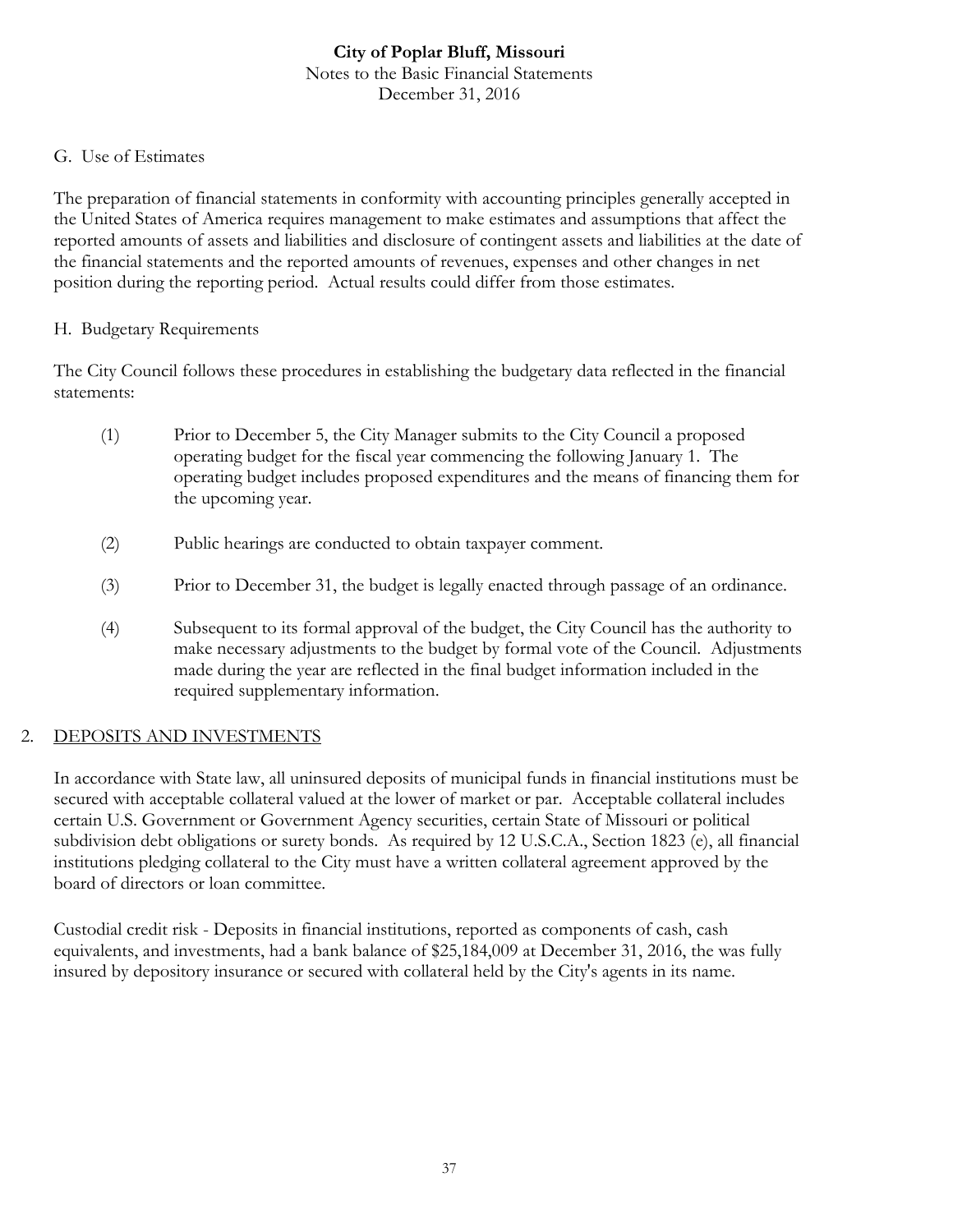Notes to the Basic Financial Statements December 31, 2016

Interest rate risk - Interest rate risk is the risk that changes in market interest rates will adversely affect the fair value of an investment. Generally, the longer the maturity of an investment, the greater the sensitivity of its fair value to changes in market interest rates. The City has a formal investment policy that limits investment maturities as a mean of managing its exposure to fair value losses arising from increasing interest rates.

Credit risk and concentration of credit risk - Generally, credit risk is the risk that an issuer of an investment will not fulfill its obligation to the holder of the investment. Concentration of credit risk is the risk of loss attributed to the magnitude of investment in a single issuer. The City's investment policy states it minimizes credit risk by pre-qualifying the financial institutions, intermediaries, and advisors with which they will do business. The City's investment policy also states it minimizes concentration of credit risk by diversifying the portfolio so potential losses on individual securities will be minimized.

Summary of carrying values - The carrying values of deposits and investments shown above are included in the statement of net position as follows:

| Carrying value |              |
|----------------|--------------|
| Deposits       | \$25,868,222 |
| Investments    | 1,006,817    |
|                | \$26,875,039 |

Included in the following statement of net position captions:

| Cash and cash equivalents | \$15,537,098 |
|---------------------------|--------------|
| Investments               | 1,006,817    |
| Restricted:               |              |
| Cash and cash equivalents | 10,331,124   |
|                           | \$26,875,039 |

### 3. LONG-TERM RECEIVABLES

The City entered into an agreement with the Poplar Bluff Municipal Library District on June 20, 2014 to reimburse the City for monies provided by the City which supplemented Library operations for the tax years 2008-2012. The Library will make five payments, over five years, to the City beginning December 1, 2014.

The balance owed to the City at December 31, 2016 was \$195,915.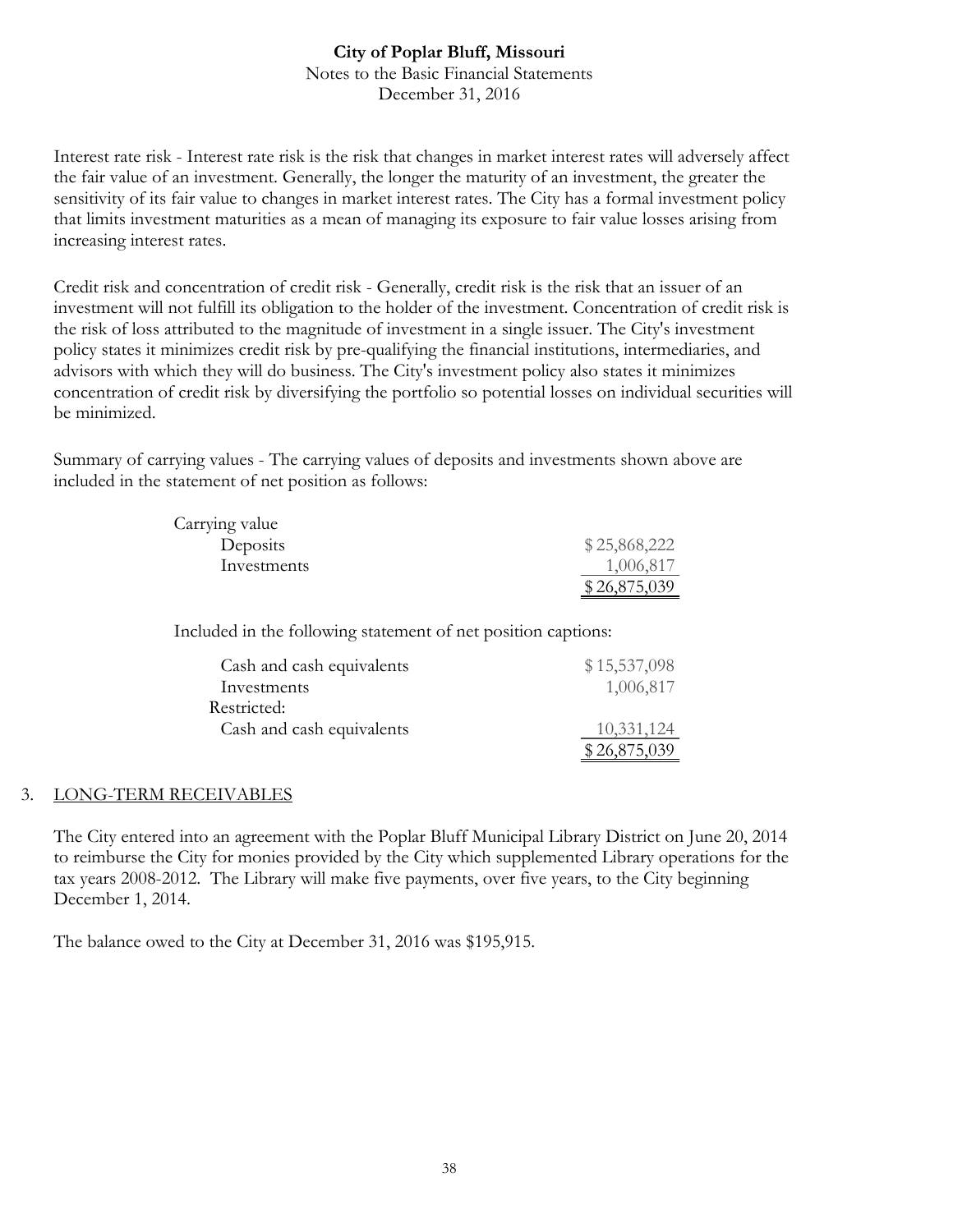Notes to the Basic Financial Statements December 31, 2016

# 4. CAPITAL ASSETS

Capital asset activity for the year ended December 31, 2016, was as follows:

|                                        | Balance                  |                  |             | Balance        |
|----------------------------------------|--------------------------|------------------|-------------|----------------|
|                                        | December 31,             |                  |             | December 31,   |
|                                        | 2015                     | <b>Additions</b> | Retirements | 2016           |
| Governmental Activities:               |                          |                  |             |                |
| Capital assets not being depreciated:  |                          |                  |             |                |
| Land                                   | $\mathbb S$<br>4,929,304 | 74,000           |             | 5,003,304      |
| Works of art                           | 104,992                  | 17,600           |             | 122,592        |
| Total capital assets, not being        |                          |                  |             |                |
| depreciated                            | 5,034,296                | 91,600           |             | 5,125,896      |
| Capital assets, being depreciated:     |                          |                  |             |                |
| Buildings and improvements             | 8,946,523                | 112,574          |             | 9,059,097      |
| Furniture, fixtures and equipment      | 6,720,479                | 75,171           | 198,097     | 6,597,553      |
| Vehicles                               | 4,833,532                | 421,501          | 188,788     | 5,066,245      |
| Infrastructure                         | 17,386,061               | 1,136,673        |             | 18,522,734     |
| Total capital assets being             |                          |                  |             |                |
| depreciated                            | 37,886,595               | 1,745,919        | 386,885     | 39,245,629     |
| Less accumulated depreciation for:     |                          |                  |             |                |
| Buildings and improvements             | (6,028,575)              | (222, 459)       |             | (6,251,034)    |
| Furniture, fixtures and equipment      | (3,887,589)              | (608, 107)       | (196, 628)  | (4,299,068)    |
| Vehicles                               | (3,571,494)              | (207,998)        | (188, 788)  | (3,590,704)    |
| Infrastructure                         | (4, 486, 191)            | (320, 963)       |             | (4,807,154)    |
| Total accumulated depreciation         | (17, 973, 849)           | (1,359,527)      | (385, 416)  | (18, 947, 960) |
| Total capital assets being             |                          |                  |             |                |
| depreciated, net                       | 19,912,746               | 386,392          | 1,469       | 20,297,669     |
| Governmental activities                |                          |                  |             |                |
| capital assets, net                    | 24,947,042<br>Y.         | 477,992          | 1,469       | 25,423,565     |
| Business-type activities:              |                          |                  |             |                |
| Capital assets, not being depreciated: |                          |                  |             |                |
| Land                                   |                          |                  |             |                |
| Other business-type                    | \$<br>2,989,645          |                  |             | 2,989,645      |
| Electric                               | 826,886                  | 329              |             | 827,215        |
| Water-sewer                            | 368,340                  | 116              |             | 368,456        |
| Total capital assets, not              |                          |                  |             |                |
| being depreciated                      | 4,184,871                | 445              |             | 4,185,316      |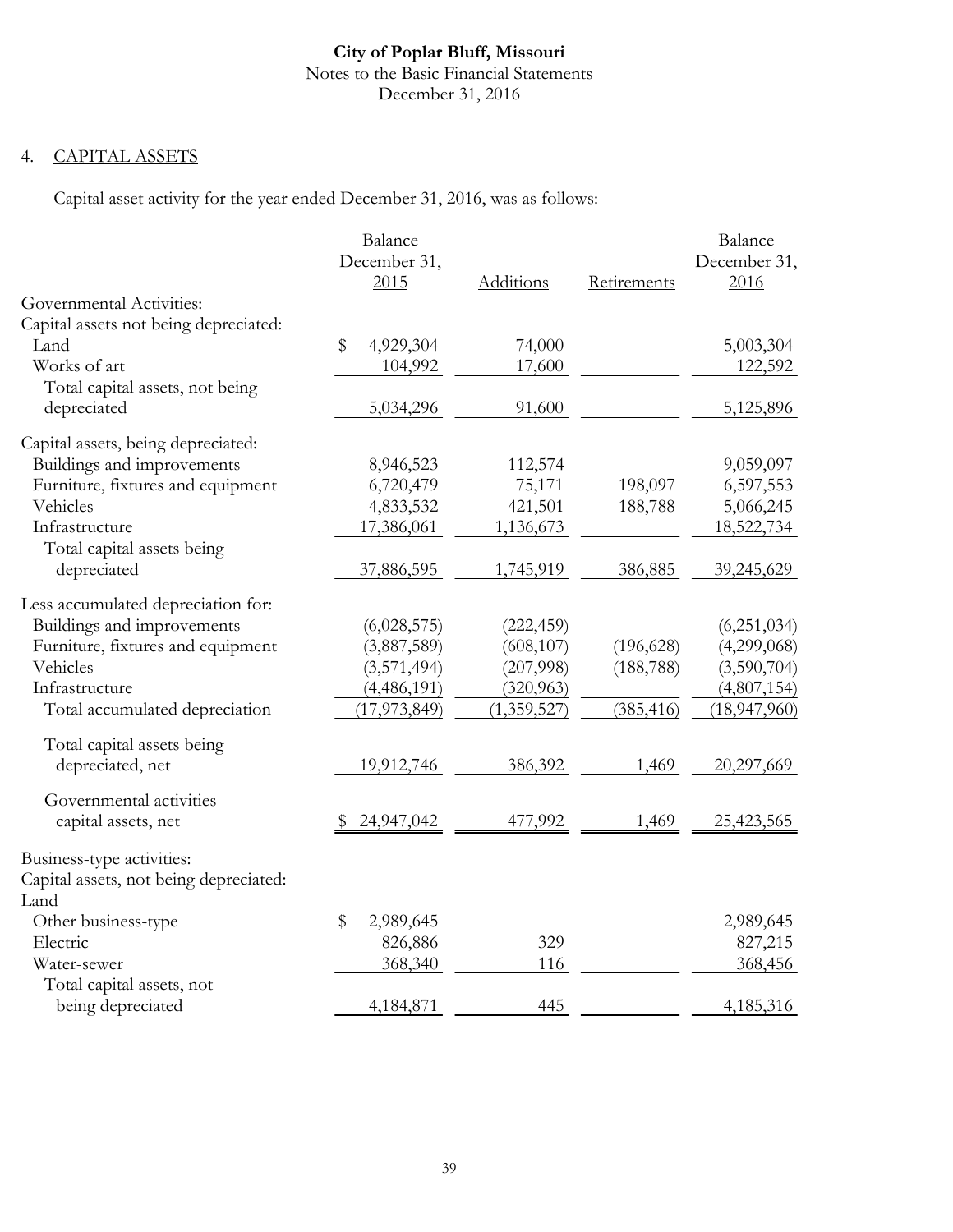Notes to the Basic Financial Statements December 31, 2016

|                                      | Balance<br>December 31, |                  |             | Balance<br>December 31, |
|--------------------------------------|-------------------------|------------------|-------------|-------------------------|
|                                      | 2015                    | <b>Additions</b> | Retirements | 2016                    |
| Capital assets, being depreciated:   |                         |                  |             |                         |
| Electric plant                       | 58,716,644              | 2,131,493        | 183,832     | 60,664,305              |
| Water-sewer plant                    | 47,863,025              | 3,007,024        | 652,975     | 50,217,074              |
| Building and improvements            |                         |                  |             |                         |
| Other business-type                  | 14,810,890              | 9,382            | 82,000      | 14,738,272              |
| Electric                             | 3,659,788               | 1,000            |             | 3,660,788               |
| Water-sewer                          | 555,466                 |                  |             | 555,466                 |
| Furnitures, fixtures, and equipment  |                         |                  |             |                         |
| Other business-type                  | 1,507,602               | 28,962           | 102,781     | 1,433,783               |
| Electric                             | 582,181                 |                  | 400         | 581,781                 |
| Water-sewer                          | 88,497                  | 3,718            |             | 92,215                  |
| Transportation and work equipment    |                         |                  |             |                         |
| Other business-type                  | 138,883                 |                  |             | 138,883                 |
| Water-sewer                          | 1,748,483               | 73,476           | 13,010      | 1,808,949               |
| Infrastructure - Other business-type | 4,866,724               | 579,113          |             | 5,445,837               |
| Total capital assets, being          |                         |                  |             |                         |
| depreciated                          | 134,538,183             | 5,834,168        | 1,034,998   | 139, 337, 353           |
|                                      |                         |                  |             |                         |
| Less accumulated depreciation for:   |                         |                  |             |                         |
| Electric plant                       | (30, 384, 163)          | (1,848,559)      | (170, 822)  | (32,061,900)            |
| Water-sewer plant                    | (20, 341, 732)          | (990, 262)       | (390, 139)  | (20, 941, 855)          |
| Building and improvements            |                         |                  |             |                         |
| Other business-type                  | (6,370,328)             | (313,690)        | (82,000)    | (6,602,018)             |
| Electric                             | (1,303,100)             | (117, 339)       |             | (1,420,439)             |
| Water-sewer                          | (368,670)               | (9,316)          |             | (377,986)               |
| Furnitures, fixtures, and equipment  |                         |                  |             |                         |
| Other business-type                  | (1,340,056)             | (50, 584)        | (102, 781)  | (1, 287, 859)           |
| Electric                             | (367, 361)              | (27, 127)        |             | (394, 488)              |
| Water-sewer                          | (86,908)                | (1,228)          |             | (88, 136)               |
| Transportation and work equipment    |                         |                  |             |                         |
| Other business-type                  | (127,056)               | (5,780)          |             | (132, 836)              |
| Water-sewer                          | (1, 247, 175)           | (148,908)        | (13,010)    | (1,383,073)             |
| Infrastructure - Other business-type | (2,659,499)             | (111, 482)       |             | (2,770,981)             |
| Total accumulated depreciation       | (64, 596, 048)          | (3,624,275)      | (758, 752)  | (67, 461, 571)          |
| Total capital assets, being          |                         |                  |             |                         |
| depreciated, net                     | 69,942,135              | 2,209,893        | 276,246     | 71,875,782              |
| Business-type activities capital     |                         |                  |             |                         |
| assets, net                          | 74,127,006<br>\$        | 2,210,338        | 276,246     | 76,061,098              |

# Capitalization of Interest

During the year ended December 31, 2016, the City incurred costs totaling \$556,150. Interest incurred during the construction period relating to the construction of property, plant, and equipment, net of interest earned on the investment of funds borrowed for construction, totaling \$10,645 was capitalized during the year.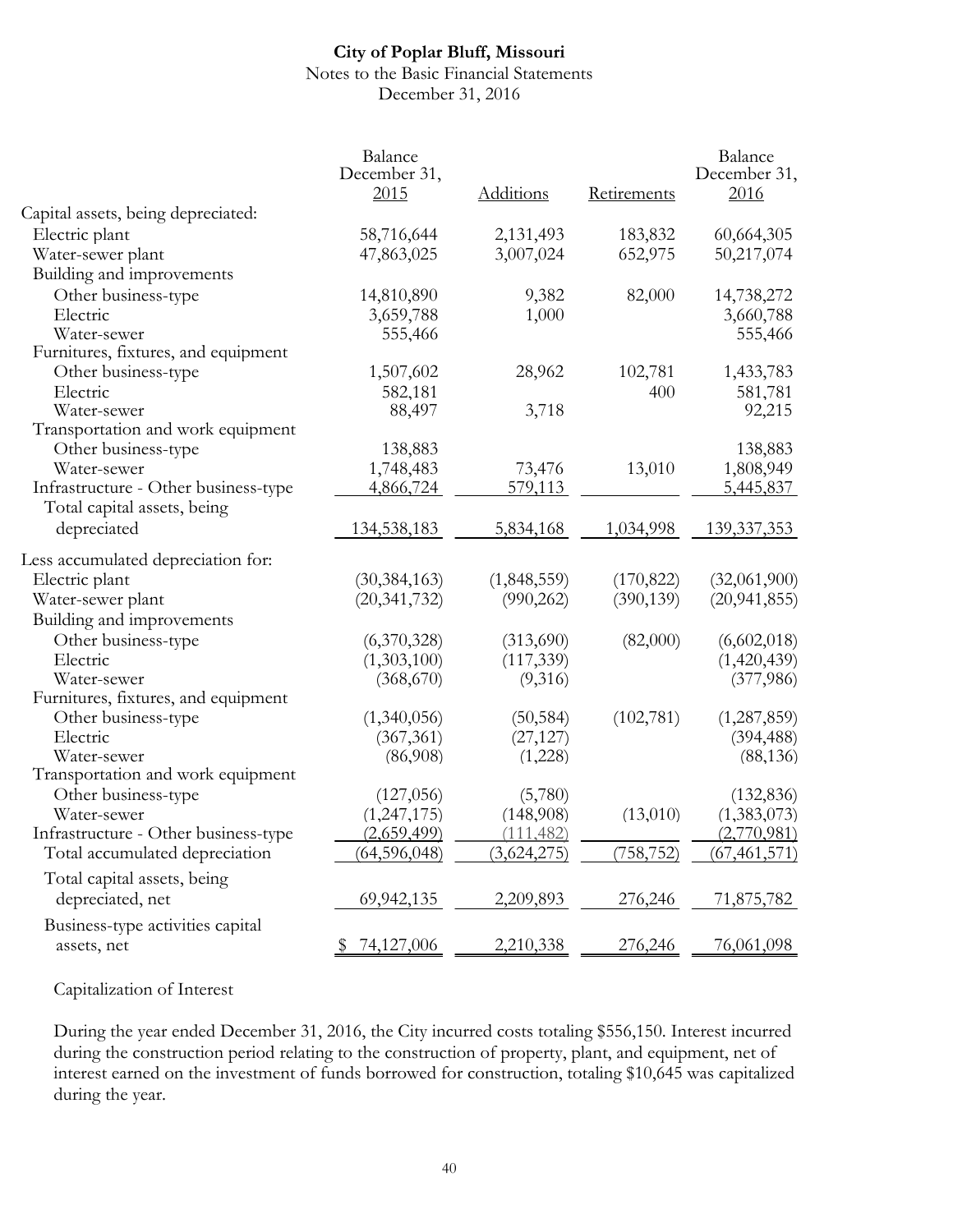#### Notes to the Basic Financial Statements December 31, 2016

Depreciation expense was charged to functions/programs of the primary government as follows:

| Governmental activities:          |                   |
|-----------------------------------|-------------------|
| General government administration | \$<br>388,403     |
| Police and fire protection        | 303,391           |
| Streets, cemetery, and motor pool | 457,704           |
| Culture and recreation            | 210,029           |
| Total depreciation expense -      |                   |
| governmental-type activities      | 1,359,527         |
| Business-type activities:         |                   |
| Municipal Utilities               | \$<br>3, 142, 739 |
| <b>Black River Coliseum</b>       | 299,109           |
| Golf Course                       | 50,763            |
| Airport                           | 131,664           |
| Total depreciation expense -      |                   |
| business-type activities          | 3.624.275         |
|                                   |                   |

#### 5. INTERFUND RECEIVABLES, PAYABLES, AND TRANSFERS

Interfund receivable and payable balances at December 31, 2016, are as follows:

|                               | Interfund   | Interfund |
|-------------------------------|-------------|-----------|
| Major Governmental Funds:     | Receivables | Payables  |
| General Fund                  | \$4,090,705 | 83,512    |
| Highway 67 Fund               |             | 24,523    |
| Nonmajor Governmental Funds - |             |           |
| Special Revenue Funds         | 3,213,831   | 388,950   |
| Enterprise Funds:             |             |           |
| Major Funds:                  |             |           |
| Municipal Utilities           |             | 1,501,636 |
| <b>Black River Coliseum</b>   |             | 1,550,285 |
| Nonmajor Funds:               |             |           |
| Airport                       |             | 380,186   |
| Golf Course                   |             | 12,612    |
| Internal Services Funds       |             | 3,362,832 |
| Total                         | 7,304,536   | 7,304,536 |

Fund overdraws of pooled cash account for \$5,342,490, of interfund payables and receivables in the General Fund and Capital Improvement Fund. Detail by fund for these payables is included on page 29.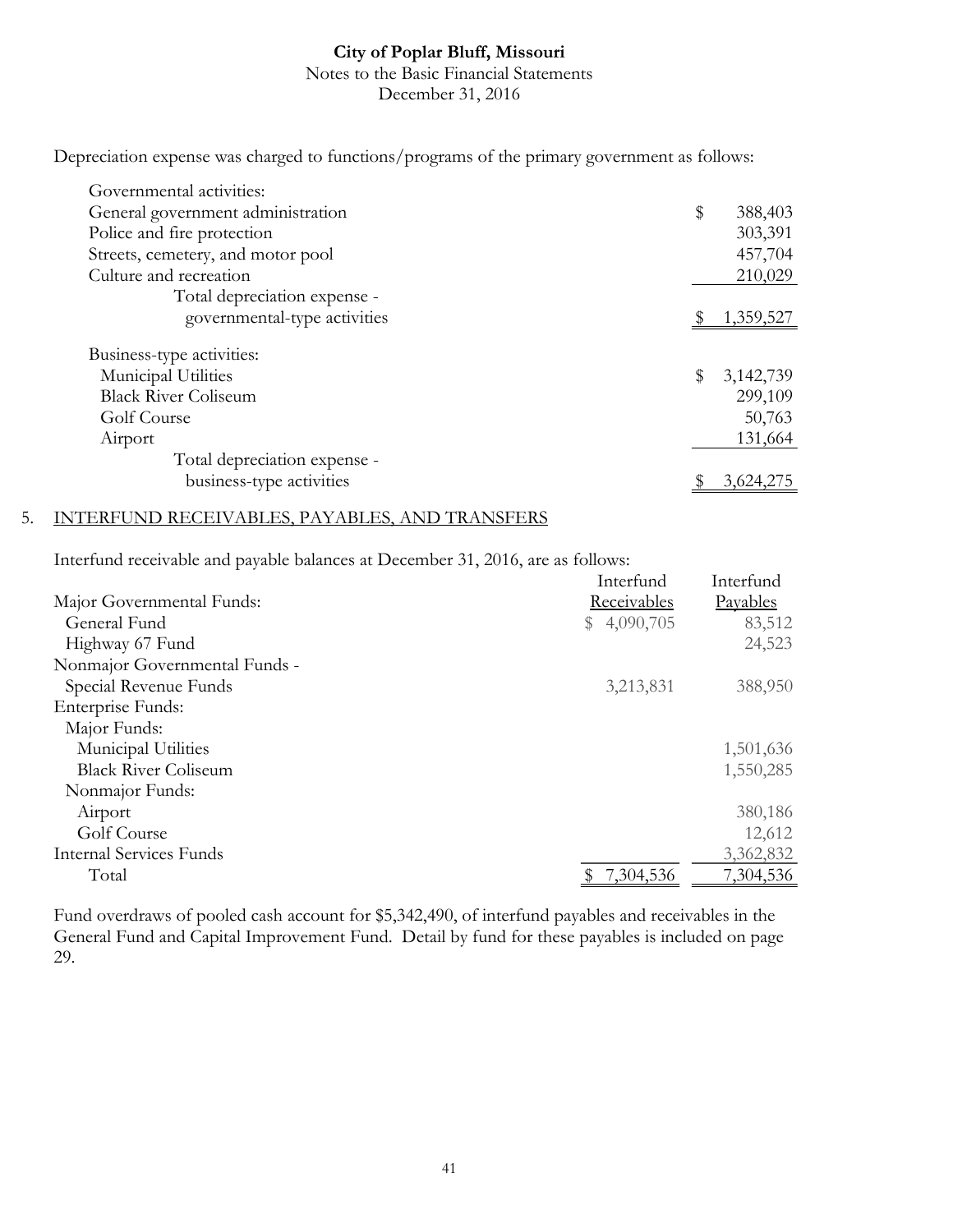#### Notes to the Basic Financial Statements December 31, 2016

Interfund transfers consisted of the following amounts:

|                               | Transfers From: |              |           |         |           |
|-------------------------------|-----------------|--------------|-----------|---------|-----------|
|                               |                 | Capital      | Park/Golf |         | Crime     |
|                               | General         | Improvements | Capital   | Park    | Reduction |
| Transfers to:                 | Fund            | Fund         | Fund      | Fund    | Fund      |
| Major Governmental            |                 |              |           |         |           |
| General Fund                  | \$              | 1,175,302    |           |         | 62,869    |
| Nonmajor Governmental Funds   | 2,941,993       |              | 125,429   |         |           |
| Major Enterprise Funds:       |                 |              |           |         |           |
| Coliseum                      | 256,860         | 4,988        |           |         |           |
| Municipal Utilities           | 3,000,000       |              |           |         |           |
| Nonmajor Enterprise Funds     | 136,817         | 59,078       | 111,620   | 200,794 |           |
| <b>Blended Component Unit</b> |                 | 993,332      |           | 87,647  |           |
| Total                         | 6,335,670       | 2,232,700    | 237,049   | 288,441 | 62,869    |

|                               | Transfers From: |        |                  |           |            |
|-------------------------------|-----------------|--------|------------------|-----------|------------|
|                               |                 |        | Municipal        | Tourism   |            |
|                               |                 | Golf   | <b>Utilities</b> | Tax Trust |            |
| Transfers to:                 |                 | Fund   | Fund             | Fund      | Total      |
| Major Governmental            |                 |        |                  |           |            |
| General Fund                  | \$              |        | 339,109          |           | 1,577,280  |
| Nonmajor Governmental Funds   |                 |        | 2,403            |           | 3,069,825  |
| Major Enterprise Funds:       |                 |        |                  |           |            |
| Coliseum                      |                 |        | 282,108          | 259,094   | 803,050    |
| Municipal Utilities           |                 |        |                  |           | 3,000,000  |
| Nonmajor Enterprise Funds     |                 |        | 4,261            |           | 512,570    |
| <b>Blended Component Unit</b> |                 | 87,647 |                  |           | 1,168,626  |
| Total                         |                 | 87,647 | 627,881          | 259,094   | 10,131,351 |

Transfers are used to (1) move revenues from the fund that budgets or ordinance requires to collect them to the fund that budgets or ordinance requires to expend them, (2) move the bond payments from the funds that make the payment to the funds that maintain the debt, (3) use unrestricted revenues collected in the general fund to finance various programs accounted for in other funds in accordance with budgetary authorizations, and (4) transfer of capital assets between governmental and business type activities.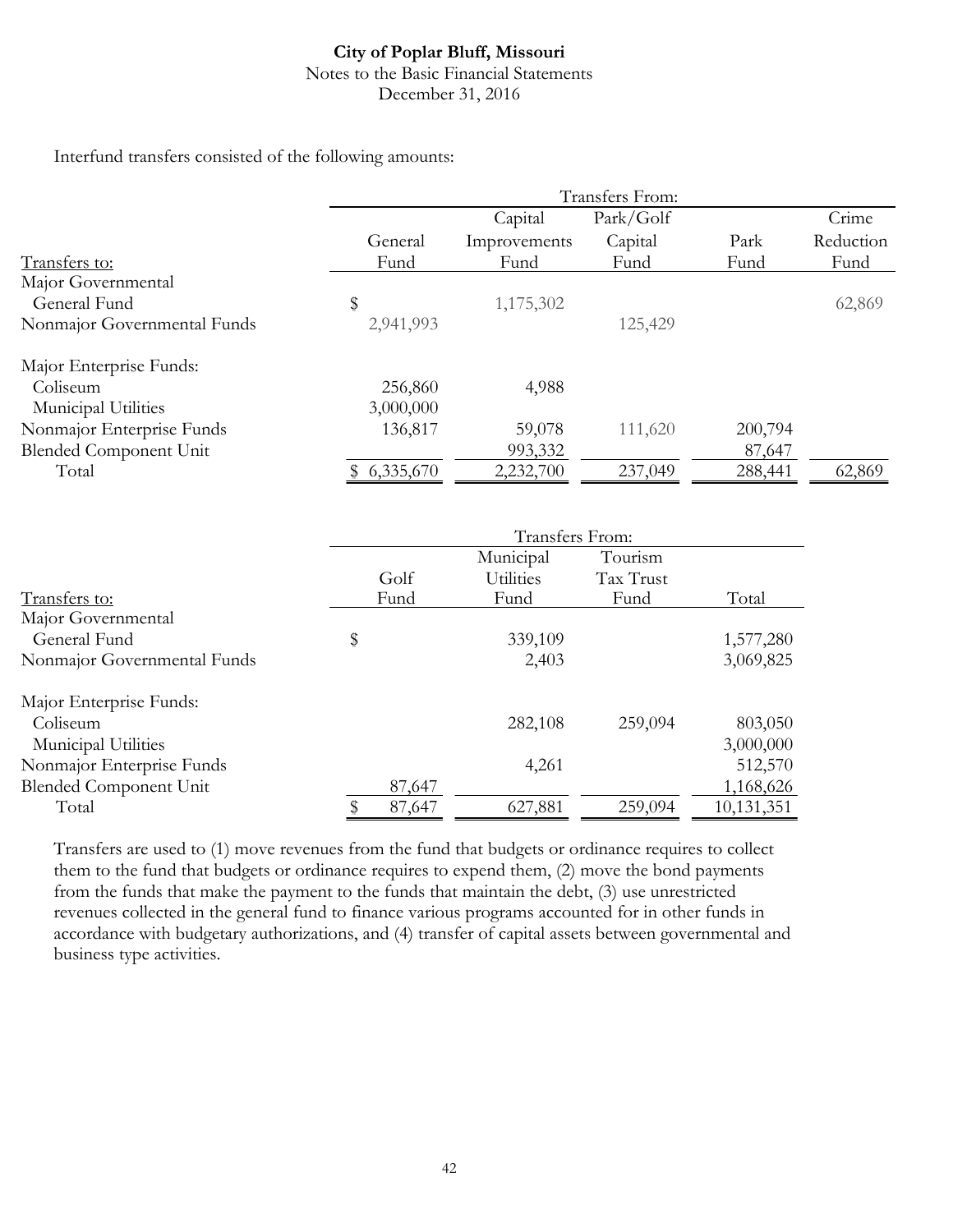# Notes to the Basic Financial Statements December 31, 2016

# 6. LONG-TERM DEBT

Changes in long-term debt

|                                       | Balance         |                  |            | Balance      |           |
|---------------------------------------|-----------------|------------------|------------|--------------|-----------|
|                                       | December 31,    |                  |            | December 31, | Current   |
|                                       | 2015            | <b>Additions</b> | Deductions | 2016         | Portion   |
| Governmental activities:              |                 |                  |            |              |           |
| Building corporation revenue          |                 |                  |            |              |           |
| bonds, Series 2009 -                  |                 |                  |            |              |           |
| Library                               | \$<br>315,250   |                  | 52,500     | 262,750      | 55,000    |
| Park                                  | 177,375         |                  | 78,750     | 98,625       | 82,500    |
| Tax increment refunding revenue       |                 |                  |            |              |           |
| bonds, Series 2015A                   | 16,900,000      |                  | 680,000    | 16,220,000   | 475,000   |
| Discount                              | (593, 830)      |                  | (35,809)   | (558, 021)   |           |
| Total bonds payable                   | 16,798,795      |                  | 775,441    | 16,023,354   | 612,500   |
| Missouri Transportation Finance Corp. |                 |                  |            |              |           |
| Oak Grove Road                        | 3,105,898       |                  | 408,427    | 2,697,471    | 425,730   |
| Fire department - storm sirens        | 85,381          |                  | 41,805     | 43,576       | 43,576    |
| Total notes payable                   | 3,191,279       |                  | 450,232    | 2,741,047    | 469,306   |
| Southern Bank - various equipment     | 4,500,000       |                  | 500,000    | 4,000,000    | 500,000   |
| Southern Bank - street sweeper        |                 | 203,625          |            | 203,625      | 39,128    |
| Clayton Holdings - fire trucks        | 795,710         |                  | 84,615     | 711,095      | 85,563    |
| Total capital lease obligation        | 5,295,710       | 203,625          | 584,615    | 4,914,720    | 624,691   |
| Accrued compensated absences          | 825,072         | 44,697           |            | 869,769      | 6,197     |
| Total governmental activities         | \$26,110,856    | 248,322          | 1,810,288  | 24,548,890   | 1,712,694 |
| Business-type activities:             |                 |                  |            |              |           |
| Combined waterworks and sewerage      |                 |                  |            |              |           |
| system revenue bonds,                 |                 |                  |            |              |           |
| Series 2008 - Direct Loan             | 4,540,000<br>\$ |                  | 285,000    | 4,255,000    | 290,000   |
| Series 2012 - Direct Loan             | 1,167,000       |                  | 57,000     | 1,110,000    | 58,000    |
| Series 2016 - Direct Loan             |                 | 400,679          |            | 400,679      |           |
| Building corporation revenue          |                 |                  |            |              |           |
| bonds, Series 2009 -                  |                 |                  |            |              |           |
| <b>Black River Coliseum</b>           | 2,805,000       |                  | 840,000    | 1,965,000    | 880,000   |
| Golf course                           | 177,375         |                  | 78,750     | 98,625       | 82,500    |
| Total bonds payable                   | 8,689,375       | 400,679          | 1,260,750  | 7,829,304    | 1,310,500 |
| Capital lease obligation              |                 |                  |            |              |           |
| Electric department - plant addition  | 9,645,000       |                  | 405,000    | 9,240,000    | 425,000   |
| Settlement agreement                  | 1,750,000       |                  | 512,212    | 1,237,788    |           |
| Accrued compensated absences          | 695,557         | 7,424            |            | 702,981      |           |
| Total business-type activities        | \$20,779,932    | 408,103          | 2,177,962  | 19,010,073   | 1,735,500 |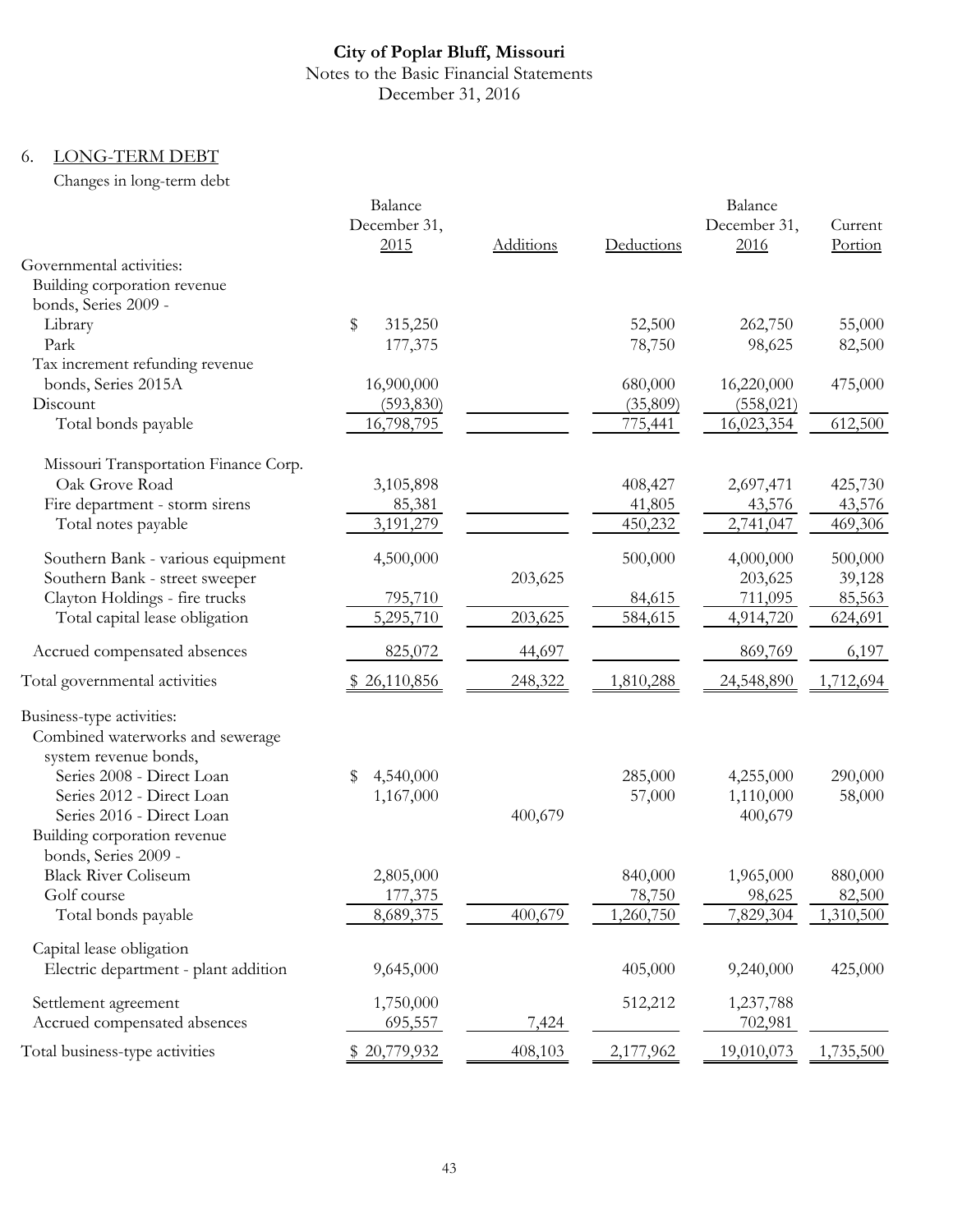Notes to the Basic Financial Statements December 31, 2016

#### Debt Service Requirements to Maturity

The annual requirements to amortize all long-term debt as of December 31, 2016, including interest payments of \$15,944,606 are as follows:

|             |                         |           |                                 |                 | <b>Total Debt Service</b>       |            |
|-------------|-------------------------|-----------|---------------------------------|-----------------|---------------------------------|------------|
| Year Ending | Governmental Activities |           | <b>Business-type Activities</b> |                 | <b>Requirements to Maturity</b> |            |
| December 31 | <b>Principal</b>        | Interest  | Principal                       | <u>Interest</u> | Principal                       | Interest   |
| 2017        | 1,706,497<br>SS.        | 1,028,797 | 1,735,500                       | 812,486         | 3,441,997                       | 1,841,283  |
| 2018        | 1,893,705               | 970,246   | 1,900,125                       | 748,769         | 3,793,830                       | 1,719,015  |
| 2019        | 1,749,999               | 905,787   | 820,000                         | 667,324         | 2,569,999                       | 1,573,111  |
| 2020        | 1,820,802               | 844,693   | 862,000                         | 630,017         | 2,682,802                       | 1,474,710  |
| 2021        | 1,882,732               | 780,660   | 892,000                         | 586,111         | 2,774,732                       | 1,366,771  |
| 2022-2026   | 6,713,407               | 3,001,642 | 4,972,000                       | 2,256,829       | 11,685,407                      | 5,258,471  |
| 2027-2031   | 6,320,000               | 1,582,088 | 4,491,000                       | 948,086         | 10,811,000                      | 2,530,174  |
| 2032-2036   | 2,150,000               | 110,316   | 996,000                         | 70,755          | 3,146,000                       | 181,071    |
|             | \$24,237,142            | 9,224,229 | 16,668,625                      | 6,720,377       | 40,905,767                      | 15,944,606 |
|             |                         |           |                                 |                 |                                 |            |

The business type amortization will not match the long-term liabilities schedule until the entire Series 2016 State of Missouri Direct Loan Program funds have been drawn down, which is expected to occur in 2017.

#### Bonds Payable

#### Revenue Bonds - Series 2009

The Poplar Bluff, Missouri, Public Building Corporation issued revenue bonds (Series 1998 bonds) in the amount of \$16,075,000 dated June 1, 1998. The bond proceeds were used to construct a project which consisted of a community center, an expansion of the city library, a four field baseball/softball complex, an additional nine holes to the public golf course, and to add a swimming pool to be attached to the community center; to refund the Series 1996 Bonds; fund the Bond Reserve Fund and pay costs related to the Series 1998 Bonds and the refunding of the Series 1996 Bonds. The community center, the library and the City Hall will secure payment of the Series 1998 Bonds. In 2009, this bond was refinanced with a revenue bond (Series 2009) in the amount of \$8,830,000 dated September 1, 2009. The bonds are due in varying annual principal installments ranging from \$780,000 to \$1,325,000 through September 1, 2018, with a variable interest rate from 2.5% to 4.0%. The bonds payable and the cost of construction (including capitalized interest) of these projects are included in the following funds of the City:

|                                                | Construction | Bonds          |
|------------------------------------------------|--------------|----------------|
|                                                | Cost         | <b>Payable</b> |
| Government-wide: (as a blended component unit) |              |                |
| Culture and recreation                         | \$2,520,587  | 361,375        |
| Major Enterprise Fund                          | 12,393,011   | 1,965,000      |
| Nonmajor Enterprise Fund                       | 1,386,172    | 98,625         |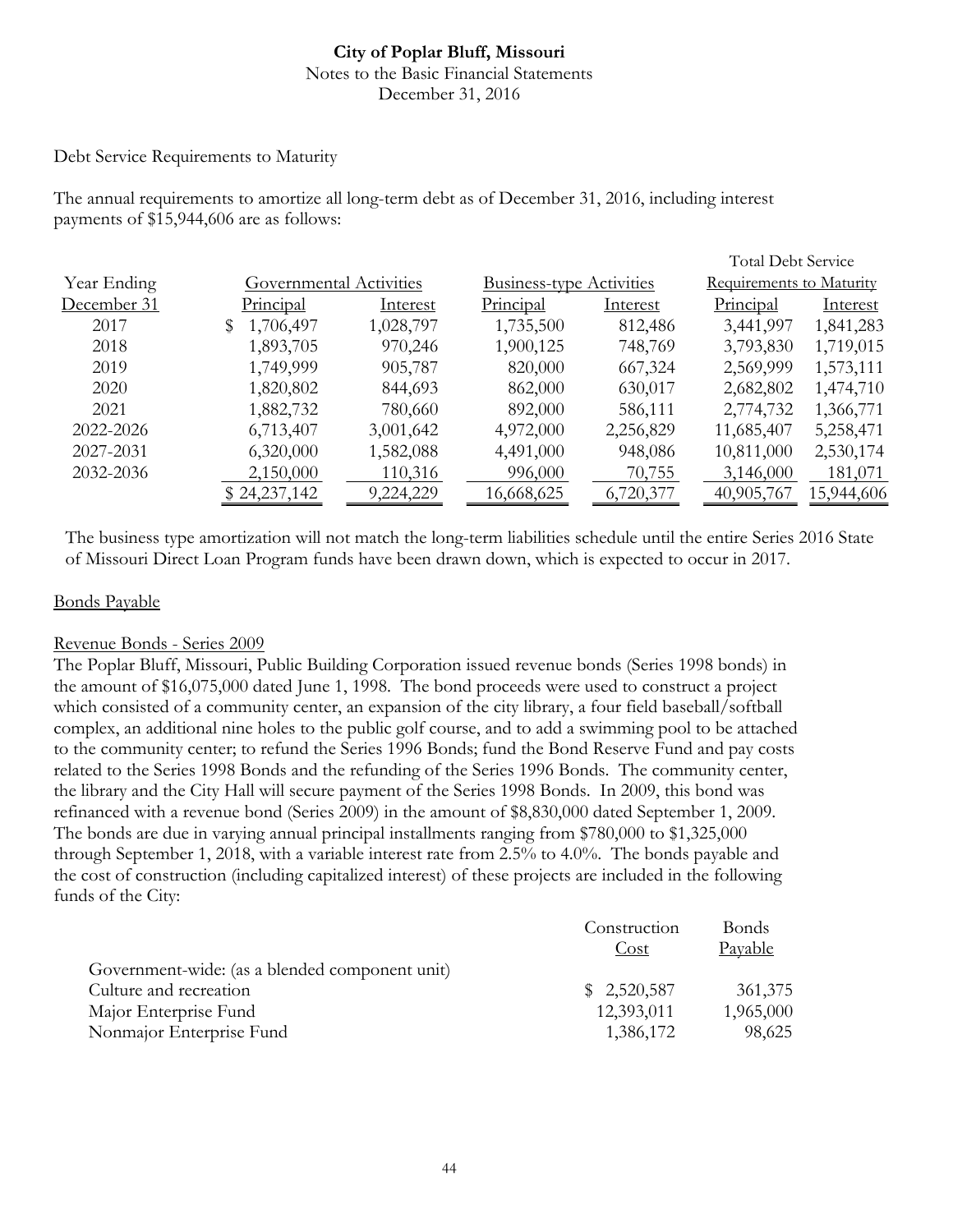Notes to the Basic Financial Statements December 31, 2016

### Waterworks and Sewerage System Revenue Bonds - Series 2008

On October 30, 2008, the City of Poplar Bluff, Missouri issued \$6,195,000 of Combined Waterworks and Sewerage System Revenue Bonds (State of Missouri - Direct Loan Program). The bonds bear interest at 4.0% to 5.75%. Principal maturities began on January 1, 2010, and continue until 2029. Proceeds from the issuance of these bonds were used for the purpose of extending and improving the waterworks portion of the City's combined waterworks and sewerage system. The bonds are secured by a pledge of net revenues.

### Waterworks and Sewerage System Revenue Bonds - Series 2012

On July 1, 2012, the City approved the issuance of the Series 2012 Combined Waterworks and Sewerage System Revenue Bonds (State of Missouri - Direct Loan Program). The issuance amount of these bonds totaled \$1,273,742. The bonds bear interest at 1.34% and are due in semiannual installments beginning January 1, 2013. Principal maturities began January 1, 2014 and continue until 2033. Proceeds from the issuance of these bonds were used for the purpose of extending and improving the waterworks portion of the City's combined waterworks and sewerage system. The bonds are secured by a pledge of net revenues.

### Waterworks and Sewerage System Revenue Bonds - Series 2016

On August 22, 2016, the City approved the issuance of the Series 2016 Combined Waterworks and Sewerage System Revenue Bonds (State of Missouri - Direct Loan Program) in the maximum principal of \$1,031,000 for the purpose of extending and improving the City's combined waterworks and sewerage system. The bonds are tentatively scheduled for issuance and delivery in 2017. The City is able to draw bond proceeds as the need arises and as of December 31, 2016, the total received by the City was \$400,679.

## Tax Increment Refunding Revenue Bonds, Series 2015A

On August 3, 2015, the City issued \$16,900,000 of Tax Increment Refunding Revenue Bonds which are special limited obligations of the City, payable solely from payments in lieu of taxes attributable to the increase in assessed value of real property and incremental increases in economic activity taxes from projected areas. The bonds bear interest at 4.00% to 5.125%. Principal maturities begin on March 1, 2016 and continue until 2032. Proceeds from the issuance of these bonds were issued to refinance the Tax Increment Revenue Note.

## Capital Lease

The Electric department has entered into a lease agreement with the Missouri Association of Municipal Utilities for the construction of a generating plant, payable in variable monthly payments including interest at 4.84% maturing May 13, 2033. The total cost and accumulated depreciation of this generating plant was \$15,053,820 and \$6,774,219, respectively, at December 31, 2016.

The City has entered into a lease agreement with the Southern Bank for the purchase of various equipment, payable in annual payments including semi-annual interest at 2.46% maturing February 14, 2024. The total cost of the equipment and accumulated depreciation was \$4,107,783 and \$608,348, respectively, at December 31, 2016.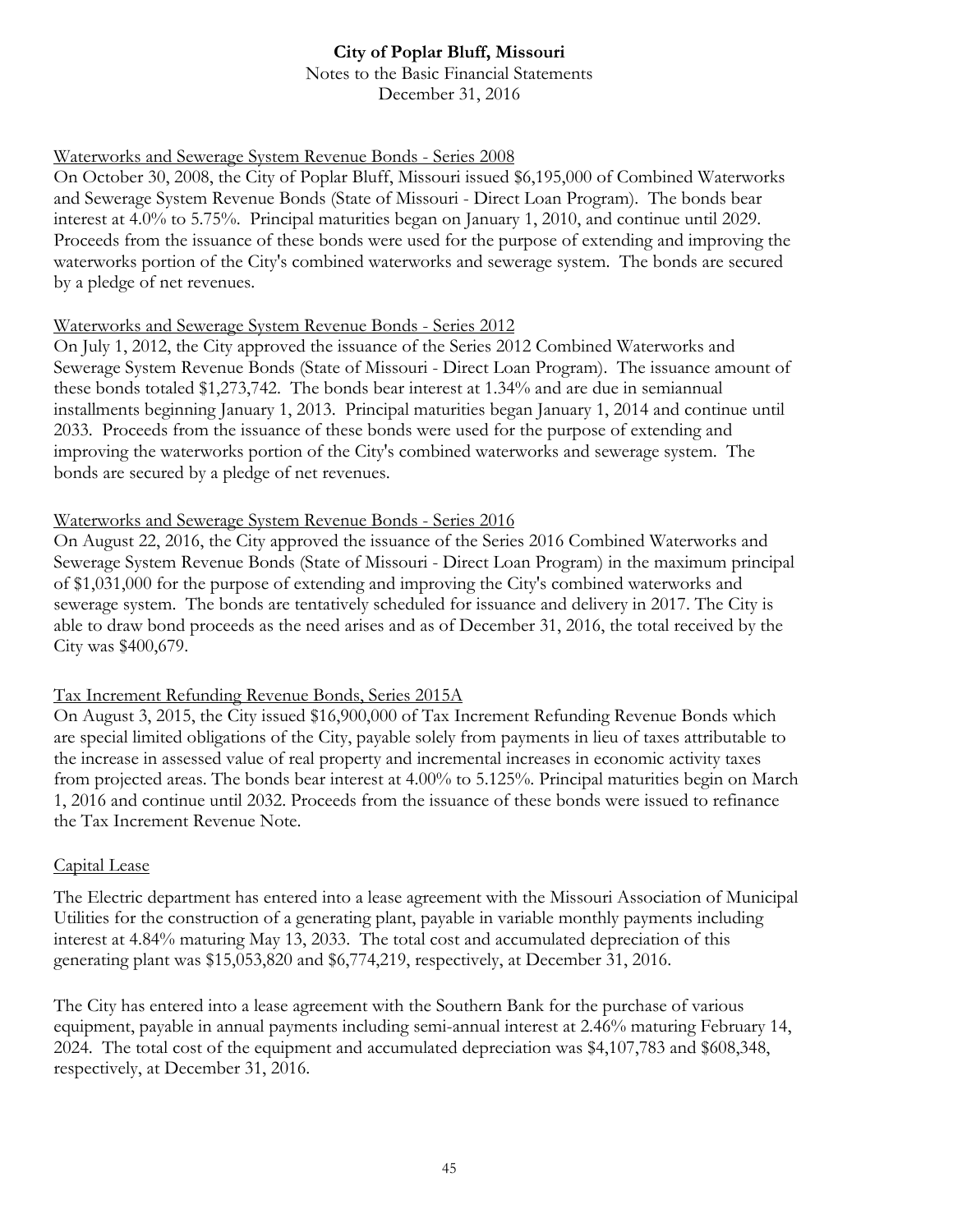Notes to the Basic Financial Statements December 31, 2016

The City has entered into a lease agreement with Clayton Holdings for the purchase of two fire trucks, payable in annual payments including semi-annual interest at 2.24% maturing February 15, 2024. The total cost of the fire trucks was \$887,416 and there was accumulated depreciation on \$88,742 at December 31, 2016.

The City has entered into a lease agreement with Southern Bank for the purchase of a street sweeper, payable in annual payments including annual interest at 2.00% maturing March 4, 2021. The total cost of the street sweeper was \$203,625 and there was accumulated depreciation of \$16,969 at December 31, 2016.

### Notes Payable

On March 1, 2012, the City entered into a note and a cost-share agreement with the Missouri Transportation Finance Corporation (MTFC) and the Missouri Highways and Transportation Commission (MHTC) for improvements on the Interchange at Route 67 and Oak Grove Road and the Intersection at Business Route 67 and Oak Grove Road. The note bears interest at 4.15% and the City shall repay the direct loan to MTFC on an annual basis beginning March 1, 2013 and continue through 2022.

On October 12, 2012, the City entered into a note payable to First Missouri State Bank for the purchase of storm sirens. The note bears interest at 3.45% due in annual installments which will begin on October 13, 2013 and continue through 2017.

## Settlement Agreement

In December 2015, the City entered into a post reconciliation and settlement agreement with the purchasers of the City's Cable Department. In accordance with the agreement, the City agreed to refund a portion of the purchase price received for the sale of the Cable Department under the Asset Purchase Agreement entered into by the City dated March 31, 2014. Each month the City will provide to the purchaser credits equal to the amount that would otherwise be due on the purchaser's monthly water and electric bills and the amount the purchaser has collected in surcharges for City franchise fees.

### Prior-Year Defeasance of Debt

In the prior year, the City defeased certain revenue bonds by placing a portion of the proceeds of the sale of the Cable Department in an irrevocable trust to provide for all future debt service payment on the old bonds. Accordingly, the trust account assets and the liability for the defeased bonds are not included in the City's financial statements. At December 31, 2016, \$2,375,000 of the bonds outstanding were considered defeased.

## 7. CONTINGENCIES

## **Litigation**

Various claims and lawsuits are pending against the City. In the opinion of the City attorney, the potential loss on all claims will not have a material effect on the financial position of the City.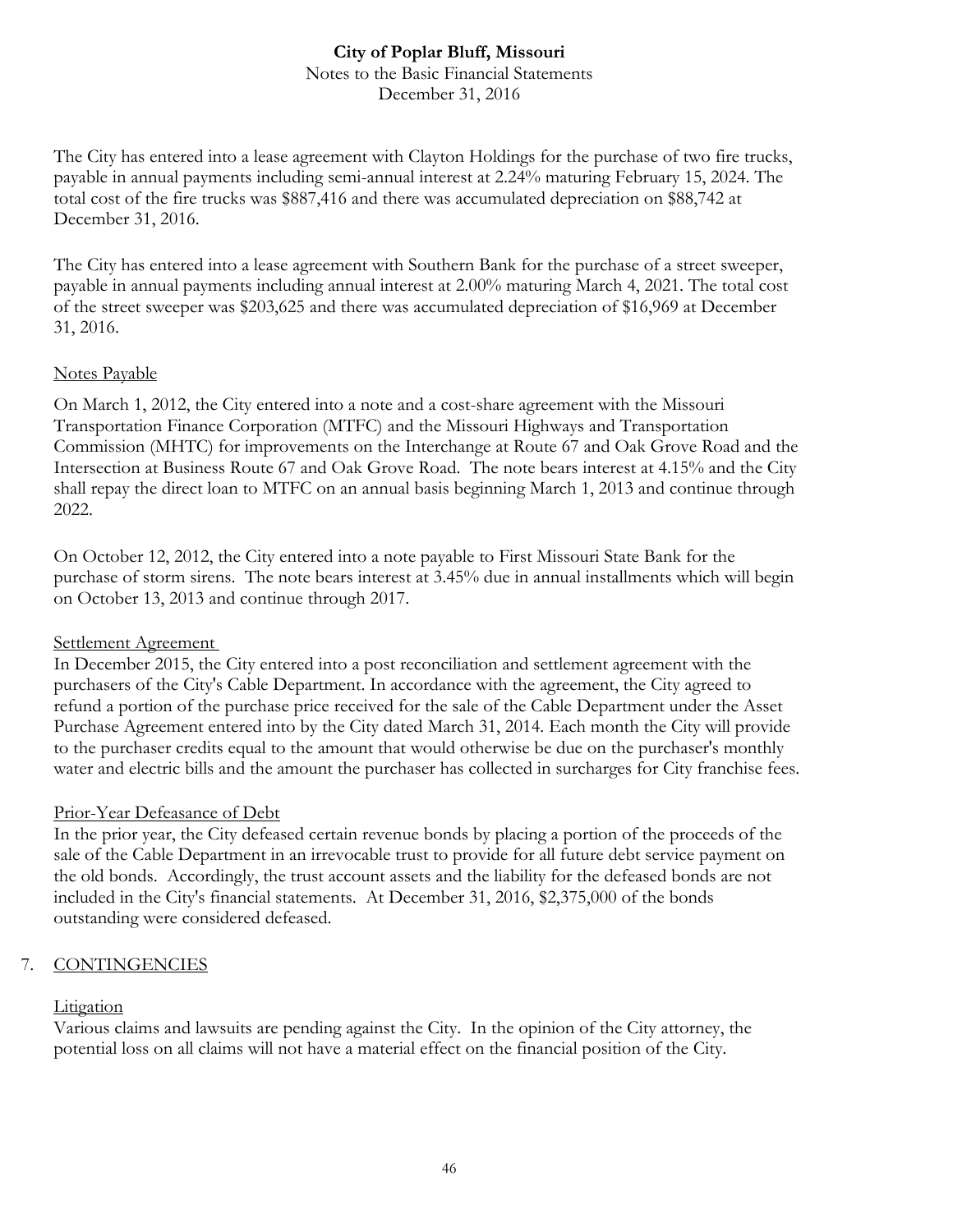December 31, 2016

### Grants

The City receives significant financial assistance from numerous federal and state governmental agencies in the form of grants. The disbursement of funds received under these programs generally requires compliance with terms and conditions specified in the grant agreements and are subject to audit by the grantor agencies. Any disallowed claims resulting from such audits could become a liability of the General Fund or other applicable funds. However, in the opinion of management, any such disallowed claims will not have a material effect on any of the financial statements of the individual fund types included herein or on the overall financial position of the City at December 31, 2016.

### **Commitments**

On June 6, 2016, the City entered into a sale contract to purchase property that will house the Municipal Utilities' offices. The City will be required to pay \$800,000 on the closing date of the sale, which is set to occur no later than May 22, 2018.

### 8. DEFINED BENEFIT PENSION PLANS

### a) Summary of Significant Accounting Principles

*Pensions.* For purposes of measuring the net pension liability, deferred outflows of resources and deferred inflows of resources related to pensions, and pension expense, information about the fiduciary net position of the Missouri Local Government Employees Retirement System (LAGERS) and additions to/deductions from LAGERS fiduciary net position have been determined on the same basis as they are reported by LAGERS. For this purpose, benefit payments (including refund of employee contributions) are recognized when due and payable in accordance with the benefit terms. Investments are reported at fair value.

### General Information about the Pension Plan

*Plan description*. The City of Poplar Bluff's defined benefit pension plan provides certain retirement, disability and death benefits to plan members and beneficiaries. The City of Poplar Bluff participates in the Missouri Local Government Employees Retirement System (LAGERS). LAGERS is an agent multiple-employer, statewide public employee pension plan established in 1967 and administered in accordance with RSMo. 70.600-70.755. As such, it is LAGERS responsibility to administer the law in accordance with the expressed intent of the General Assembly. The plan is qualified under the Internal Revenue Code Section 401(a) and is tax exempt. The responsibility for the operations and administration of LAGERS is vested in the LAGERS Board of Trustees consisting of seven persons. LAGERS issues a publicly available financial report that includes financial statements and required supplementary information. This report may be obtained by accessing the LAGERS website at *www.molagers.org*.

*Benefits provided.* LAGERS provides retirement, death and disability benefits. Benefit provisions are adopted by the governing body of the employer, within the options available in the state statutes governing LAGERS. All benefits vest after 5 years of credited service. Employees who retire on or after age 60 (55 for police and fire) with 5 or more years of service are entitled to an allowance for life based upon the benefit program information provided below. Employees can retire with an early retirement benefit with a minimum of 5 years of credited service and after attaining age 55 (50 for police and fire) and receive a reduced allowance.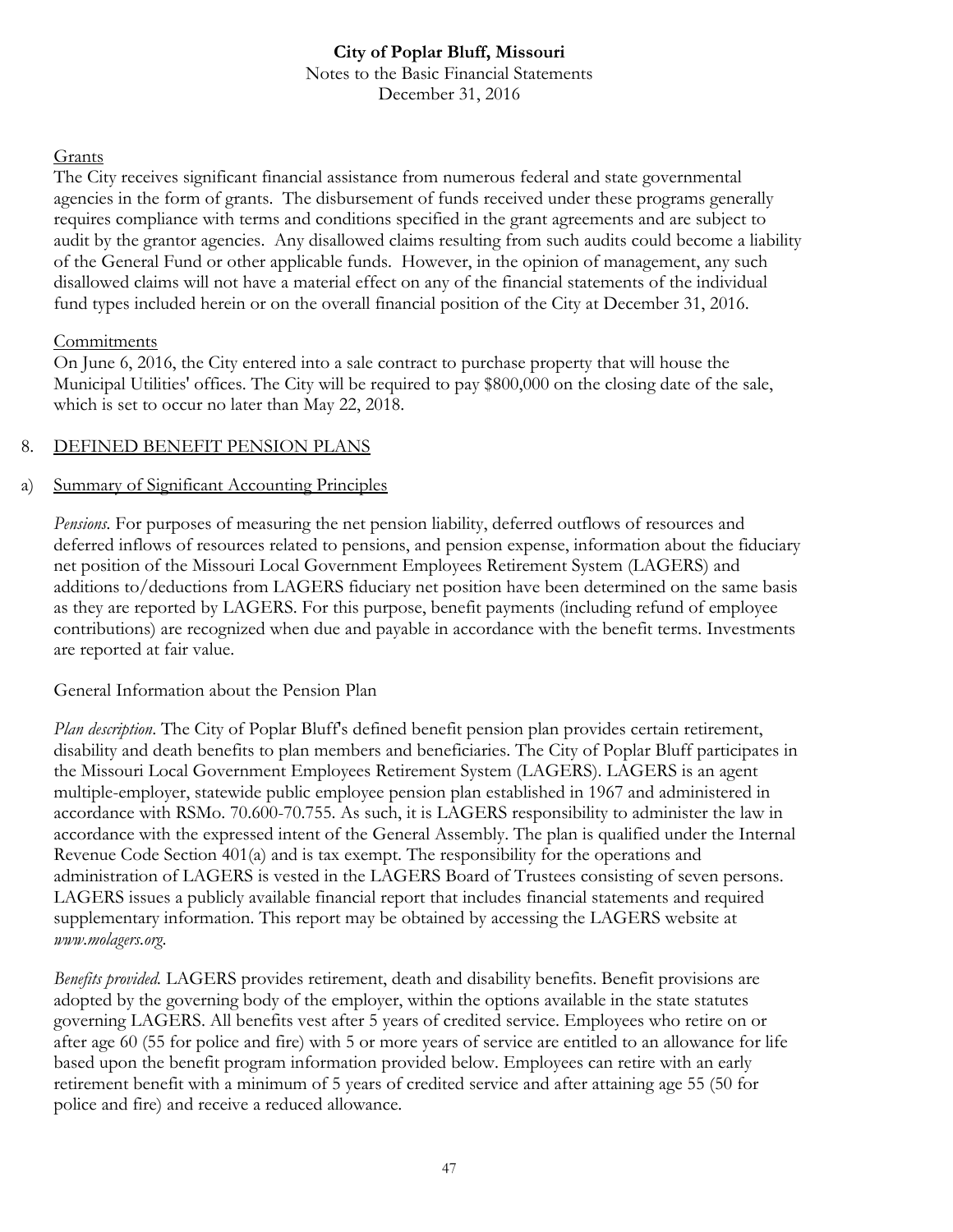Notes to the Basic Financial Statements December 31, 2016

2016 Valuation

| 2016 Valuation |
|----------------|
| $2.00\%$       |
| 5 Years        |
| $0\%$          |
|                |

Benefit terms provide for annual post retirement adjustments to each member's retirement allowance subsequent to the member's retirement date. The annual adjustment is based on the increase in the Consumer Price Index and is limited to 4% per year.

*Employees covered by benefit terms*. At December 31, 2016, the following employees were covered by the benefit terms:

| Inactive employees or beneficiaries currently receiving benefits | 210  |
|------------------------------------------------------------------|------|
| Inactive employees entitled to but not yet receiving benefits    | 66.  |
| <b>Active Employees</b>                                          | 238  |
|                                                                  | 514. |

*Contributions*. The employer is required to contribute amounts at least equal to the actuarially determined rate, as established by LAGERS. The actuarially determined rate is the estimated amount necessary to finance the cost of benefits earned by employees during the year, with an additional amount to finance an unfunded accrued liability. Full-time employees of the employer do not contribute to the pension plan. Employer contribution rates are 15.9% (General), 18.2% (Police) and 20.9% (Fire) of annual covered payroll.

*Net pension liability*. The employer's net pension liability was measured as of June 30, 2016, and the total pension liability used to calculate the net pension liability was determined by an actuarial valuation as of February 29, 2016.

*Actuarial assumptions*. The total pension liability in the February 29, 2016 actuarial valuation was determined using the following actuarial assumptions, applied to all periods included in the measurement:

| Inflation          | $3.25\%$ wage inflation; 2.50% price inflation |
|--------------------|------------------------------------------------|
| Salary Increase    | $3.25\%$ to 6.55% including wage inflation     |
| Investment rate of | $7.25\%$                                       |

The healthy retiree mortality tables, for post-retirement mortality, were the RP-2014 Healthy Annuitant mortality table for males and females. The disabled retiree mortality tables, for post-retirement mortality, were the RP-2014 disabled mortality table for males and females. The pre-retirement mortality tables used were the RP-2014 employees mortality table for males and females.

Both the post-retirement and pre-retirement tables were adjusted for mortality improvement back to the observation period base year of 2006. The base year for males was then established to be 2017. Mortality rates for a particular calendar year are determined by applying the MP-2015 mortality improvement scale to the above described tables.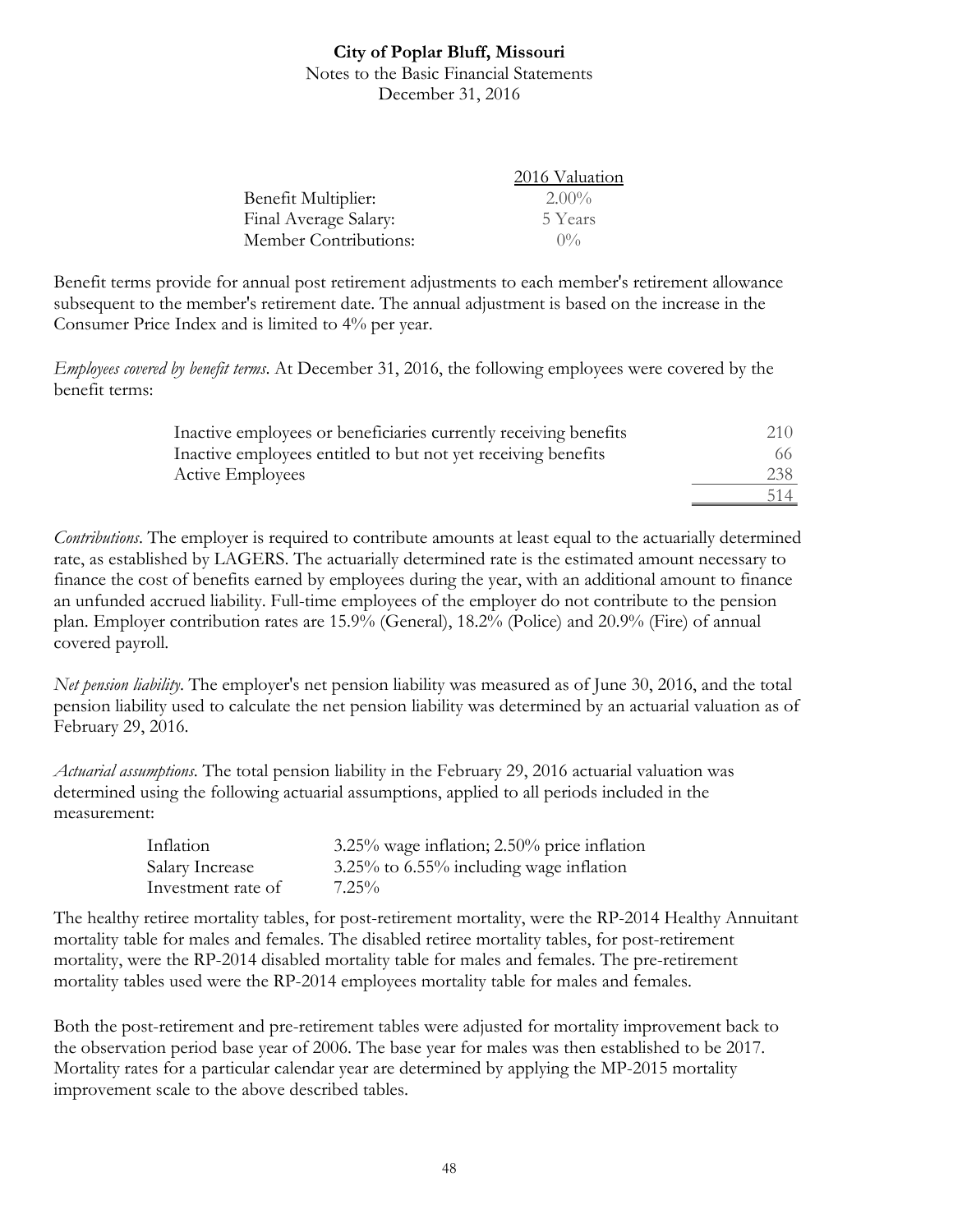The actuarial assumptions used in the February 29, 2016 valuation were based on the results of an actuarial experience study for the period March 1, 2010 through February 28, 2015.

The long-term expected rate of return on pension plan investments was determined using a model method in which the best-estimate ranges of expected future real rates of return (expected returns, net of investment expenses and inflation) are developed for each major asset class. These ranges are combined to produce the long-term expected rate of return by weighting the expected future real rates of return by the target asset allocation percentage and by adding expected inflation. The target allocation and best estimates of arithmetic real rates of return for each major asset class are summarized in the following table:

|                     | Target     | Long-Term Expected  |
|---------------------|------------|---------------------|
| <b>Asset Class</b>  | Allocation | Real Rate of Return |
| Equity              | $43.00\%$  | $5.29\%$            |
| <b>Fixed Income</b> | $26.00\%$  | $2.23\%$            |
| Real Assets         | 21.00%     | $3.31\%$            |
| Strategic Assets    | $10.00\%$  | 5.73%               |

*Discount Rate*. The discount rate used to measure the total pension liability is 7.25%. The projection of cash flows used to determine the discount rate assumes that employer and employee contributions will be made at the rates agreed upon for employees and the actuarially determined rates for employers. Based on these assumptions, the pension plan's fiduciary net position was projected to be available to pay all projected future benefit payments of current active and inactive employees. Therefore, the longterm expected rate of return on pension plan investments was applied to all periods of projected benefit payment to determine the total pension liability.

### Changes in the Net Pension Liability:

|                                                   | Increase (Decrease)                    |             |               |             |
|---------------------------------------------------|----------------------------------------|-------------|---------------|-------------|
|                                                   | <b>Total Pension</b><br>Plan Fiduciary |             | Net Pension   |             |
|                                                   |                                        | Liability   | Net Position  | Liability   |
|                                                   |                                        | (a)         | (b)           | $(a)-(b)$   |
| Balances at $12/31/2015$                          |                                        | 60,109,000  | 55,099,582    | 5,009,418   |
| Changes for the year:                             |                                        |             |               |             |
| Service Cost                                      |                                        | 1,290,406   |               | 1,290,406   |
| Interest                                          |                                        | 4,305,991   |               | 4,305,991   |
| Difference between expected and actual experience |                                        | (594, 738)  |               | (594, 738)  |
| Change in assumptions                             |                                        | 2,748,912   |               | 2,748,912   |
| Contributions - employer                          |                                        |             | 1,974,943     | (1,974,943) |
| Net investment income                             |                                        |             | (66, 177)     | 66,177      |
| Benefit payments, including refunds               |                                        | (2,747,946) | (2,747,946)   |             |
| Administrative expense                            |                                        |             | (41, 043)     | 41,043      |
| Other changes                                     |                                        |             | (263, 569)    | 263,569     |
| Net changes                                       |                                        | 5,002,625   | (1, 143, 792) | 6,146,417   |
| Balances at $12/31/2016$                          |                                        | 65,111,625  | 53,955,790    | 11,155,835  |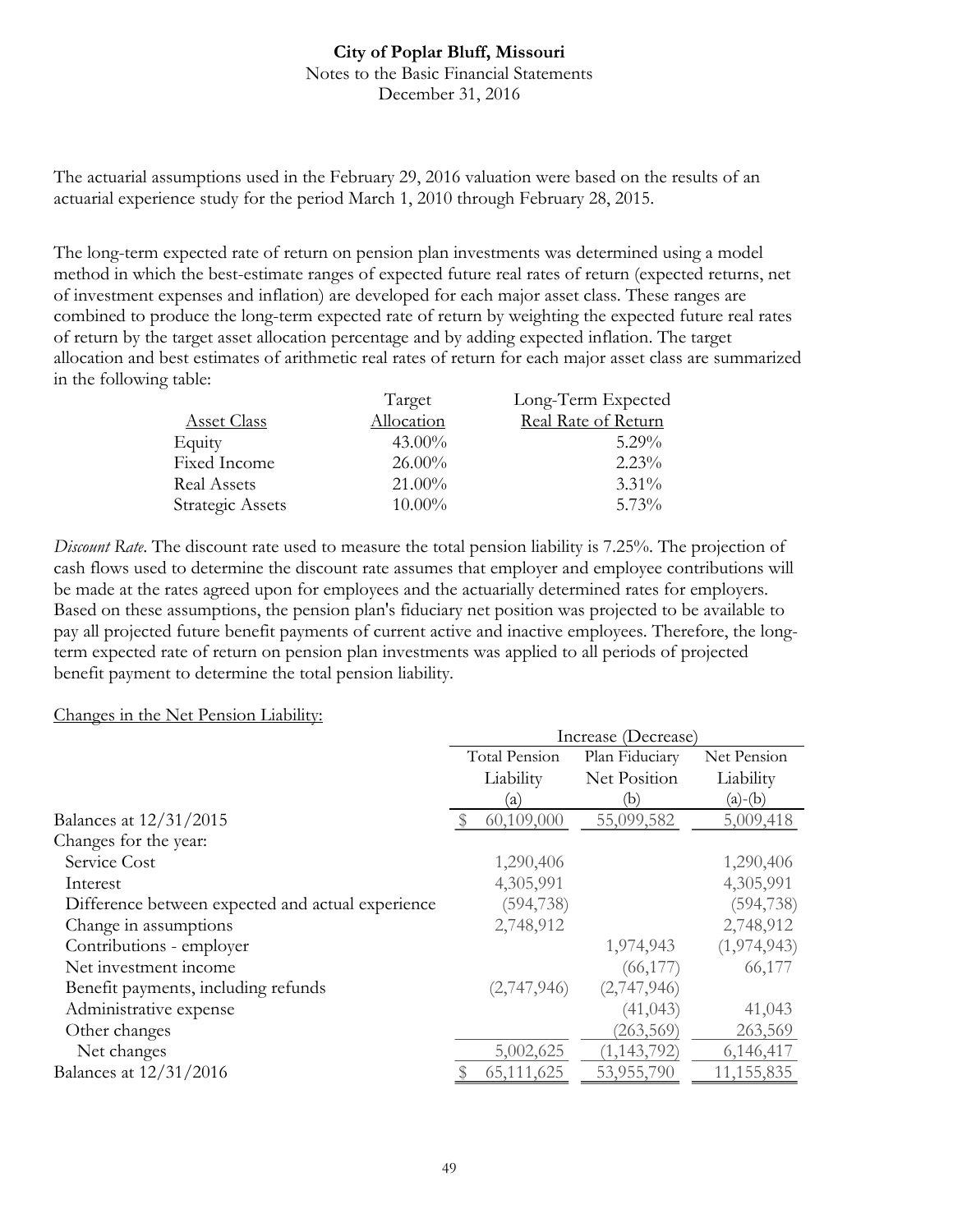Notes to the Basic Financial Statements December 31, 2016

*Sensitivity of the net pension liability to changes in the discount rate*. The following presents the Net Pension Liability of the employer, calculated using the discount rate of 7.25%, as well as what the employer's Net Pension Liability would be using a discount rate that is one percentage point lower (6.25%) or one percentage point higher (8.25%) than the current rate.

|             | <b>Current Single Discount</b> |                |
|-------------|--------------------------------|----------------|
| 1% Decrease | Rate Assumption                | $1\%$ Increase |
| $6.25\%$    | $7.25\%$                       | $8.25\%$       |
| 20,711,107  | 11, 155, 835                   | 3,272,849      |

### Pension Expense and Deferred Outflows of Resources and Deferred Inflows of Resources Related to Pensions

For the year ended December 31, 2016 the employer recognized pension expense of \$2,451,003. The employer reported deferred outflows and inflows of resources related to pensions from the following sources:

|                                                   | Deferred     | Deferred     |
|---------------------------------------------------|--------------|--------------|
|                                                   | Outflows     | Inflows      |
|                                                   | of Resources | of Resources |
| Differences in experience                         | 90,431<br>S  | (1,800,373)  |
| Differences in assumptions                        | 2,241,489    |              |
| Excess (deficit) investment returns               | 4,893,445    |              |
| Contributions subsequent to the measurement date* | 1,004,624    |              |
| Total                                             | 8,229,989    | 1,800,3/3    |

\*The amount reported as deferred outflows of resources resulting from contributions subsequent to the measurement date will be recognized as a reduction in the Net Pension Liability for the year ending December 31, 2017.

Amounts reported as deferred outflows and inflows of resources related to pensions will be recognized in pension expense as follows:

| Year ended: |    |           |
|-------------|----|-----------|
| 2017        | S. | 1,411,422 |
| 2018        |    | 1,411,422 |
| 2019        |    | 1,411,425 |
| 2020        |    | 1,033,871 |
| 2021        |    | 129,774   |
| Thereafter  |    | 27,079    |

### Payable to the Pension Plan

At December 31, 2016, the City reported a payable of \$125,677 for the outstanding amount of contributions to the pension plan required for the year ended December 31, 2016.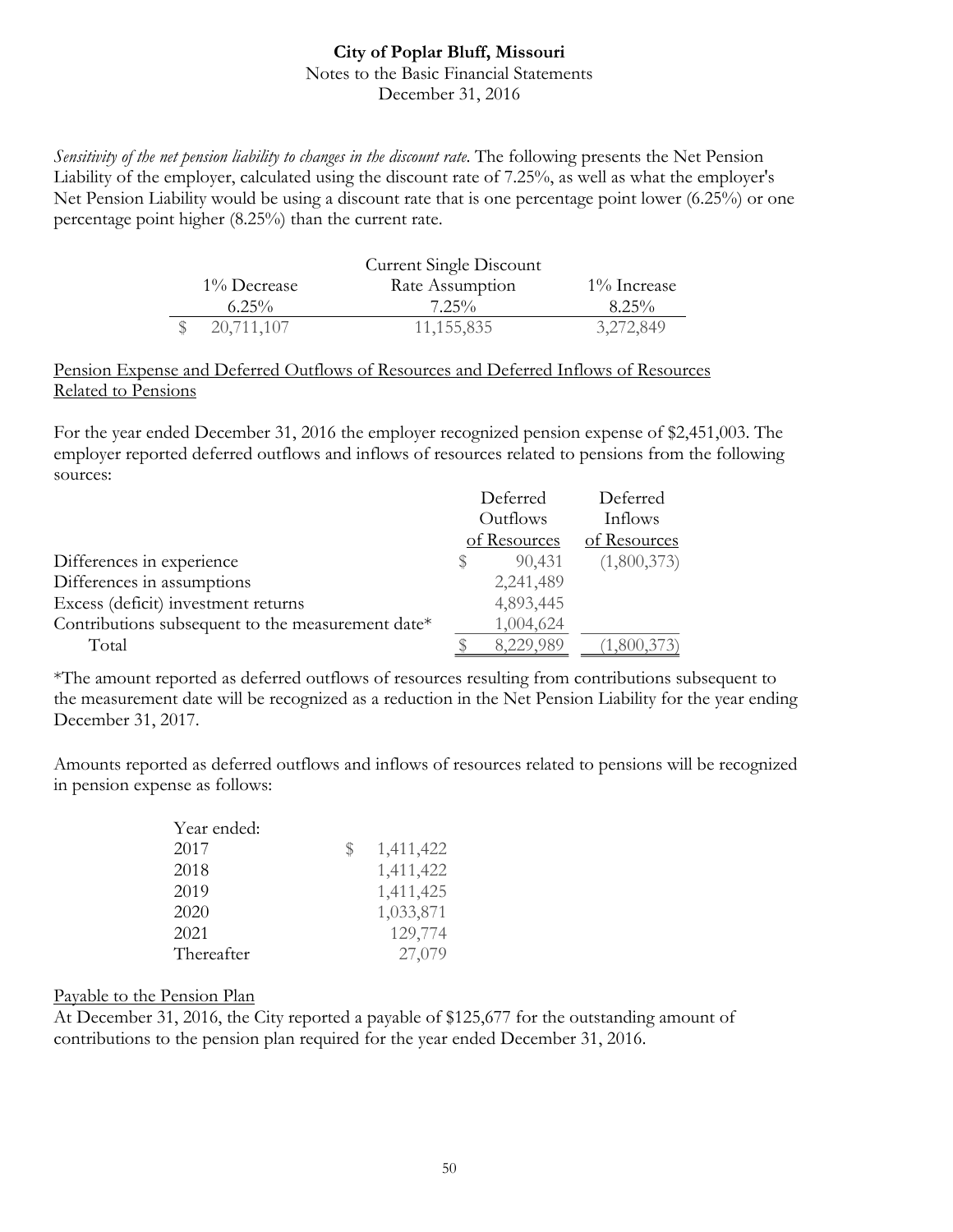#### b) Summary of Significant Accounting Principles

*Pensions* Investments are valued as of the measurement date. Investments in separate accounts held at The Principal Financial Group are commingled pools, rather than individual securities and are valued at fair market value. For purposes of measuring the net pension liability, deferred outflows and inflows of resources related to pensions, and pension expense for City of Poplar Bluff, the information about the fiduciary net position of the City of Poplar Bluff Policemen's and Firemen's Pension Plan and additions to/deductions from City of Poplar Bluff Policemen's and Firemen's Pension Plan's fiduciary net position have been determined on the same basis.

General Information about the Pension Plan

*Plan Description* The City of Poplar Bluff contributes to a single-employer defined benefit pension plan, City of Poplar Bluff Policemen's and Firemen's Pension Plan (the Plan). The plan provides retirement, disability, and death benefits to plan members and beneficiaries. The City of Poplar Bluff Policemen's and Firemen's Pension Plan was created and is governed by City Ordinance Section 30-115. The plan issues a publicly available financial report that includes financial statements and required supplementary information for that plan. Those reports may be obtained by writing or calling the plan.

City of Poplar Bluff Policemen's and Firemen's Pension Plan Principal Financial Group 711 High Street Des Moines, Iowa 50392-0001 (515) 248-2947

*Benefits provided.* The Plan provides retirement, death and disability benefits. All benefits vest after 5 years of credited service. Employees who retire on or after age 55 with 5 or more years of service are entitled to an allowance for life based upon the benefit program information provided below. Employees can retire with an early retirement benefit with a minimum of 5 years of credited service and after attaining age 50 and receive a reduced allowance. There have been no changes in plan provisions since the measurement date.

|                       | 2016 Valuation |
|-----------------------|----------------|
| Benefit Multiplier:   | $2.00\%$       |
| Final Average Salary: | 5 Years        |
| Member Contributions: | $6.00\%$       |

*Employees covered by benefit terms*. At December 31, 2016, the following employees were covered by the benefit terms:

| Inactive employees or beneficiaries currently receiving benefits |  |
|------------------------------------------------------------------|--|
| Inactive employees entitled to but not yet receiving benefits    |  |
| <b>Active Employees</b>                                          |  |
|                                                                  |  |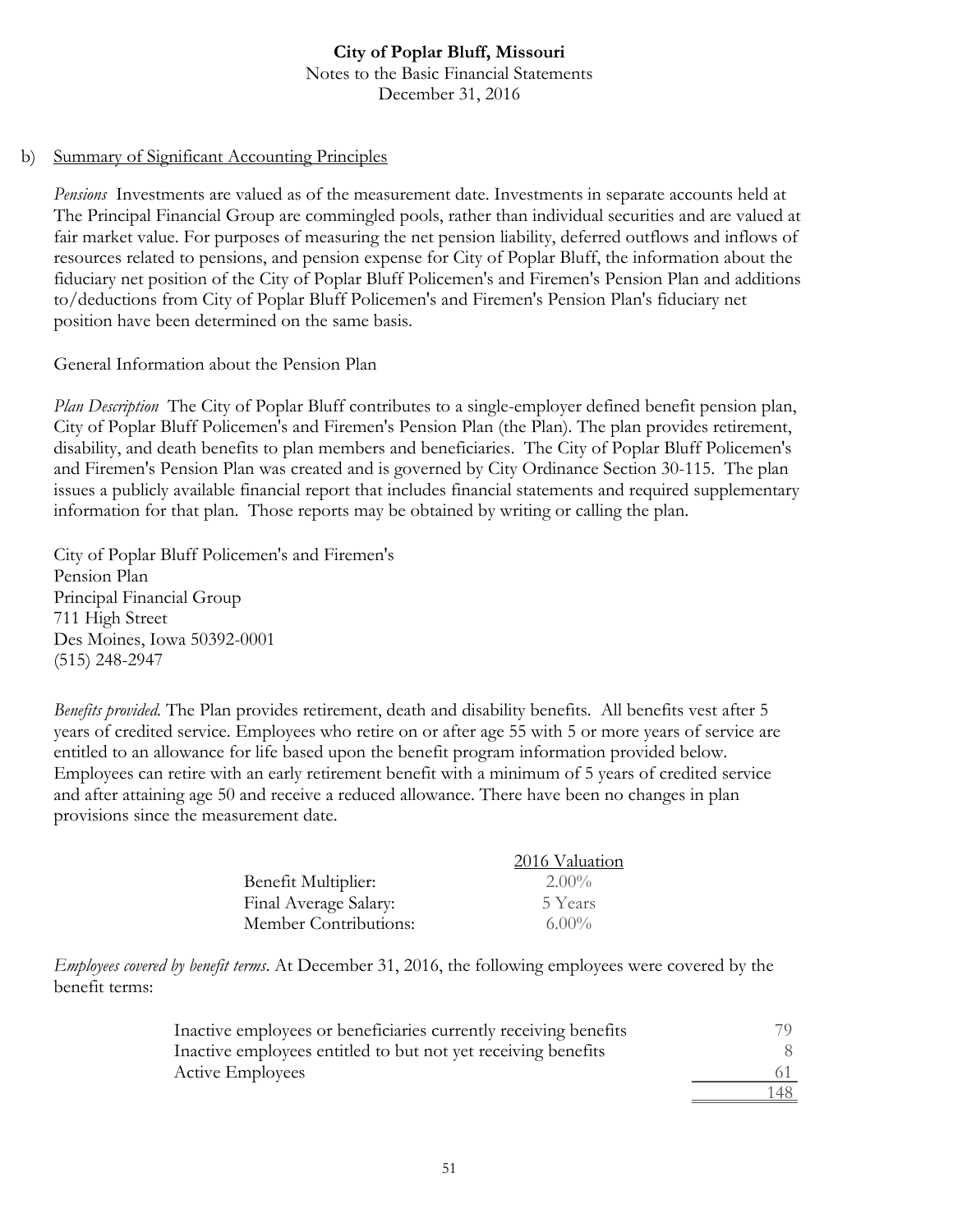*Contributions*. The employer contributes to the Plan based on an actuarially determined amount recommended by an independent actuary. The actuarially determined rate is the estimated amount necessary to finance the costs of benefits earned by plan members during the year, with additional amounts to finance any unfunded accrued liability and plan administrative expenses. In accordance with City Ordinance Section 30-115, plan members are required to contribute 6.00% of salary up to a maximum of \$1,650 per month. After reaching the maximum, plan members are required to contribute 1.00%.

*Net pension liability*. The employer's net pension liability was measured as of December 31, 2015, and the total pension liability used to calculate the net pension liability was determined by an actuarial valuation as of December 31, 2015.

*Actuarial assumptions*. The total pension liability in the December 31, 2015 actuarial valuation was determined using the following actuarial assumptions, applied to all periods included in the measurement:

| Inflation          | $2.25\%$ increase per year                |
|--------------------|-------------------------------------------|
| Salary Increase    | 3.25% increase each year until retirement |
| Investment rate of | $5.50\%$                                  |

Mortality rates were based on the IRS Prescribed Mortality - Generational Annuitant, male and female.

The actuarial assumptions used in the December 31, 2015 valuation were based on the results of recent experience analysis and anticipated future experience.

The long-term expected rate of return on plan assets assumption was developed as a weighted average rate based on the target asset allocation of the plan and the Long-Term Capital Market Assumptions (CMA) 2014. The capital market assumptions were developed with a primary focus on forward-looking valuation models and market indicators. The key fundamental economic inputs for these models are future inflation, economic growth, and interest rate environment. In addition to forward-looking models, historical analysis of market data and trends was reflected, as well as the outlook of recognized economists, organizations and consensus CMA from other credible sources. The target allocation and best estimates of arithmetic real rates of return for each major asset class are summarized in the following table:

| Target     | Long-Term Expected  |
|------------|---------------------|
| Allocation | Real Rate of Return |
| 21.96%     | $7.45\%$            |
| $2.95\%$   | $7.45\%$            |
| $3.10\%$   | 7.45%               |
| 16.27%     | $3.90\%$            |
| 55.72%     | 4.15%               |
|            |                     |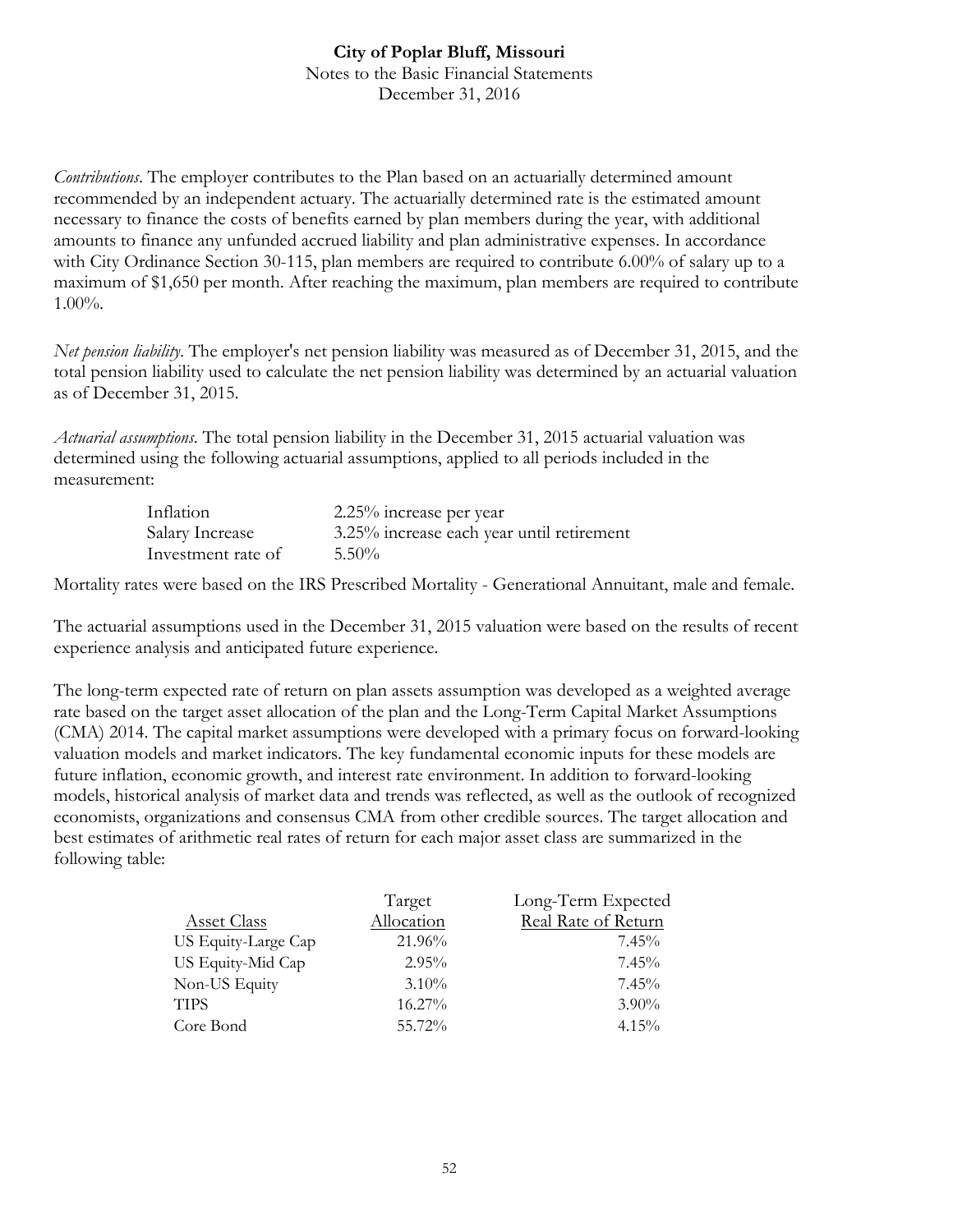Notes to the Basic Financial Statements December 31, 2016

*Discount Rate*. The discount rate used to measure the total pension liability is 5.50%. The projection of cash flows used to determine the discount rate assumes that employer and employee contributions will be made at the rates agreed upon for employees and the actuarially determined rates for employers. Based on these assumptions, the pension plan's fiduciary net position was projected to be available to pay all projected future benefit payments of current active and inactive employees. Therefore, the longterm expected rate of return on pension plan investments was applied to all periods of projected benefit payment to determine the total pension liability.

#### Changes in the Net Pension Liability:

|                                                   | Increase (Decrease)                    |            |              |             |
|---------------------------------------------------|----------------------------------------|------------|--------------|-------------|
|                                                   | <b>Total Pension</b><br>Plan Fiduciary |            |              | Net Pension |
|                                                   |                                        | Liability  | Net Position | Liability   |
|                                                   |                                        | (a)        | (b)          | $(a)-(b)$   |
| Balances at $12/31/2015$                          |                                        | 16,765,280 | 12,197,812   | 4,567,468   |
| Changes for the year:                             |                                        |            |              |             |
| Service Cost                                      |                                        | 325,476    |              | 325,476     |
| Interest                                          |                                        | 916,725    |              | 916,725     |
| Difference between expected and actual experience |                                        | 13,934     |              | 13,934      |
| Contributions - employer                          |                                        |            | 273,373      | (273, 373)  |
| Contributions - employee                          |                                        |            | 181,985      | (181, 985)  |
| Net investment income                             |                                        |            | (70, 777)    | 70,777      |
| Benefit payments, including refunds               |                                        | (790, 402) | (790, 402)   |             |
| Administrative expense                            |                                        |            | (19, 955)    | 19,955      |
| Net changes                                       |                                        | 465,733    | (425,776)    | 891,509     |
| Balances at $12/31/2016$                          |                                        | 17,231,013 | 11,772,036   | 5,458,977   |

*Sensitivity of the net pension liability to changes in the discount rate*. The following presents the Net Pension Liability of the employer, calculated using the discount rate of 5.50%, as well as what the employer's Net Pension Liability would be using a discount rate that is one percentage point lower (4.50%) or one percentage point higher (6.50%) than the current rate.

|             | <b>Current Single Discount</b> |                |
|-------------|--------------------------------|----------------|
| 1% Decrease | Rate Assumption                | $1\%$ Increase |
| $4.50\%$    | $5.50\%$                       | $6.50\%$       |
| 7,699,101   | 5,458,977                      | 3,596,657      |

#### Pension Expense and Deferred Outflows of Resources and Deferred Inflows of Resources Related to Pensions

For the year ended December 31, 2016 the employer recognized pension expense of \$333,742. The employer reported deferred outflows and inflows of resources related to pensions from the following sources: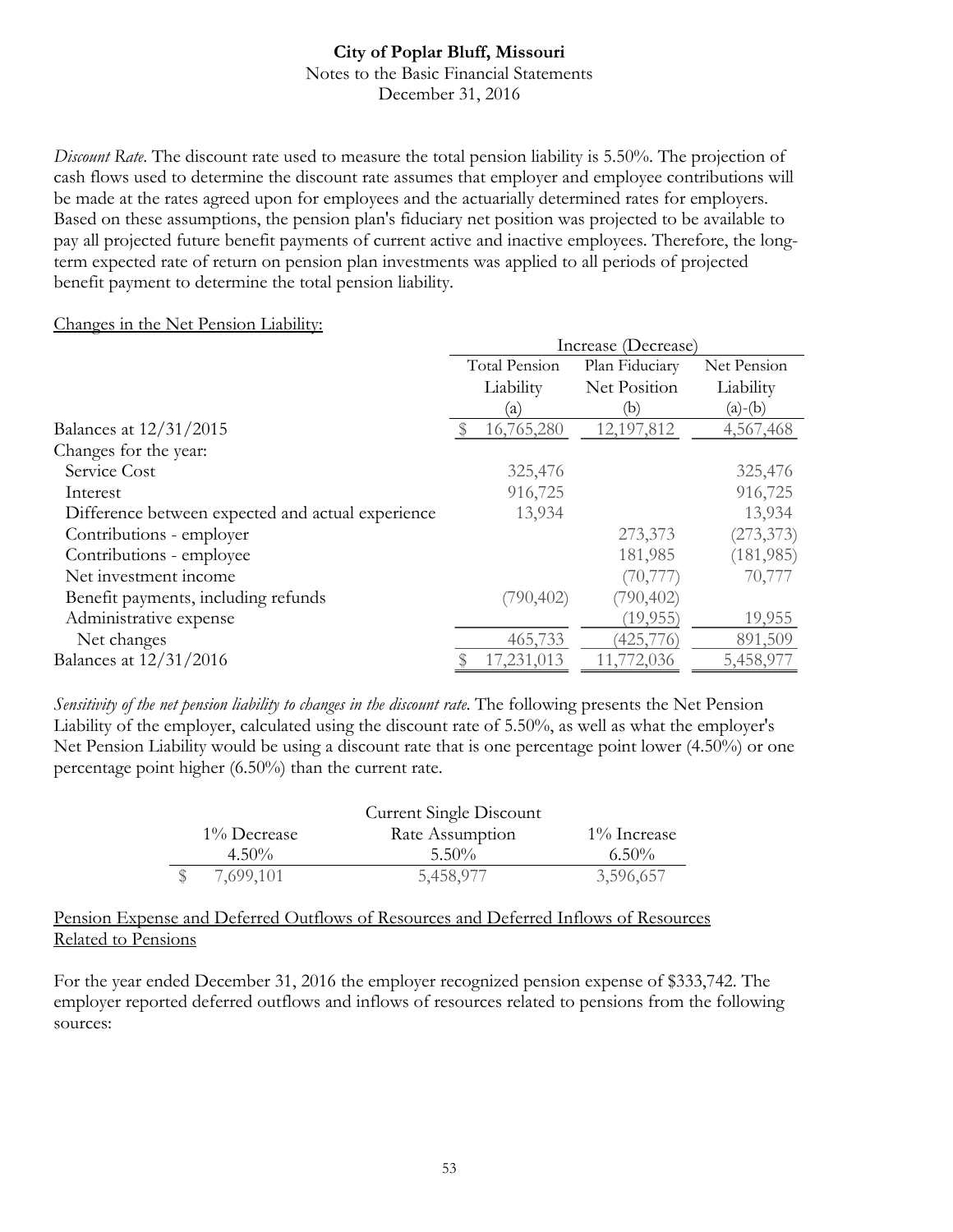Notes to the Basic Financial Statements December 31, 2016

|                                                   | Deferred     | Deferred     |
|---------------------------------------------------|--------------|--------------|
|                                                   | Outflows     | Inflows      |
|                                                   | of Resources | of Resources |
| Differences in experience                         | 20,346<br>S  |              |
| Differences in assumptions                        | 322,965      |              |
| Excess (deficit) investment returns               | 604,450      |              |
| Contributions subsequent to the measurement date* | 330,864      |              |
| Total                                             | 1,278,625    |              |

\*The amount reported as deferred outflows of resources resulting from contributions subsequent to the measurement date will be recognized as a reduction in the Net Pension Liability for the year ending December 31, 2017.

Amounts reported as deferred outflows and inflows of resources related to pensions will be recognized in pension expense as follows:

| Year ended: |    |         |
|-------------|----|---------|
| 2017        | S. | 234,315 |
| 2018        |    | 234,315 |
| 2019        |    | 234,316 |
| 2020        |    | 228,172 |
| 2021        |    | 16,599  |
| Thereafter  |    |         |

### Payable to the Pension Plan

At December 31, 2016, the City reported a payable of \$237,239 for the outstanding amount of contributions to the Plan for the year ended December 31, 2016.

### 9. ACCUMULATED PROVISION FOR POSTRETIREMENT BENEFITS

### **Description**

Effective January 1, 2008, the City adopted the provisions of GASB Statement No. 45, "Accounting and Financial Reporting by Employers for Postemployment Benefits Other Than Pensions." In addition to the relevant disclosures within this note related to the implementation of GASB Statement No. 45, the financial statements reflect a long-term liability and related expenses of \$4,244,955 and \$753,576 in governmental and business-type activities, respectively, resulting from the adoption.

The City, through its substantive commitment to provide other post-employment benefits (OPEB), maintains a single-employer defined benefit plan. The City of Poplar Bluff provided certain postretirement benefits for retired employees. The City will pay 100% of the employee's health insurance for employees who retire from age 55 to 65. The City will provide this benefit until the retiree reaches age 65 and becomes eligible for Medicare or upon the death of the employee. The City does not provide any coverage for the employee's family after retirement.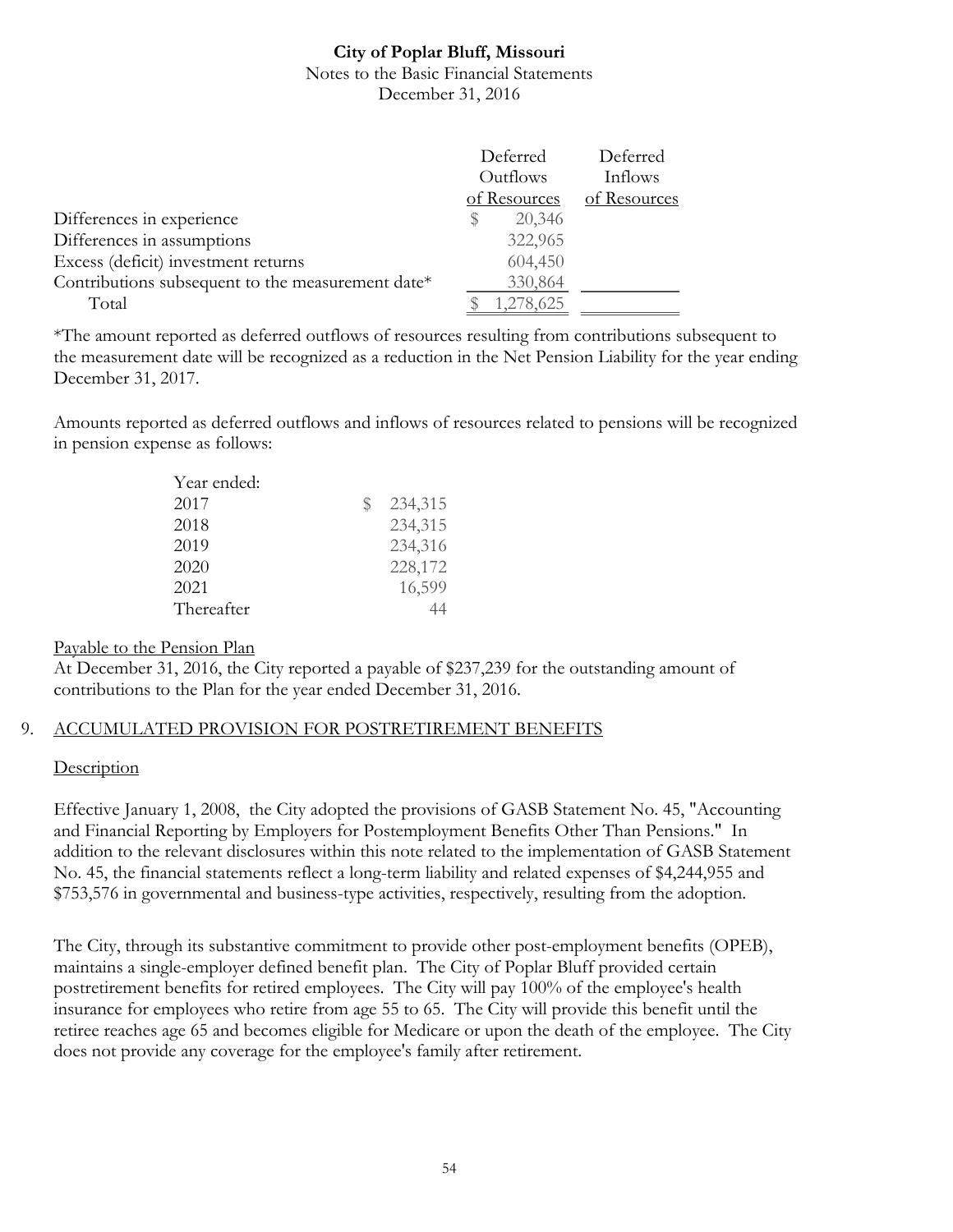#### Annual OPEB Cost and Net OPEB Obligation

The City's annual OPEB cost is calculated based on the annual required contribution (ARC) of the City, an amount actuarially determined in accordance with the parameters of GASB Statement 45. The ARC represents a level of funding that, if paid on an ongoing basis, is projected to cover normal cost each year and amortize any unfunded actuarial liabilities (or funding excess) over a period of 30 years. The following table illustrates the components of the City's annual OPEB cost for the year, the amount actually contributed to the Plan, and changes in the City's net OPEB obligation:

|                                            |   | 2016        |
|--------------------------------------------|---|-------------|
| Annual required contribution               | S | 753,576     |
| Interest on net OPEB obligation            |   | 153,408     |
| Adjustment to annual required contribution |   | 127,715     |
| Annual OPEB cost                           |   | 1,034,699   |
| Contributions made                         |   | (1,009,411) |
| Increase in net OPEB obligation            |   | 25,288      |
| Net OPEB obligation - beginning of year    |   | 4,219,667   |
| Net OPEB obligation - end of year          |   | 4,244,955   |

The City's annual OPEB cost, the percentage of annual OPEB cost contributed to the Plan, and the net OPEB obligation for 2016 and the preceding year were as follows:

| Fiscal Year | Annual OPEB | Percentage of Annual         | Net OPEB Obligation - End |
|-------------|-------------|------------------------------|---------------------------|
| Ended       | Cost        | <b>OPEB</b> Cost contributed | of Year                   |
| 12/31/14    | \$1,346,500 | $51.64\%$                    | \$3,737,857               |
| 12/31/15    | \$1,014,410 | 52.50%                       | \$4,219,667               |
| 12/31/16    | \$1,034,699 | $97.56\%$                    | \$4,244,955               |

#### Funding Status and Funding Progress

As of December 31, 2015, the most recent actuarial valuation date, the Plan was not funded. The actuarial accrued liability for benefits was \$9,038,100, and the actuarial value of assets was \$0, resulting in an unfunded actuarial accrued liability (UAAL) of \$9,038,100. The covered payroll (annual payroll of active employees covered by the plan) was \$11,657,111, and the ratio of UAAL to the covered payroll was 77.5%.

Actuarial valuations of an ongoing plan involves estimates of the value of reported amounts and assumptions about the probability of occurrence of events far into the future. Examples include assumptions about future employment, mortality, and the healthcare cost trend. Amounts determined regarding the funded status of the Plan and the annual required contributions of the employer are subject to continual revision as actual results are compared with past expectations and new estimates are made about the future.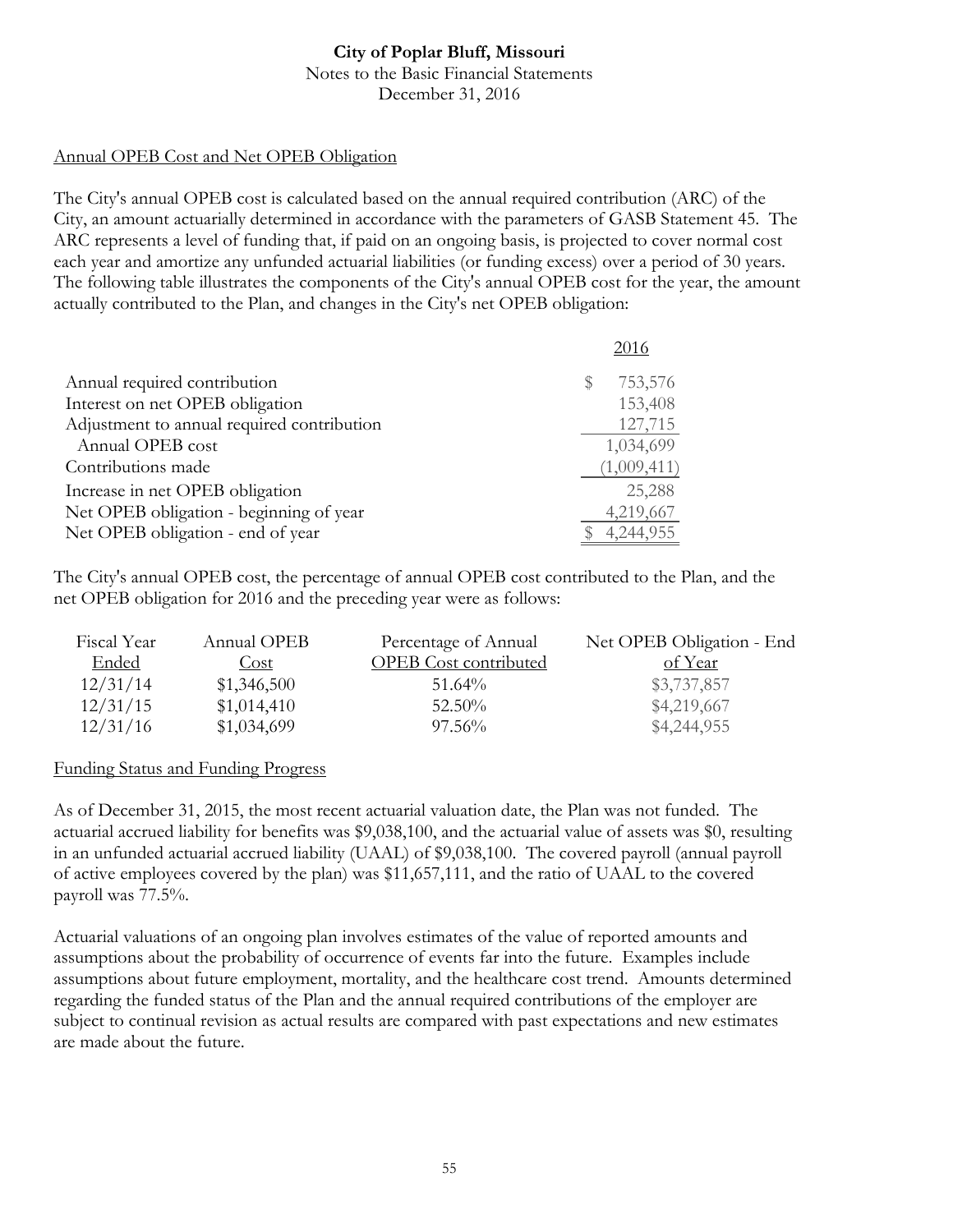### Actuarial Methods and Assumptions

Projections of benefits for financial reporting purposes are based on the substantive Plan (the Plan as understood by the City and Plan members) and include the types of benefits provided at the time of each valuation and the historical pattern of sharing of benefit costs between the City and Plan members to that point. There are no legal or contractual funding limitations that would potentially affect the projection of benefits for financial accounting purposes. The actuarial methods and assumptions used include techniques that are designed to reduce the effects of short-term volatility in actuarial accrued liabilities, consistent with the long-term perspective of the calculations.

Because the City Funds its OPEB on a pay-as-you-go basis, the plan has no assets (investments) used specifically for paying the post-retirement medical benefits; therefore, the actuarial assumptions included a 4.0% discount rate, which approximates the expected rate of return on non-pension investments held by the City. The UAAL is being amortized as a level dollar amount over thirty years on an open basis.

### 10. EMPLOYEE'S HEALTH PLAN

The Health Insurance Internal Service Fund accounts for the transactions and reserves associated with the City's medical, dental, prescription drug, optical and life programs for the City employees. Coverage for health and prescription drug plans are self-insured. The City has a stop-loss attachment point of \$35,000 per person. Other coverages are with commercial insurance carriers.

Incurred but not reported claims of \$0 are reported in the Health Insurance Fund as of December 31, 2016. These medical and dental reserves are estimated based on submitted claim log reports using a 12-month run-off, which are adjusted for inflation/utilization trends, plan design and population changes. Changes in the claims liability amount in the years ended December 31, 2015, and 2016 were:

|                      |   |                                                 | Current year                          |         |                   |                               |
|----------------------|---|-------------------------------------------------|---------------------------------------|---------|-------------------|-------------------------------|
|                      |   | Beginning of<br>fiscal year<br><b>liability</b> | claims and<br>changes in<br>estimates |         | Claim<br>payments | Balance<br>fiscal<br>year-end |
| 12/31/15<br>12/31/16 | S | 429,709                                         |                                       | 202,968 | (632, 677)        |                               |

Due to the change of insurance providers in 2015 and again in 2016, the City no longer has a claims liability.

### 11. RESTRICTED ASSETS

Municipal Utilities issued Series 2008 bonds during the year ended December 31, 2008, in the amount of \$6,195,000 for extending and improving the waterworks system. Municipal Utilities has \$850,997 restricted cash in the escrow accounts for this bond.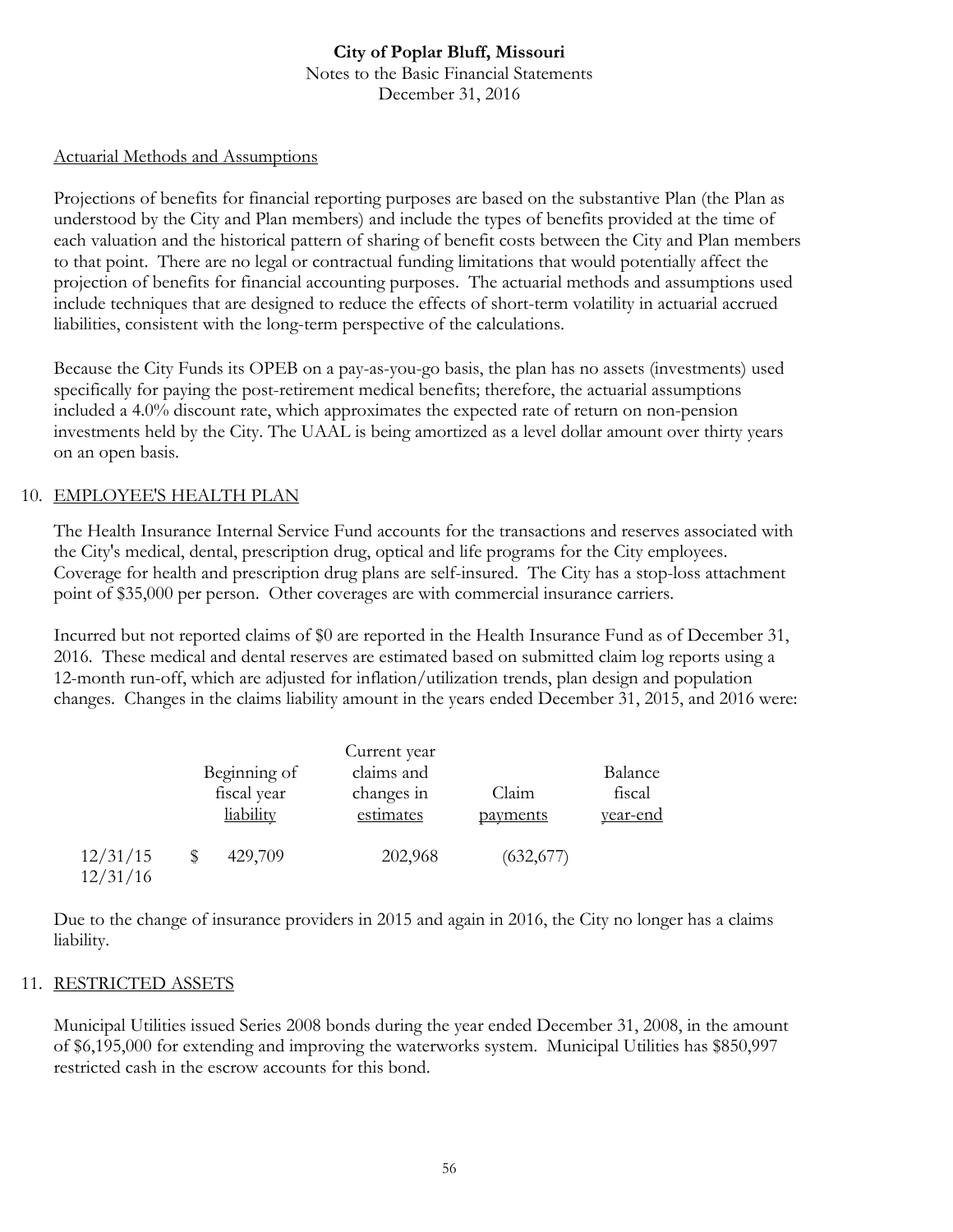Municipal Utilities issued Series 2012 bonds during the year ended December 31, 2012, in the amount of \$1,324,000 for extending and improving the combined waterworks and sewerage system. Municipal Utilities has \$36,437 restricted cash in the escrow accounts for this bond.

Municipal Utilities issued Series 2016 bonds during the year ended December 31, 2016, in the maximum principal amount of \$1,031,000 for extending and improving the combined waterworks and sewerage system. Municipal Utilities has \$385 restricted cash in the escrow accounts for this bond.

Municipal Utilities is under a cash collateral agreement with Midcontinent Independent System Operator, Inc. (MISO) to secure Municipal Utilities' performance related to the purchase and/or sale of electric capacity, energy, ancillary services, and related products or services. Municipal Utilities has \$240,036 restricted cash in the MISO account for this agreement.

The City issued Series 2015A bonds during the year ended December 31, 2015, in the amount of \$16,900,000 for the refinancing of the Tax Increment Revenue Note. The City has \$1,902,335 restricted cash in the escrow accounts for this bond.

The City entered into a lease agreement with the Southern Bank for the purchase of various equipment, in the amount of \$5,000,000. The City has \$875,679 of restricted unspent capital lease funds related to this lease.

Municipal Utilities entered into a settlement agreement with the purchasers of the City's Cable Department in December 2015 to refund a portion of the purchase price received for the sale of the Cable Department. Municipal Utilities has \$1,436,889 restricted cash in the Cable Department's cash account for this agreement.

## 12. NEGATIVE FUND BALANCE/NET POSITION

The Pool/Fitness Fund and the Health Insurance Fund have negative net positions at December 31, 2016. An operating transfer from the General Fund will be required to increase the fund balance to a positive balance.

# 13. RISK MANAGEMENT

The City is exposed to various risks of losses related to torts; theft of, damage to, and destruction of assets; errors and omissions; injuries to employees; and natural disasters. The City has effectively managed risk through its insurance coverage and various educational and prevention programs. Management believes such coverage is sufficient to preclude any significant uninsured losses to the City.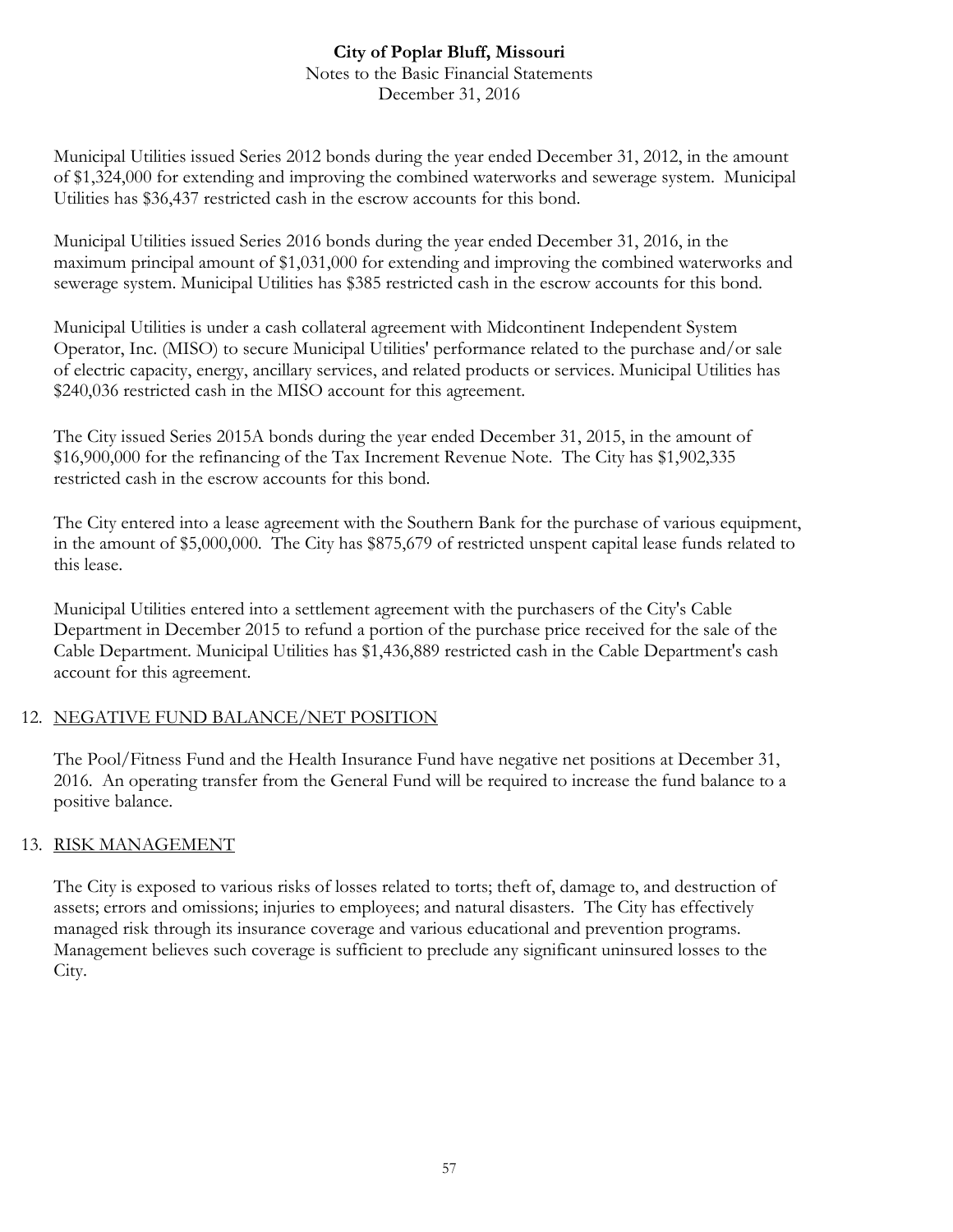#### 14. INDUSTRIAL REVENUE BONDS

From time to time, the City has issued industrial revenue bonds to provide capital financing for specific third parties that are not part of the City's financial reporting entity. At the same time, the City entered into lease agreements with the purchasers which contains provisions allowing the lessee to purchase the leased property for a nominal amount at the end of the lease term, or at earlier dates upon payment of amounts sufficient to redeem the entire related bond issued by the City, which are then outstanding. Capital outlay is earmarked to have been purchased with these bonds to keep from having to pay property taxes on the items purchased. Instead of paying property taxes on this property, Payments in Lieu of Taxes are paid to the City for a twenty year period. Upon repayment of the bonds, ownership of the acquired facilities transfers to the private-sector entity served by the bond issue. The City is not obligated in any manner for repayment of these bonds. Accordingly, the bonds are not reported as liabilities in the accompanying basic financial statements.

As of December 31, 2016, there were four series of industrial revenue bonds outstanding. The aggregate principal amount payable at December 31, 2016, could not be determined; however, their original issue amounts were not to exceed \$24 million.

#### 15. TAX ABATEMENT

The City two programs through which tax abatements are provided:

*Enhanced Enterprise Zone Program.* This program is authorized by Revised Statutes of Missouri Sections 135.950 to 135.970 and City Ordinance No. 7258 to enter into property tax abatement agreements for the purpose of attracting or retaining businesses. The amount of abatement is achieved through a reduction of assessed valuation.

*Industrial Development Program.* This program is authorized by the Revised Statutes of Missouri Sections 100.010 through 100.200 to purchase, construct, extend, equip, and improve certain projects and to issue industrial development revenue bonds for the purpose of providing funds to pay the costs of such projects and to lease such projects to private persons or corporations for industrial development purposes. The private persons/corporations make a commitment to maintain manufacturing operations and in turn receive the incentive of property tax relief. The amount of the abatements are achieved through a reduction of assessed valuation.

For the year ended December 31, 2016, the City abated taxes as follows:

| <b>Tax Abatement Program</b>          | <b>Amount Abated</b> |
|---------------------------------------|----------------------|
| Enhancement Enterprise Zone Program   | \$248,806            |
| <b>Industrial Development Program</b> | \$28,005             |

The City is not subject to any tax abatement agreements entered into by other governmental entities.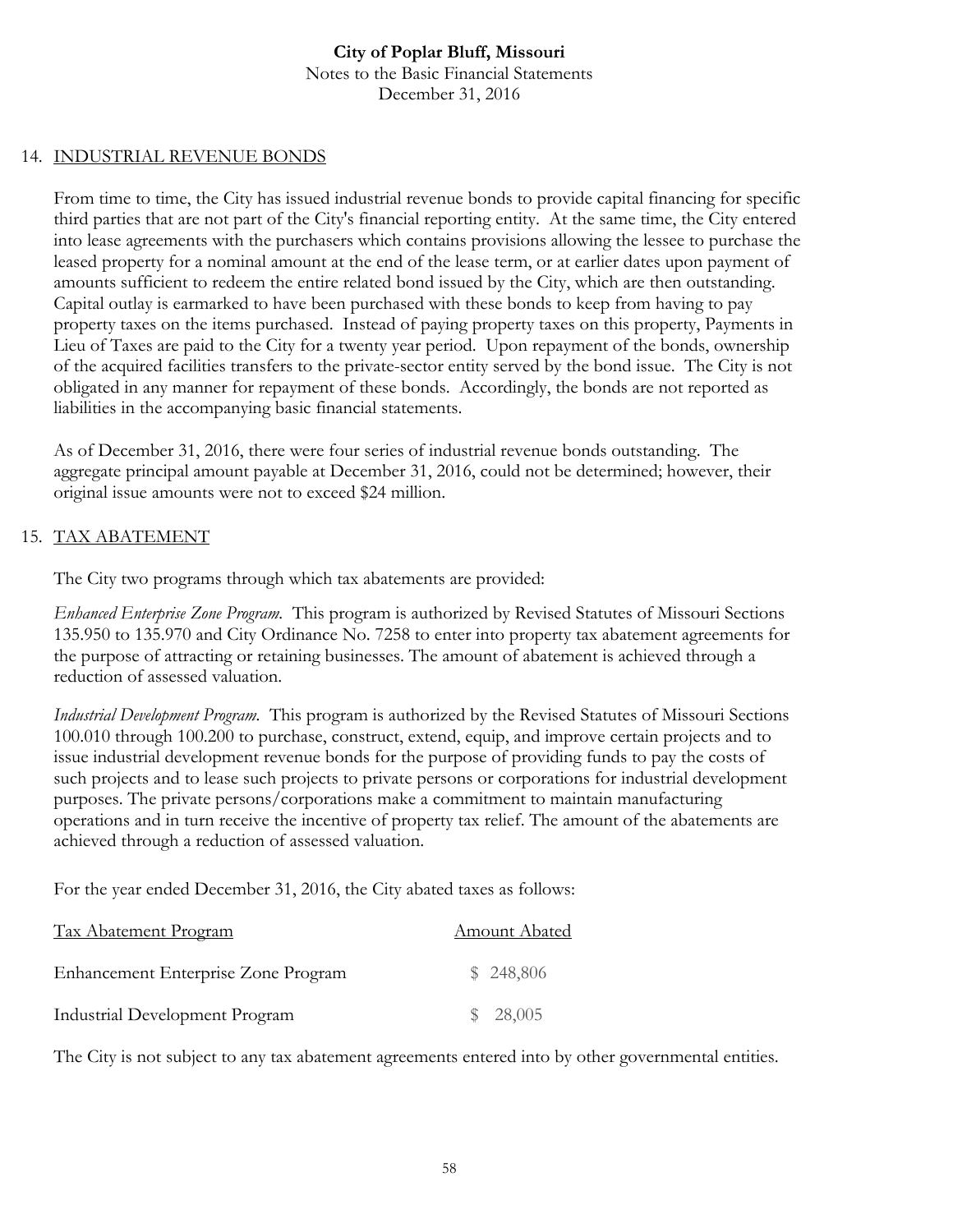### Required Supplementary Information (Unaudited) Budgetary Comparison Schedule

General Fund

For the Year Ended December 31, 2016

|                                    | Budgeted<br>Amounts<br>Original/Final | Actual<br>Amounts | Variance with<br>Final Budget -<br>Over<br>(Under) |
|------------------------------------|---------------------------------------|-------------------|----------------------------------------------------|
| Revenues:                          |                                       |                   |                                                    |
| General property taxes             | \$<br>1,325,733                       | 1,456,489         | 130,756                                            |
| Sales tax                          | 5,690,043                             | 5,494,441         | (195,602)                                          |
| Licenses and permits               | 3,419,708                             | 3,192,189         | (227, 519)                                         |
| Fines, forfeitures, and            |                                       |                   |                                                    |
| violations                         | 407,200                               | 230,312           | (176, 888)                                         |
| Use of property                    | 72,560                                | 223,312           | 150,752                                            |
| Other revenues                     | 248,100                               | 803,727           | 555,627                                            |
| Special revenues                   | 201,665                               | 855,554           | 653,889                                            |
| Investment income                  | 30,100                                | 32,750            | 2,650                                              |
| Grant income                       | 1,009,705                             | 1,027,188         | 17,483                                             |
| Total revenues                     | 12,404,814                            | 13,315,962        | 911,148                                            |
| Expenditures:<br>Current           |                                       |                   |                                                    |
| General government                 |                                       |                   |                                                    |
| administration                     | 2,741,698                             | 2,500,896         | (240, 802)                                         |
| Police and fire protection         |                                       | 7,428,015         | 20,150                                             |
| Streets, cemetery and              | 7,407,865                             |                   |                                                    |
| motor pool                         | 2,197,525                             | 2,124,570         | (72, 955)                                          |
| Culture and recreation             | 88,826                                | 114,741           | 25,915                                             |
| Capital outlay                     | 758,023                               | 1,683,557         | 925,534                                            |
| Debt service                       |                                       |                   |                                                    |
| Principal                          |                                       | 626,420           | 626,420                                            |
| Interest                           |                                       | 128,142           | 128,142                                            |
| Total expenditures                 | 13,193,937                            | 14,606,341        | 1,412,404                                          |
|                                    |                                       |                   |                                                    |
| (Deficiency) excess of revenues    |                                       |                   |                                                    |
| over expenditures                  | (789, 123)                            | (1,290,379)       | (501, 256)                                         |
| Other Financing Sources (Uses):    |                                       |                   |                                                    |
| Transfers in                       |                                       | 1,238,171         | 1,238,171                                          |
| Transfer in-utilities              |                                       | 339,109           | 339,109                                            |
| Transfers out                      | (583, 677)                            | (6,335,670)       | (5,751,993)                                        |
| Capital leases                     |                                       | 203,625           | 203,625                                            |
| Total other funding sources (uses) | (583, 677)                            | (4, 554, 765)     | (3,971,088)                                        |
| Net change in fund balance         | (1,372,800)                           | (5,845,144)       | (4,472,344)                                        |
| Fund balance, December 31, 2015    |                                       | 15,364,221        |                                                    |
| Fund balance, December 31, 2016    |                                       | 9,519,077         |                                                    |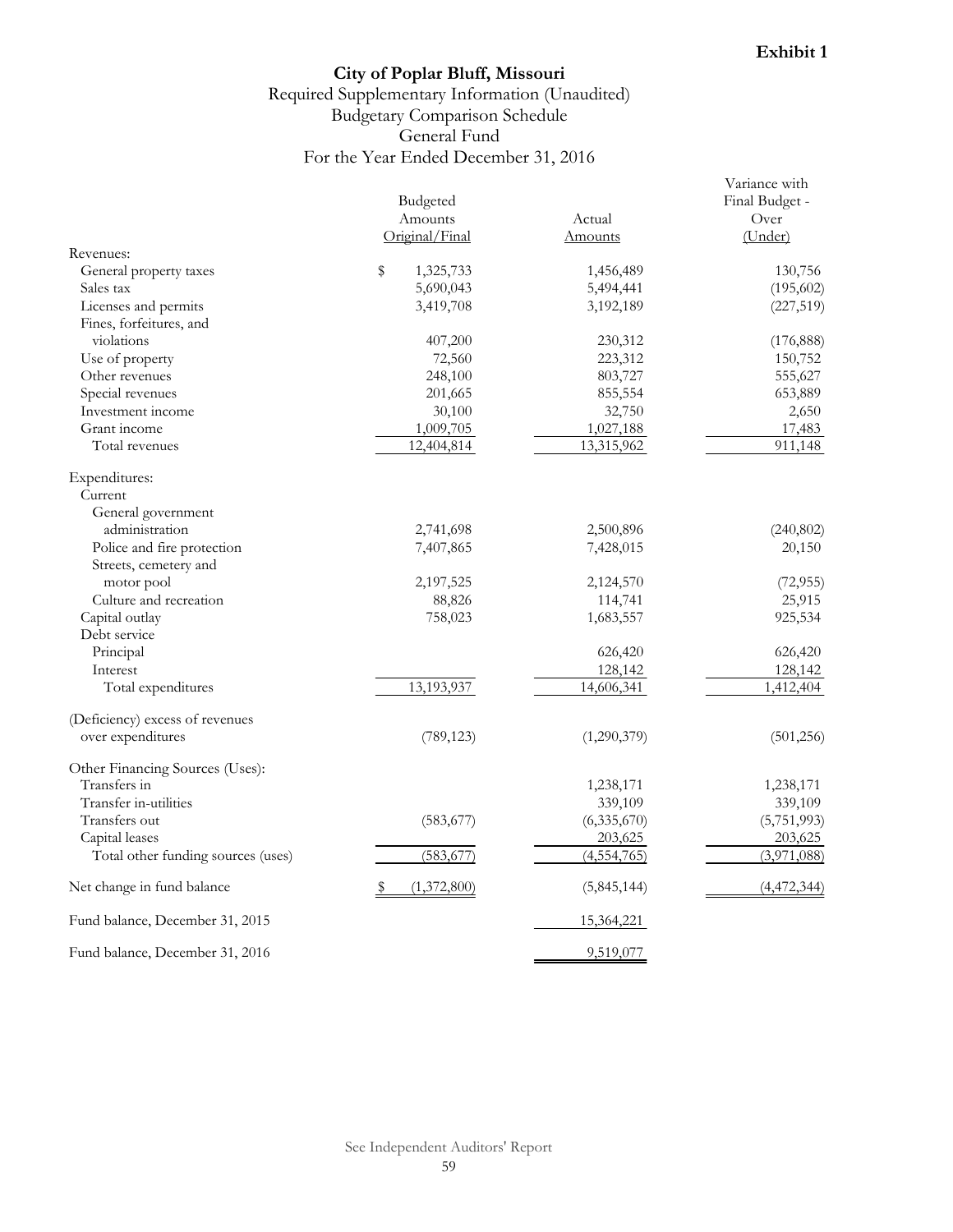### Required Supplementary Information (Unaudited) Budgetary Comparison Schedule Hwy. 67 Tax Fund For the Year Ended December 31, 2016

|                                 | Budgeted<br>Amounts<br>Original/Final | Actual<br>Amounts | Variance with<br>Final Budget -<br>Over<br>(Under) |
|---------------------------------|---------------------------------------|-------------------|----------------------------------------------------|
| Revenues:                       |                                       |                   |                                                    |
| Sales tax                       | \$<br>2,307,327                       | 2,322,082         | 14,755                                             |
| Investment income               | 15,000                                | 18,210            | 3,210                                              |
| <b>Total Revenues</b>           | 2,322,327                             | 2,340,292         | 17,965                                             |
| Expenditures:                   |                                       |                   |                                                    |
| Current                         |                                       |                   |                                                    |
| General government              |                                       |                   |                                                    |
| administration                  | 2,322,327                             | 2,340,292         | 17,965                                             |
| Total Expenditures              | 2,322,327                             | 2,340,292         | 17,965                                             |
| Excess (Deficiency) of          |                                       |                   |                                                    |
| Other Financing Sources (Uses): |                                       |                   |                                                    |
| Transfers in                    |                                       |                   |                                                    |
| Transfers out                   |                                       |                   |                                                    |
| Total Other Financing           |                                       |                   |                                                    |
| Sources (Uses)                  |                                       |                   |                                                    |
| Net Change in Fund Balance      |                                       |                   |                                                    |
|                                 |                                       |                   |                                                    |
| Fund Balance, December 31, 2015 |                                       |                   |                                                    |
| Fund Balance, December 31, 2016 |                                       |                   |                                                    |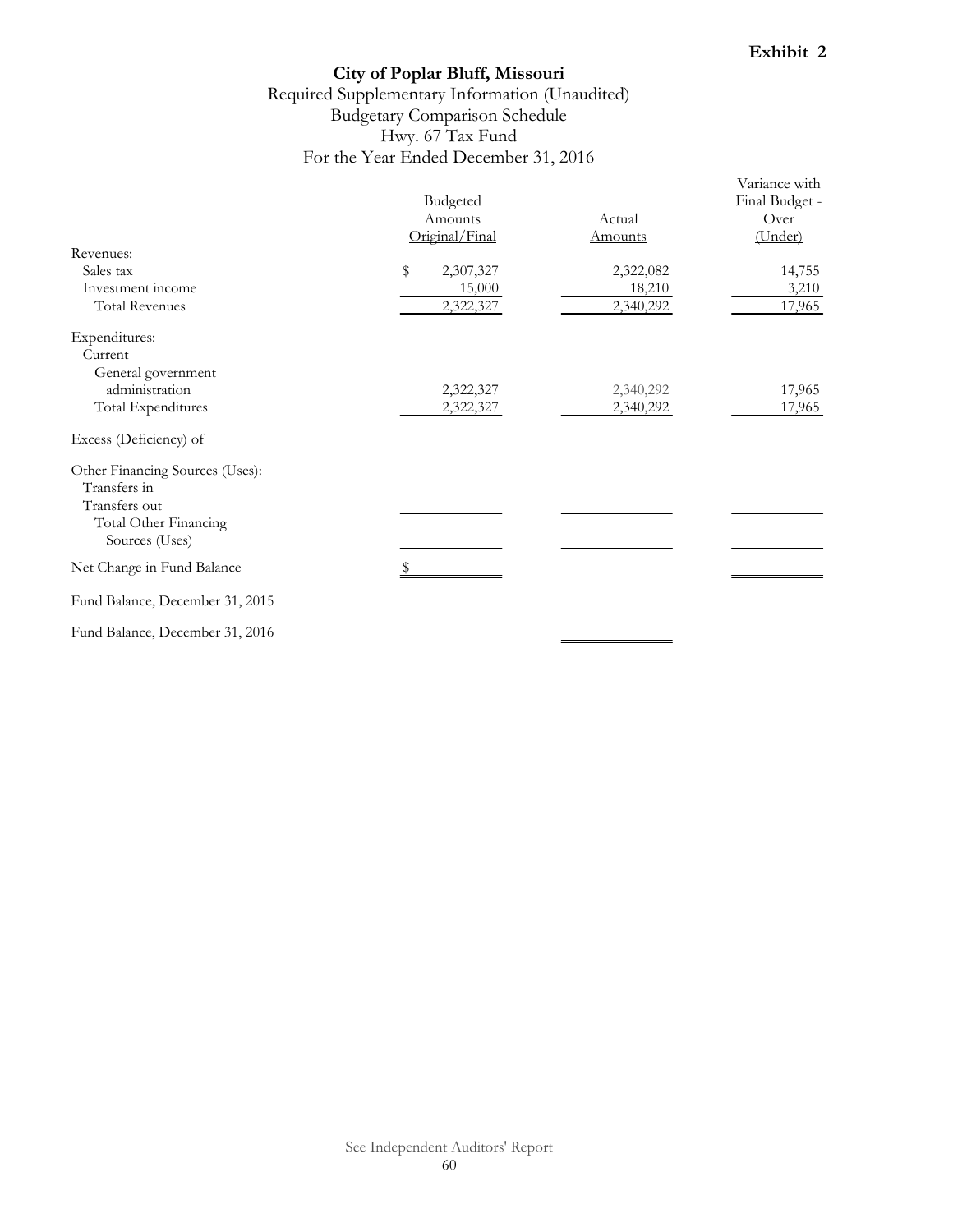### **City of Poplar Bluff, Missouri** Notes to Required Supplementary Information Budgetary Comparison Schedule For the Year Ended December 31, 2016

#### Budgetary Accounting

The City prepares its budget for all Funds on the modified accrual basis of accounting. This basis is consistent with the basis of accounting used in presenting the Funds in the basic financial statements. All unexpended appropriations lapse at year-end.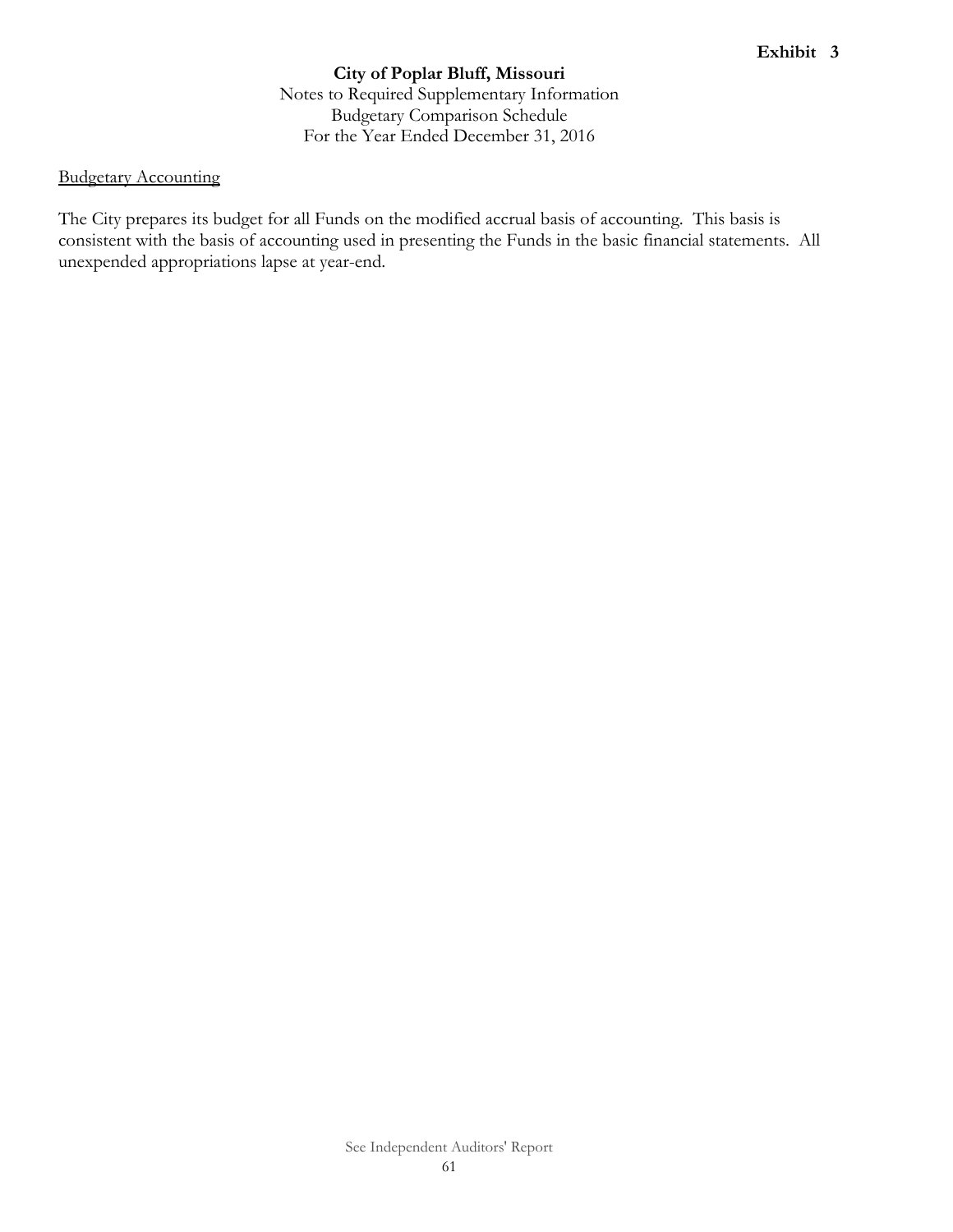Required Supplementary Information (Unaudited) Schedule of Funding Progress For the Year Ended December 31, 2016

# Other Post Employment Benefits

|           |           | (b)            |            |              |            |             |
|-----------|-----------|----------------|------------|--------------|------------|-------------|
|           |           | Projected-unit | $(b-a)$    |              |            | $[(b-a)/c]$ |
|           | (a)       | Credit         | Unfunded   |              | (c)        | UAL as a    |
| Actuarial | Actuarial | Actuarial      | Accrued    | (a/b)        | Annual     | Percentage  |
| Valuation | Value     | Accrued        | Liability  | Funded       | Covered    | of Covered  |
| Date      | of Assets | Liability      | (UAL)      | <u>Ratio</u> | Payroll    | Payroll     |
| 12/31/11  |           | 15,256,700     | 15,256,700 | $0\%$        | 11,483,300 | 132.9%      |
| 12/31/13  |           | 15,773,500     | 15,773,500 | $0\%$        | 11,700,900 | 134.8%      |
| 12/31/15  |           | 9,038,100      | 9,038,100  | $0\%$        | 11,657,111 | $77.5\%$    |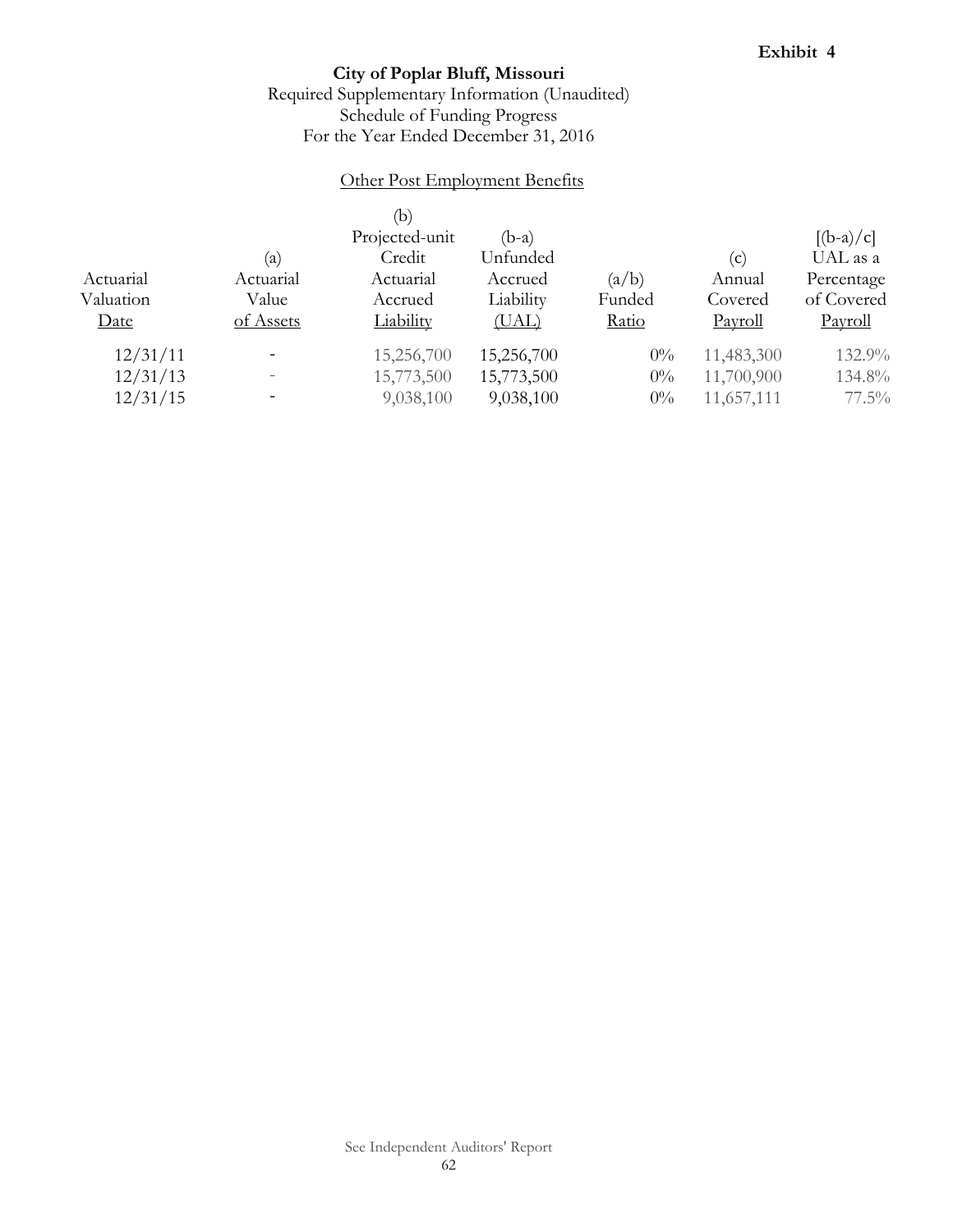Required Supplementary Information (Unaudited) Schedule of Changes in Net Pension Liability LAGERS For the Year Ended December 31, 2016

| Fiscal year ending December 31,             | 2016          | 2015        |
|---------------------------------------------|---------------|-------------|
| <b>Total Pension Liability</b>              |               |             |
| Service cost                                | \$1,290,406   | 1,357,952   |
| Interest on the total pension liability     | 4,305,991     | 4,231,445   |
| Difference between expected and             |               |             |
| actual experience                           | (594, 738)    | (1,921,521) |
| Assumption changes                          | 2,748,912     |             |
| Benefit payments                            | (2,747,946)   | (2,469,874) |
| Net change in total pension liability       | 5,002,625     | 1,198,002   |
| Total pension liability, beginning          | 60,109,000    | 58,910,998  |
| Total pension liability, ending             | 65,111,625    | 60,109,000  |
| <b>Plan Fiduciary Net Position</b>          |               |             |
| Contributions-employer                      | 1,974,943     | 2,096,005   |
| Pension plan net investment income          | (66,177)      | 1,125,169   |
| Benefit payments                            | (2,747,946)   | (2,469,874) |
| Pension plan administrative expense         | (41, 043)     | (44, 829)   |
| Other                                       | (263, 569)    | 299,197     |
| Net change in plan fiduciary net position   | (1, 143, 792) | 1,005,668   |
| Plan fiduciary net position, beginning      | 55,099,582    | 54,093,914  |
| Plan fiduciary net position, ending         | 53,955,790    | 55,099,582  |
| Employer net pension liability              | \$11,155,835  | 5,009,418   |
| Plan fiduciary net position as a percentage |               |             |
| of the total pension liability              | 82.87%        | 91.67%      |
| Covered employee payroll                    | \$11,043,578  | 11,397,861  |
| Employer's net pension liability as a       |               |             |
| percentage of covered employee payroll      | 101.02%       | 43.95%      |

*Note: This schedule is intended to show information for ten years. Additional years will be displayed as they become available.*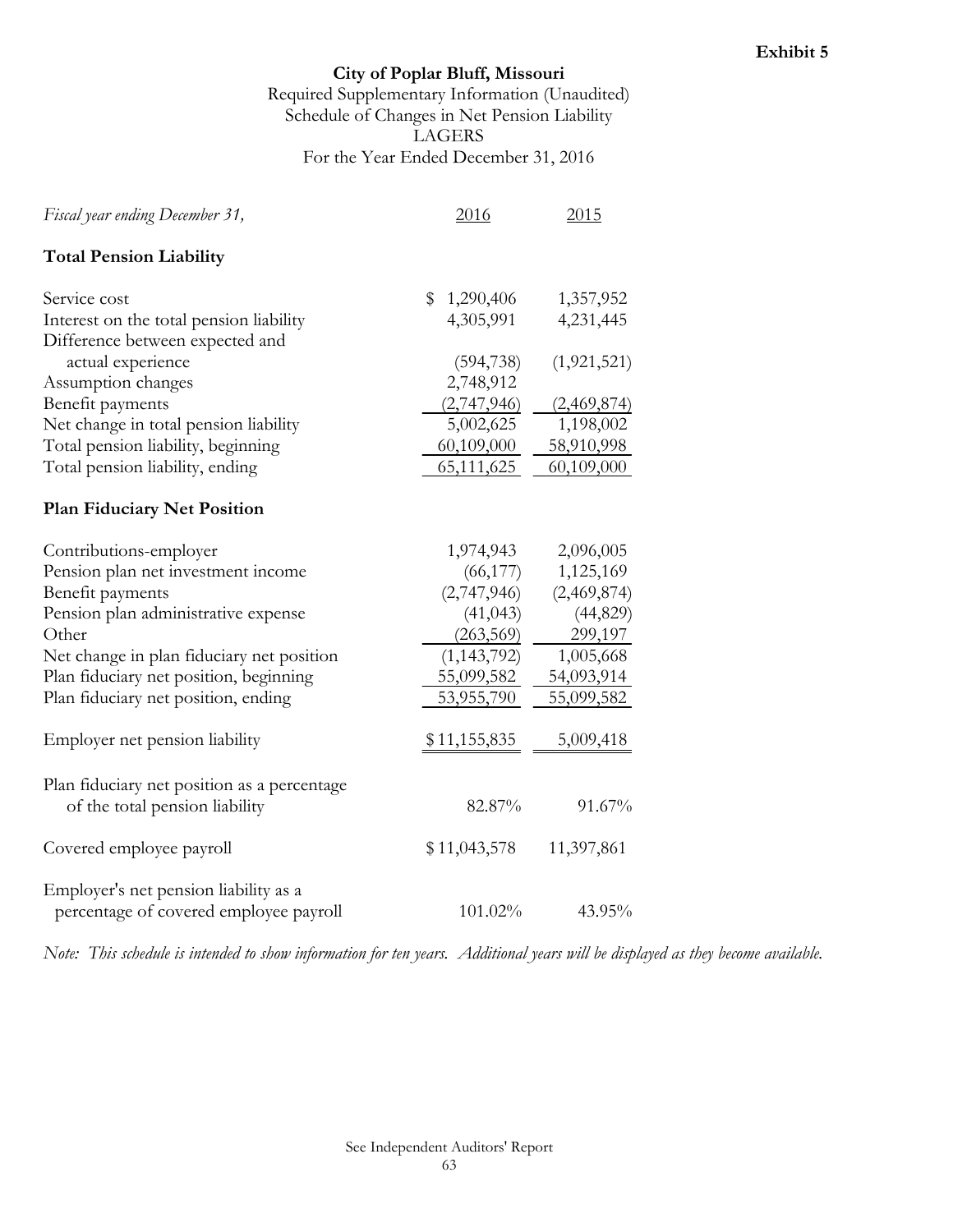### **City of Poplar Bluff, Missouri** Required Supplementary Information (Unaudited) Schedule of Contributions LAGERS For the Year Ended December 31, 2016

| Fiscal year ending December 31,                                         | 2016         | 2015       | 2014       | 2013       | 2012       |
|-------------------------------------------------------------------------|--------------|------------|------------|------------|------------|
| Actuarially determined contribution                                     | \$1,931,038  | 2,094,812  | 2,145,027  | 1,644,018  | 1,613,782  |
| Contributions in relation to the actuarially<br>determined contribution | 1,931,038    | 2,094,812  | 2,145,027  | 1,570,121  | 1,423,514  |
| Contribution deficiency (excess)                                        |              |            |            | 73,897     | 190,268    |
| Covered employee payroll                                                | \$11,367,195 | 11,338,625 | 11,506,535 | 11,892,721 | 11,655,588 |
| Contributions as a percentage of covered<br>employee payroll            | 16.99%       | 18.48%     | 18.64%     | 13.20%     | 12.21%     |
| Fiscal year ending December 31,                                         | 2011         | 2010       | 2009       | 2008       | 2007       |
| Actuarially determined contribution                                     | \$1,473,956  | 1,488,030  | 1,030,343  | 890,154    | 703,128    |
| Contributions in relation to the actuarially<br>determined contribution | 1,269,219    | 1,132,330  | 1,030,343  | 890,154    | 703,128    |
| Contribution deficiency (excess)                                        | 204,737      | 355,700    |            |            |            |
| Covered employee payroll                                                | \$11,310,794 | 11,113,802 | 11,236,411 | 10,247,952 | 10,103,668 |
| Contributions as a percentage of covered<br>employee payroll            | 11.22%       | 10.19%     | 9.17%      | 8.69%      | 6.96%      |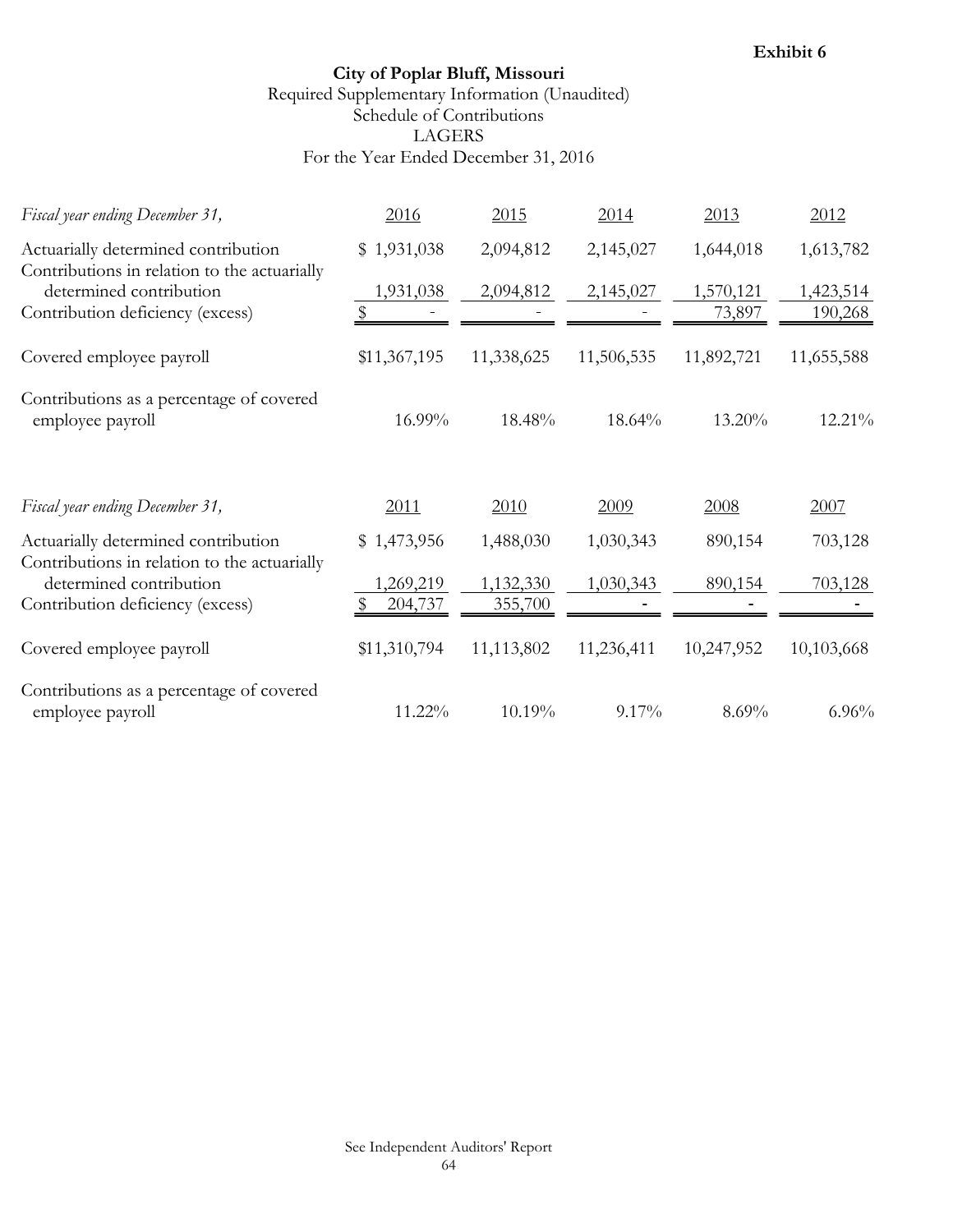### **City of Poplar Bluff, Missouri** Required Supplementary Information (Unaudited) Notes to Schedule of Contributions LAGERS December 31, 2016

| Valuation Date:                                               | February 29, 2016                                                                                                                                                                                                                                                                                                                                                                                                |  |
|---------------------------------------------------------------|------------------------------------------------------------------------------------------------------------------------------------------------------------------------------------------------------------------------------------------------------------------------------------------------------------------------------------------------------------------------------------------------------------------|--|
| Notes:                                                        | The roll-forward of total pension liability from February 29, 2016<br>to June 30, 2016 reflects expected service cost and interest<br>reduced by actual benefit payments.                                                                                                                                                                                                                                        |  |
| Methods and Assumptions Used to Determine Contribution Rates: |                                                                                                                                                                                                                                                                                                                                                                                                                  |  |
| Actuarial Cost Method                                         | Entry Age Normal and Modified Terminal Funding                                                                                                                                                                                                                                                                                                                                                                   |  |
| Amortization Method                                           | Level Percentage of Payroll, Closed                                                                                                                                                                                                                                                                                                                                                                              |  |
| Remaining Amortization Period                                 | Mutliple bases from 13 to 22 years                                                                                                                                                                                                                                                                                                                                                                               |  |
| Asset Valuation Method                                        | 5-Year smoothed market; 20% corridor                                                                                                                                                                                                                                                                                                                                                                             |  |
| Inflation                                                     | 3.25% wage inflation; 2.50% price inflation                                                                                                                                                                                                                                                                                                                                                                      |  |
| <b>Salary Increases</b>                                       | $3.25\%$ to $6.55\%$ including wage inflation                                                                                                                                                                                                                                                                                                                                                                    |  |
| Investment Rate of Return                                     | 7.25%, net of investment expenses                                                                                                                                                                                                                                                                                                                                                                                |  |
| Retirement Age                                                | Experience-based table of rates that are specific to the type of<br>eligibility condition.                                                                                                                                                                                                                                                                                                                       |  |
| Mortality                                                     | The healthy retire mortality tables, for post-retirement motality,<br>were the RP-2014 Healthy Annuitant mortality table for males<br>and females. The disable retiree mortality tables, for post-<br>retirement mortality, were the RP-2014 disabled mortality table<br>for males and females. The pre-retirement mortality tables used<br>were the RP-2014 employees mortality table for males and<br>females. |  |
|                                                               | Both the post-retirement and pre-retirement tables were adjusted<br>for mortality improvement back to the observation period base<br>year of 2006. The base year for males was then established to be<br>2017. Mortality rates for a particular calendar year are determined<br>by applying the MP-2015 mortality improvement scale to the<br>above descrived tables.                                            |  |
| Other Information:                                            | New assumptions adopted base on the 5-year experience study<br>for the period March 1, 2010 through February 28, 2015.                                                                                                                                                                                                                                                                                           |  |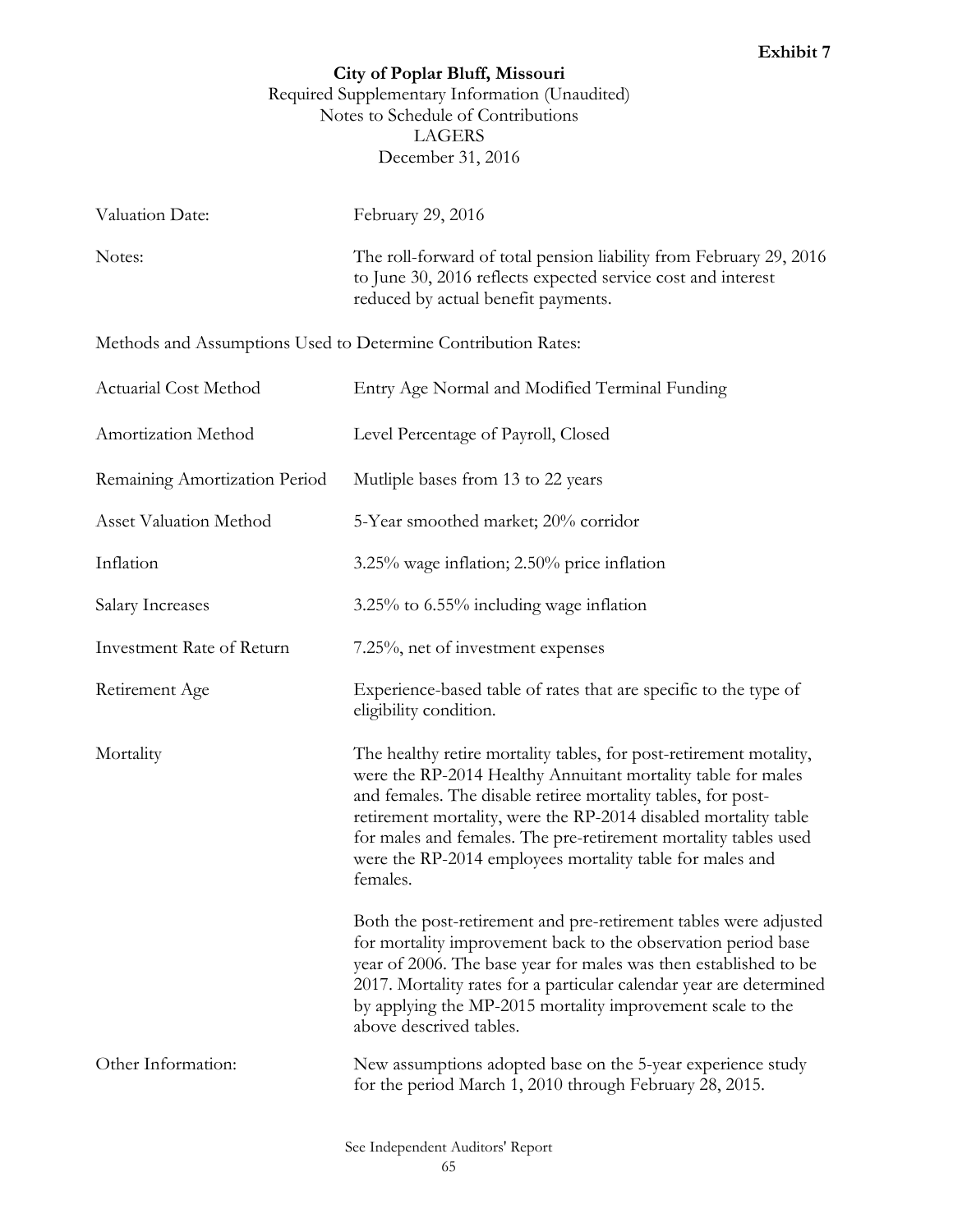### Required Supplementary Information (Unaudited) Schedule of Changes in Net Pension Liability City of Poplar Bluff Policemen's and Firemen's Pension Plan For the Year Ended December 31, 2016

| Fiscal year ending December 31,                                                     | 2016            | 2015       |
|-------------------------------------------------------------------------------------|-----------------|------------|
| <b>Total Pension Liability</b>                                                      |                 |            |
| Service cost                                                                        | \$<br>325,476   | 308,503    |
| Interest on the total pension liability                                             | 916,725         | 904,823    |
| Difference between expected and<br>actual experience                                | 13,934          | 12,903     |
| Assumption changes                                                                  |                 | 477,493    |
| Benefit payments                                                                    | (790, 402)      | (771, 054) |
| Net change in total pension liability                                               | 465,733         | 932,668    |
| Total pension liability, beginning                                                  | 16,765,280      | 15,832,612 |
| Total pension liability, ending                                                     | 17,231,013      | 16,765,280 |
| <b>Plan Fiduciary Net Position</b>                                                  |                 |            |
| Contributions-employer                                                              | 273,373         | 200,120    |
| Contributions-employee                                                              | 181,985         | 236,540    |
| Pension plan net investment income                                                  | (70, 777)       | 647,641    |
| Benefit payments                                                                    | (790, 402)      | (771, 054) |
| Pension plan administrative expense<br>Other                                        | (19, 955)       | (19,995)   |
|                                                                                     | (425,776)       | (10,270)   |
| Net change in plan fiduciary net position<br>Plan fiduciary net position, beginning |                 | 282,982    |
|                                                                                     | 12,197,812      | 11,914,830 |
| Plan fiduciary net position, ending                                                 | 11,772,036      | 12,197,812 |
| Employer net pension liability                                                      | 5,458,977<br>P  | 4,567,468  |
| Plan fiduciary net position as a percentage                                         |                 |            |
| of the total pension liability                                                      | 68.32%          | 72.76%     |
| Covered employee payroll                                                            | 4,046,610<br>\$ | 3,914,805  |
| Employer's net pension liability as a                                               |                 |            |
| percentage of covered employee payroll                                              | 134.90%         | 116.67%    |

*Note: This schedule is intended to show information for ten years. Additional years will be displayed as they become*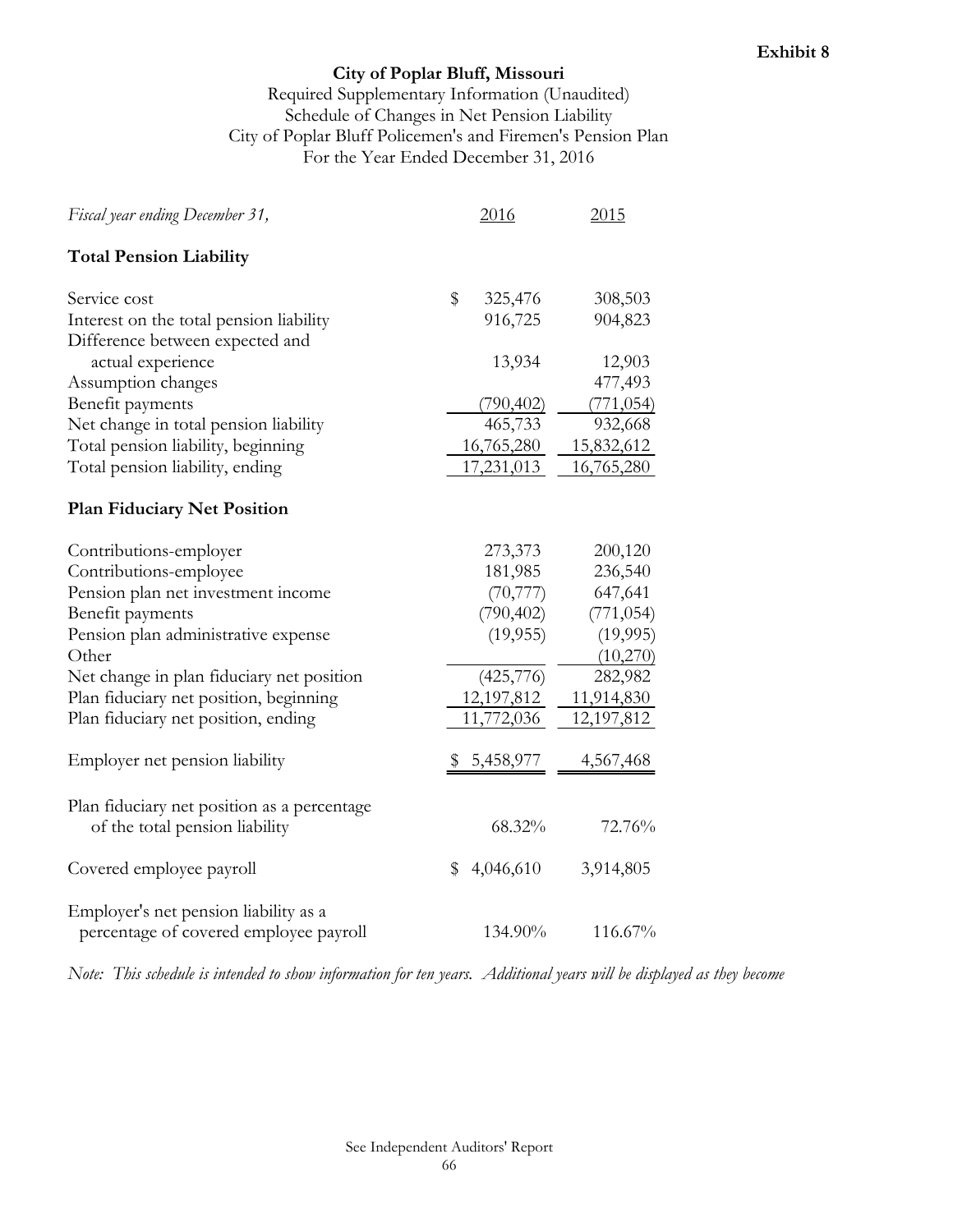### **City of Poplar Bluff, Missouri** Required Supplementary Information (Unaudited) Schedule of Contributions City of Poplar Bluff Policemen's and Firemen's Pension Plan For the Year Ended December 31, 2016

| Fiscal year ending December 31,                                                     | 2016          | 2015      |
|-------------------------------------------------------------------------------------|---------------|-----------|
| Actuarially determined contribution<br>Contributions in relation to the actuarially | \$<br>543,721 | 507,503   |
| determined contribution                                                             | 273,373       | 236,540   |
| Contribution deficiency (excess)                                                    | 270,348       | 270,963   |
| Covered employee payroll                                                            | \$4,046,610   | 3,914,805 |
| Contributions as a percentage of covered<br>employee payroll                        | 6.76%         | $6.04\%$  |

*Note: This schedule is intended to show information for ten years. Additional years will be displayed as they become available.*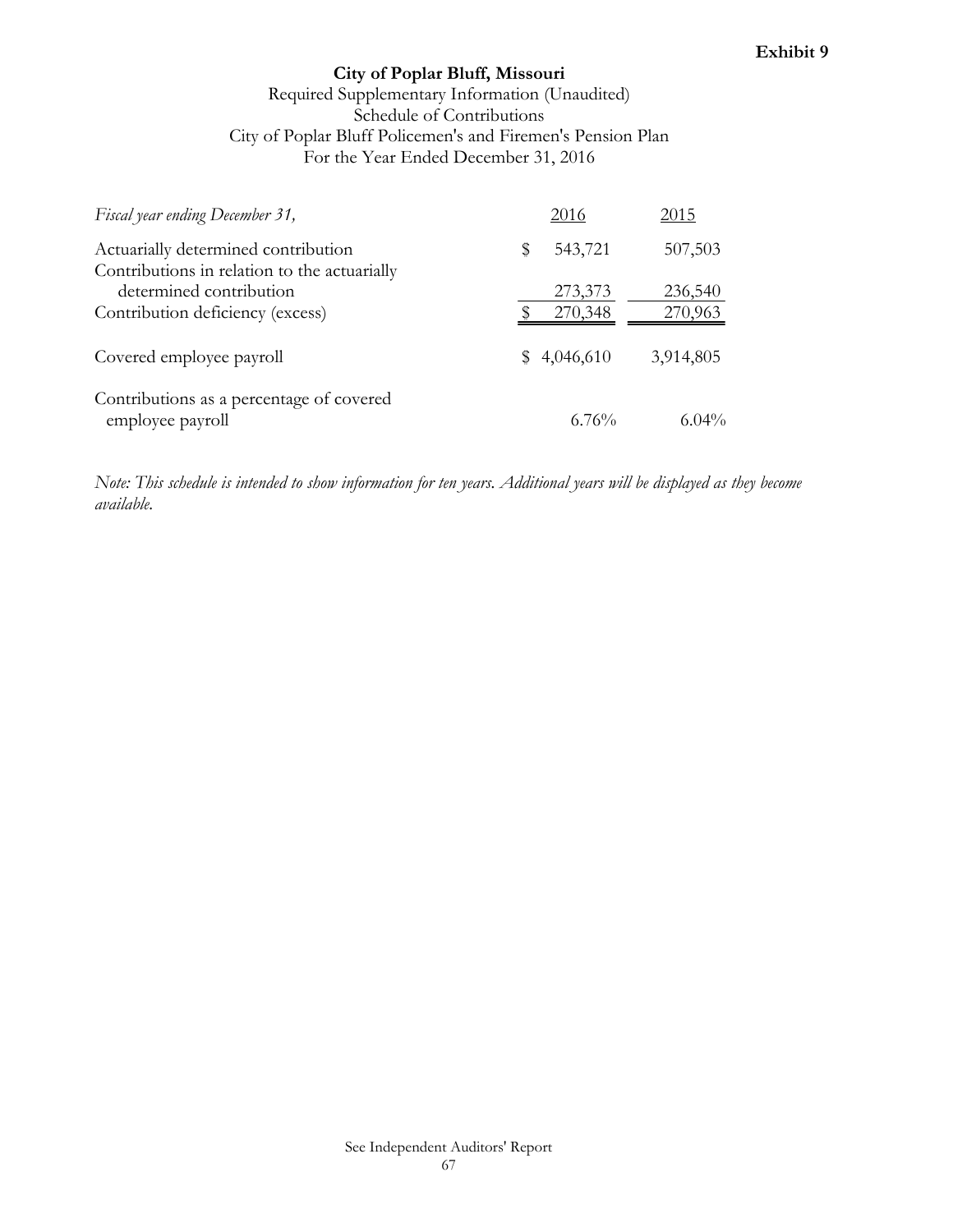### Required Supplementary Information (Unaudited) Notes to Schedule of Contributions City of Poplar Bluff Policemen's and Firemen's Pension Plan December 31, 2016

| Valuation Date:                                               | December 31, 2015                                                                                                         |  |  |
|---------------------------------------------------------------|---------------------------------------------------------------------------------------------------------------------------|--|--|
| Methods and Assumptions Used to Determine Contribution Rates: |                                                                                                                           |  |  |
| Actuarial Cost Method                                         | Entry Age                                                                                                                 |  |  |
| Amortization Method                                           | Level Percentage of Payroll, Closed                                                                                       |  |  |
| Remaining Amortization Period                                 | 15 years                                                                                                                  |  |  |
| Asset Valuation Method                                        | Market value of assets, as of the measurement date                                                                        |  |  |
| Inflation                                                     | 2.25% increase per year                                                                                                   |  |  |
| <b>Salary Increases</b>                                       | 3.25% increase each year until retirement                                                                                 |  |  |
| Investment Rate of Return                                     | 5.50%, net of investment and administrative expenses                                                                      |  |  |
| Retirement Age                                                | Active and inactive participants are assumed to retire at normal<br>retirement age, or current age if later.              |  |  |
| Mortality                                                     | IRS Prescrbed Mortality - Generational Annuitant, male and<br>female, with no further assumed improvements for mortality. |  |  |
| Other Information:                                            | No benefit changes during the year                                                                                        |  |  |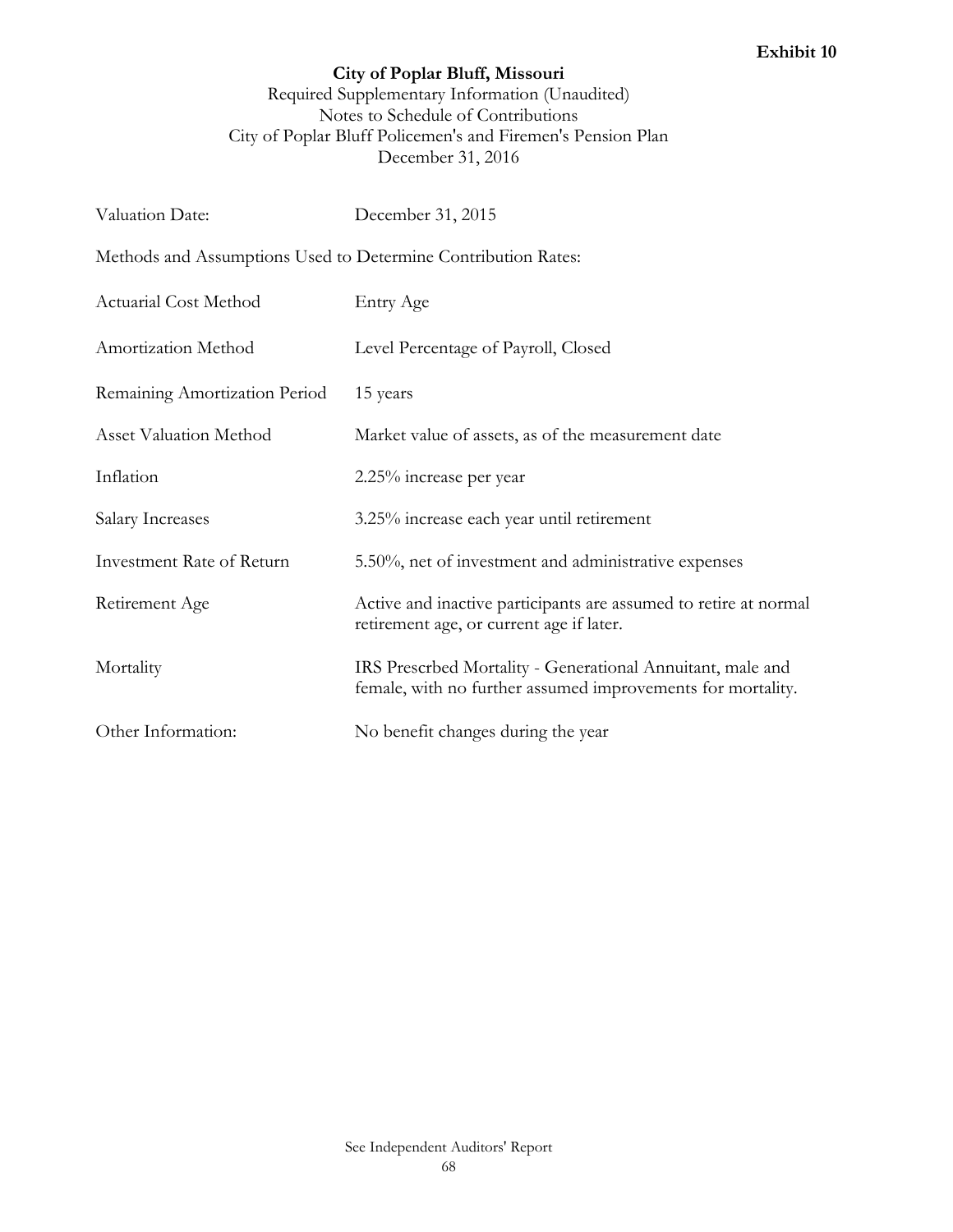Combining Balance Sheet Nonmajor Special Revenue Funds December 31, 2016

|                                               |       | Park/Golf<br>Capital<br>Fund | Park<br><b>Fund</b> | Crime<br>Reduction<br>Fund |  |
|-----------------------------------------------|-------|------------------------------|---------------------|----------------------------|--|
| Assets:<br>Cash and cash equivalents          | \$    | 228,305                      | 1,060,720           |                            |  |
| Taxes receivable, net                         |       | 50,283                       | 201,132             |                            |  |
| Grant receivable                              |       |                              | 3,137               |                            |  |
| Other receivable                              |       |                              |                     |                            |  |
| Due from other funds                          |       | 12,433                       |                     |                            |  |
| Prepaid insurance                             |       |                              | 22,755              |                            |  |
| Restricted assets:                            |       |                              |                     |                            |  |
| Cash and cash equivalents                     |       |                              |                     | 178,132                    |  |
| Tax receivable, net                           |       |                              |                     |                            |  |
| Other receivables                             |       |                              |                     |                            |  |
| Grant receivable                              |       |                              |                     |                            |  |
| Total assets                                  | \$    | 291,021                      | 1,287,744           | 178,132                    |  |
| Liabilities and Fund Balance:<br>Liabilities: |       |                              |                     |                            |  |
| Accounts payable                              | $\$\$ | 1,440                        | 18,874              |                            |  |
| Accounts payable - general fund               |       |                              | 32,186              | 4,389                      |  |
| Due to other funds                            |       | 5,211                        | 12,262              |                            |  |
| Accrued payroll and benefits                  |       |                              | 25,756              |                            |  |
| Total liabilities                             |       | 6,651                        | 89,078              | 4,389                      |  |
| Fund Balance:                                 |       |                              |                     |                            |  |
| Nonspendable                                  |       |                              | 22,755              |                            |  |
| Restricted                                    |       |                              |                     | 173,743                    |  |
| Assigned                                      |       | 284,370                      | 1,175,911           |                            |  |
| Unassigned                                    |       |                              |                     |                            |  |
| Total fund balance                            |       | 284,370                      | 1,198,666           | 173,743                    |  |
| Total liabilities and fund balance            | \$    | 291,021                      | 1,287,744           | 178,132                    |  |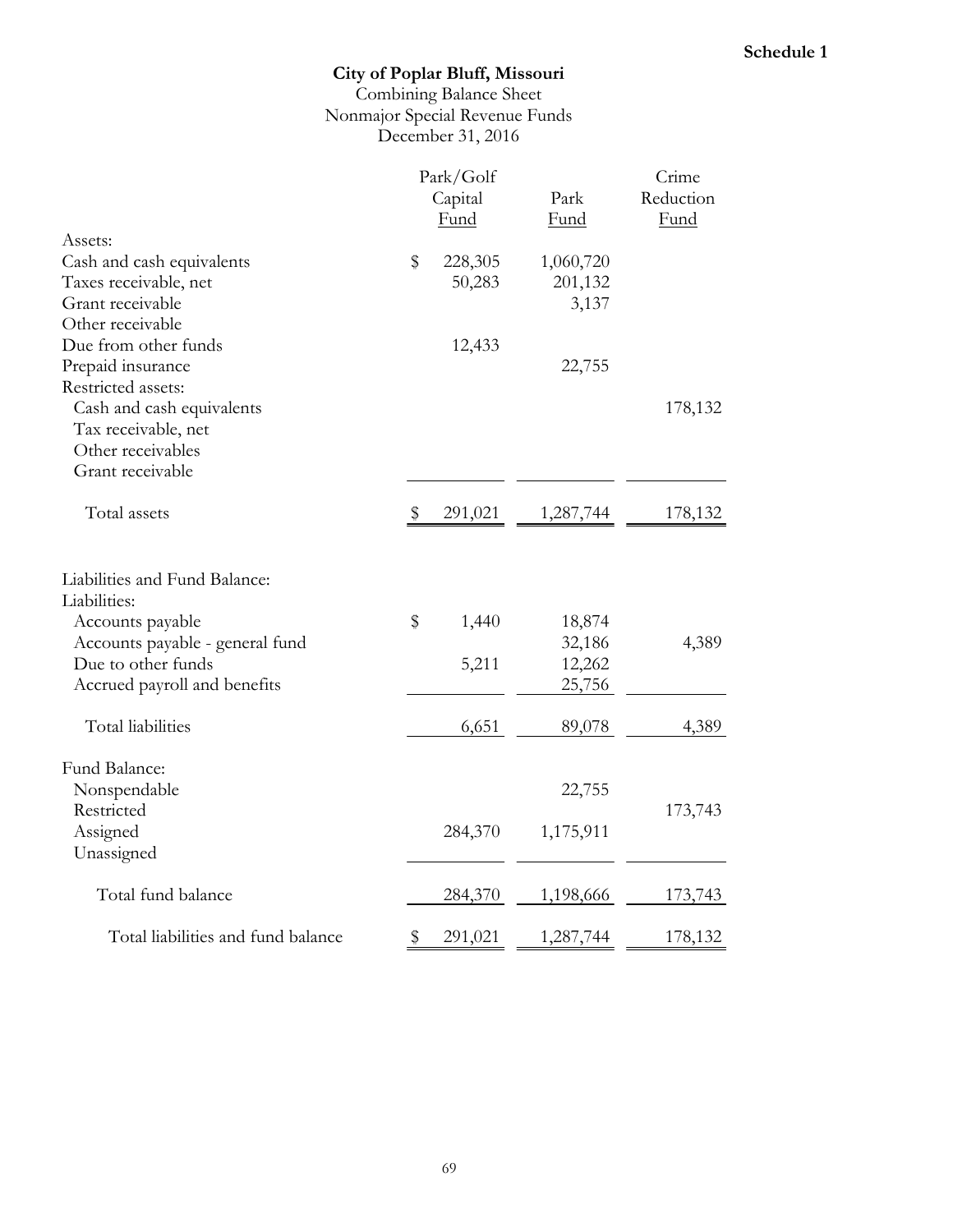Combining Balance Sheet Nonmajor Special Revenue Funds December 31, 2016

|                                                                                                                                                            | Tourism<br>Tax<br><b>Fund</b> | Police &<br>Fire Pension<br><u>Fund</u> | Capital<br>Improvement<br>Fund |
|------------------------------------------------------------------------------------------------------------------------------------------------------------|-------------------------------|-----------------------------------------|--------------------------------|
| Assets:                                                                                                                                                    |                               |                                         |                                |
| Cash and cash equivalents                                                                                                                                  | \$                            |                                         | 316,634                        |
| Taxes receivable, net<br>Grant receivable                                                                                                                  |                               |                                         | 351,980                        |
| Other receivable                                                                                                                                           |                               |                                         | 335                            |
| Due from other funds                                                                                                                                       |                               |                                         | 1,588,667                      |
| Accounts receivable - other funds                                                                                                                          |                               |                                         | 1,450,744                      |
| Prepaid insurance                                                                                                                                          |                               |                                         |                                |
| Restricted assets:                                                                                                                                         |                               |                                         |                                |
| Cash and cash equivalents                                                                                                                                  | 219,044                       | 69,967                                  | 875,678                        |
| Tax receivable, net                                                                                                                                        | 74,967                        | 217,742                                 |                                |
| Other receivables                                                                                                                                          |                               |                                         |                                |
| Grant receivable                                                                                                                                           |                               |                                         |                                |
|                                                                                                                                                            |                               |                                         |                                |
| Total assets                                                                                                                                               | 294,011<br>P.                 | 287,709                                 | 4,584,038                      |
| Liabilities and Fund Balance:<br>Liabilities:<br>Accounts payable<br>Accounts payable - general fund<br>Due to other funds<br>Accrued payroll and benefits | \$                            | 287,709                                 | 14,959<br>36,478               |
| Total liabilities                                                                                                                                          |                               | 287,709                                 | 51,437                         |
| Fund Balance:<br>Nonspendable                                                                                                                              |                               |                                         |                                |
| Restricted                                                                                                                                                 | 294,011                       |                                         | 875,678                        |
| Assigned                                                                                                                                                   |                               |                                         | 3,656,923                      |
| Unassigned                                                                                                                                                 |                               |                                         |                                |
| Total fund balance                                                                                                                                         | 294,011                       |                                         | 4,532,601                      |
| Total liabilities and fund balance                                                                                                                         | \$<br>294,011                 | 287,709                                 | 4,584,038                      |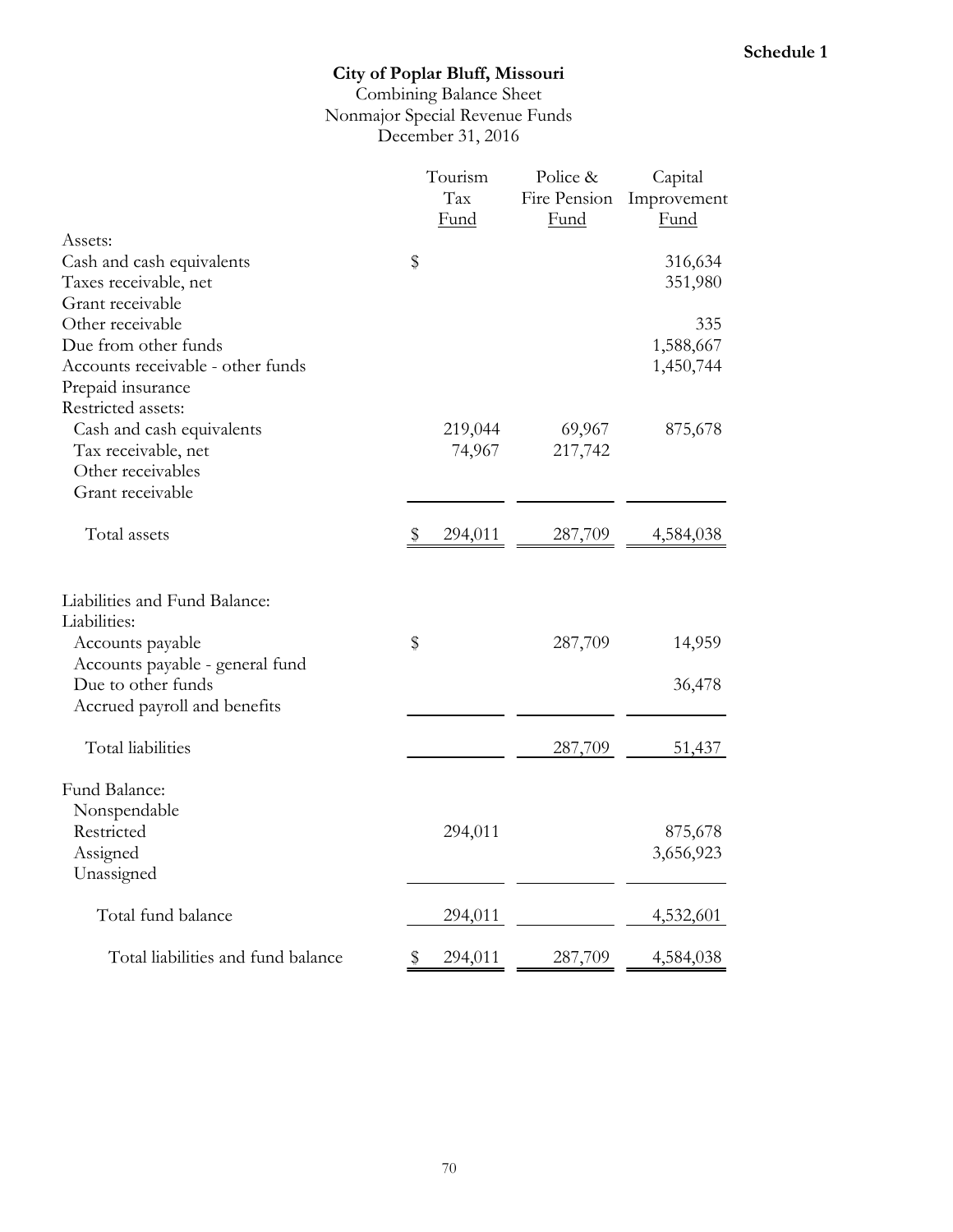# Combining Balance Sheet Nonmajor Special Revenue Funds December 31, 2016

|                                                                                                      | Storm<br>Water | Task<br>Force | Special<br>Allocation |                                      |
|------------------------------------------------------------------------------------------------------|----------------|---------------|-----------------------|--------------------------------------|
|                                                                                                      | Fund           | <b>Fund</b>   | <b>Fund</b>           | Total                                |
| Assets:                                                                                              |                |               |                       |                                      |
| Cash and cash equivalents<br>Taxes receivable, net<br>Grant receivable<br>Other receivables          | \$             |               |                       | 1,605,659<br>603,395<br>3,137<br>335 |
| Due from other funds<br>Accounts receivable - other funds<br>Prepaid insurance<br>Restricted assets: |                |               | 161,986               | 1,763,086<br>1,450,744<br>22,755     |
| Cash and cash equivalents<br>Tax receivable, net                                                     | 115,339        |               | 1,902,335             | 3,360,495<br>292,709                 |
| Other receivables<br>Grant receivable                                                                |                | 44,816        | 209,846               | 209,846<br>44,816                    |
| Total assets                                                                                         | \$<br>115,339  | 44,816        | 2,274,167             | 9,356,977                            |
| Liabilities and Fund Balance:                                                                        |                |               |                       |                                      |
| Liabilities:<br>Accounts payable<br>Accounts payable - general fund                                  | \$             | 44,816        |                       | 367,798<br>36,575                    |
| Due to other funds<br>Accrued payroll and benefits                                                   |                |               | 298,424               | 352,375<br>25,756                    |
| Total liabilities                                                                                    |                | 44,816        | 298,424               | 782,504                              |
| Fund Balance:                                                                                        |                |               |                       |                                      |
| Nonspendable<br>Restricted<br>Assigned<br>Unassigned                                                 | 115,339        |               | 1,975,743             | 22,755<br>3,434,514<br>5,117,204     |
| Total fund balance                                                                                   | 115,339        |               | 1,975,743             | 8,574,473                            |
| Total liabilites and fund balance                                                                    | \$<br>115,339  | 44,816        | 2,274,167             | 9,356,977                            |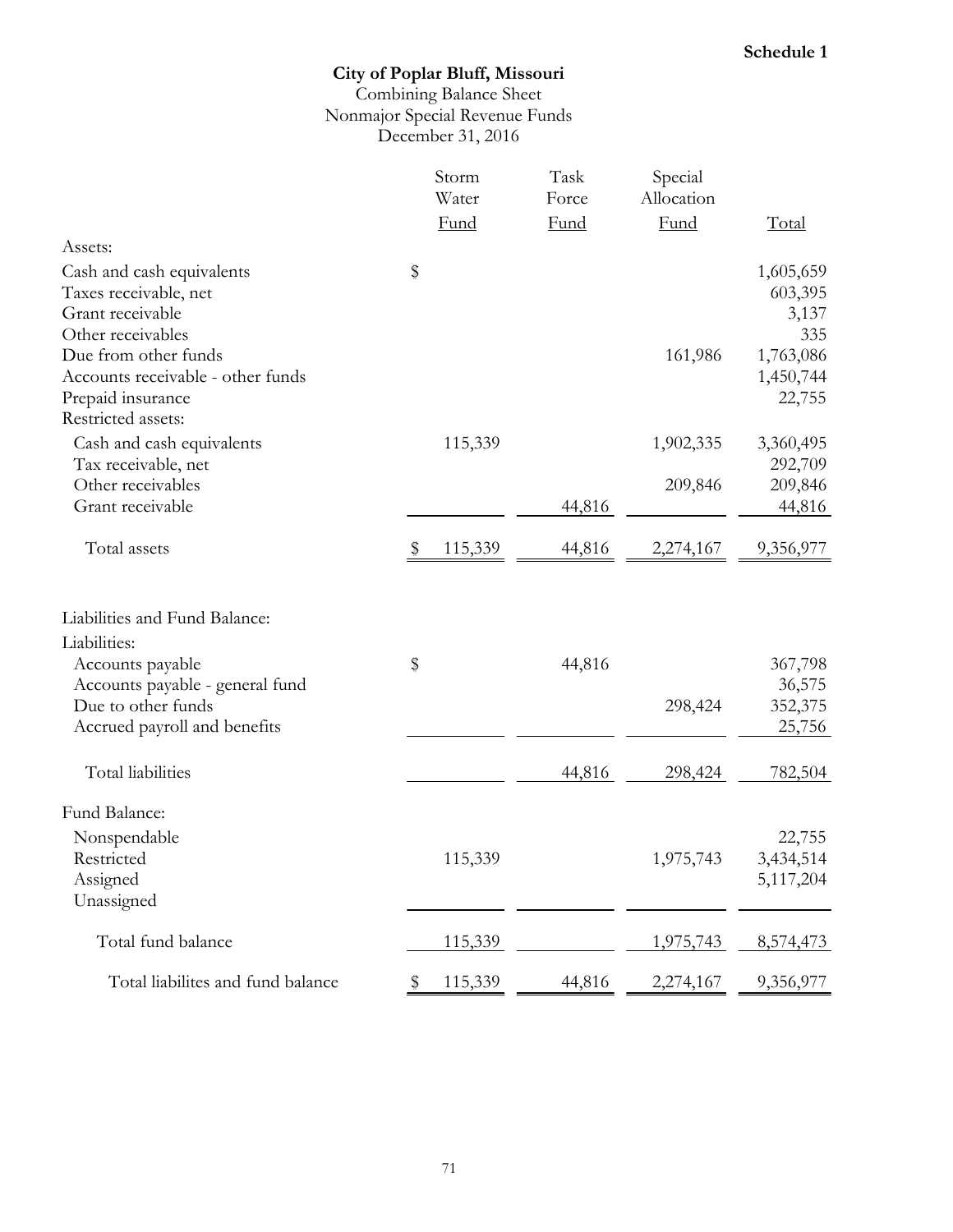Combining Statement of Revenues, Expenditures, and Changes in Fund Balance Nonmajor Special Revenue Funds For the Year Ended December 31, 2016

|                                    | Park/Golf<br>Capital<br><u>Fund</u> | Park<br><b>Fund</b> | Crime<br>Reduction<br><b>Fund</b> |
|------------------------------------|-------------------------------------|---------------------|-----------------------------------|
| Revenues:                          |                                     |                     |                                   |
| General property taxes             | \$                                  |                     |                                   |
| Sales tax                          | 291,915                             | 1,161,055           |                                   |
| Fines, forfeitures, and violations |                                     |                     | 28,915                            |
| Use of property                    |                                     | 53,937              |                                   |
| Other revenues                     |                                     | 95,724              |                                   |
| Special revenues                   |                                     |                     |                                   |
| Investment income                  |                                     | 1,890               | 236                               |
| Grant income                       |                                     | 37,418              |                                   |
| Total revenues                     | 291,915                             | 1,350,024           | 29,151                            |
| Expenditures:                      |                                     |                     |                                   |
| Current                            |                                     |                     |                                   |
| General government                 |                                     |                     |                                   |
| administration                     |                                     |                     |                                   |
| Police and fire protection         |                                     |                     |                                   |
| Streets, cemetery and motor pool   |                                     |                     |                                   |
| Culture and recreation             | 12,721                              | 945,824             |                                   |
| Capital outlay                     |                                     | 171,083             | 19,074                            |
| Debt service                       |                                     |                     |                                   |
| Principal                          |                                     |                     |                                   |
| Interest                           |                                     |                     |                                   |
| Total expenditures                 | 12,721                              | 1,116,907           | 19,074                            |
| Excess (deficiency) of revenues    |                                     |                     |                                   |
| over expenditures                  | 279,194                             | 233,117             | 10,077                            |
|                                    |                                     |                     |                                   |
| Other Financing Sources (Uses):    |                                     |                     |                                   |
| Transfers in                       |                                     | 125,429             |                                   |
| Transfer in-utilities              |                                     | 2,403               |                                   |
| Transfers out                      | (237, 049)                          | (288, 441)          | (62, 869)                         |
| Total other financing              |                                     |                     |                                   |
| sources (uses)                     | (237, 049)                          | (160, 609)          | (62, 869)                         |
| Net change in fund balance         | 42,145                              | 72,508              | (52, 792)                         |
| Fund balance, December 31, 2015    | 242,225                             | 1,126,158           | <u>226,535</u>                    |
| Fund balance, December 31, 2016    | \$<br>284,370                       | 1,198,666           | 173,743                           |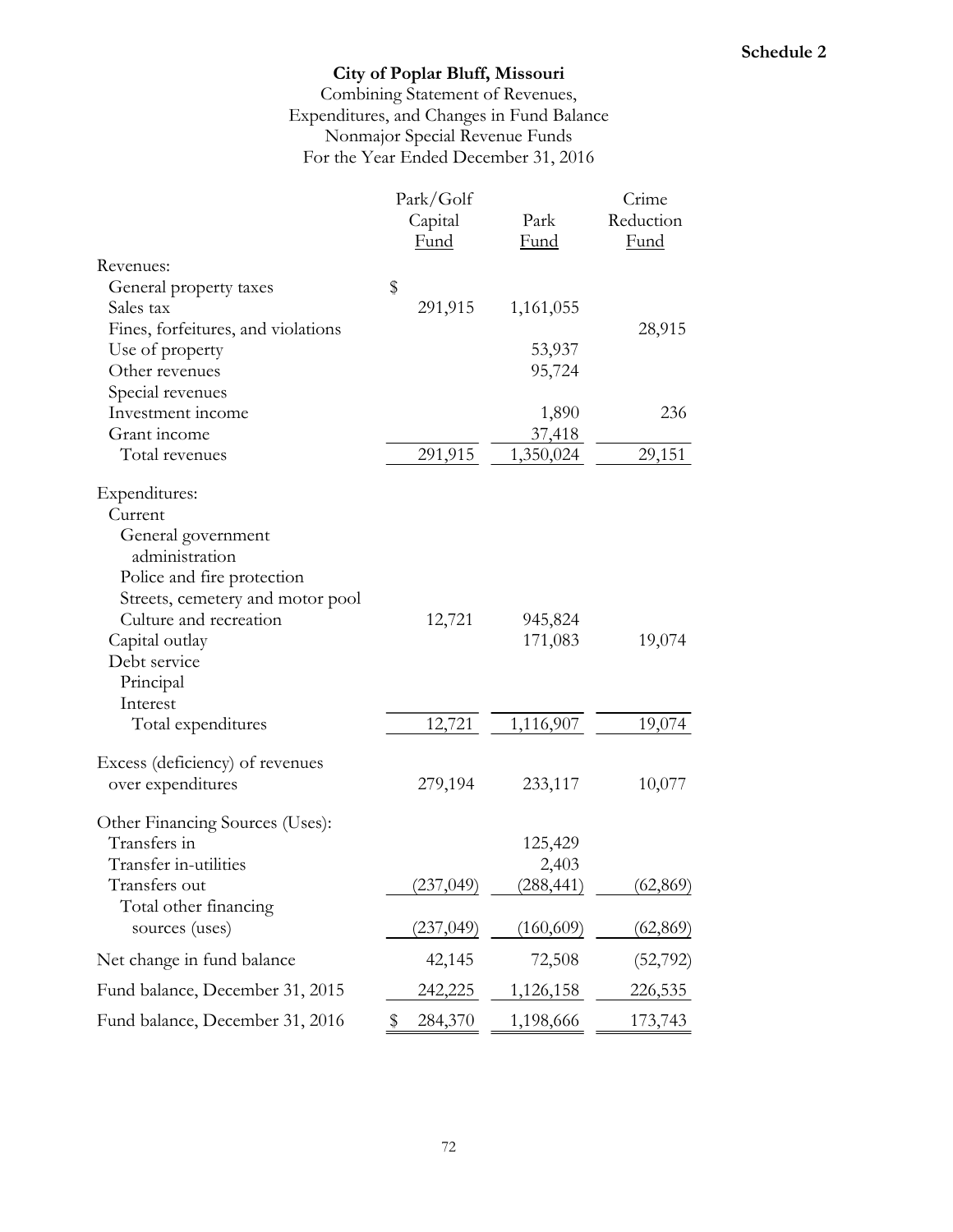Combining Statement of Revenues, Expenditures, and Changes in Fund Balance Nonmajor Special Revenue Funds For the Year Ended December 31, 2016

|                                    | Tourism<br>Tax<br><u>Fund</u> | Police &<br><u>Fund</u> | Capital<br>Fire Pension Improvement<br><b>Fund</b> |  |
|------------------------------------|-------------------------------|-------------------------|----------------------------------------------------|--|
| Revenues:                          |                               |                         |                                                    |  |
| General property taxes             | \$                            | 273,355                 |                                                    |  |
| Sales tax                          |                               |                         | 2,043,406                                          |  |
| Fines, forfeitures, and violations |                               |                         |                                                    |  |
| Use of property                    |                               |                         |                                                    |  |
| Other revenues                     |                               |                         | 11,301                                             |  |
| Special revenues                   | 339,423                       |                         |                                                    |  |
| Investment income<br>Grant income  | 253                           |                         |                                                    |  |
| Total revenues                     | 339,676                       | 273,355                 | 2,054,707                                          |  |
|                                    |                               |                         |                                                    |  |
| Expenditures:                      |                               |                         |                                                    |  |
| Current                            |                               |                         |                                                    |  |
| General government                 |                               |                         |                                                    |  |
| administration                     | 2,700                         |                         | 38,805                                             |  |
| Police and fire protection         |                               | 338,034                 | 46,413                                             |  |
| Streets, cemetery and motor pool   |                               |                         | 131,696                                            |  |
| Culture and recreation             |                               |                         | 4,649                                              |  |
| Capital outlay                     |                               |                         |                                                    |  |
| Debt service                       |                               |                         |                                                    |  |
| Principal                          |                               |                         |                                                    |  |
| Interest                           |                               |                         |                                                    |  |
| Total expenditures                 | 2,700                         | 338,034                 | 221,563                                            |  |
| Excess (deficiency) of revenues    |                               |                         |                                                    |  |
| over expenditures                  | 336,976                       | (64, 679)               | 1,833,144                                          |  |
|                                    |                               |                         |                                                    |  |
| Other Financing Sources (Uses):    |                               |                         |                                                    |  |
| Transfers in                       |                               | 64,679                  | 2,877,314                                          |  |
| Transfer in-utilities              |                               |                         |                                                    |  |
| Transfers out                      | (259, 094)                    |                         | (2,232,700)                                        |  |
| Total other financing              |                               |                         |                                                    |  |
| sources (uses)                     | (259,094)                     | 64,679                  | 644,614                                            |  |
| Net change in fund balance         | 77,882                        |                         | 2,477,758                                          |  |
| Fund balance, December 31, 2015    | <u>216,129</u>                |                         | 2,054,843                                          |  |
| Fund balance, December 31, 2016    | \$<br>294,011                 |                         | 4,532,601                                          |  |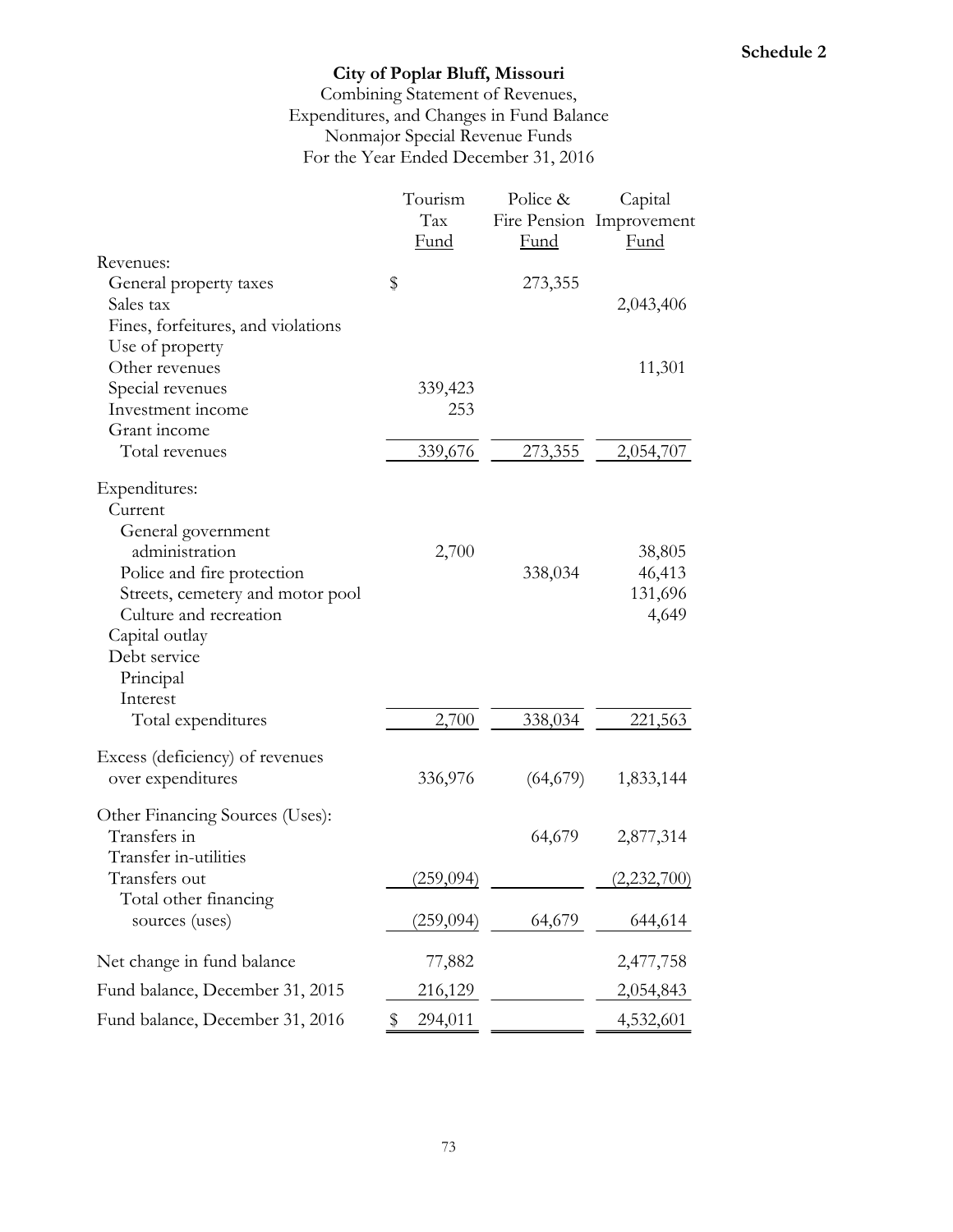# Combining Statement of Revenues, Expenditures, and Changes in Fund Balance Nonmajor Special Revenue Funds For the Year Ended December 31, 2016

|                                    |               |             | Special    |              |
|------------------------------------|---------------|-------------|------------|--------------|
|                                    | Storm Water   | Task Force  | Allocation |              |
|                                    | <b>Fund</b>   | <b>Fund</b> | Fund       | <b>Total</b> |
| Revenues:                          |               |             |            |              |
| General property taxes             | \$            |             | 110,945    | 384,300      |
| Sales tax                          |               |             | 1,196,527  | 4,692,903    |
| Fines, forfeitures, and violations | 6,900         |             |            | 35,815       |
| Use of property                    |               |             |            | 53,937       |
| Other revenues                     |               |             |            | 107,025      |
| Special revenues                   |               |             |            | 339,423      |
| Investment income                  | 88            |             | 200        | 2,667        |
| Grant income                       |               | 295,952     |            | 333,370      |
| Total revenues                     | 6,988         | 295,952     | 1,307,672  | 5,949,440    |
| Expenditures:                      |               |             |            |              |
| Current                            |               |             |            |              |
| General government                 |               |             |            |              |
| administration                     |               |             | 3,758      | 45,263       |
| Police and fire protection         |               | 295,952     |            | 680,399      |
| Streets, cemetery and motor pool   |               |             |            | 131,696      |
| Culture and recreation             |               |             |            | 963,194      |
| Capital outlay                     |               |             |            | 190,157      |
| Debt service                       |               |             |            |              |
| Principal                          |               |             | 680,000    | 680,000      |
| Interest                           |               |             | 1,001,244  | 1,001,244    |
| Total expenditures                 |               | 295,952     | 1,685,002  | 3,691,953    |
| Excess (deficiency) of revenues    |               |             |            |              |
| over expenditures                  | 6,988         |             | (377, 330) | 2,257,487    |
| Other Financing Sources (Uses):    |               |             |            |              |
| Transfers in                       |               |             |            | 3,067,422    |
| Transfer in-utilities              |               |             |            | 2,403        |
| Transfers out                      |               |             |            | (3,080,153)  |
| Total other financing              |               |             |            |              |
| sources (uses)                     |               |             |            | (10, 328)    |
| Net change in fund balance         | 6,988         |             | (377, 330) | 2,247,159    |
| Fund balance, December 31, 2015    | 108,351       |             | 2,353,073  | 6,327,314    |
| Fund balance, December 31, 2016    | 115,339<br>\$ |             | 1,975,743  | 8,574,473    |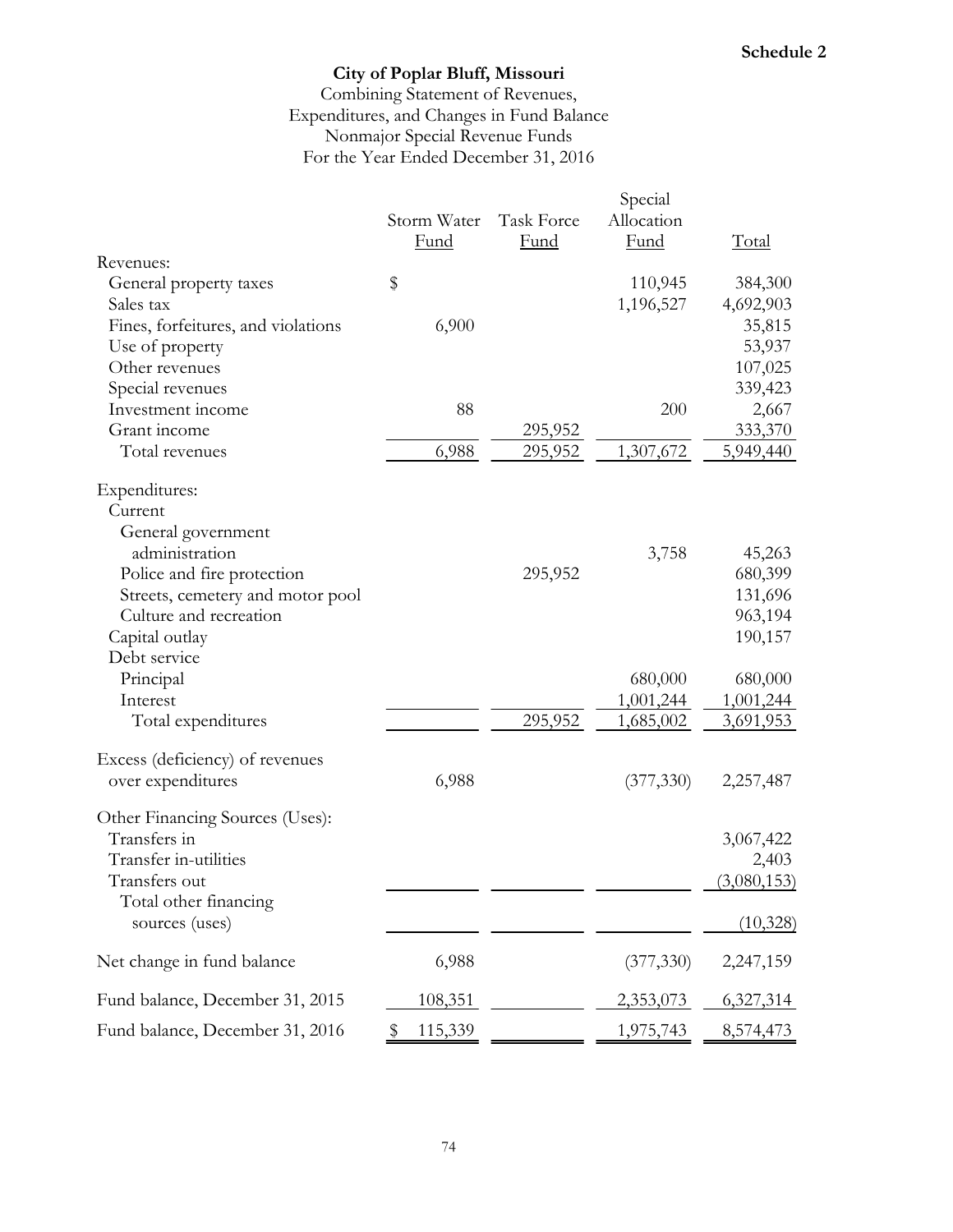# Combining Statement of Net Position Nonmajor Proprietary Funds December 31, 2016

|                                                     | Golf Course       | Airport           |                    |  |
|-----------------------------------------------------|-------------------|-------------------|--------------------|--|
|                                                     | Fund              | <b>Fund</b>       | Total              |  |
| Assets:                                             |                   |                   |                    |  |
| Current Assets:                                     |                   |                   |                    |  |
| Cash and cash equivalents                           | \$<br>42,981      |                   | 42,981             |  |
| Accounts receivable, net                            |                   | 11,854            | 11,854             |  |
| Grant receivable                                    |                   | 121,716           | 121,716            |  |
| Inventories                                         |                   | 47,287            | 47,287             |  |
| Prepaid expenses<br>Total current assets            | 8,959<br>51,940   | 28,420<br>209,277 | 37,379<br>261,217  |  |
|                                                     |                   |                   |                    |  |
| Noncurrent Assets:                                  |                   |                   |                    |  |
| Capital assets:                                     |                   |                   |                    |  |
| Capital assets, net                                 | 1,498,522         | 2,848,459         | 4,346,981          |  |
| Land                                                | 800,000           | 1,152,243         | 1,952,243          |  |
| Total noncurrent assets                             | 2,298,522         | 4,000,702         | 6,299,224          |  |
| Total assets                                        | 2,350,462         | 4,209,979         | 6,560,441          |  |
| Deferred Outflows of Resources:                     |                   |                   |                    |  |
| Pension deferrals                                   | 114,608           | 51,341            | 165,949            |  |
| Total deferred outflows of resources                | 114,608           | 51,341            | 165,949            |  |
| Liabilities:                                        |                   |                   |                    |  |
| Current Liabilities:                                |                   |                   |                    |  |
| Accounts payable                                    | 6,135             | 152,483           | 158,618            |  |
| Accounts payable - general fund                     | 12,612            | 380,186           | 392,798            |  |
| Accrued payroll and benefits                        | 10,144            | 10,706            | 20,850             |  |
| Accrued interest                                    | 2,178             |                   | 2,178              |  |
| Current maturities of long term debt                | 82,500            |                   | 82,500             |  |
| Total current liabilities                           | 113,569           | 543,375           | 656,944            |  |
| Noncurrent Liabilities:                             |                   |                   |                    |  |
| Long-term debt                                      | 36,931            | 4,469             | 41,400             |  |
| Net pension liability                               | 153,078<br>61,257 | 68,574            | 221,652            |  |
| Net OPEB obligation<br>Total noncurrent liabilities | 251,266           | 43,416<br>116,459 | 104,673<br>367,725 |  |
| Total liabilities                                   | 364,835           | 659,834           | 1,024,669          |  |
|                                                     |                   |                   |                    |  |
| Deferred Inflows of Resources:                      |                   |                   |                    |  |
| Pension deferrals                                   | 28,637            | <u>12,829</u>     | 41,466             |  |
| Total deferred inflows of resources                 | 28,637            | 12,829            | 41,466             |  |
| Net Position:                                       |                   |                   |                    |  |
| Net investment in capital assets                    | 2,199,897         | 4,000,702         | 6,200,599          |  |
| Unrestricted                                        | (128, 299)        | (412, 045)        | (540, 344)         |  |
| Total net position                                  | \$2,071,598       | 3,588,657         | 5,660,255          |  |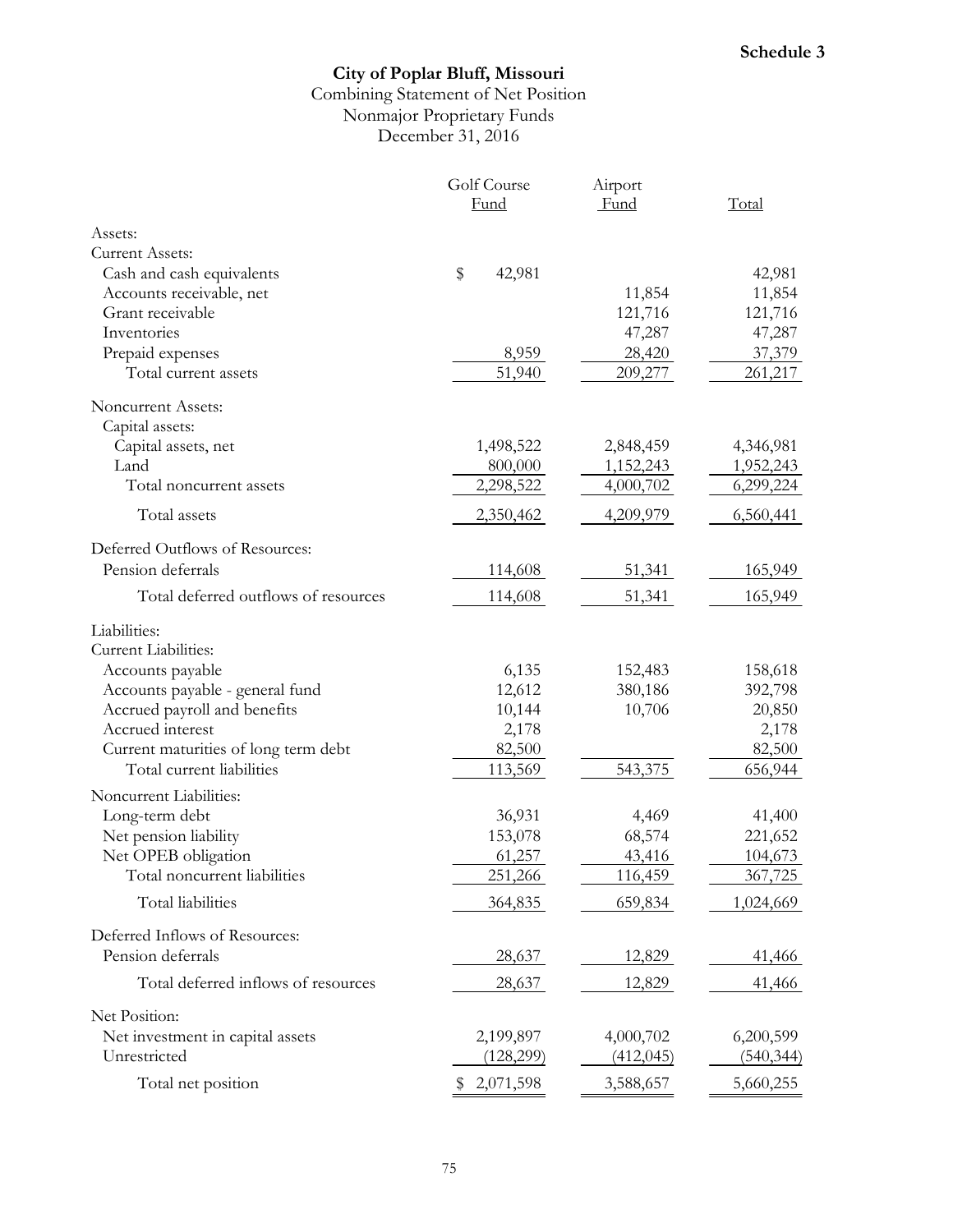Combining Statement of Revenues, Expenses, and Changes in Fund Net Position Nonmajor Proprietary Funds For the Year Ended December 31, 2016

|                                                  |    | Golf Course<br>Fund | Airport<br><b>Fund</b> | Total     |  |
|--------------------------------------------------|----|---------------------|------------------------|-----------|--|
| <b>Operating Revenues:</b>                       |    |                     |                        |           |  |
| Charges for services                             | \$ | 223,226             | 402,161                | 625,387   |  |
| Property rental                                  |    |                     | 30,930                 | 30,930    |  |
| Grant income                                     |    |                     | 515,467                | 515,467   |  |
| Total operating revenues                         |    | 223,226             | 948,558                | 1,171,784 |  |
| Operating Expenses:                              |    |                     |                        |           |  |
| Personnel services                               |    | 291,024             | 135,244                | 426,268   |  |
| Operating supplies                               |    | 66,564              | 2,760                  | 69,324    |  |
| Repairs and maintenance                          |    | 55,407              | 18,804                 | 74,211    |  |
| Natural gas                                      |    | 2,689               | 4,178                  | 6,867     |  |
| Utilities                                        |    | 13,269              | 15,167                 | 28,436    |  |
| Merchandise for resale                           |    |                     | 261,302                | 261,302   |  |
| Telephone                                        |    | 1,164               | 1,517                  | 2,681     |  |
| Books/publications and memberships               |    | 465                 | 160                    | 625       |  |
| Travel and training                              |    |                     | 65                     | 65        |  |
| Professional fees                                |    | 6,835               | 7,048                  | 13,883    |  |
| Advertising                                      |    | 295                 | 338                    | 633       |  |
| Equipment rent                                   |    |                     | 10,800                 | 10,800    |  |
| Insurance                                        |    | 13,869              | 58,216                 | 72,085    |  |
| Small tools and equipment                        |    | 2,524               | 2,371                  | 4,895     |  |
| Miscellaneous                                    |    |                     | 15,006                 | 15,006    |  |
| Depreciation                                     |    | 50,763              | 131,664                | 182,427   |  |
| Total operating expenses                         |    | 504,868             | 664,640                | 1,169,508 |  |
| Income (loss) from operations                    |    | (281, 642)          | 283,918                | 2,276     |  |
| Nonoperating Revenues (Expenses):                |    |                     |                        |           |  |
| Investment income                                |    | 108                 |                        | 108       |  |
| Interest expense                                 |    | (8,109)             |                        | (8,109)   |  |
| Total nonoperating revenues (expenses)           |    | (8,001)             |                        | (8,001)   |  |
| Income (loss) before contributions and transfers |    | (289, 643)          | 283,918                | (5, 725)  |  |
| Contributions and Transfers:                     |    |                     |                        |           |  |
| Transfers in                                     |    | 400,061             | 195,895                | 595,956   |  |
| Transfers in - utilities                         |    |                     | 4,261                  | 4,261     |  |
| Transfers out                                    |    | (87, 647)           |                        | (87, 647) |  |
| Changes in net position                          |    | 22,771              | 484,074                | 506,845   |  |
| Net position, December 31, 2015                  |    | 2,048,827           | 3,104,583              | 5,153,410 |  |
| Net position, December 31, 2016                  | \$ | 2,071,598           | 3,588,657              | 5,660,255 |  |
|                                                  |    |                     |                        |           |  |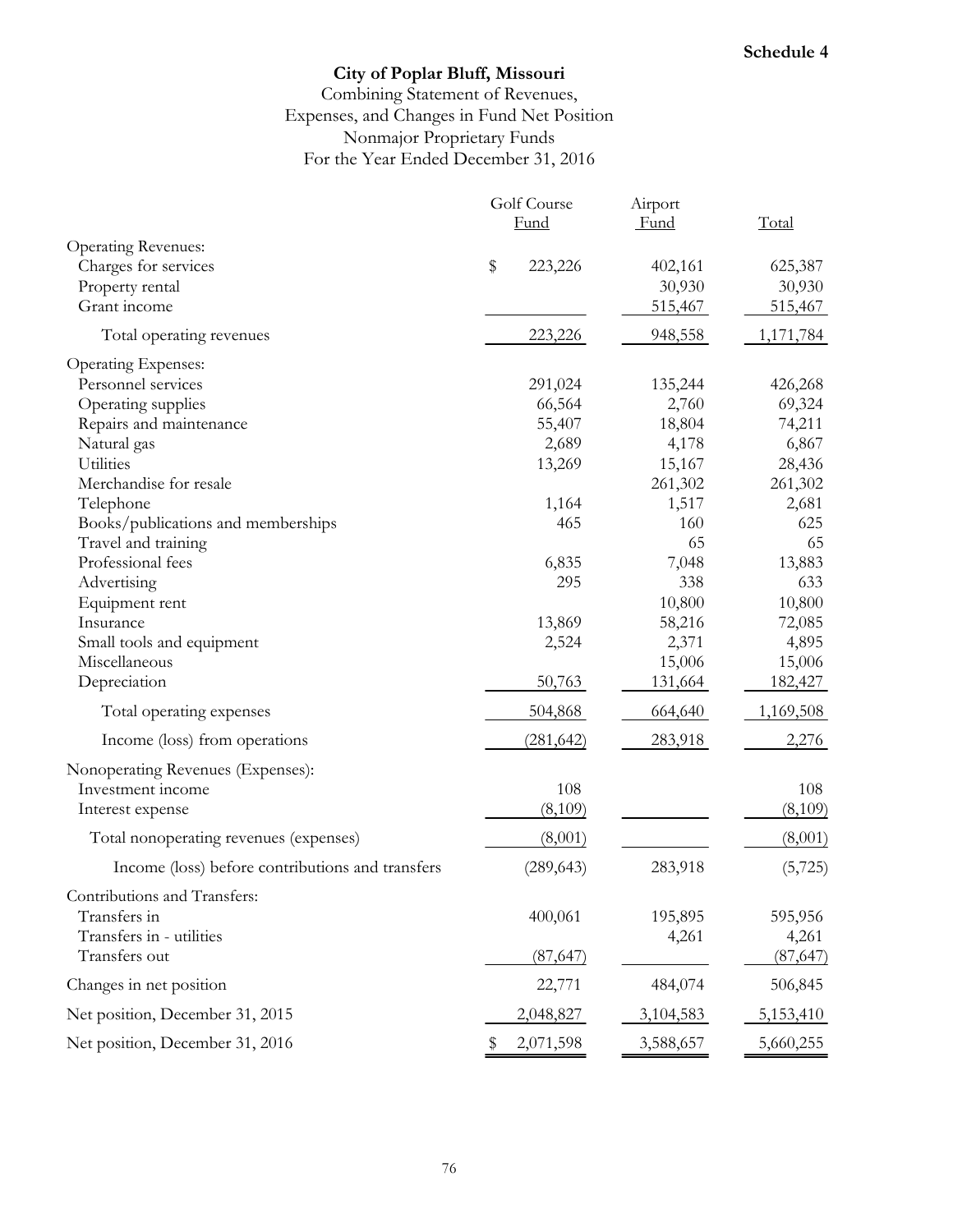# Combining Statement of Net Position - Municipal Utilities

December 31, 2016

|                                                                                                                                                                                                                      | Electric<br>Department                               | Water/Sewer<br>Department                                    | Cable<br>Department      | Total                                                           |
|----------------------------------------------------------------------------------------------------------------------------------------------------------------------------------------------------------------------|------------------------------------------------------|--------------------------------------------------------------|--------------------------|-----------------------------------------------------------------|
| Assets:<br>Current assets:<br>Cash and cash equivalents                                                                                                                                                              | \$<br>8,829,553                                      | 3,395,754                                                    |                          | 12,225,307                                                      |
| Investments<br>Accounts receivable, net of allowance for                                                                                                                                                             | 1,006,817                                            |                                                              |                          | 1,006,817                                                       |
| doubtful accounts<br>Accrued interest receivable                                                                                                                                                                     | 1,628,581<br>361                                     | 195,810                                                      |                          | 1,824,391<br>361                                                |
| Inventories                                                                                                                                                                                                          | 958,285                                              | 258,324                                                      |                          | 1,216,609                                                       |
| Prepaid expenses                                                                                                                                                                                                     | 948,879                                              | 129,904                                                      |                          | 1,078,783                                                       |
| Total current assets                                                                                                                                                                                                 | 13,372,476                                           | 3,979,792                                                    |                          | 17,352,268                                                      |
| Restricted assets:<br>Cash and cash equivalents                                                                                                                                                                      | 240,036                                              | 887,819                                                      | 1,436,889                | 2,564,744                                                       |
| Total restricted assets                                                                                                                                                                                              | 240,036                                              | 887,819                                                      | 1,436,889                | 2,564,744                                                       |
| Noncurrent assets:<br>Patronage capital<br>Capital assets, net of accumulated depreciation<br>Land                                                                                                                   | 23,410<br>31,030,047<br>827,215                      | 29,882,654<br>368,456                                        |                          | 23,410<br>60,912,701<br>1,195,671                               |
| Total noncurrent assets                                                                                                                                                                                              | 31,880,672                                           | 30,251,110                                                   |                          | 62,131,782                                                      |
| Total assets                                                                                                                                                                                                         | 45,493,184                                           | 35, 118, 721                                                 | 1,436,889                | 82,048,794                                                      |
| Deferred Outflows of Resources:<br>Pension deferrals                                                                                                                                                                 | 2,013,894                                            | 1,286,842                                                    |                          | 3,300,736                                                       |
| Liabilities:                                                                                                                                                                                                         |                                                      |                                                              |                          |                                                                 |
| Current liabilities:<br>Accounts payable<br>Accrued payroll and benefits<br>Sales tax payable<br>Accrued interest payable<br>Current maturities of advances from other funds<br>Current maturities of long-term debt | 2,525,211<br>382,908<br>435,863<br>19,505<br>425,000 | 513,126<br>206,733<br>15,286<br>51,215<br>500,000<br>348,000 | 21,668                   | 3,060,005<br>589,641<br>451,149<br>70,720<br>500,000<br>773,000 |
| Total current liabilities                                                                                                                                                                                            | 3,788,487                                            | 1,634,360                                                    | 21,668                   | 5,444,515                                                       |
| Noncurrent liabilities:<br>Customer meter deposits<br>Advance from other funds<br>Long-term debt<br>Net OPEB obligation<br>Net pension liability                                                                     | 342,665<br>9,238,908<br>774,489<br>2,689,901         | 69,027<br>1,001,636<br>5,648,635<br>521,863<br>1,718,796     | 1,237,788                | 411,692<br>1,001,636<br>16,125,331<br>1,296,352<br>4,408,697    |
| Total noncurrent liabilities                                                                                                                                                                                         | 13,045,963                                           | 8,959,957                                                    | 1,237,788                | 23,243,708                                                      |
| Total liabilities                                                                                                                                                                                                    | 16,834,450                                           | 10,594,317                                                   | 1,259,456                | 28,688,223                                                      |
| Deferred Inflows of Resources:<br>Pension deferrals                                                                                                                                                                  | 503,218                                              | 321,547                                                      |                          | 824,765                                                         |
| Net Position:<br>Net investment in capital assets<br>Restricted for:                                                                                                                                                 | 22,617,262                                           | 24,485,431                                                   |                          | 47,102,693                                                      |
| Debt service<br>Other<br>Unrestricted                                                                                                                                                                                | 240,036<br>7,312,112                                 | 887,819<br>116,449                                           | 1,436,889<br>(1,259,456) | 887,819<br>1,676,925<br>6,169,105                               |
| Total net position                                                                                                                                                                                                   | \$<br>30,169,410                                     | 25,489,699                                                   | 177,433                  | 55,836,542                                                      |
|                                                                                                                                                                                                                      |                                                      |                                                              |                          |                                                                 |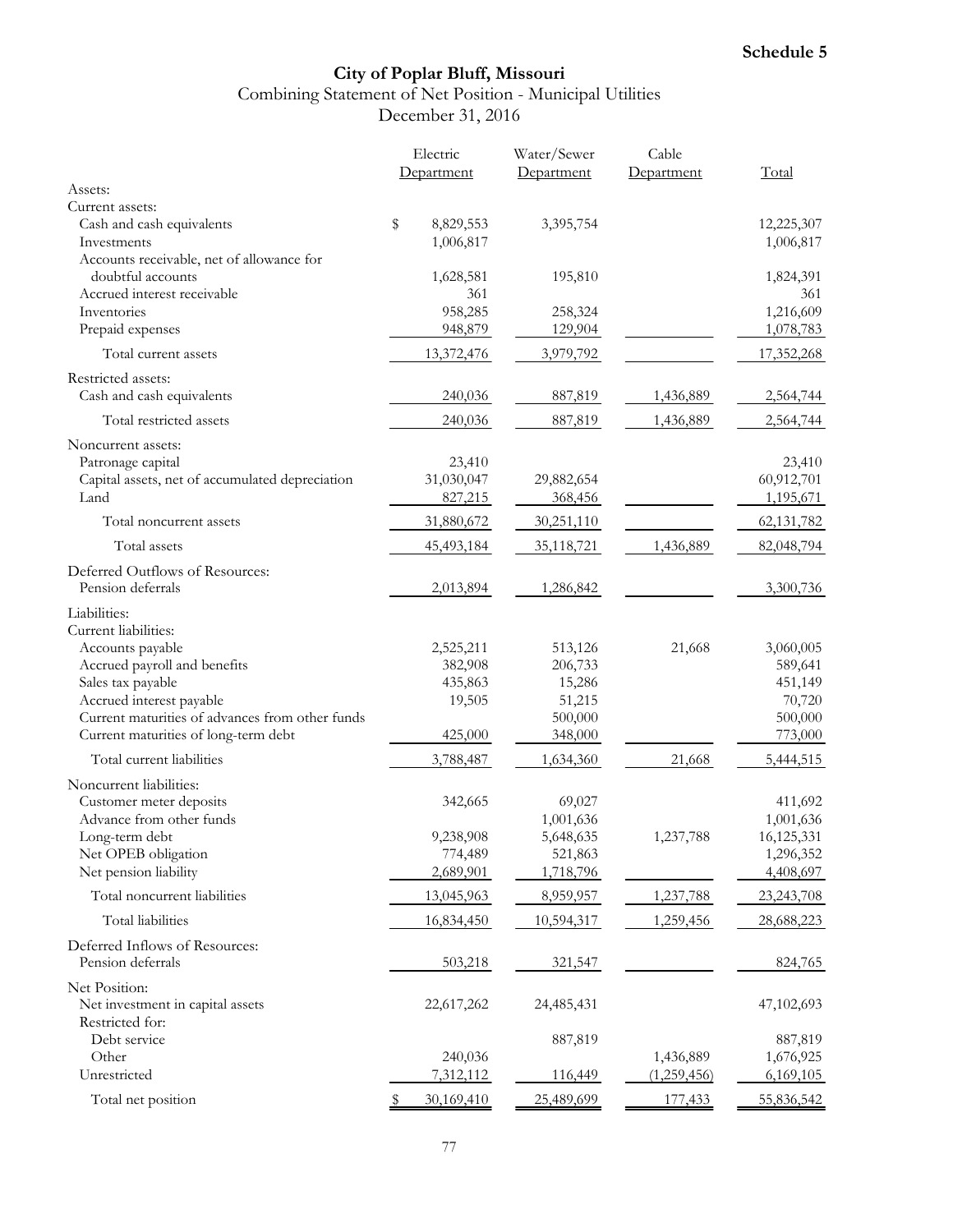# Combining Statement of Revenues, Expenses, and Changes in Net Position

Municipal Utilities

Year Ended December 31, 2016

|                                                | Electric<br>Department | Water/Sewer<br>Department | Cable<br>Department | <b>Total</b> |
|------------------------------------------------|------------------------|---------------------------|---------------------|--------------|
| Operating revenues:                            |                        |                           |                     |              |
| Utility services sales                         | \$33,147,130           | 5,029,238                 |                     | 38,176,368   |
| Other miscellaneous                            | 5,695,829              | 110,034                   |                     | 5,805,863    |
| Gain/(loss) on disposal of assets              |                        | (262, 836)                |                     | (262, 836)   |
| Total operating revenues                       | 38,842,959             | 4,876,436                 |                     | 43,719,395   |
| Operating expenses:                            |                        |                           |                     |              |
| Personnel services                             | 1,110,470              | 1,054,766                 |                     | 2,165,236    |
| Office supplies                                | 79,645                 | 1,981                     |                     | 81,626       |
| Shared office expense                          | (193, 870)             | 193,870                   |                     |              |
| Repairs and maintenance                        | 90,236                 |                           |                     | 90,236       |
| Electric transmission                          | 27,251,300             |                           |                     | 27,251,300   |
| Electric distribution                          | 3,897,993              |                           |                     | 3,897,993    |
| Water supply, purification and pumping         |                        | 930,254                   |                     | 930,254      |
| Water distribution                             |                        | 767,988                   |                     | 767,988      |
| Sewer accumulation                             |                        | 1,028,820                 |                     | 1,028,820    |
| Telephone                                      | 40,922                 | 3,052                     |                     | 43,974       |
| Books/publications and memberships             | 28,071                 |                           |                     | 28,071       |
| Professional fees                              | 57,374                 | 92,907                    | 300                 | 150,581      |
| Advertising                                    | 7,312                  | 2,457                     |                     | 9,769        |
| Insurance                                      | 299,851                | 160,964                   |                     | 460,815      |
| Uncollectible accounts                         | 137,116                | 14,372                    |                     | 151,488      |
| Free municipal services                        | 614,110                | 32,095                    |                     | 646,205      |
| Miscellaneous                                  | 76,159                 | 36,099                    |                     | 112,258      |
| Depreciation                                   | 1,993,025              | 1,149,714                 |                     | 3,142,739    |
| Total operating expenses                       | 35,489,714             | 5,469,339                 | 300                 | 40,959,353   |
| Income (loss) from operations                  | 3,353,245              | (592, 903)                | (300)               | 2,760,042    |
| Nonoperating revenues (expenses):              |                        |                           |                     |              |
| Interest income                                | 55,424                 | 26,606                    | 8,980               | 91,010       |
| Interest expense                               | (464,970)              | (91, 180)                 |                     | (556, 150)   |
| Amortization                                   |                        |                           |                     |              |
| Total nonoperating revenues (expenses)         | (409, 546)             | (64, 574)                 | 8,980               | (465, 140)   |
| Gain (loss) before contributions and transfers | 2,943,699              | (657, 477)                | 8,680               | 2,294,902    |
| Contributions and Transfers                    |                        |                           |                     |              |
| Transfers in                                   | 1,250,000              |                           | 1,750,000           | 3,000,000    |
| Transfers out                                  |                        |                           |                     |              |
| Contributions in aid of construction           | 55,923                 | 59,359                    |                     | 115,282      |
| Change in net position                         | 4,249,622              | (598, 118)                | 1,758,680           | 5,410,184    |
| Net position, December 31, 2015                | 25,919,788             | 26,087,817                | (1, 581, 247)       | 50,426,358   |
| Net position, December 31, 2016                | \$30,169,410           | 25,489,699                | 177,433             | 55,836,542   |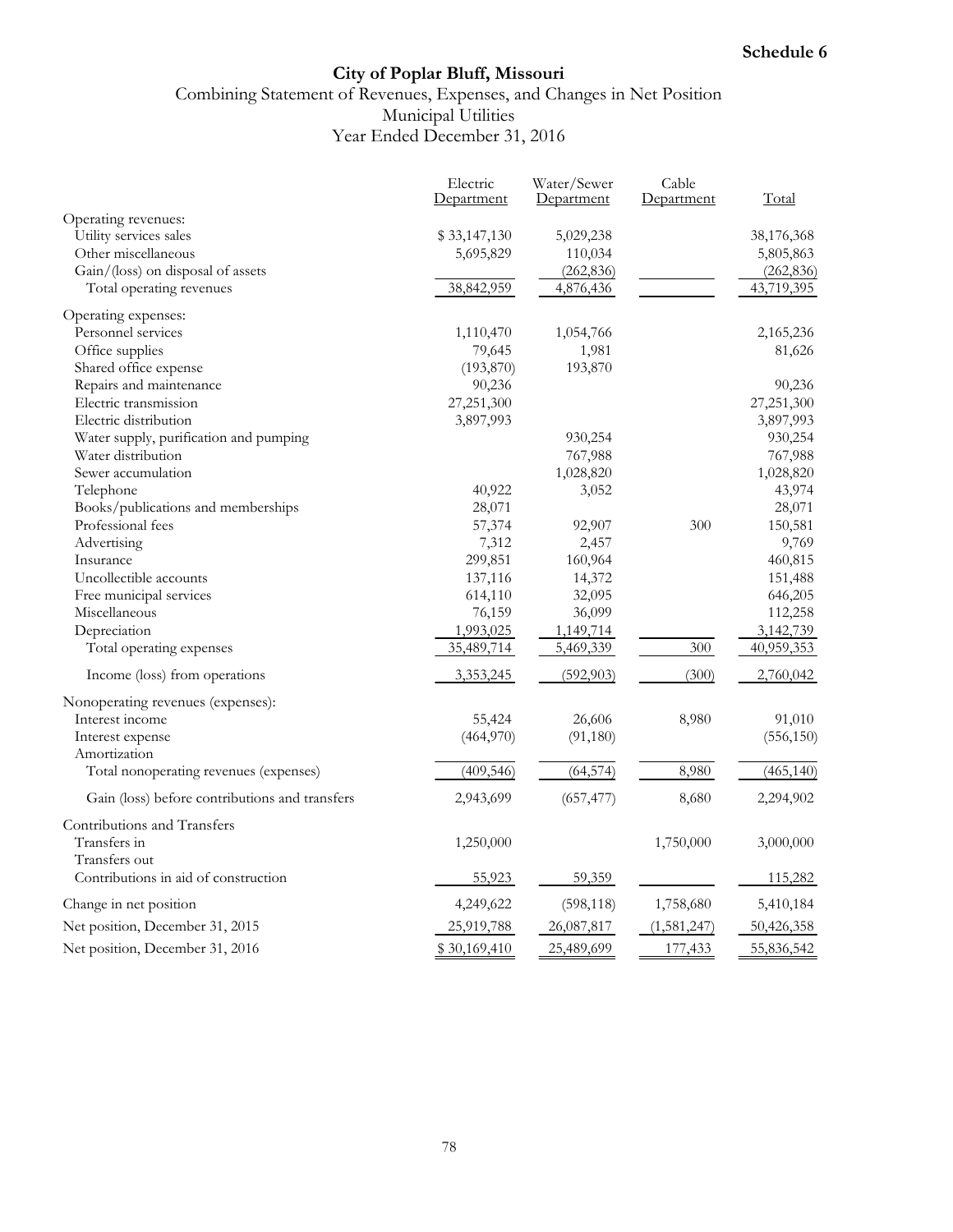## **City of Poplar Bluff, Missouri** Operating Data Required by Bond (Unaudited) For the Year Ended December 31, 2016

## ECONOMIC INFORMATION CONCERNING THE CITY-

#### Building Construction

The following table indicates the number of building permits and total estimated valuation of these permits issued within the City over a six-year period. These numbers reflect permits issued either for new construction or for major renovation.

|                       | 2011        | 2012                      | 2013        | 2014         | 2015         | 2016         |
|-----------------------|-------------|---------------------------|-------------|--------------|--------------|--------------|
| Residential           |             |                           |             |              |              |              |
| No. of permits        | 143         | 153                       | 139         | 134          | 118          | 118          |
| <b>Estimated cost</b> | \$2,117,987 | \$1,702,683               | \$1,399,312 | \$1,149,526  | \$1,160,473  | \$883,294    |
| Commercial            |             |                           |             |              |              |              |
| No. of permits        | 58          | 62                        | 75          | 76           | 69           | 69           |
| <b>Estimated cost</b> |             | \$9,912,695 \$117,989,406 | \$5,929,427 | \$16,690,769 | \$36,292,972 | \$21,983,833 |

## FINANCIAL INFORMATION CONCERNING THE CITY-

#### Retail Sales Taxes

A one percent sales tax approved by the voters of the City on December 15, 1970, is levied on receipts from the sale at retail of all tangible property or taxable services, if such property and services are subject to the sales tax imposed by the State of Missouri. Upon termination of the Federal Revenue Sharing funds in 1986, a new source of revenue for capital improvement projects and needs became increasingly urgent leading ultimately to the election and citizen approval of the one-half cent Capital Improvement Sales Tax on April 4, 1989, to be collected for a period of ten years. Voter approval on August 8, 1995, eliminated the sunset provision of the one-half cent Capital Improvement Sales Tax, thus providing continuing support for capital improvement needs of the City. The voters of the City approved a onehalf cent sales tax for Economic Development in April 2005. A one-quarter cent Park Department Sales Tax was approved by voters of the City in November 1999.

The following table shows the retail sales tax collections for the city for the last five fiscal years:

| Year | General     | <u>Library</u> | Capital<br><u>Improvement</u> | Economic<br>Development | <u>Park Dept.</u> | Totals       |
|------|-------------|----------------|-------------------------------|-------------------------|-------------------|--------------|
| 2012 | \$4,434,576 | 81,382         | 2,186,265                     | 2,186,163               | 1,093,206         | 9,981,592    |
| 2013 | 4,457,900   |                | 2,148,171                     | 2,147,882               | 1,073,911         | 9,827,864    |
| 2014 | 4,840,679   |                | 2,329,372                     | 2,328,054               | 1,164,669         | 10,662,774   |
| 2015 | 5,001,473   |                | 2,420,901                     | 2,420,774               | 1,210,419         | 11,053,567   |
| 2016 | 5,035,716   |                | 2,445,448                     | 2,445,371               | 1,222,700         | 11, 149, 235 |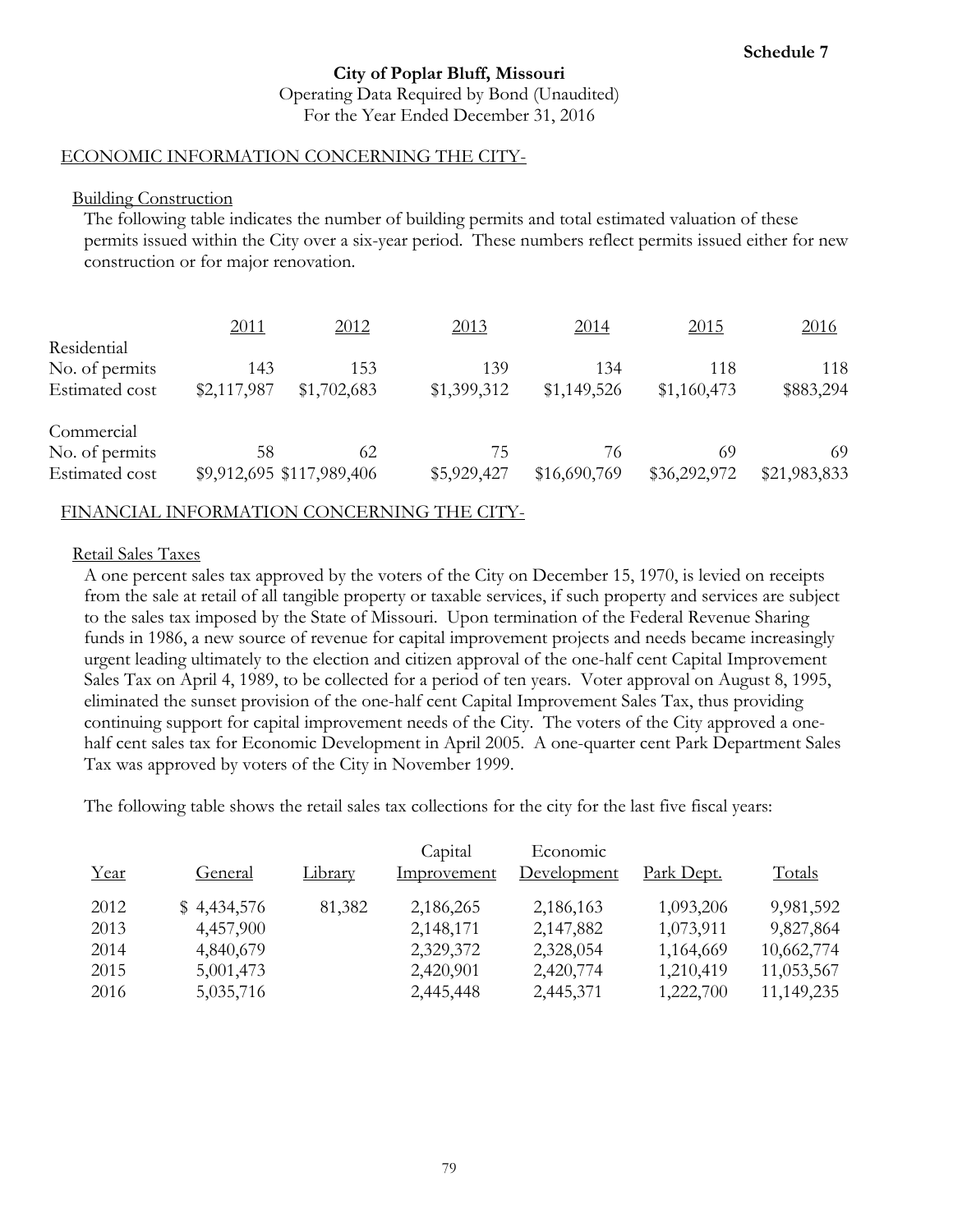Operating Data Required by Bond (Unaudited) For the Year Ended December 31, 2016

# Major Sales Tax Payers

The ten largest sales tax payers for the year ended December 31, 2016, are as follows:

| Company                 | <b>Business</b>  | Percentage<br>of Sales Tax |
|-------------------------|------------------|----------------------------|
| 1. Walmart              | Retail & Grocery | 21.71%                     |
| 2. Menard Inc.          | Retail           | 6.36                       |
| 3. Kroger               | Grocery          | 5.55                       |
| 4. The Home Depot       | Retail           | 4.00                       |
| 5. Walmart Neighborhood | Grocery          | 3.72                       |
| Market<br>6. Aldi       | Grocery          | 2.55                       |
| 7. Harps Food Stores    | Grocery          | 2.11                       |
| 8. Gamblin Lumber Co.   | Lumber           | 2.02                       |
| 9. K-Mart               | Retail           | 1.89                       |
| 10. Hefner Furniture    | Retail           | 1.54                       |
|                         |                  |                            |

# Property valuations- Current Assessed Valuation

The following table shows the total assessed valuation, by category, of all taxable tangible property situated in the City according to the assessment of January 1, 2016 (the last completed assessment):

|                   | Assessed<br>Valuation | Assessment<br>Rate | <b>Estimated Actual</b><br>Valuation |  |  |
|-------------------|-----------------------|--------------------|--------------------------------------|--|--|
| Real Estate:      |                       |                    |                                      |  |  |
| Residential       | \$<br>79,618,680      | 19%                | \$<br>419,045,684                    |  |  |
| Commercial        | 107,010,200           | 32                 | 334,406,875                          |  |  |
| Agriculture       | 126,010               | 12                 | 1,050,083                            |  |  |
| Sub-total         | 186,754,890           |                    | 754,502,642                          |  |  |
| Personal Property | 58,414,490            | $33\frac{1}{3\%}$  | 175,243,470                          |  |  |
| Total             | 245,169,380           |                    | 929,746,112                          |  |  |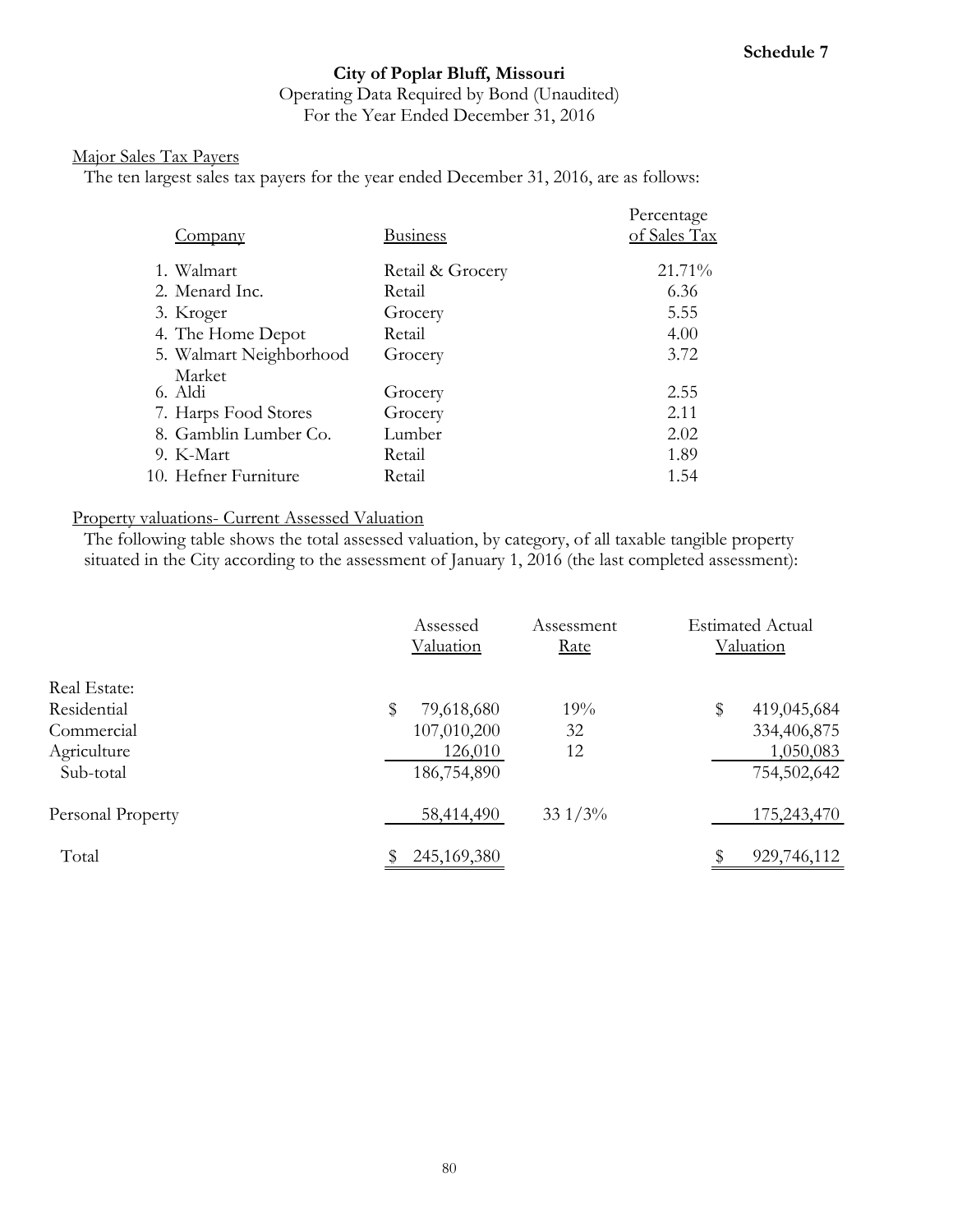Operating Data Required by Bond (Unaudited) For the Year Ended December 31, 2016

# Tax Rates

Tax Collection Record:

The following table sets forth tax collection information for the City for the last five fiscal years.

|       |        |             | Current and Delinquent |               |  |  |
|-------|--------|-------------|------------------------|---------------|--|--|
|       |        |             | Taxes Collected        |               |  |  |
| Year  | Total  | Taxes       |                        |               |  |  |
| Ended | Levy   | Levied      | Amounts                | $\frac{0}{0}$ |  |  |
| 2016  | \$0.61 | \$1,504,978 | \$1,550,691            | 103%          |  |  |
| 2015  | 0.61   | 1,429,445   | 1,756,964              | 123%          |  |  |
| 2014  | 0.63   | 1,420,595   | 1,412,929              | $99\%$        |  |  |
| 2013  | 0.63   | 1,403,415   | 1,416,685              | 101%          |  |  |
| 2012  | 0.61   | 1,406,597   | 1,638,846              | 117%          |  |  |

## Major Property Taxpayers

The following table sets forth the ten largest real property taxpayers in the City based upon local assessed valuation as of January 1, 2016.

|    | Name of Taxpayer                | <b>Local Assessed</b><br>Valuation | Description of Business | % of Total<br>Local<br>Assessed<br>Valuation |
|----|---------------------------------|------------------------------------|-------------------------|----------------------------------------------|
|    | 1. MPT of Poplar Bluff          | \$<br>4,166,840                    | Health Care             | $2.23\%$                                     |
|    | 3. Southern Bank                | 3,983,480                          | Banking                 | 2.13%                                        |
|    | 2. P.B. Regional Medical Center | 3,807,900                          | Health Care             | $2.04\%$                                     |
|    | 3. Nortek Global Hvac LLC       | 3,214,710                          | Contractor              | $1.72\%$                                     |
|    | 4. Menard Inc.                  | 3,147,990                          | Retail                  | 1.69%                                        |
| 5. | Walmart                         | 2,527,040                          | Retail                  | 1.35%                                        |
| 6. | The Home Depot                  | 2,015,730                          | Retail                  | 1.08%                                        |
|    | 7. P.B. Hotel Management        | 1,573,840                          | Hotel                   | $0.84\%$                                     |
| 8. | First Community Bank            | 1,487,700                          | Banking                 | $0.80\%$                                     |
| 9. | Mansion Mall Marketplace        | 1,479,260                          | Retail                  | $0.79\%$                                     |
|    | Total                           | 27,404,490                         |                         | 14.68%                                       |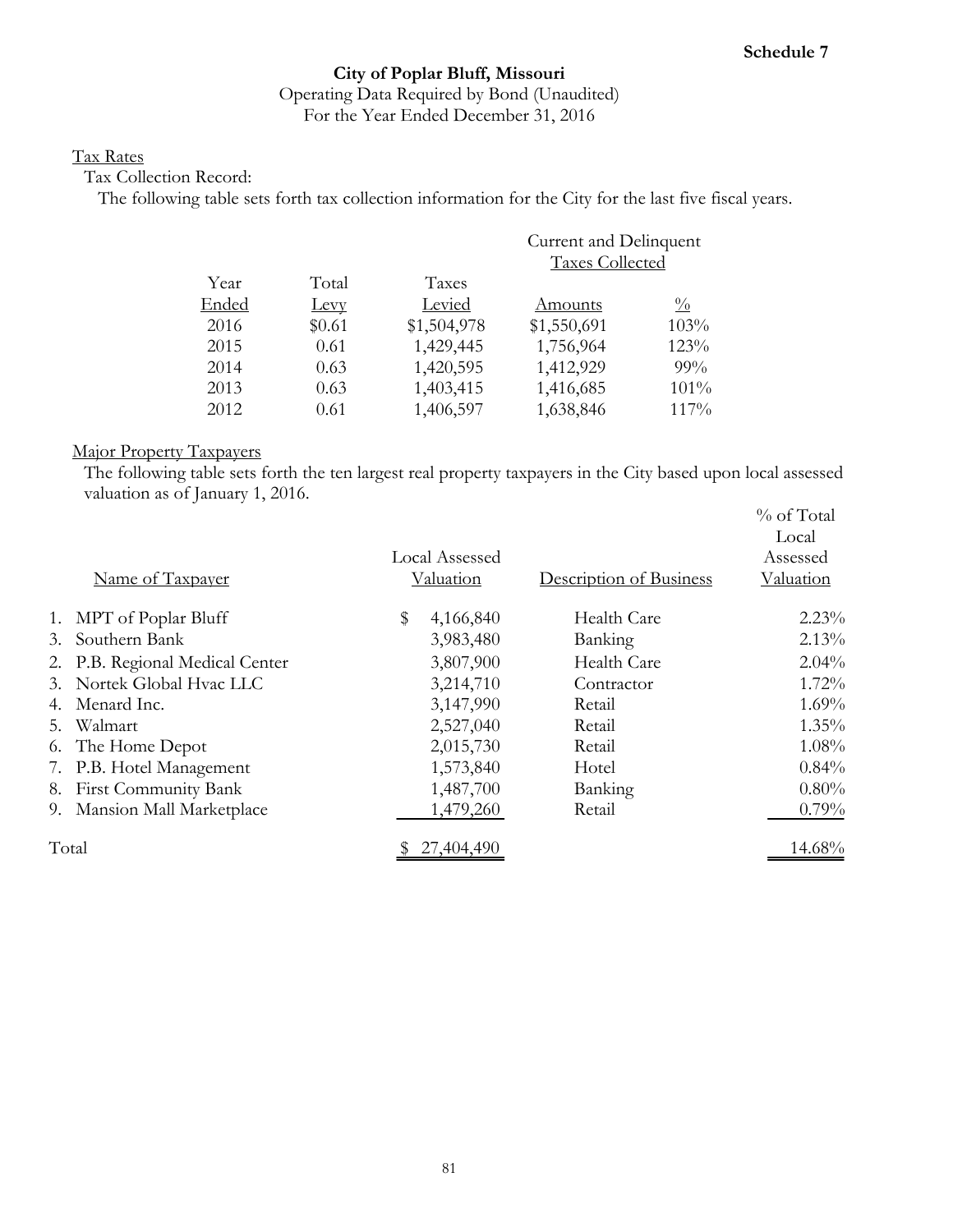

1650 WEST HARPER, POPLAR BLUFF, MISSOURI 63901-4196 (573)-785-6438  $FAX (573) 785-0114$ 

## **INDEPENDENT AUDITORS' REPORT ON INTERNAL CONTROL OVER FINANCIAL REPORTING AND ON COMPLIANCE AND OTHER MATTERS BASED ON AN AUDIT OF FINANCIAL STATEMENTS PERFORMED IN ACCORDANCE WITH GOVERNMENT AUDITING STANDARDS**

The City Council City of Poplar Bluff Poplar Bluff, Missouri 63901

We have audited, in accordance with the auditing standards generally accepted in the United States of America and the standards applicable to financial audits contained in *Government Auditing Standards* issued by the Comptroller General of the United States, the financial statements of the governmental activities, the business-type activities, each major fund, and the aggregate remaining fund information of City of Poplar Bluff, Missouri, as of and for the year ended December 31, 2016, and the related notes to the financial statements, which collectively comprise City of Poplar Bluff, Missouri's, basic financial statements, and have issued our report thereon dated June 13, 2017.

## **Internal Control Over Financial Reporting**

In planning and performing our audit of the financial statements, we considered City of Poplar Bluff, Missouri's, internal control over financial reporting (internal control) to determine the audit procedures that are appropriate in the circumstances for the purpose of expressing our opinions on the financial statements, but not for the purpose of expressing an opinion on the effectiveness of the City of Poplar Bluff, Missouri's, internal control. Accordingly, we do not express an opinion on the effectiveness of the City of Poplar Bluff, Missouri's, internal control.

A *deficiency in internal control* exists when the design or operation of a control does not allow management or employees, in the normal course of performing their assigned functions, to prevent, or detect and correct, misstatements on a timely basis. A *material weakness* is a deficiency, or a combination of deficiencies, in internal control, such that there is a reasonable possibility that a material misstatement of the entity's financial statements will not be prevented, or detected and corrected, on a timely basis. A *significant deficiency* is a deficiency, or a combination of deficiencies, in internal control that is less severe than a material weakness, yet important enough to merit attention by those charged with governance.

Our consideration of internal control was for the limited purpose described in the first paragraph of this section and was not designed to identify all deficiencies in internal control that might be material weaknesses or significant deficiencies. Given these limitations, during our audit we did not identify any deficiencies in internal control that we consider to be material weaknesses. However, material weaknesses may exist that have not been identified.

#### **Compliance and Other Matters**

As part of obtaining reasonable assurance about whether the City of Poplar Bluff, Missouri's, financial statements are free from material misstatement, we performed tests of its compliance with certain provisions of laws, regulations, contracts, and grant agreements, noncompliance with which could have a direct and material effect on the determination of financial statement amounts. However, providing an opinion on compliance with those provisions was not an objective of our audit, and, accordingly, we do not express such an opinion. The results of our tests disclosed no instances of noncompliance or other matters that are required to be reported under *Government Auditing Standards.*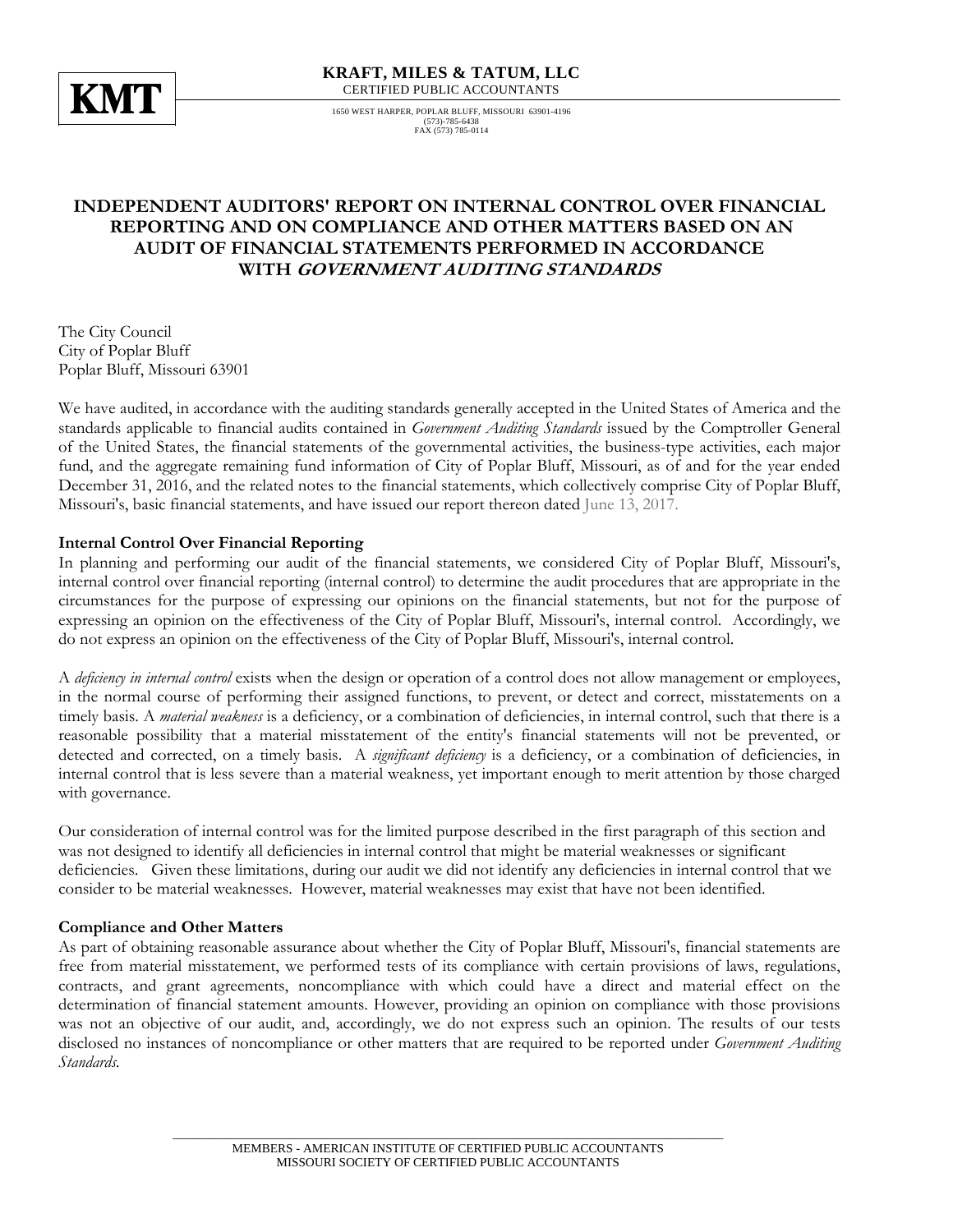#### **Purpose of this Report**

The purpose of this report is solely to describe the scope of our testing of internal control and compliance and the results of that testing, and not to provide an opinion on the effectiveness of the entity's internal control or on compliance. This report is an integral part of an audit performed in accordance with *Government Auditing Standards* in considering the entity's internal control and compliance. Accordingly, this communication is not suitable for any other purpose.

Kraft, Miles & Tatum, LLC

Certified Public Accountants June 13, 2017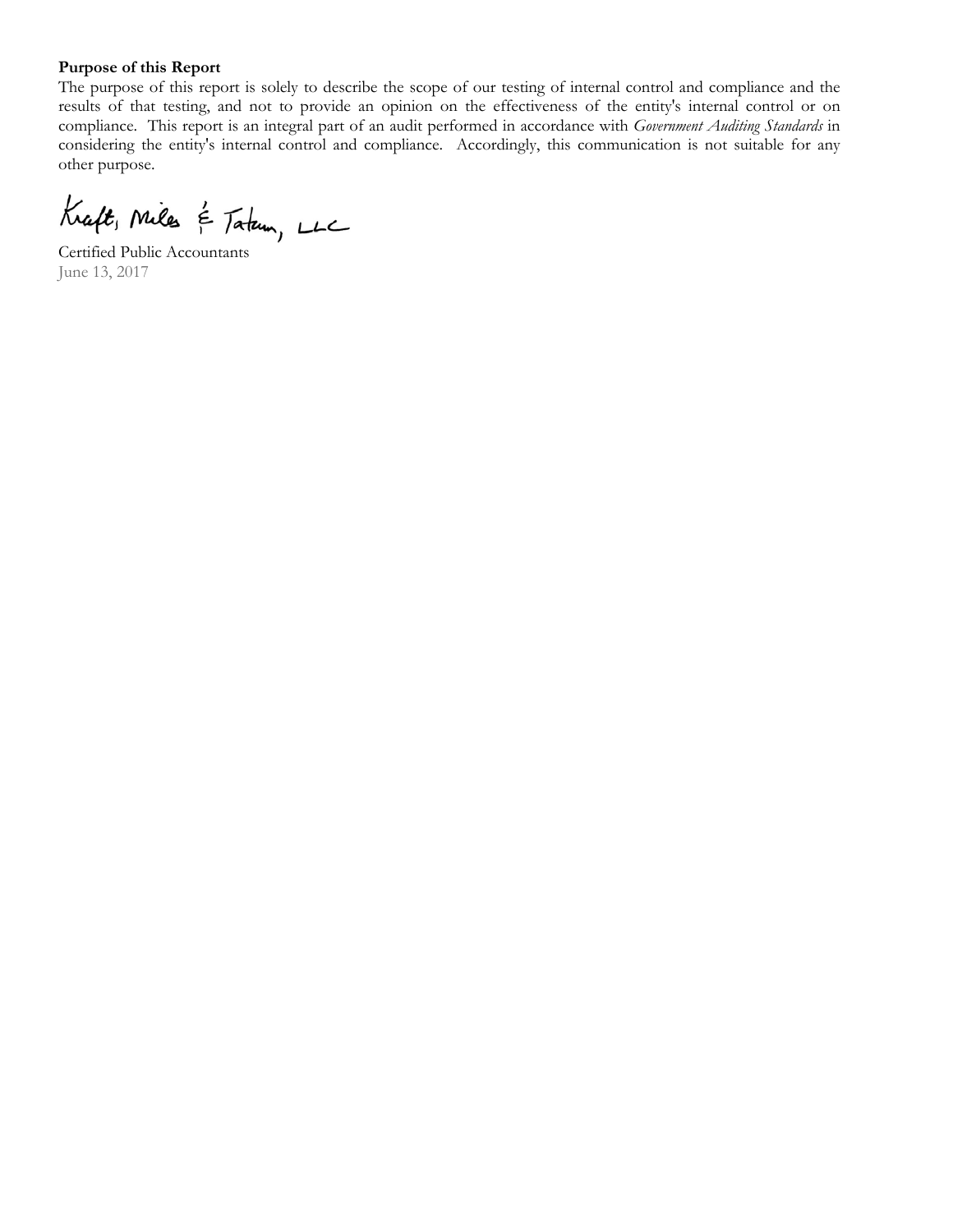

1650 WEST HARPER, POPLAR BLUFF, MISSOURI 63901-4196 (573)-785-6438 FAX (573) 785-0114

## **INDEPENDENT AUDITORS' REPORT ON COMPLIANCE FOR EACH MAJOR PROGRAM AND ON INTERNAL CONTROL OVER COMPLIANCE REQUIRED BY THE UNIFORM GUIDANCE**

The City Council City of Poplar Bluff Poplar Bluff, Missouri

## **Report on Compliance for Each Major Federal Program**

We have audited the City of Poplar Bluff, Missouri's, compliance with the types of compliance requirements described in the OMB *Compliance Supplement* that could have a direct and material effect on each of City of Poplar Bluff, Missouri's major federal programs for the year ended December 31, 2016. The City of Poplar Bluff, Missouri's, major federal programs are identified in the summary of auditors' results section of the accompanying schedule of findings and questioned costs.

## **Management's Responsibility**

Management is responsible for compliance with federal statutes, regulations and the terms and conditions of its federal awards applicable to its federal programs.

## **Auditors' Responsibility**

Our responsibility is to express an opinion on compliance for each of the City of Poplar Bluff, Missouri's, major federal programs based on our audit of the types of compliance requirements referred to above. We conducted our audit of compliance in accordance with auditing standards generally accepted in the United States of America; the standards applicable to financial audits contained in *Government Auditing Standards*, issued by the Comptroller General of the United States; and the audit requirements of Title 2 U.S. Code of Federal Regulations Part 200, *Uniform Administrative Requirements, Cost Principles, and Audit Requirements for Federal Awards* (Uniform Guidance)*.* Those standards and the Uniform Guidance require that we plan and perform the audit to obtain reasonable assurance about whether noncompliance with the types of compliance requirements referred to above that could have a direct and material effect on a major federal program occurred. An audit includes examining, on a test basis, evidence about the City of Poplar Bluff, Missouri's, compliance with those requirements and performing such other procedures as we considered necessary in the circumstances.

We believe that our audit provides a reasonable basis for our opinion on compliance for each major federal program. However, our audit does not provide a legal determination of the City of Poplar Bluff, Missouri's, compliance.

## **Opinion on Each Major Federal Program**

In our opinion, the City of Poplar Bluff, Missouri, complied, in all material respects, with the compliance requirements referred to above that could have a direct and material effect on each of its major federal programs for the year ended December 31, 2016.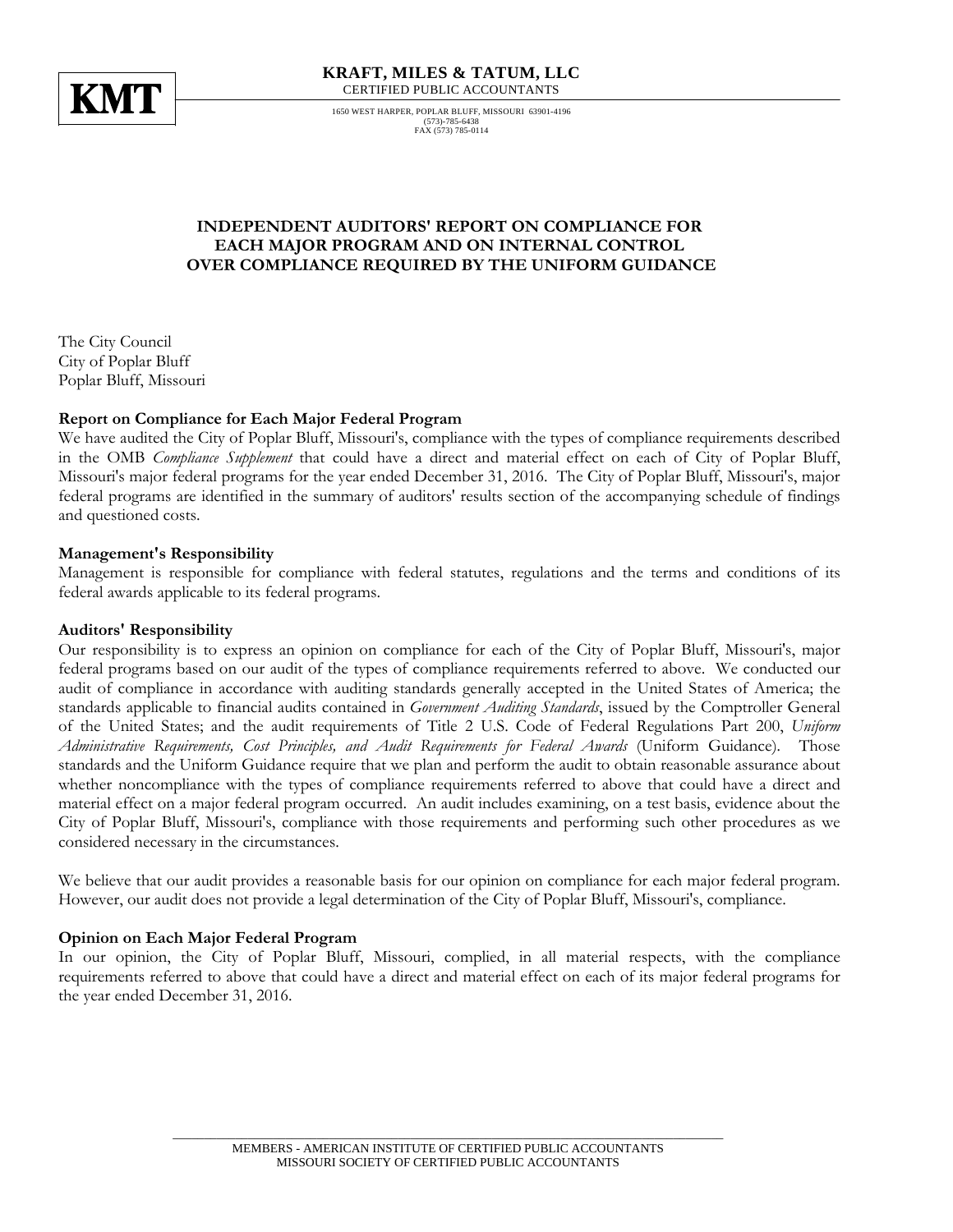#### **Report on Internal Control Over Compliance**

Management of the City of Poplar Bluff, Missouri, is responsible for establishing and maintaining effective internal control over compliance with the types of compliance requirements referred to above. In planning and performing our audit of compliance, we considered City of Poplar Bluff, Missouri's internal control over compliance with the types of requirements that could have a direct and material effect on each major federal program to determine the auditing procedures that are appropriate in the circumstances for the purpose of expressing an opinion on compliance for each major federal program and to test and report on internal control over compliance in accordance with the Uniform Guidance, but not for the purpose of expressing an opinion on the effectiveness of internal control over compliance. Accordingly, we do not express an opinion on the effectiveness of City of Poplar Bluff, Missouri's, internal control over compliance.

A *deficiency in internal control over compliance* exists when the design or operation of a control over compliance does not allow management or employees, in the normal course of performing their assigned functions, to prevent, or detect and correct, noncompliance with a type of compliance requirement of a federal program on a timely basis. A *material weakness in internal control over compliance* is a deficiency, or combination of deficiencies, in internal control over compliance, such that there is a reasonable possibility that material noncompliance with a type of compliance requirement of a federal program will not be prevented, or detected and corrected, on a timely basis. A *significant deficiency in internal control over compliance* is a deficiency, or a combination of deficiencies, in internal control over compliance with a type of compliance requirement of a federal program that is less severe than a material weakness in internal control over compliance, yet important enough to merit attention by those charged with governance.

Our consideration of internal control over compliance was for the limited purpose described in the first paragraph of this section and was not designed to identify all deficiencies in internal control over compliance that might be material weakness or significant deficiencies. We did not identify any deficiencies in internal control over compliance that we consider to be material weaknesses. However, material weaknesses may exist that have not been identified.

The purpose of this report on internal control over compliance is solely to describe the scope of our testing of internal control over compliance and the results of that testing based on the requirements of the Uniform Guidance. Accordingly, this report is not suitable for any other purpose.

Kraft, Miles & Tatum, LLC

Certified Public Accountants June 13, 2017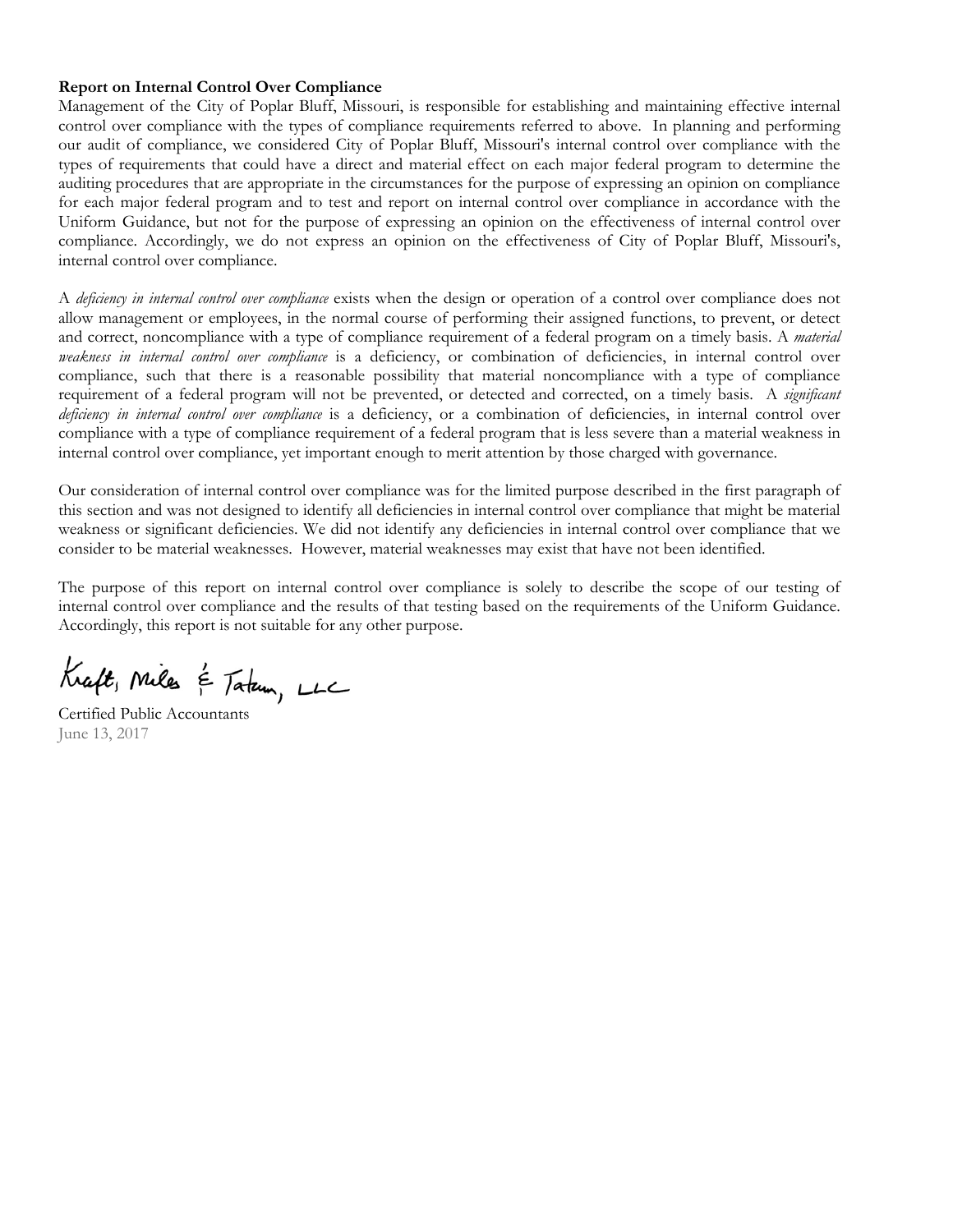# **City of Poplar Bluff, Missouri** Schedule of Expenditures of Federal Awards For the Year Ended December 31, 2016

| Federal Grantor<br>Pass-Through Grantor<br>Program Title                                                                                   | Federal<br><b>CFDA</b><br>Number | Agency or<br>Pass-Through<br>Number | Federal<br>Disbursements/<br>Expenditures |               | Amount<br>Provided to<br>Subrecipients |  |
|--------------------------------------------------------------------------------------------------------------------------------------------|----------------------------------|-------------------------------------|-------------------------------------------|---------------|----------------------------------------|--|
| U.S. Department of Justice<br>Pass through: Missouri Department of Public Safety<br>Edward Byrne Memorial Justice Assistance Grant Program | 16.738                           | 2014-JAG-020                        | $\mathbb{S}$<br>125,454                   |               |                                        |  |
| Edward Byrne Memorial Justice Assistance Grant Program                                                                                     | 16.738                           | 2015-JAG-021                        | 127,525                                   | 252,979<br>\$ | $\$\$<br>252,979                       |  |
| Direct Program<br>Equitable Sharing Program                                                                                                | 16.922                           | MO0120200                           |                                           | 7,985         |                                        |  |
| Total U.S. Department of Justice                                                                                                           |                                  |                                     |                                           | 260,964       | 252,979                                |  |
| U.S. Department of Health and Human Services<br>Pass through: Butler County Community Resource                                             |                                  |                                     |                                           |               |                                        |  |
| Substance Abuse & Mental Health Services Projects                                                                                          | 93.243                           | SDA420P1208                         |                                           | 2,295         |                                        |  |
| Total U.S. Department of Health and Human Services                                                                                         |                                  |                                     |                                           | 2,295         |                                        |  |
| U.S. Department of Commerce<br>Direct Program<br>Economic Development Cluster                                                              |                                  |                                     |                                           |               |                                        |  |
| Economic Adjustment Assistance                                                                                                             | 11.307                           | 05-79-05329                         |                                           | 63,321        |                                        |  |
| Total U.S. Department of Commerce                                                                                                          |                                  |                                     |                                           | 63,321        |                                        |  |
| U.S. Department of Housing and Urban Development (HUD)<br>Pass through: Missouri Dept. of Economic Development                             |                                  |                                     |                                           |               |                                        |  |
| Community Development Block Grants                                                                                                         | 14.228                           | 2010-PF-44                          | 178,077                                   |               |                                        |  |
| Community Development Block Grants                                                                                                         | 14.228                           | 2012-DT-13                          | 13,400                                    |               |                                        |  |
| Community Development Block Grants                                                                                                         | 14.228                           | 2013-DS-07                          | 18,327                                    | 209,804       |                                        |  |
| Pass through: Missouri Housing Development Commission<br>Home Investment Partnerships Program                                              | 14.239                           | M-14-SG-29-0100                     |                                           | 21,120        |                                        |  |
| Total U.S. Department of Housing and Urban Development (HUD)                                                                               |                                  |                                     |                                           | 230,924       |                                        |  |

The accompanying notes are an integral part of this schedule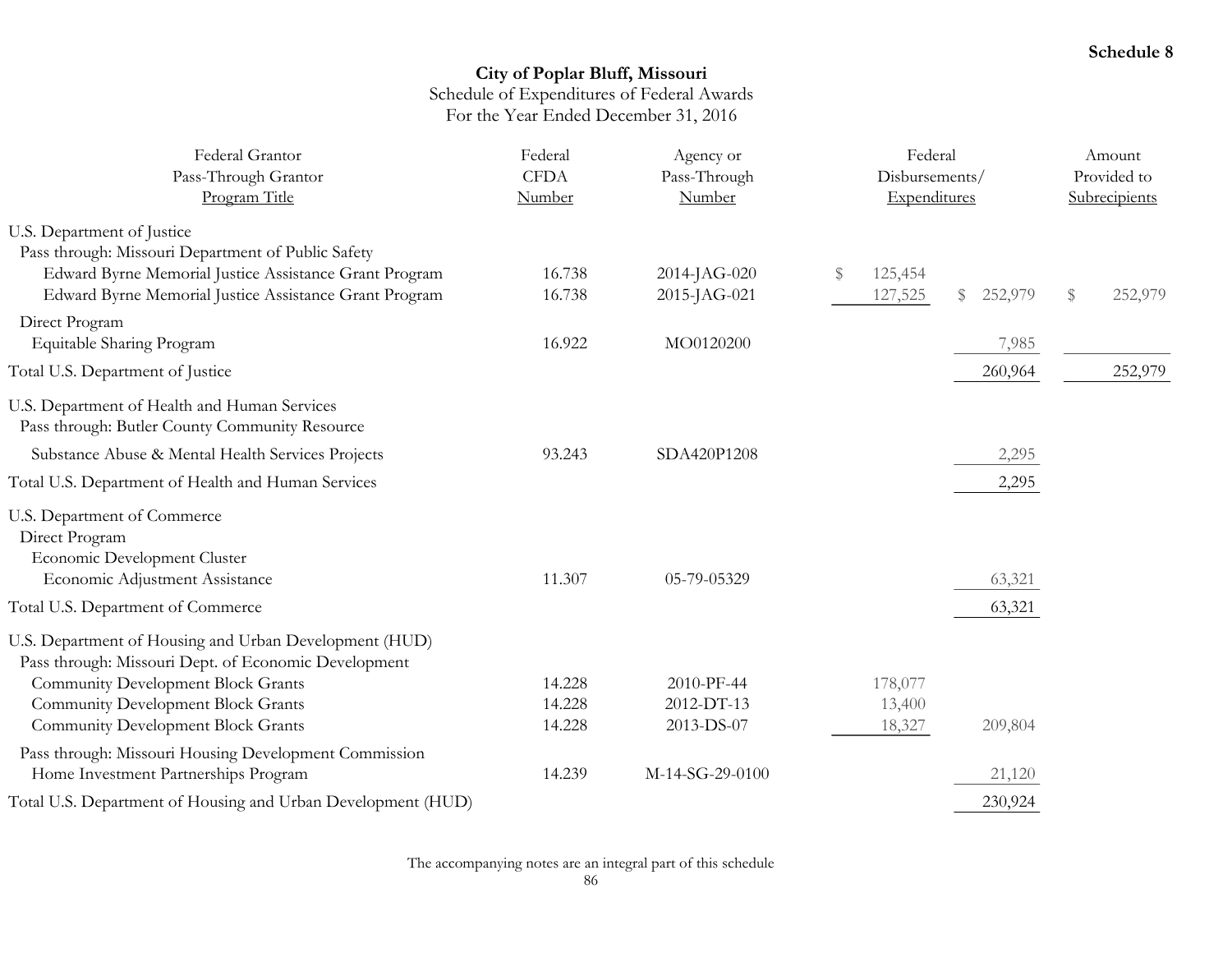# **City of Poplar Bluff, Missouri** Schedule of Expenditures of Federal Awards For the Year Ended December 31, 2016

| Federal Grantor<br>Pass-Through Grantor<br>Program Title                                                                                                                                                                                              | Federal<br><b>CFDA</b><br>Number | Agency or<br>Pass-Through<br>Number               | Federal<br>Disbursements/<br>Expenditures |                      | Amount<br>Provided to<br>Subrecipients |         |
|-------------------------------------------------------------------------------------------------------------------------------------------------------------------------------------------------------------------------------------------------------|----------------------------------|---------------------------------------------------|-------------------------------------------|----------------------|----------------------------------------|---------|
| U.S. Department of Transportation<br>Pass through: State of Missouri<br>Airport Improvement Program                                                                                                                                                   | 20.106                           | 15-075A-1                                         |                                           | 515,468              |                                        |         |
| Highway Planning and Construction Cluster                                                                                                                                                                                                             |                                  |                                                   |                                           |                      |                                        |         |
| Highway Planning and Construction (Federal-Aid Hwy Program)<br>Highway Planning and Construction (Federal-Aid Hwy Program)<br>Highway Planning and Construction (Federal-Aid Hwy Program)                                                             | 20.205<br>20.205<br>20.205       | STP-5100(008)<br>STP-5100(009)<br>$TAP-5100(010)$ | 270,320<br>259,872<br>37,418              | 567,610              |                                        |         |
| Pass through: University of Central Missouri<br>Alcohol Open Container Requirements                                                                                                                                                                   | 20.607                           | 16-154-AL-141                                     |                                           | 1,509                |                                        |         |
| Highway Safety Cluster<br>National Priority Safety Programs<br>National Priority Safety Programs                                                                                                                                                      | 20.616<br>20.616                 | 16-M2HVE-05-002<br>16-M2HVE-05-001                | 625<br>500                                | 1,125                |                                        |         |
| Total U.S. Department of Transportation<br><b>Environmental Protection Agency</b><br>Pass through: Missouri Dept of Natural Resources<br>Drinking Water State Revolving Fund Cluster<br>Capitalization Grants for Drinking Water State Revolving Fund | 66.468                           | DW-291204-03                                      |                                           | 1,085,712<br>748,140 |                                        |         |
| Total Environmental Protection Agency                                                                                                                                                                                                                 |                                  |                                                   |                                           | 748,140              |                                        |         |
| Other<br>Direct Program<br>High Intensity Drug Trafficking Areas Program<br>High Intensity Drug Trafficking Areas Program                                                                                                                             | 95.001<br>95.001                 | D-16-SL-0009<br>D-17-SL-0031                      | 13,676<br>4,741                           | 18,417               |                                        |         |
| Total Other                                                                                                                                                                                                                                           |                                  |                                                   |                                           | 18,417               |                                        |         |
| <b>Total Federal Financial Assistance</b>                                                                                                                                                                                                             |                                  |                                                   |                                           | \$2,409,773          | \$                                     | 252,979 |

The accompanying notes are an integral part of this schedule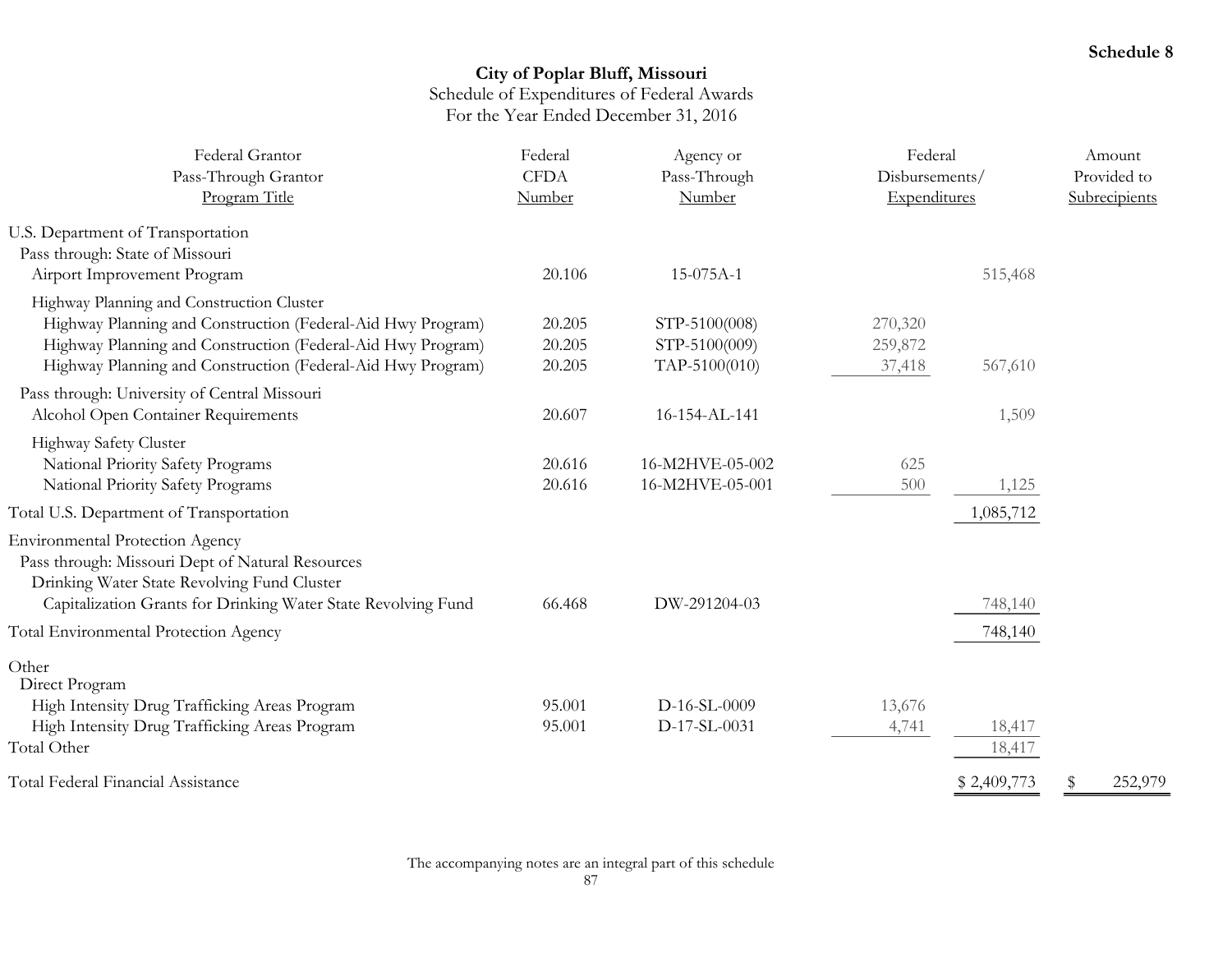## 1. BASIS OF PRESENTATION

The accompanying schedule of expenditures of federal awards (the "Schedule") includes the federal grant activity of the City of Poplar Bluff, Missouri, under programs of the federal government for the year ended December 31, 2016. The information in this schedule is presented in accordance with the requirements of the Office of Management and Budget's (OMB) Uniform Administrative Requirements, Cost Principles, and Audit Requirements for Federal Awards (Uniform Guidance). Because the schedule presents only a selected portion of the operations of the City of Poplar Bluff, Missouri, it is not intended to and does not present the financial position, changes in net position or cash flows of the City of Poplar Bluff, Missouri.

## 2. SUMMARY OF SIGNIFICANT ACCOUNTING POLICIES

Expenditures reported on the Schedule are reported on the accrual basis of accounting. Passthrough entity identifying numbers are presented where available.

## 3. INDIRECT COST RATE

The City did not elect to use the 10% deminimis cost rate as allowed under the Uniform Guidance.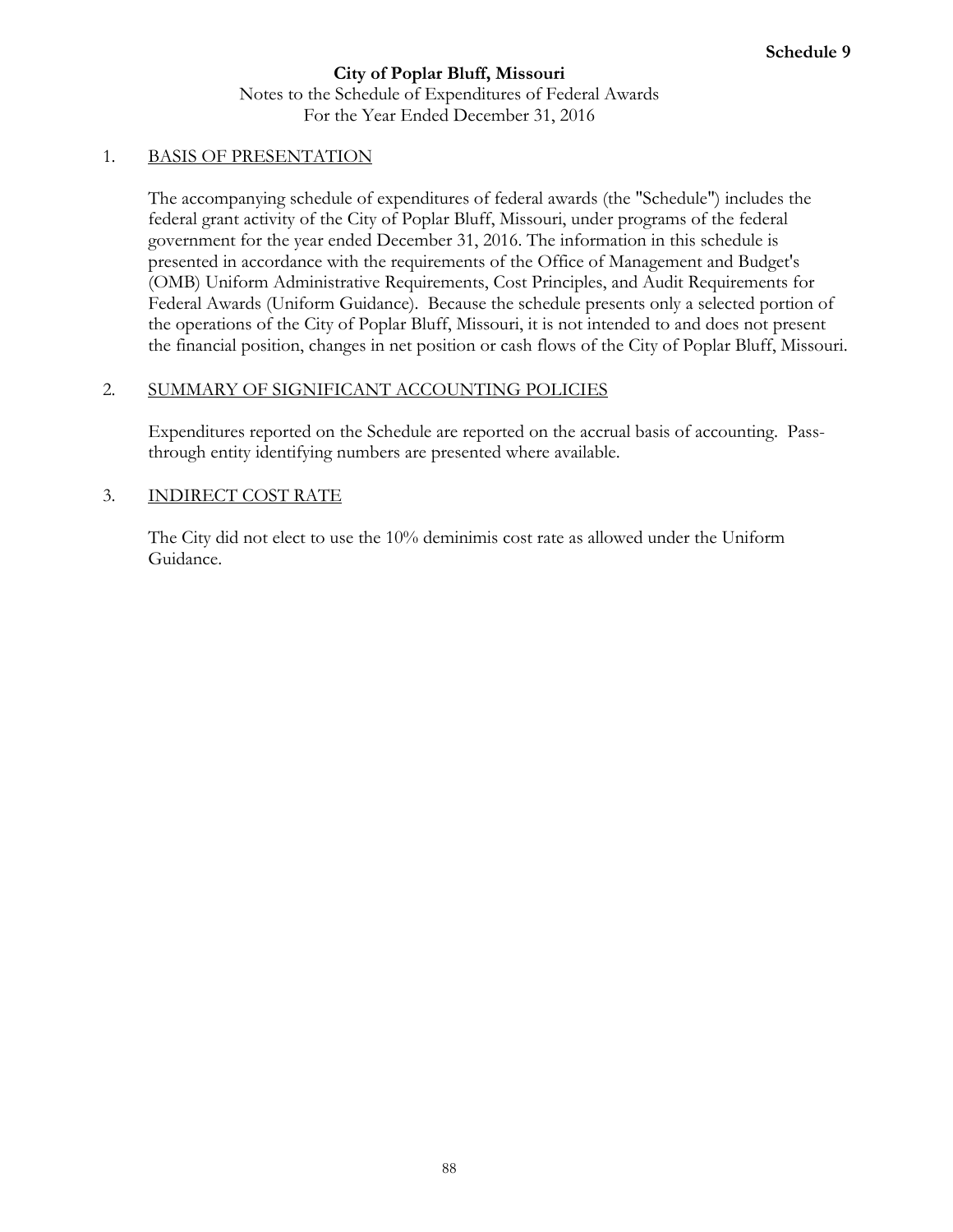## **City of Poplar Bluff, Missouri** Schedule of Findings and Questioned Costs For the Year Ended December 31, 2016

## **Part I - Summary of Auditors' Results**

An unmodified opinion was issued on the financial statements of the City of Poplar Bluff, Missouri, for the year ended December 31, 2016.

No material weaknesses in internal control over financial reporting of the City of Poplar Bluff, Missouri, were disclosed.

The audit did not disclose any noncompliance which is material to the financial statements of the City of Poplar Bluff, Missouri.

No material weaknesses in internal control over major programs of the City of Poplar Bluff, Missouri, were disclosed.

An unmodified opinion was issued on compliance for major programs.

The audit did not disclose any audit findings which are required to be reported in accordance with 2 CFR 200.516(a).

The major program and CFDA number tested during the year ended December 31, 2016 was:

Capitalization Grants for Drinking Water State Revolving Fund 66.468

The dollar threshold used to distinguish between Type A and Type B programs was \$750,000.

The City of Poplar Bluff, Missouri, was determined to be a low-risk auditee.

## **Part II - Findings Related to the Financial Statements**

There were no findings for the financial statements for the year ended December 31, 2016.

#### **Part III - Findings Related to Federal Awards**

There were no findings for federal awards for the year ended December 31, 2016.